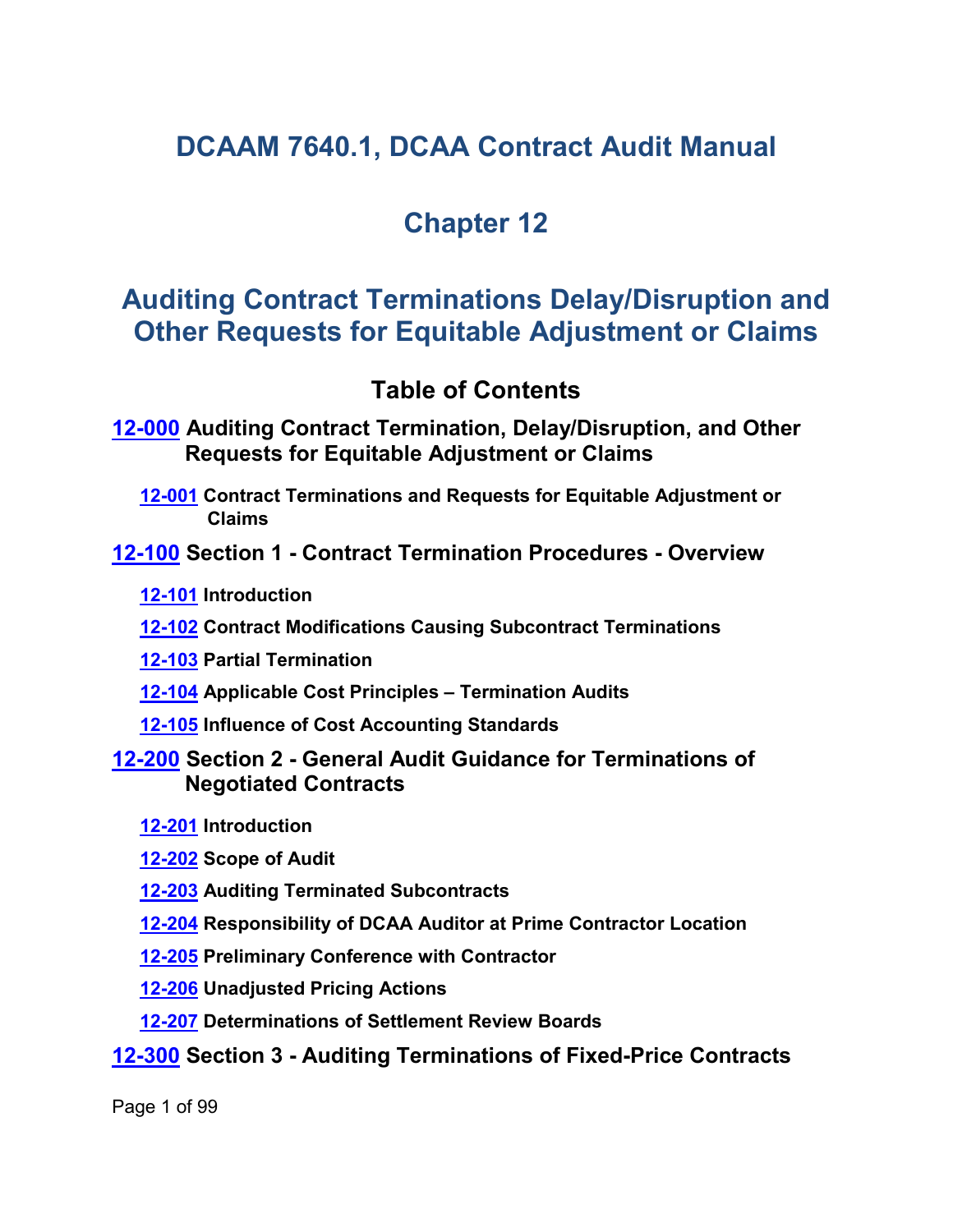**[12-301](#page-12-1) Introduction**

<span id="page-1-3"></span><span id="page-1-2"></span><span id="page-1-1"></span><span id="page-1-0"></span>**[12-301.1](#page-12-2) Inventory Basis [12-301.2](#page-12-3) Total Cost Basis**

**[12-302](#page-13-0) Preliminary Audit Steps**

**[12-303](#page-15-0) Preparing the Audit Program**

- <span id="page-1-4"></span>**[12-303.1](#page-15-1) Proposals Using the Inventory Basis**
- <span id="page-1-7"></span><span id="page-1-6"></span><span id="page-1-5"></span>**[12-303.2](#page-16-0) Settlement Proposals Using the Total Cost Basis**

## **[12-304](#page-17-0) Auditing Termination Inventory**

- <span id="page-1-8"></span>**[12-304.1](#page-18-0) Inventory Verification Report**
- **[12-304.2](#page-18-1) Termination Inventory Schedules**
- <span id="page-1-9"></span>**[12-304.3](#page-19-0) Material Acquired Before the Date of Contract**
- **[12-304.4](#page-19-1) Material Acquired or Produced in Anticipation of Delivery Schedule Requirements**
- <span id="page-1-11"></span><span id="page-1-10"></span>**[12-304.5](#page-20-0) Common Items**

<span id="page-1-12"></span>**[12-304.6](#page-21-0) Productions Losses**

- <span id="page-1-13"></span>**[12-304.7](#page-22-0) Rejected Items**
- <span id="page-1-14"></span>**[12-304.8](#page-22-1) Returning Material to Suppliers**
- <span id="page-1-15"></span>**[12-304.9](#page-22-2) Intracompany Transactions**
- <span id="page-1-16"></span>**[12-304.10](#page-22-3) Termination Inventory Undeliverable to the Government**
- <span id="page-1-17"></span>**[12-304.11](#page-23-0) Completion Stage of Terminated Work**
- <span id="page-1-18"></span>**[12-304.12](#page-23-1) Obsolete Materials and Tooling**
- <span id="page-1-19"></span>**[12-304.13](#page-24-0) Special Tooling**
- <span id="page-1-20"></span>**[12-304.14](#page-25-0) Special Machinery and Equipment**
- <span id="page-1-22"></span><span id="page-1-21"></span>**[12-304.15](#page-25-1) Indirect Costs – Termination Inventory**

**[12-305](#page-26-0) Auditing Other Termination Costs**

- <span id="page-1-23"></span>**[12-305.1](#page-27-0) Initial Costs**
- <span id="page-1-24"></span>**[12-305.2](#page-28-0) Engineering Costs**
- <span id="page-1-25"></span>**[12-305.3](#page-30-0) Royalties and Other Costs for Using Patents**
- <span id="page-1-26"></span>**[12-305.4](#page-31-0) Severance Pay**
- <span id="page-1-27"></span>**[12-305.5](#page-32-0) Rental Costs Under Unexpired Leases**
- <span id="page-1-29"></span><span id="page-1-28"></span>**[12-305.6](#page-33-0) Travel Costs**
- <span id="page-1-31"></span><span id="page-1-30"></span>**[12-305.7](#page-33-1) Costs Continuing After Termination**
- **[12-306](#page-34-0) Auditing General and Administrative Expenses**
- **[12-307](#page-35-0) Evaluation Profit or Loss**
- **[12-308](#page-37-0) Adjusting for Loss Contracts**
- **[12-309](#page-40-0) Auditing Termination Settlement Expenses**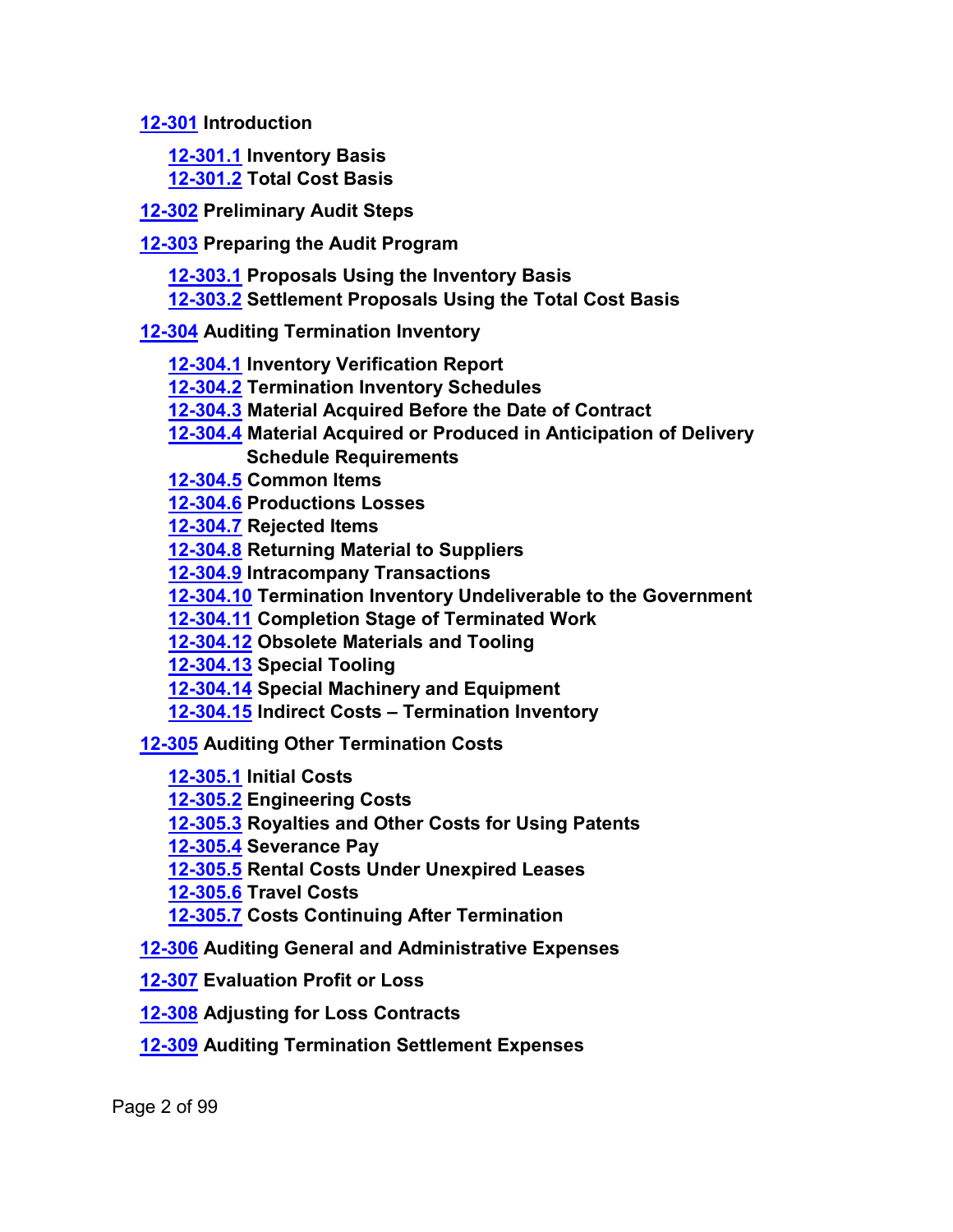- **[12-310](#page-43-0) Auditing Subcontractor Settlements**
- **[12-311](#page-44-0) Auditing Disposal and Other Credits**
- **[12-312](#page-44-1) Auditing Advance, Progress, or Partial Payments**
- **[12-313](#page-45-0) Format, Content, and Distribution of Audit Reports**

## **[12-400](#page-45-1) Section 4 - Auditing Terminations of Cost-Reimbursement Type Contracts**

- **[12-401](#page-45-2) Introduction**
- **[12-402](#page-45-3) Options Available**
- **[12-403](#page-46-0) Fee**
- **[12-404](#page-47-0) Terminated Cost-Reimbursement Type Subcontracts**
- **[12-405](#page-47-1) Termination of Subcontracts for the Convenience of the Contractor under Cost-Reimbursement Type Contracts**
- **[12-406](#page-47-2) Expediting Indirect Costs Settlement**
- **[12-407](#page-48-0) Impact of Limitation of Cost or Funds Clause on Termination**

## **[12-500](#page-49-0) Section 5 – Requests for Equitable Adjustment and Claims – Overview**

- **[12-501](#page-49-0) Introduction**
- **[12-502](#page-49-0) Requests for Equitable Adjustments and Claim**
- **[12-503](#page-49-0) Distinguishing between Requests for Equitable Adjustment and Claims**
- **[12-504](#page-49-0) Screening of Requests for Equitable Adjustment and Claims**
- **[12-505](#page-49-0) Audit Overview**
- **[12-506](#page-49-0) Exit Conferences on Requests for Equitable Adjustment and Claims**
- **[12-507](#page-49-0) Auditor Participation in Alternative Dispute Resolution (ADR)**

## **[12-600](#page-54-0) Section 6 – Requests for Equitable Adjustment or Claims – General Audit Guidance**

- **[12-601](#page-54-1) Introduction**
- **[12-602](#page-54-2) Scope of Audit and Special Audit Considerations**
- **[12-603](#page-55-0) Extended Overhead versus Unabsorbed Overhead**
- **[12-604](#page-55-1) Prior Contract Briefing**
- **[12-605](#page-56-0) Subcontractor Requests for Equitable Adjustment or Claims**

Page 3 of 99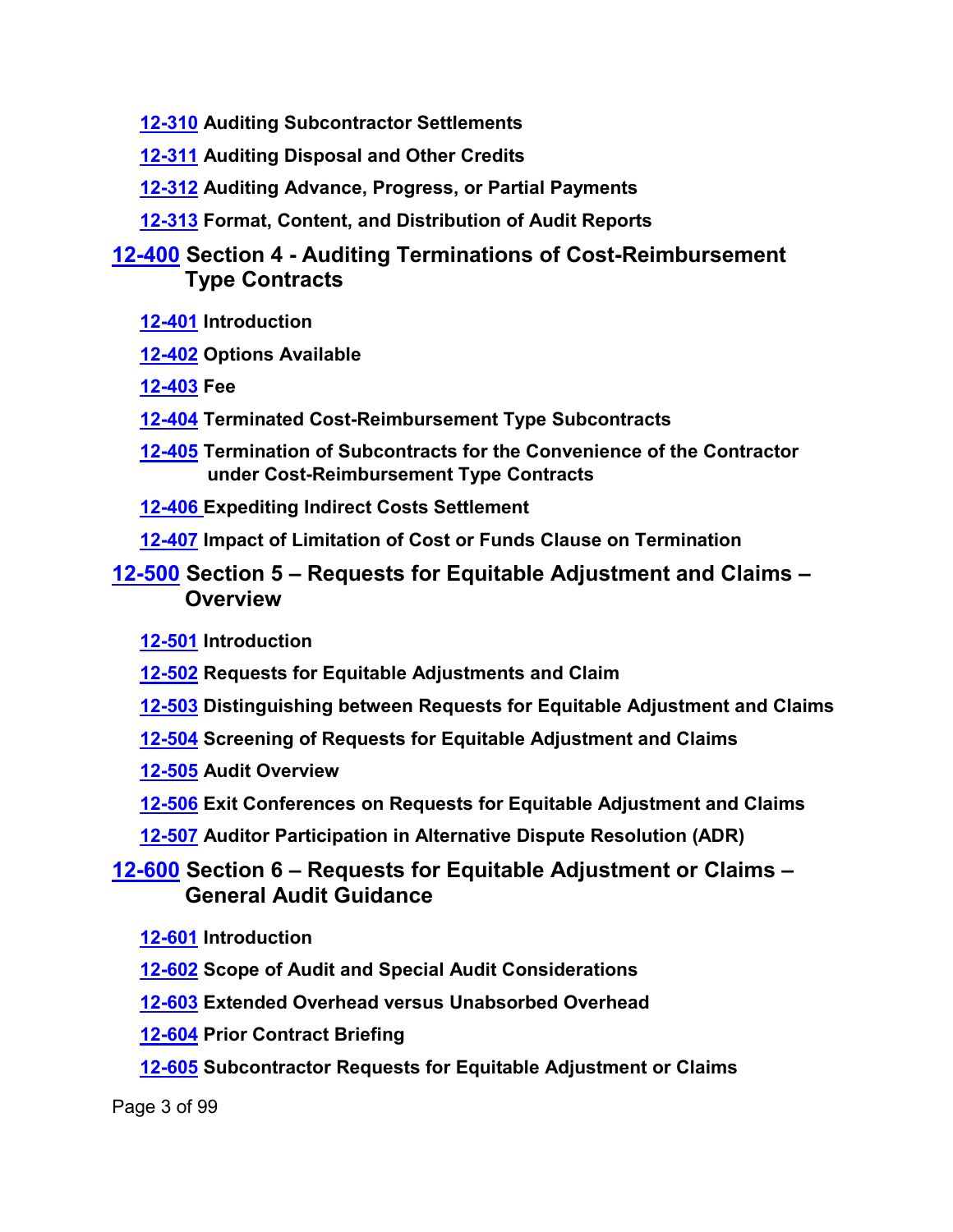- **[12-606](#page-56-1) Costs of Preparing and Supporting Requests for Equitable Adjustment or Claims**
- **[12-607](#page-57-0) Chronology of Significant Events**
- **[12-608](#page-58-0) Format, Content, and Distribution of Audit Report**

## **[12-700](#page-58-1) Section 7 - Auditing Submissions under the Changes Clause**

- **[12-701](#page-58-2) Introduction**
- **[12-702](#page-58-3) Special Audit Considerations**
- **[12-703](#page-58-4) Profit on Requests for Equitable Adjustment or ClaimClaims**
- **[12-704](#page-59-0) Requests for Equitable Adjustment or Claims - Total Cost Method**
	- **[12-704.1](#page-60-0) Introduction [12-704.2](#page-61-0) Audit Objectives [12-704.3](#page-61-1) Audit Considerations [12-704.4](#page-62-0) Analysis of Criteria [12-704.5](#page-66-0) Modified Total Cost Method**
- **[12-705](#page-67-0) Unrelated Costs**

## **[12-800](#page-68-0) Section 8 - Auditing Delay/Disruption Requests for Equitable Adjustment or Claims**

- **[12-801](#page-68-1) Introduction**
- **[12-802](#page-68-2) Special Audit Considerations**
	- **[12-802.1](#page-69-0) Entitlement and Quantum**
	- **[12-802.2](#page-69-1) Bonding Costs**
	- **[12-802.3](#page-70-0) Labor**
	- **[12-802.4](#page-70-1) Indirect Costs – General**
	- **[12-802.5](#page-71-0) Equipment Costs on Construction Contract Requests for Equitable Adjustment or Claims**
	- **[12-802.6](#page-72-0) Costs of Preparing and Supporting Requests for Equitable Adjustment or Claims**
	- **[12-802.7](#page-72-1) Profit**
- **[12-803](#page-72-2) Auditing Unabsorbed Overhead**
- **[12-804](#page-74-0) Eichleay Method to Measure Unabsorbed Overhead**
	- **[12-804.1](#page-76-0) Eichleay Steps [12-804.2](#page-77-0) Billings Data [12-804.3](#page-78-0) Overhead [12-804.4](#page-79-0) Delay Days**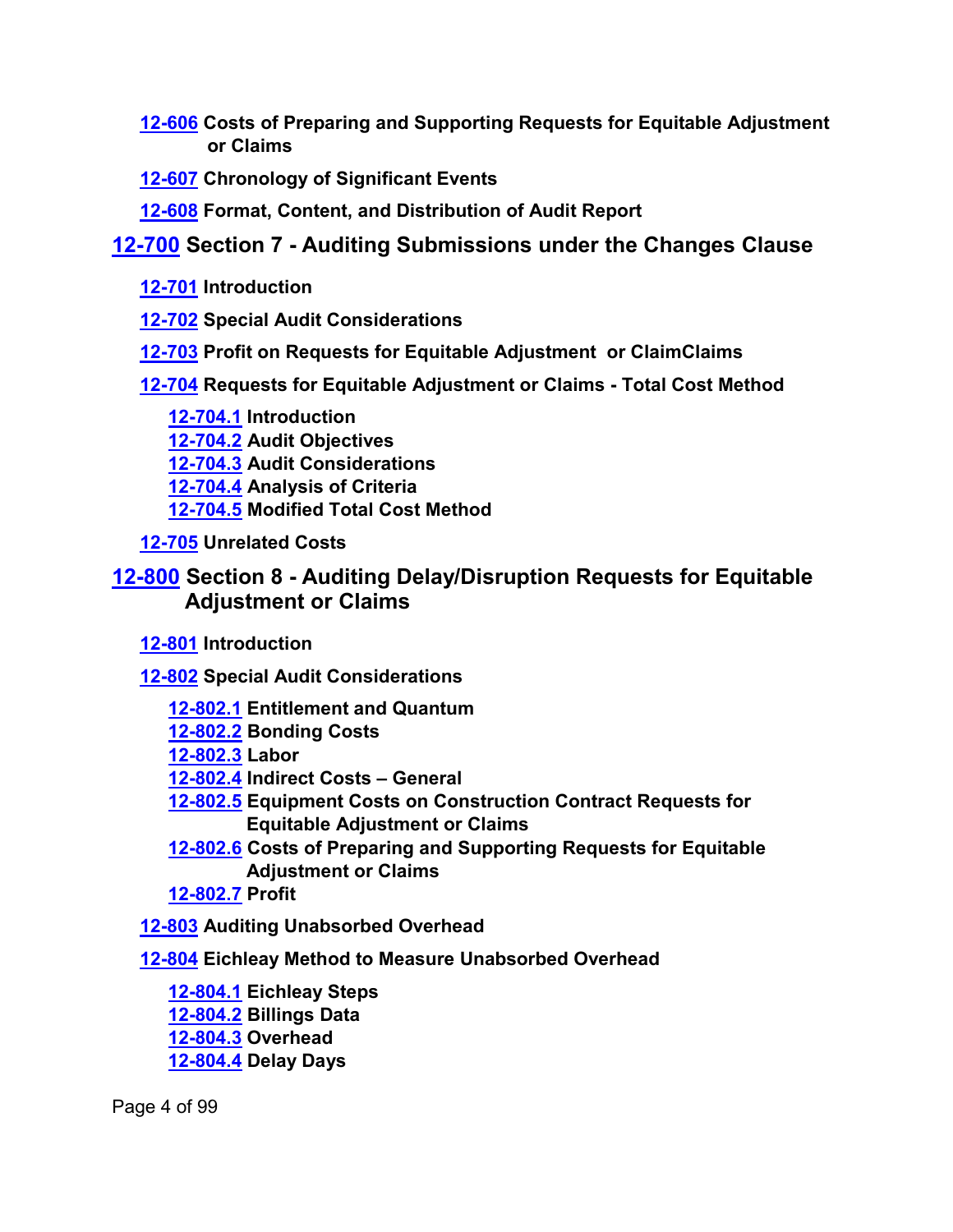**[12-804.5](#page-80-0) Eichleay Formula Example**

**[12-805](#page-81-0) Audit Approach of the Eichleay Formula**

- **[12-805.1](#page-82-0) Audit of Eichleay Components**
- **[12-805.2](#page-85-0) Contractors' Modifications to the Basic Formula**
- **[12-805.3](#page-85-1) Credits to Eichleay Results**
- **[12-805.4](#page-86-0) Assess the Impact of Replacement Contract(s) or Other Substitute Work**
- **[12-806](#page-93-0) Presenting the Results of Audit of the Eichleay Computations**
- **[12-807](#page-94-0) Total Cost Method for Pricing Equitable Adjustments**
- **[12-808](#page-95-0) Loss of Efficiency**

## **[12-900](#page-96-0) Section 9 - Claims for Extraordinary Relief**

## <span id="page-4-0"></span>**12-000 Auditing Contract Termination, Delay/Disruption, and Other Requests for Equitable Adjustment or Claims [\\*\\*](#page-0-0)**

#### <span id="page-4-1"></span>**12-001 Contract Terminations and Requests for Equitable Adjustment or Claims [\\*\\*](#page-0-1)**

This chapter describes procedures for auditing cost proposals under contracts and subcontracts which have been partially or fully terminated before completion. This chapter also provides guidance on requests for equitable adjustment or claims resulting from the following situations: changes in the work made by the contracting officer within the general scope of the contract; changes in the work resulting from abnormal conditions, such as delay/disruption; and extraordinary relief under [50 U.S.C. 1431-](http://uscode.house.gov/view.xhtml?hl=false&edition=2015&req=granuleid%3AUSC-2015-title16-section1431&num=0&saved=%7CKHRpdGxlOjE2IHNlY3Rpb246MTQzMSBlZGl0aW9uOnByZWxpbSk%3D%7C%7C%7C0%7Cfalse%7Cprelim) [1435.](http://uscode.house.gov/view.xhtml?hl=false&edition=2015&req=granuleid%3AUSC-2015-title16-section1431&num=0&saved=%7CKHRpdGxlOjE2IHNlY3Rpb246MTQzMSBlZGl0aW9uOnByZWxpbSk%3D%7C%7C%7C0%7Cfalse%7Cprelim)

<span id="page-4-2"></span>**12-100 Section 1 - Contract Termination Procedures - Overview [\\*\\*](#page-0-2)**

<span id="page-4-3"></span>**12-101 Introduction \*\***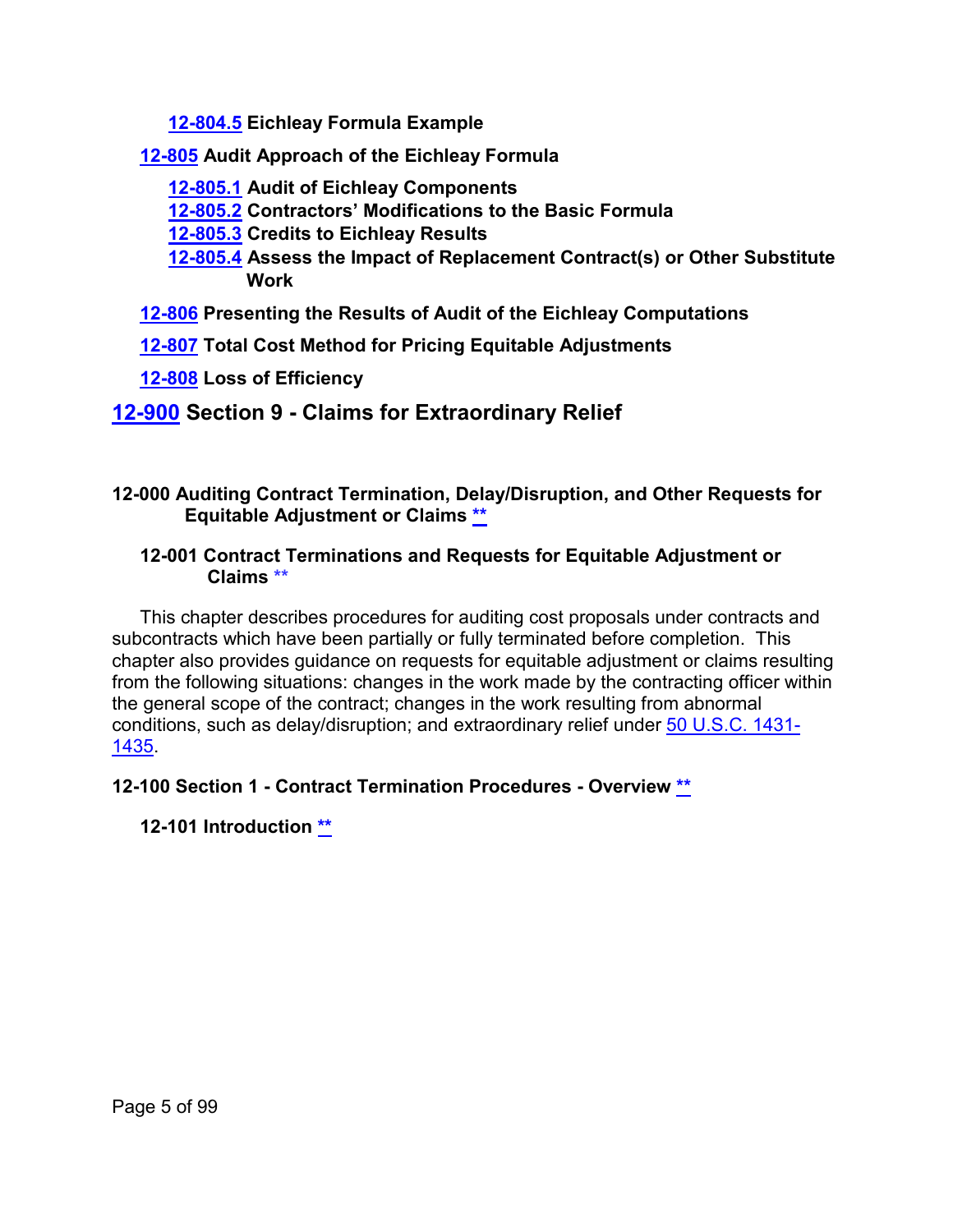a. This section provides general information on contract terminations. It also discusses the principles and procedures governing audits of settlement proposals submitted under terminated contracts and subcontracts. These principles and procedures serve as a guide and are not meant to limit professional judgment. The purpose is not to restate information contained in [FAR Parts 31,](http://www.ecfr.gov/cgi-bin/text-idx?SID=256b7739f4048d483e1eefc9cd9a3402&mc=true&node=pt48.1.31&rgn=div5) [45.6,](http://www.ecfr.gov/cgi-bin/text-idx?SID=215fad701bf901688b8d82157ac773cd&mc=true&node=sp48.1.45.45_16&rgn=div6) and [49](http://www.ecfr.gov/cgi-bin/text-idx?SID=256b7739f4048d483e1eefc9cd9a3402&mc=true&node=pt48.1.49&rgn=div5) except when necessary for clarity. A knowledge and understanding of these FAR sections is essential in performing an adequate audit of terminated contracts. Refer, as necessary, to applicable FAR Supplements issued by the various agencies that relate to terminated contracts. As used in the termination sections of this chapter, the term "contracting officer" usually means termination contracting officer (TCO).

b. The right of the Department of Defense to terminate Government contracts is important in maintaining military procurement flexibility and obtaining the maximum use of procurement funds. Each DoD contract must include a termination clause.

c. When terminating a contract, one of the Government's basic objectives is to promptly negotiate a settlement which will pay the contractor for the preparations made and the work done under the terminated portions of the contract. When appropriate, the Government allows a reasonable profit on work performed. However, if analysis indicates a loss would have occurred if the contract had been completed, the Government adjusts the contractor's proposal accordingly. When the contractor does not present a settlement proposal within time limits provided, the contracting officer may determine the amount to be paid to the contractor. The same is true when the Government and contractor cannot settle on an amount. When authorized by the contract, the Government can make partial payments pending settlement of the claim.

d. A termination may be at the convenience of the Government or for default. The amount a contractor is entitled to receive depends in part on the cause for termination and the type of contract involved. [FAR 49.403](http://www.ecfr.gov/cgi-bin/text-idx?SID=215fad701bf901688b8d82157ac773cd&mc=true&node=se48.1.49_1403&rgn=div8) discusses termination of costreimbursement-type contracts for default. Terminations of fixed-price contracts for default do not usually require audit services.

e. Refer to [FAR Part 12](http://www.ecfr.gov/cgi-bin/text-idx?SID=256b7739f4048d483e1eefc9cd9a3402&mc=true&node=pt48.1.12&rgn=div5) for regulations regarding termination of commercial contracts. Terminations of commercial contracts do not require audit services. The Government has no authority to audit the contractor's records that support a proposal related to the termination of a commercial contract for convenience.

f. A termination may be either partial or complete. A contract is completely terminated when the termination notice directs the immediate cessation of all remaining contract work. Under a partial termination, the contractor continues to perform on the unterminated portions of the contract following the existing contract terms.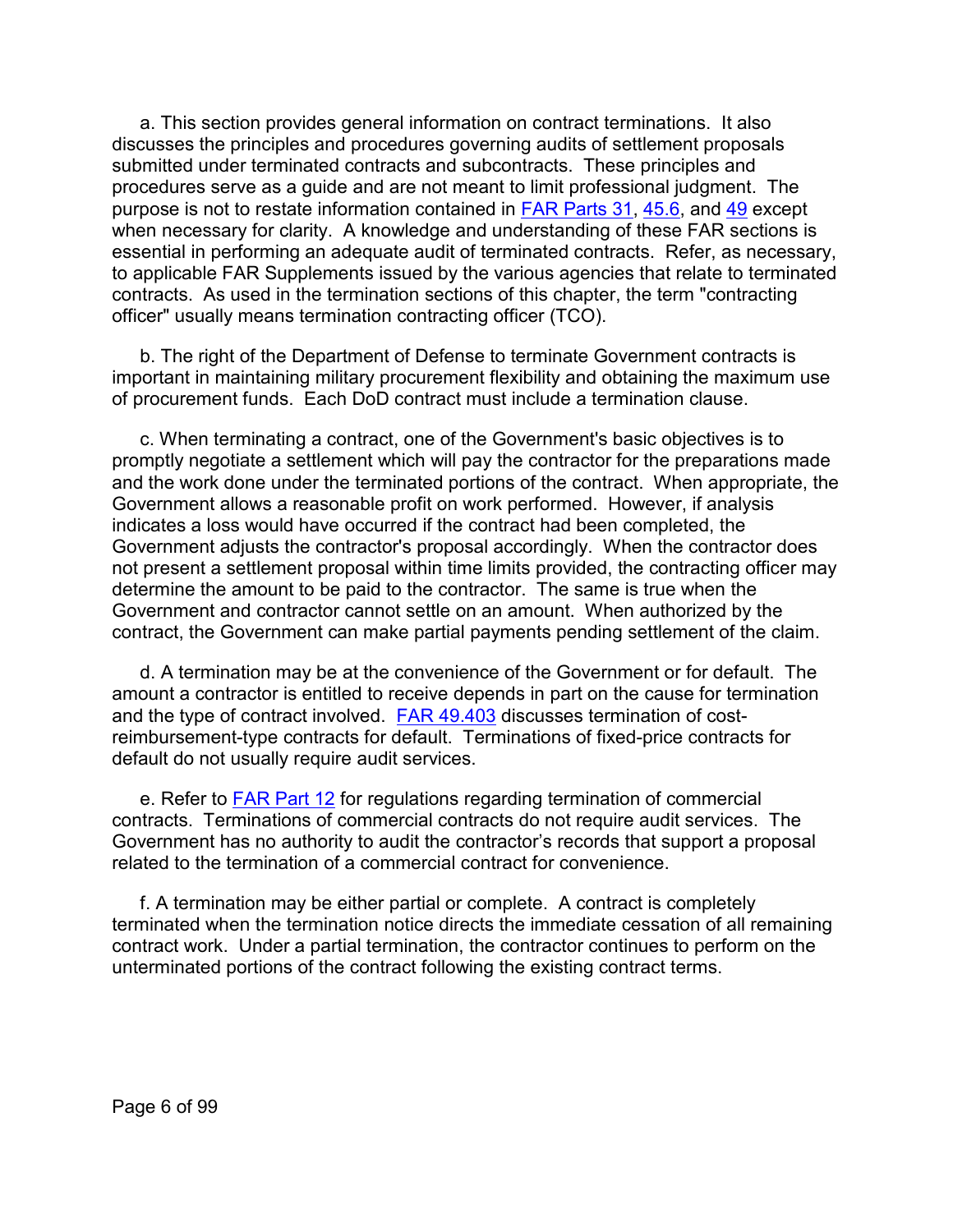g. No-cost settlements occur when:

(1) the contractor has not incurred any costs for the terminated portion of the contract,

(2) the costs incurred are not significant and the contractor is willing to waive payment,

(3) the contractor can divert all costs including termination inventory to other orders, or

(4) for some other reason the contractor agrees to a no-cost settlement.

h. The "Truth in Negotiations Act" [\(10 U.S.C. 2306a\)](http://uscode.house.gov/view.xhtml?req=(title:10%20section:2306a%20edition:prelim)%20OR%20(granuleid:USC-prelim-title10-section2306a)&f=treesort&edition=prelim&num=0&jumpTo=true), and [FAR 15.403-4](http://www.ecfr.gov/cgi-bin/text-idx?SID=1f12dc1e8588015ed5337f18d4e14c3b&mc=true&node=se48.1.15_1403_64&rgn=div8) requiring certified cost or pricing data, apply to termination actions. For termination settlement proposals exceeding \$2,000,000, the contractor must certify that the cost or pricing data submitted was accurate, complete, and current as of the date of agreement on the settlement.

i. A termination proposal submitted under a termination clause is not a claim because it is submitted for the purpose of negotiation. However, a termination proposal becomes a claim under the Contract Disputes Act (CDA) upon the occurrence of one of three events:

(1) the contractor's submission indicates that the contractor desires a final decision and the contracting officer does not accept its proposed terms,

(2) negotiations between the TCO and the contractor are at an impasse, thus implicitly requiring the TCO to issue a final decision, or

(3) the TCO issues a final decision.

Refer to 12-504 for further guidance on CDA claims.

#### <span id="page-6-0"></span>**12-102 Contract Modifications Causing Subcontract Terminations [\\*\\*](#page-0-3)**

Not all termination settlements result from contract termination. Modification of a contract, according to the changes clause, may require a termination adjustment. A change in specification, for instance, may make unnecessary the particular materials or parts that a prime contractor has on order. As a result, the prime contractor may need to cancel one or more subcontracts. This, in effect, is similar to a termination of the prime contract for the convenience of the Government. The standard subcontract termination clause  $(FAR 49.502(e)(1))$  gives the prime contractor the right to cancel subcontracts for its own convenience. It also defines the rights and obligations of the subcontractor. When modifying a prime contract according to the changes clause of the contract, the contracting office may ask DCAA to audit the prime contractor's proposal

Page 7 of 99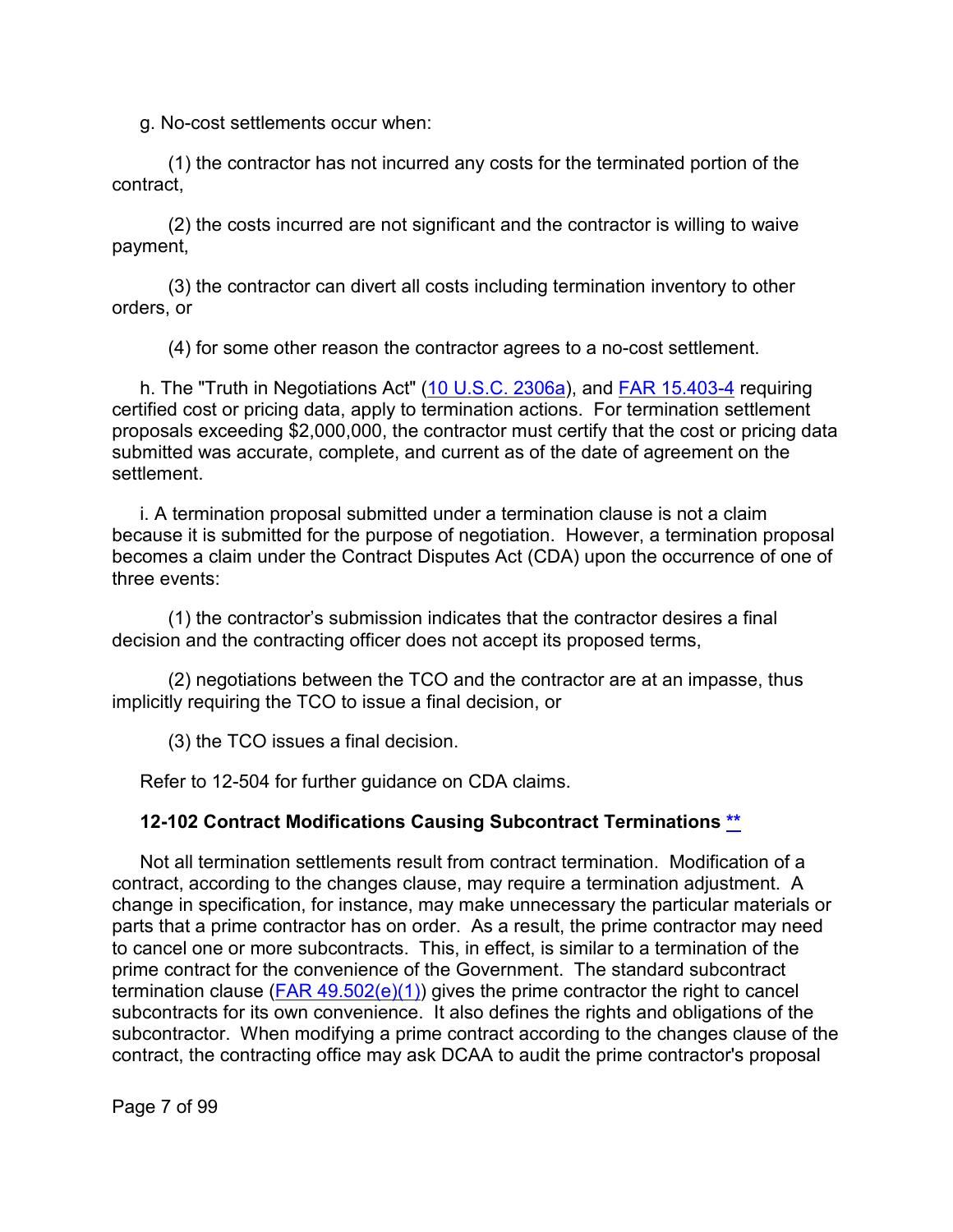for an equitable adjustment in the contract price or the estimated cost and fee. In these instances, follow the procedures set forth in  $6-800$  to ensure that any subcontract settlements resulting from the change are reasonable.

#### <span id="page-7-0"></span>**12-103 Partial Termination [\\*\\*](#page-0-4)**

a. A partial termination of a contract may require a separate equitable price adjustment of the continuing portion of the contract as provided in the standard termination clause for fixed-price contracts. The contractor must file the request before settling the terminated portion of the contract. While a request for equitable adjustment may be submitted as a result of a partial termination, it is a separate action from the termination settlement proposal. The request for equitable adjustment is subject to the same requirements, including certification requirements, as equitable adjustment proposals or claims submitted in other circumstances. Refer to 12-500 for further guidance on equitable adjustments. Examples of partial termination situations normally considered acceptable for an equitable adjustment on the continuing portion of the contract follow:

(1) A volume decrease that increases material, labor, or indirect unit costs. The contractor may no longer be able to take advantage of quantity discounts. Direct labor unit costs may increase because the work reduction may prevent the contractor from realizing labor improvement (learning) curve benefits projected in the negotiated price. Labor unit costs may also increase because there are fewer units over which to distribute setup costs. Indirect cost rates may increase when assigning fixed overhead charges over a lesser volume.

(2) Initial (starting load) costs may not be recovered due to the partial termination.

b. Ensure that equitable adjustment claims do not include costs already covered by the termination settlement or costs not caused by the partial termination.

## <span id="page-7-1"></span>**12-104 Applicable Cost Principles - Termination Audits [\\*\\*](#page-0-5)**

a. For fixed-price contracts, the Government settles terminations for convenience using the "termination for convenience" contract clause, other applicable contract clauses, and the contract cost principles contained in [FAR Part 31,](http://www.ecfr.gov/cgi-bin/text-idx?SID=256b7739f4048d483e1eefc9cd9a3402&mc=true&node=pt48.1.31&rgn=div5) in effect on the date of the contract. Cost provisions of the subpart of FAR Part 31 referenced in the allowable cost and payment contract clause govern cost-type contract settlements.

b. The auditor may find references to cost principles other than FAR 31, particularly DAR XV. When found, the referenced cost principles and regulations apply and must be used.

## **12-105 Influence of Cost Accounting Standards [\\*\\*](#page-0-6)**

Page 8 of 99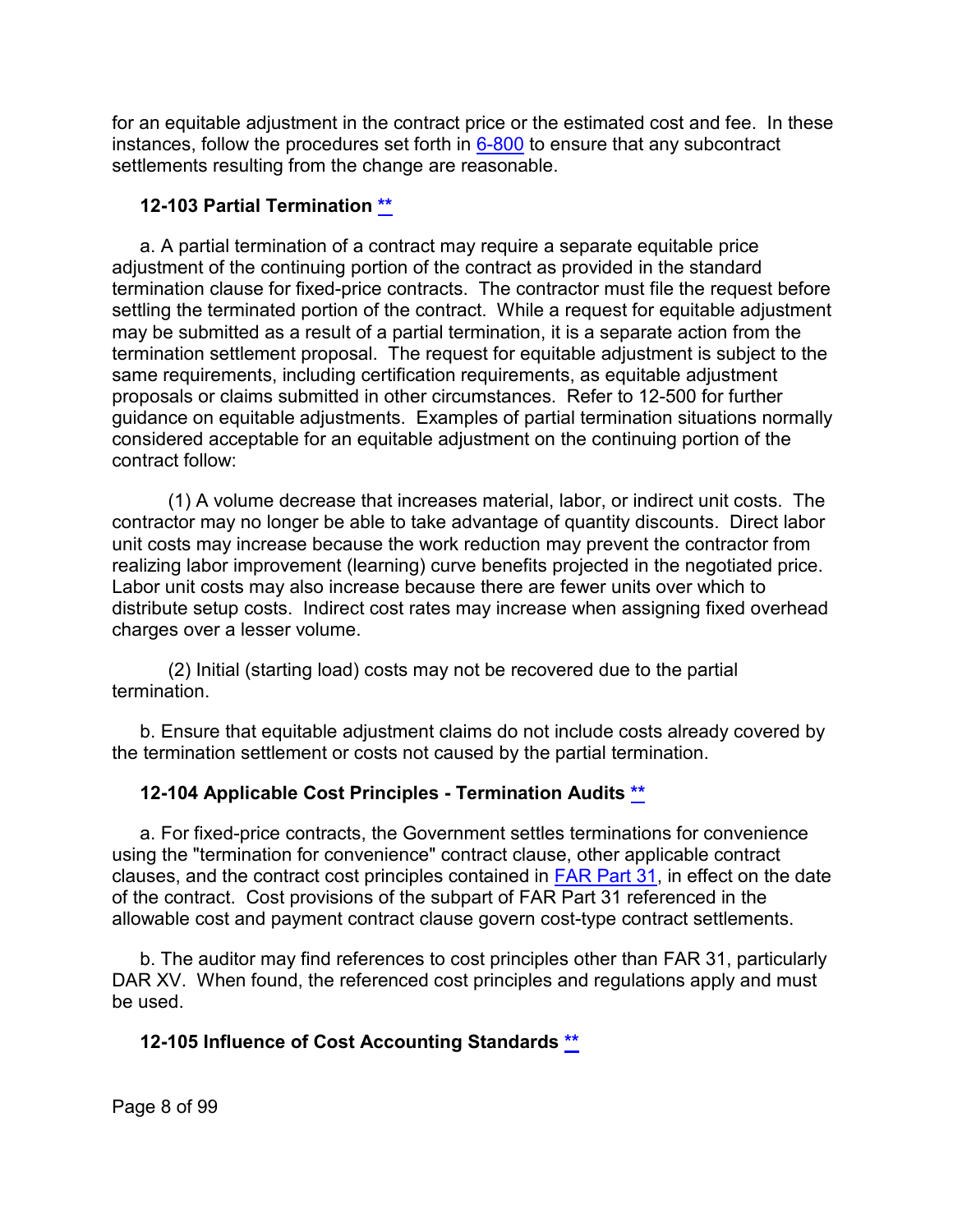a. [CAS 401](http://www.ecfr.gov/cgi-bin/text-idx?SID=56685f74ce3d39b970605f3f02dff36c&mc=true&tpl=/ecfrbrowse/Title48/48cfr9904_main_02.tpl) requires the contractor to accumulate and report costs in the same way as estimated. Cost estimates used in a prospective contract normally anticipate the contract going to completion. Cost arrangement in a termination claim may differ significantly from the cost presentation contained in the original estimate. A contract termination in essence creates a situation that is totally unlike a contract completion. Therefore, it is not reasonable to extend the consistency requirement to an event not anticipated in the original estimate.

b. While termination procedures usually comply with [CAS 401,](http://www.ecfr.gov/cgi-bin/text-idx?SID=1d42630fa3402f2058c534dee394d40b&mc=true&tpl=/ecfrbrowse/Title48/48cfr9904_main_02.tpl) a contractor would breach the consistency requirement if it had several similar terminations and handled them differently. Audit the contractor's termination procedures for consistency.

c. [CAS 402](http://www.ecfr.gov/cgi-bin/text-idx?SID=1d42630fa3402f2058c534dee394d40b&mc=true&tpl=/ecfrbrowse/Title48/48cfr9904_main_02.tpl) requires a contractor to classify consistently all like costs in like circumstances as either direct or indirect. Termination claims often include as direct charges costs or functions which would have been charged indirect if the contract had been completed [\(FAR 31.205-42\)](http://www.ecfr.gov/cgi-bin/text-idx?SID=256b7739f4048d483e1eefc9cd9a3402&mc=true&node=se48.1.31_1205_642&rgn=div8). Examples are settlement expenses and unexpired lease costs. These circumstances do not breach CAS 402 requirements since the like circumstances referred to in the Standard are lacking.

d. [CAS 406](http://www.ecfr.gov/cgi-bin/text-idx?SID=1d42630fa3402f2058c534dee394d40b&mc=true&tpl=/ecfrbrowse/Title48/48cfr9904_main_02.tpl) requires that a contractor use its full fiscal year for its cost accounting period.

#### <span id="page-8-0"></span>**12-200 Section 2 - General Audit Guidance For Terminations of Negotiated Contracts [\\*\\*](#page-0-7)**

#### <span id="page-8-1"></span>**12-201 Introduction [\\*\\*](#page-0-8)**

a. This section provides audit guidance for terminations of negotiated contracts which applies regardless of the cause of termination, the type of contract or the type of claim submitted. Terminations of commercial contracts are discussed in 12-101e.

b. [FAR 49.107](http://www.ecfr.gov/cgi-bin/text-idx?SID=256b7739f4048d483e1eefc9cd9a3402&mc=true&node=se48.1.49_1107&rgn=div8) requires the TCO to submit prime contractor settlement proposals over \$2,000,000 to the contract auditor for audit and recommendations. The TCO is also required to request audit of subcontractor proposals over the threshold before approving their settlement (see 12-203). The TCO may also request audit for other prime or subcontract proposals at his or her discretion. In certain conditions, the auditor may also initiate an audit, when warranted as provided in 12-205 and  $6-802.5$ .

#### <span id="page-8-2"></span>**12-202 Scope of Audit [\\*\\*](#page-0-9)**

a. Establishing audit scope depends on various factors including:

- (1) the termination proposal or claim amount,
- (2) whether the contractor used the inventory or total cost basis,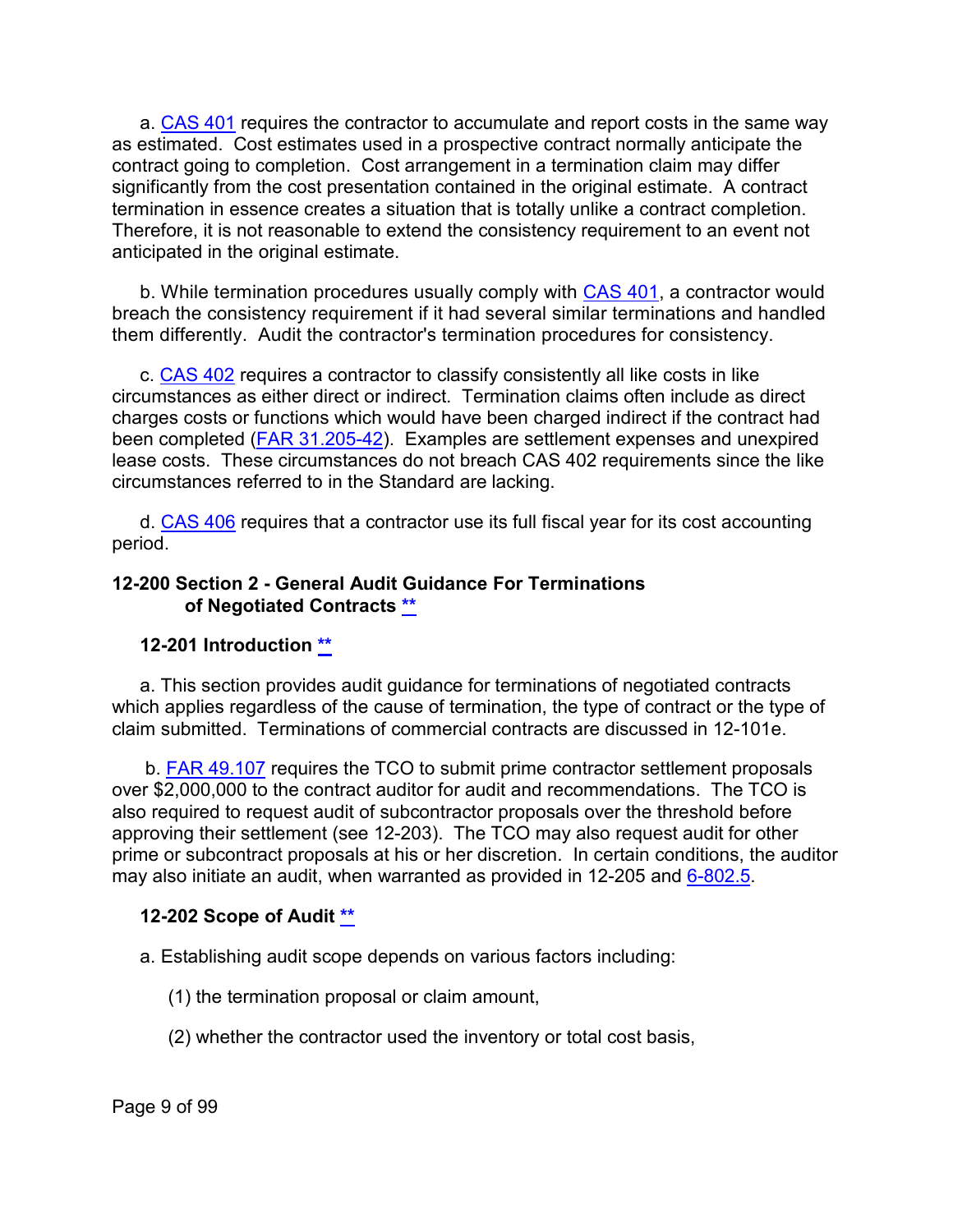(3) the condition of the contractor's books and records,

(4) prior experience with the contractor,

(5) effectiveness of the contractor's internal controls, management decisions, and policies,

(6) how effective contractor personnel are in implementing policies before and after the termination,

(7) the expressed desires of the contracting officer, and

(8) the provisions of the termination clauses in the contract.

b. In determining audit scope, evaluate the contractor's accounting and termination policies, practices, and internal controls. Also evaluate whether the costs claimed in the settlement proposal are consistent with the contractor's normal accounting and termination procedures. Review fundamental contract data to initially test the contractor's proposal. Fundamental contract data includes the price proposal, cost estimates, bills of material, production schedules and records, shipping documents, purchase orders, and cost and profit forecasts. Other sources of information useful in determining audit scope are copies of financial statements audited by the contractor's public accountants, tax returns, reports submitted to Government regulatory agencies, and information from Government technical personnel who have a direct interest and knowledge of the various phases of the contractor's operation.

c. A need for extending the audit scope and performing a more detailed examination of the proposal may be indicated when:

(1) the unit cost level of the quantities shown in the inventory or the quantities themselves do not follow the pattern normally experienced by the contractor,

(2) overhead and administrative expense rates used in the proposal are not typical of past or current experience,

(3) previous audits questioned or disapproved significant costs,

(4) the proposal includes substantial amounts for nonrecurring or other unusual costs,

(5) there appear to be procedural differences between the costing of the completed work and the termination claim, or

(6) inconsistencies are noted in the contractor's costing of termination claims.

d. The auditor should address any specific concerns contained in a contracting officer's audit request (see [4-104](https://viper.dcaa.mil/guidance/cam/3130/general-audit-requirements#Sec4104) for guidance on acknowledging the audit request).

Page 10 of 99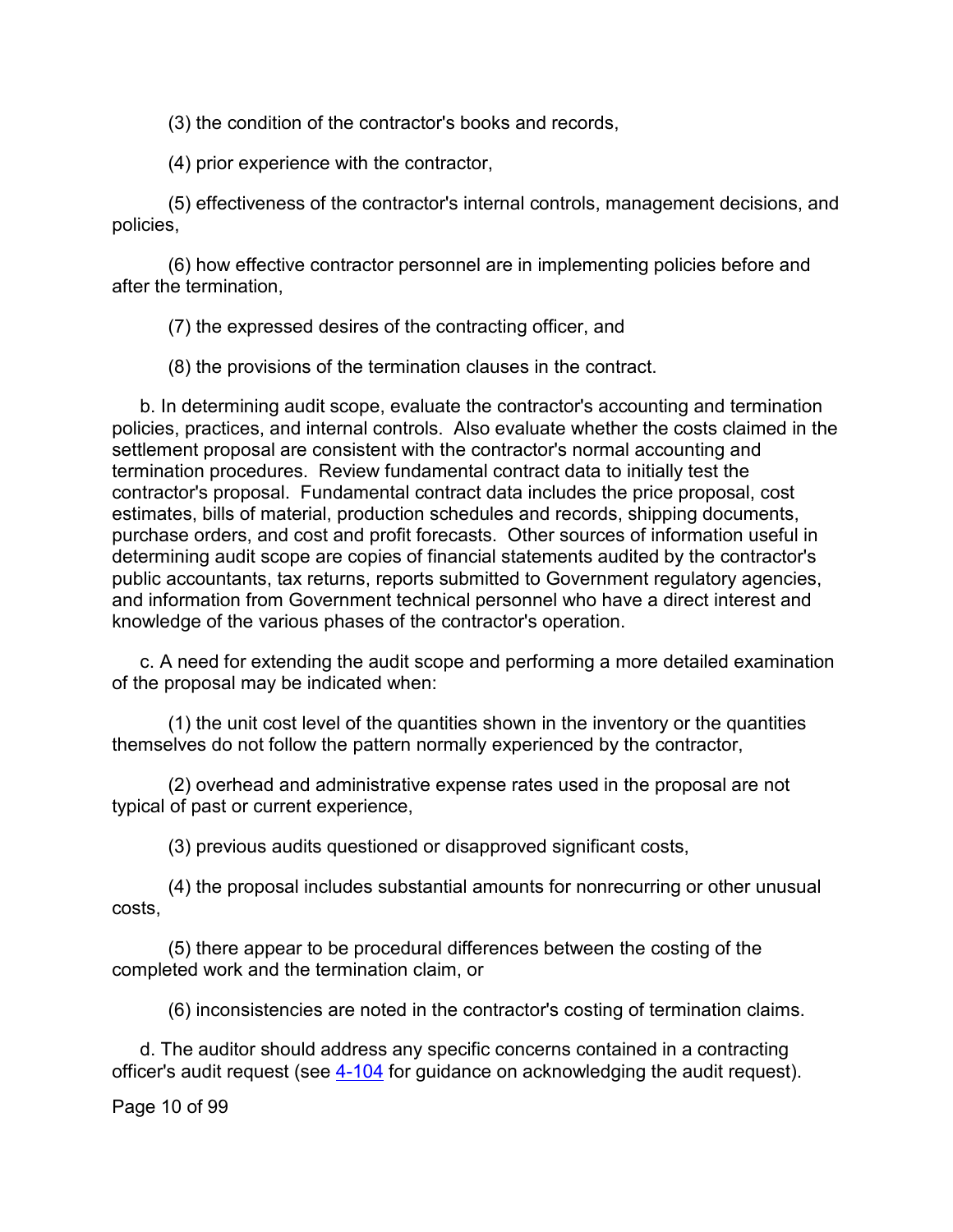However, it is the auditor's responsibility to determine audit scope. Differences between the contracting officer's requested services and the audit team's assessed risk which cannot be resolved should be elevated to the Region.

## <span id="page-10-0"></span>**12-203 Auditing Terminated Subcontracts [\\*\\*](#page-0-10)**

a. Settling subcontractors' termination claims is a prime contractor responsibility. However, the Government has an interest in these settlements when it affects the cost of a prime contract with the Government. The contracting officer must approve or ratify each subcontract termination settlement. An exception to this occurs when the TCO authorizes the contractor to settle subcontracts under \$100,000 without his or her approval or ratification.

b. Before approving or ratifying each subcontract termination settlement amount, that exceeds the threshold for obtaining certified cost or pricing data, the contracting officer must request a DCAA audit or an analysis of the audit performed by the prime contractor or higher-tier subcontractor (see 12-310). He or she may also request audits of smaller settlements (see [6-802.5\)](https://viper.dcaa.mil/guidance/cam/3136/incurred-cost-audit-procedures#Sec68025). Careful planning and close coordination among the prime contractor, the contracting officer, and the auditor are necessary to ensure efficient and timely settlement of subcontract termination proposals. This is particularly important when the termination action involves a large and complex prime contract (such as for a major weapon system).

## <span id="page-10-1"></span>**12-204 Responsibility of DCAA Auditor at Prime Contractor Location [\\*\\*](#page-0-11)**

The DCAA auditor of the prime contractor is responsible for ensuring that the prime contractor performs adequate audits of subcontract termination claims. The auditor will inform the contracting officer of instances where the contractor failed to properly consider audit findings in settling subcontract termination claims.

## <span id="page-10-2"></span>**12-205 Preliminary Conference with Contractor [\\*\\*](#page-0-12)**

a. The contracting officer usually arranges for an initial conference with the contractor (FAR 49-105 $(c)$ ). He or she normally holds this meeting after the termination notice, but before the contractor submits its settlement proposal. When possible, the auditor should attend the conference and determine the basis and method the contractor plans to use in preparing and costing the proposal. Assist the contracting officer by explaining the cost principles that apply and if necessary furnishing the contractor information on preparing a termination claim (see [1-508\)](https://viper.dcaa.mil/guidance/cam/3127/introduction-to-contract-audit#Sec1508). Discuss with the contractor during the preliminary conference any specific problems and questions concerning the termination claim.

- b. The preliminary conference also provides the auditor an opportunity to:
	- (1) arrange for access to the contractor's books and records,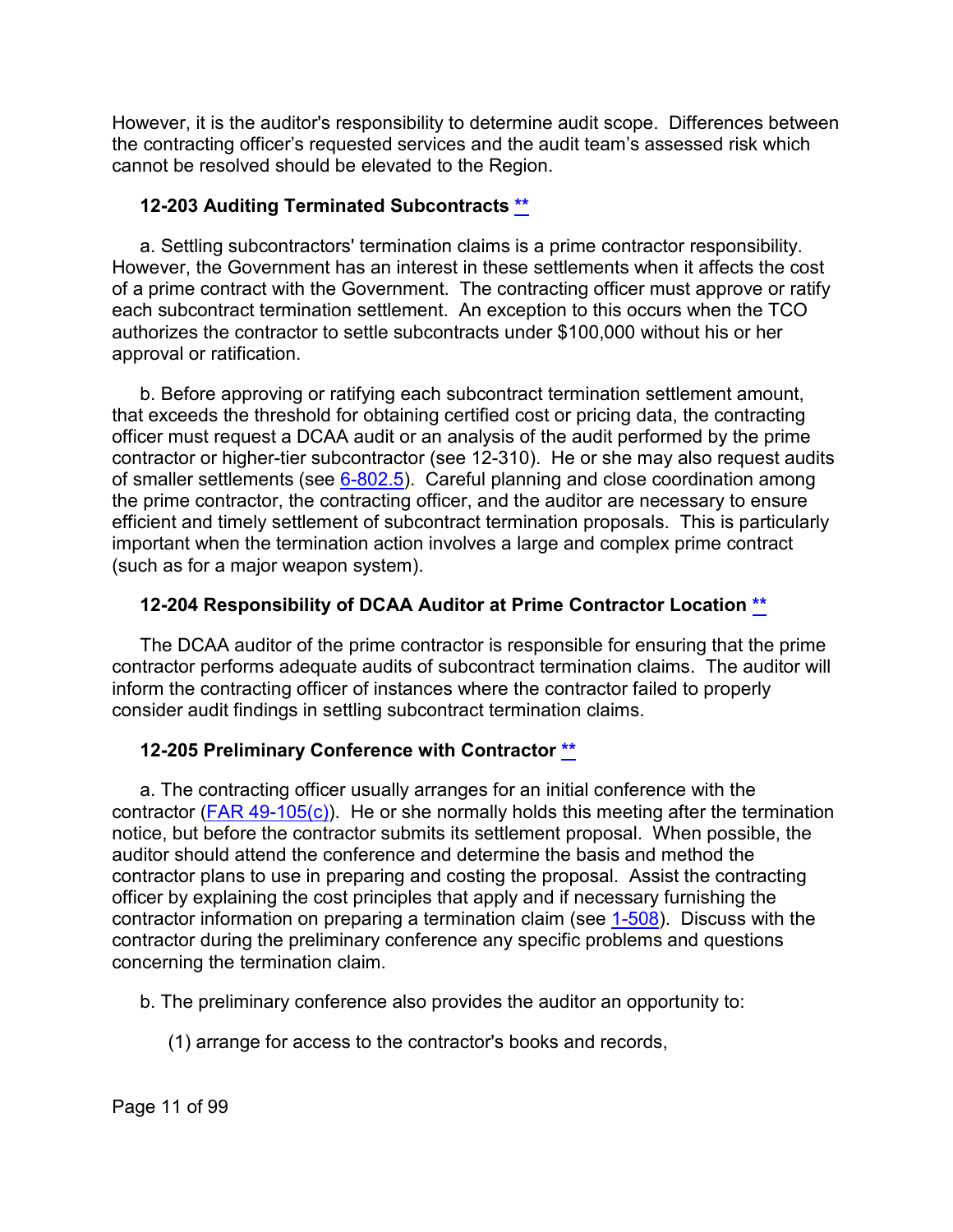(2) determine the contractor's knowledge and experience in preparing termination claims,

(3) discuss the contractor's plans for settling any subcontractor's claims, and

(4) make a preliminary review of the contractor's records to determine whether the contractor can submit a proposal on an inventory basis (see 12-301.1).

c. Timely planning is essential to ensure that minimal settlement expenses will be incurred and charged to the terminated contract. For example, in large and complex contracts involving a complete or substantial partial termination, the termination contracting officer normally requests the contractor to submit a projected statement of work involved in contract settlement. This statement usually identifies personnel requirements to specific work phases and target completion dates for each work phase. If the contracting officer tells the contractor that using separate work orders or codes is necessary to document settlement costs, obtain a copy of the statement.

d. Obtain a copy of any report that the contracting officer prepares as a result of the preliminary conference. If the meeting includes discussions on accounting or auditing matters, the auditor may wish to prepare a supplemental memorandum of the meeting.

e. When the contracting officer does not arrange for a preliminary conference and the auditor considers it appropriate, he or she should arrange for a meeting. Meet with the contractor and other Government representatives as appropriate. Prepare a memorandum of the meeting and retain it in the audit working papers.

## <span id="page-11-0"></span>**12-206 Unadjusted Pricing Actions [\\*\\*](#page-0-13)**

The contractor may have other outstanding pricing actions related to a terminated contract. These may be due to specification changes, redetermination, incentive provisions, or escalation provisions not completed at the time of termination. The contractor should not submit pending price adjustments as an integral part of the termination settlement proposal. However, the Government cannot evaluate the settlement proposal without their concurrent consideration. Personnel responsible for negotiating the price adjustment may not be the same as those responsible for negotiating the termination settlement. Bring any unadjusted pricing actions noted to the contracting officer's attention so that he or she may consider them in the termination settlement. Large outstanding actions may prevent the auditor from reaching a conclusion on the contractor's profit or loss potential under the terminated contract. Base the audit report on the contract prices in effect at the time of the audit. Give the contracting officer full particulars on any pending price adjustments. This allows the contracting officer to provide for a recomputation of the profit or loss allowance after settling the outstanding pricing actions.

## <span id="page-11-1"></span>**12-207 Determinations of Settlement Review Boards [\\*\\*](#page-0-14)**

Page 12 of 99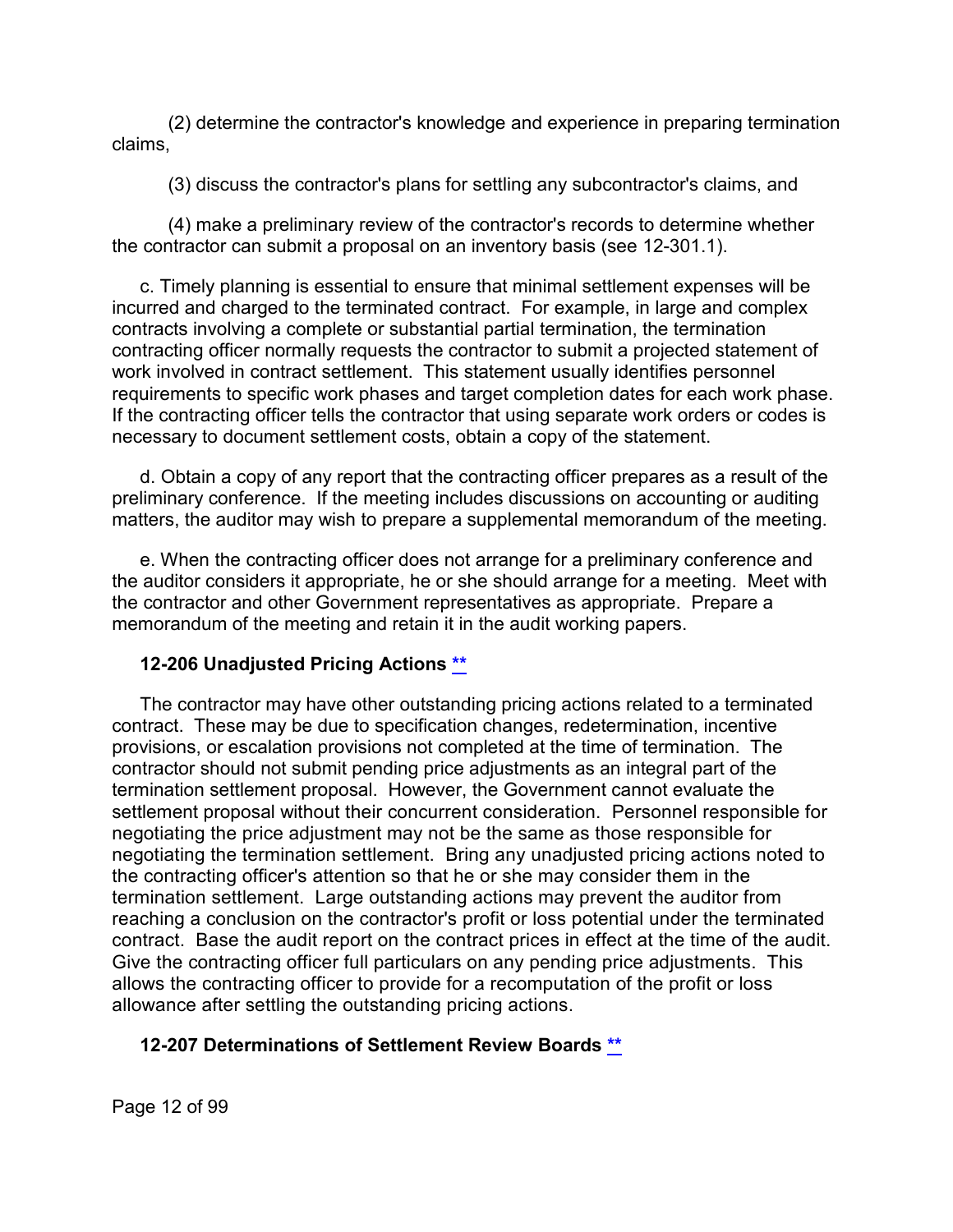For all major termination settlements and other settlements known to contain problems of an unusual nature, obtain information concerning any settlement review board's determinations (see [FAR 49.110](http://www.ecfr.gov/cgi-bin/text-idx?SID=256b7739f4048d483e1eefc9cd9a3402&mc=true&node=se48.1.49_1110&rgn=div8) and [49.111\)](http://www.ecfr.gov/cgi-bin/retrieveECFR?gp=&SID=256b7739f4048d483e1eefc9cd9a3402&mc=true&r=SECTION&n=se48.1.49_1111), which relate to the audit recommendations. While obtaining the review board's decisions may not alter the auditor's position in subsequent reports, this information may assist him or her in presenting findings so future reports will be more useful.

## <span id="page-12-0"></span>**12-300 Section 3 - Auditing Terminations of Fixed-Price Contracts [\\*\\*](#page-0-15)**

## <span id="page-12-1"></span>**12-301 Introduction [\\*\\*](#page-1-0)**

a. This section presents guidance on auditing fixed-price contracts terminated for convenience of the Government.

b. Contractors may submit settlement proposals under terminated fixed-price contracts on either an inventory basis on Standard Form (SF) 1435 or on a total cost basis on Standard Form (SF) 1436. Under unusual circumstances, the contracting officer may approve some other basis.

#### **12-301.1 Inventory Basis [\\*\\*](#page-1-1)**

<span id="page-12-2"></span>The inventory basis requires that the contractor directly associate the costs and profit in the settlement proposal with units or services terminated. It limits the proposal to those items which are residual due to the termination action. Using the inventory basis for submitting settlement proposals is the method preferred by the Government [\(FAR 49.206-2\(a\)\)](http://www.ecfr.gov/cgi-bin/text-idx?SID=256b7739f4048d483e1eefc9cd9a3402&mc=true&node=se48.1.49_1206_62&rgn=div8).

#### **12-301.2 Total Cost Basis [\\*\\*](#page-1-2)**

<span id="page-12-3"></span>a. In contrast, a settlement proposal on a total cost basis [\(FAR 49.206-2\(b\)\)](http://www.ecfr.gov/cgi-bin/text-idx?SID=256b7739f4048d483e1eefc9cd9a3402&mc=true&node=se48.1.49_1206_62&rgn=div8) is for total costs incurred under the entire contract up to the effective date of termination. SF 1436 shows cost by element such as labor, material, and indirect costs. Other entries on SF 1436 are available for costs of settlements with subcontractors, applicable settlement expenses, and profit (or loss) adjustment. Applicable credits for the contract price of end items delivered or to be delivered and accepted, unliquidated advance or progress payments, inventory disposal, and/or other credits will also be entered on the SF1436, if applicable.

b. The total cost basis is required for construction and lump-sum professional services contracts that are completely terminated. For other fixed-price contracts when the inventory basis is not practical or would unduly delay the settlement, the total cost basis may be used if approved in advance by the TCO. The following examples are situations where the contracting officer might permit using the total cost basis: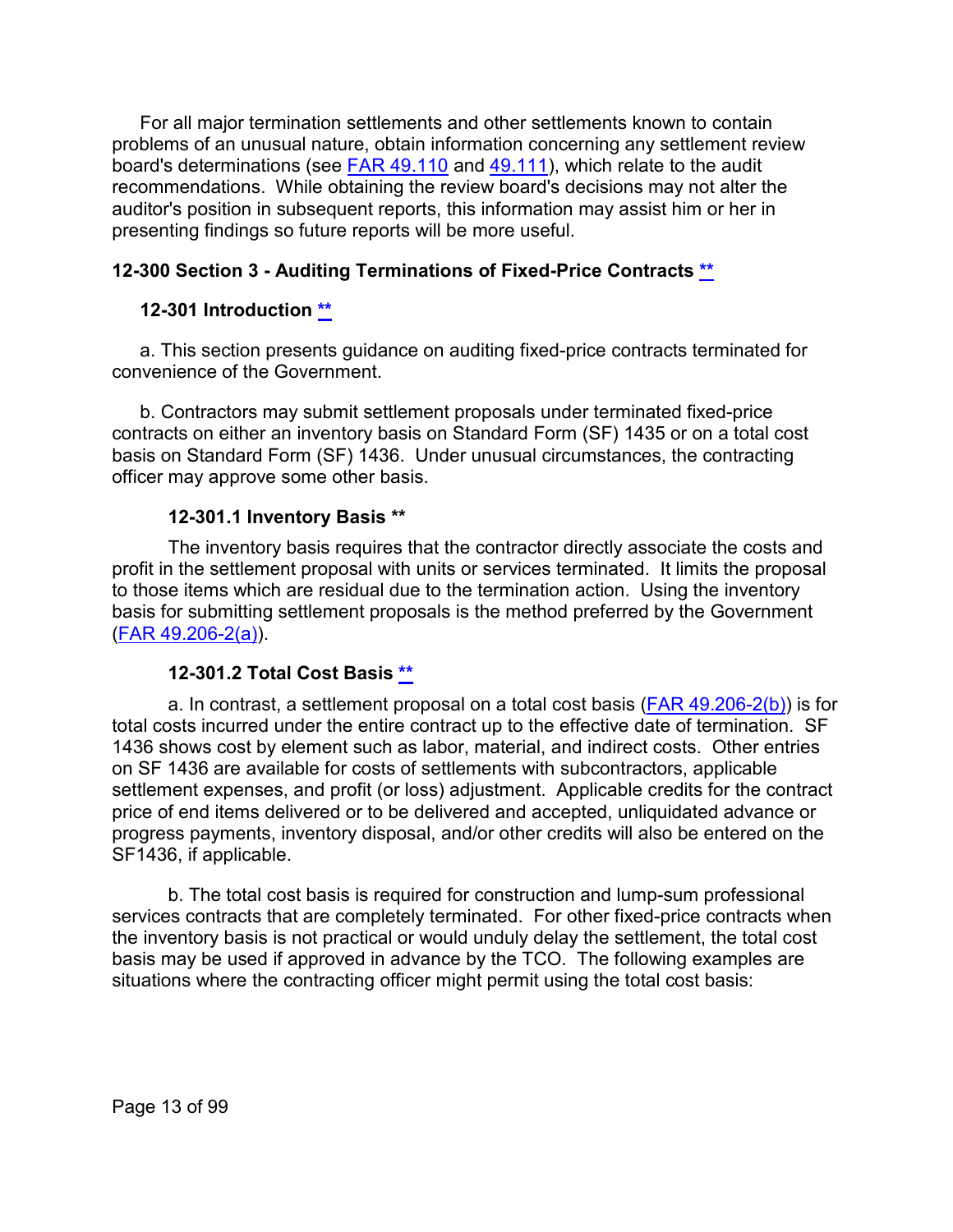(1) If production has not started and the accumulated costs represent planning and preproduction or "get ready" expenses.

(2) If, under the contractor's accounting system, unit costs for work in process and finished products cannot readily be established.

(3) If the contract does not specify unit prices.

(4) If the termination is complete and involves a letter contract.

c. If requested by the contracting officer, provide a recommendation on the practicability of using the inventory basis. Base the recommendation on the evaluation of the information obtained during the preliminary conference between the TCO and contractor (12-205). If the auditor receives a request to audit a termination settlement proposal prepared on the total cost basis and the contractor presents no evidence of TCO approval, contact the TCO. If the auditor, based on his or her evaluation of the contractor's records, believes the contractor should use the inventory rather than the total cost basis, inform the TCO.

d. The contractor should prepare a total cost basis settlement proposal for a partial termination the same way as one prepared for a complete termination. However, when a total cost basis is used under a partial termination, all costs incurred, to the date of completion of the continued portion of the contract must be included in the settlement proposal. Settlement proposals for partial terminations submitted on the inventory basis do not depend on completion of the continuing portion of the contract.

## <span id="page-13-0"></span>**12-302 Preliminary Audit Steps [\\*\\*](#page-1-3)**

a. Upon receipt, make a general evaluation of the terminated contract, the termination notice, and the contractor's settlement proposal and supporting schedules. The purpose is to determine whether the proposal contains the information and data needed to plan and perform the audit. A proper initial evaluation of a settlement proposal determines whether:

(1) the proposal generally conforms with requirements,

(2) each cost item claimed is allowable according to contract provisions,

(3) the amount claimed is reasonable considering the contract price of the physical units represented by the claim, including whether the contract would have resulted in a loss, or reduced profit if it had been completed,

(4) there is any duplication of charges,

(5) each subcontractor's claim applies to the Government's termination action and not to changes or cancellations for the contractor's convenience, and

Page 14 of 99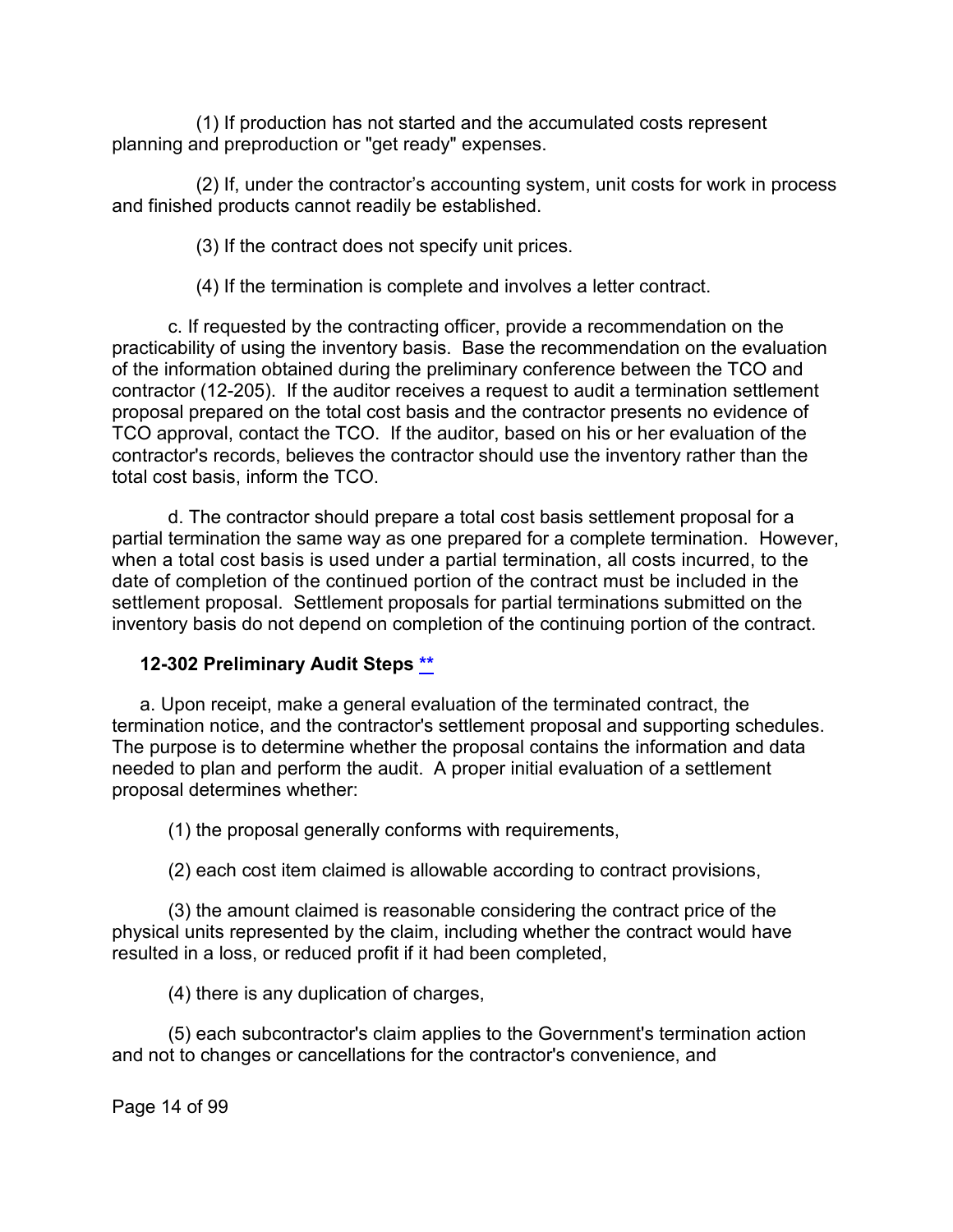(6) the contractor promptly complied with the termination notice by stopping all inhouse contract effort promptly and by immediately notifying subcontractors to stop work (see 12-305.7).

b. The introductory portion and Section I of settlement proposals prepared on the inventory basis or total cost basis, are essentially the same. Section I gives the contract status as of the cut-off point or effective termination date. Comparing this section with the contractor's proposed settlement amount, as shown in Section II, may disclose inequities or areas requiring further evaluation. To verify the accuracy of the data contained in Section I, examine:

(1) the contract to determine the materials or services to be supplied, the prices to be paid, and the delivery schedule,

(2) the termination notice and its effect on the contract,

(3) shipping records and invoices for the delivered items,

(4) specific termination instructions given by the contracting officer,

(5) the contractor actions taken to comply with the termination notice to minimize termination costs, and

(6) the projected profit or loss on the contract.

c. Computing the net claim in Section II of a settlement proposal prepared on an inventory basis (Standard Form 1435) differs substantially from that used on a total cost basis (Standard Form 1436). The main difference is that Standard Form 1435 includes only the cost of residual inventory, plus appropriate "other costs" (12-305). Standard Form 1436 shows total costs incurred in performing the entire terminated contract. To compute these total costs shown on Standard Form 1436 the contractor first adds applicable profits to the total costs. The contractor then reduces the amount by the contract price of delivered (or expected deliveries) finished products.

d. Compare the contractor's costs listed in Section II, plus any subcontract settlements, with the information in Section I. The results may indicate a possible overstatement of the claim or evidence of a loss situation. The contractor should not use the termination settlement proposal as a means to recover losses or expected reduced profit on the contract. Review contract costs and the reasonableness and accuracy of the estimate or budget to complete to determine whether a loss or reduced profit would have been incurred if the contract had not been terminated.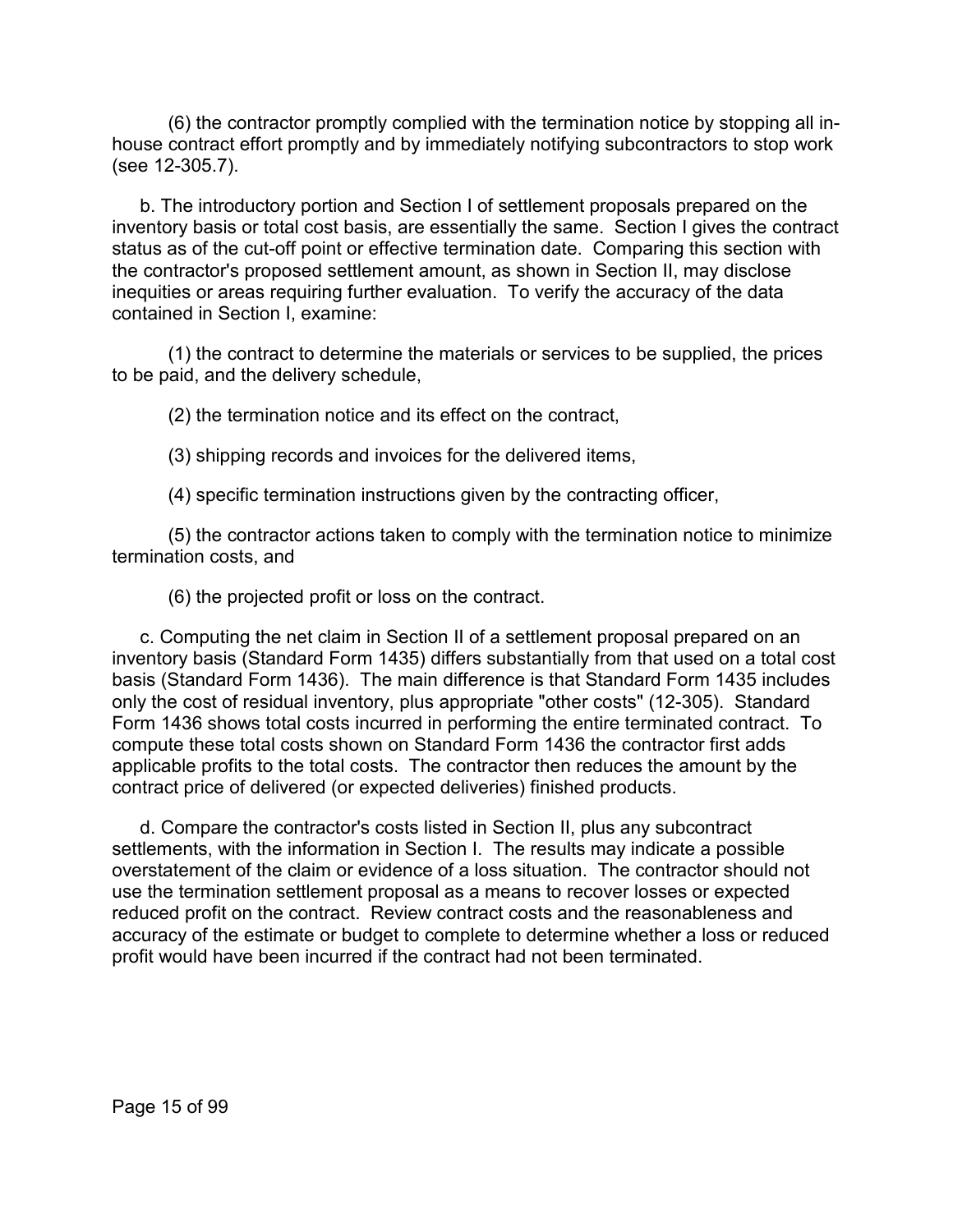e. Compare Section II amounts with the related totals on the inventory schedules and with Schedules A through H of the proposal. When the proposal is on the total cost basis, confirm that the contractor properly credited the proposal for finished units. A review of the supporting schedules may suggest areas requiring further analysis.

f. Verify that the total amount payable to the contractor for a settlement, before deducting disposal or other credits and exclusive of settlement costs, does not exceed the contract price less payments otherwise made or to be made under the contract [\(FAR 49.207\)](http://www.ecfr.gov/cgi-bin/retrieveECFR?gp=&SID=256b7739f4048d483e1eefc9cd9a3402&mc=true&r=SECTION&n=se48.1.49_1207).

g. Determining whether a loss would have occurred depends, in most cases, on the stage of completion at termination. For contracts with little work completed when terminated, it may be necessary to assume no loss would have occurred unless evidence suggests otherwise. For contracts with substantial effort already completed, verify that the termination proposal includes a cost estimate to complete the contract. The estimate should help the auditor decide if the contract would have resulted in a loss if completed. Make the request for an estimate to complete through the contracting officer. Use the guidance in 9-306 in deciding whether to use technical specialist assistance when evaluating the estimate to complete.

#### <span id="page-15-0"></span>**12-303 Preparing the Audit Program [\\*\\*](#page-1-4)**

After completing the preliminary review of the settlement proposal, prepare an audit program and begin the audit of amounts contained in Section II. The comments which follow contrast the usual approach to the audit of a proposal prepared on the inventory basis with a proposal prepared on a total cost basis.

#### **12-303.1 Proposals Using the Inventory Basis [\\*\\*](#page-1-5)**

<span id="page-15-1"></span>The audit effort on an inventory basis proposal mainly deals with reviewing items listed in the inventory schedules supporting the proposal. Make sure the claim includes only items allocable to the terminated portion of the contract. Guidance for the review of the various classes of inventory items follows:

a. Metals, raw materials, and purchased parts included in inventory represent items the contractor has not placed into fabrication or assembly operations. The cost claimed for these items in termination usually should not include amounts for labor or manufacturing overhead. Review the material cost and any material handling charge included by the contractor. Perform tests of the inventory pricing and determine if material quantities apply to the terminated portion of the contract. Make this determination by examining supporting bills of material, cost records, invoices, and purchase orders. Determine whether the contractor screened and removed from inventory all items usable on other work without loss and all items returnable to suppliers (see 12-304.5).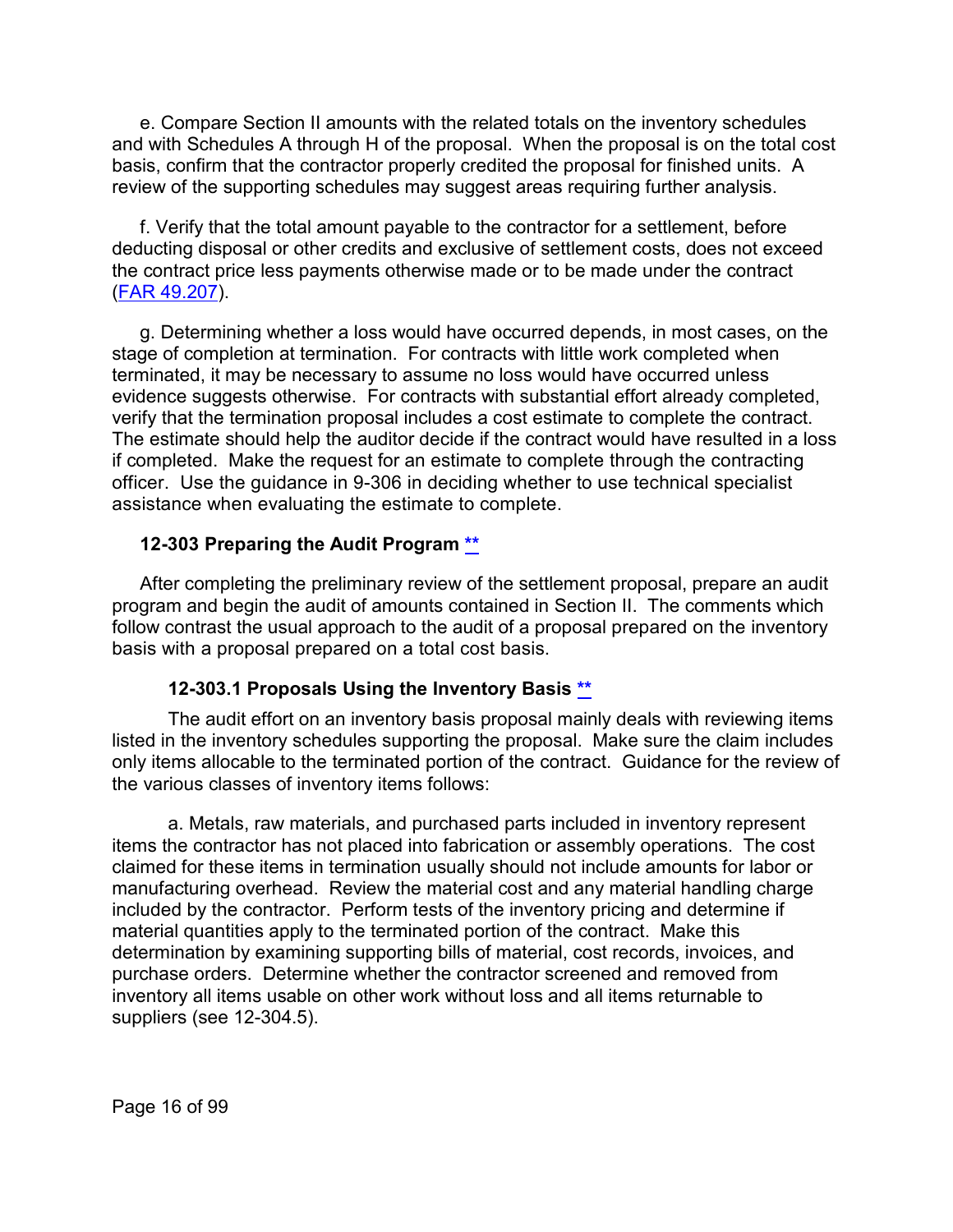b. Finished components and work-in-process are termination inventory items fabricated, processed, or otherwise changed by the contractor through its manufacturing processes. Work-in-process inventories may present problems in verifying direct material, direct labor, and overhead costs applied to units and components in various stages of production. The contractor may have calculated prices using actual or standard cost or it may have been necessary to use estimated cost (see **FAR 49.206-** $1(c)$ ).

(1) Evaluate extensively statistical type cost data, not controlled by general ledger accounts. Include in this examination available cost data, cost reports, cost standards, engineering and bid estimates, bills of material, and other information influencing the cost. Resolve whether the contractor can retain work-in-process or finished components for use on other work without loss. Also be alert to raw material and purchased parts being improperly classified as work-in-process and finished components due to the greater profit rates allowed on these termination inventory categories. Additionally, the contractor might have overlooked raw material or purchased parts improperly classified when screening items returnable to vendors or diverted to other contracts (see 12-304.5).

(2) Some accounting systems do not provide enough detail on parts or lot costs. In these cases, the use of estimates may become necessary. One acceptable method for developing labor cost is to estimate hours expended on the work-in-process inventory by each labor category at each step in the production process. The estimated hours are then costed at the hourly rates applicable during the performance period. Close liaison with Government technical personnel is required to ensure that the method used and the resultant costs are reasonable.

c. Miscellaneous inventory usually includes items and supplies which do not fit into the above categories. The contractor should limit cost claimed for miscellaneous inventory to material cost, plus handling charges when applicable. Of main concern to the auditor is whether the contractor can use the miscellaneous inventory items without loss or return it to suppliers.

d. Acceptable finished product represent completed end items accepted by the Government but, on instructions from the contracting officer, are not delivered. The contractor may include completed items in the termination schedules. The contractor, however, should list them at the contract price, adjusted for any savings in freight or other charges, together with any credits for their purchase, retention, or sale. Test the adequacy of adjustments made by the contractor. Determine whether completed items are fully acceptable by referring to the inventory verification report (see 12-304.1) or by requesting assistance from Government technical personnel. When rework is necessary to make otherwise completed items fully acceptable, question the estimated rework costs (see 12-304.7).

## **12-303.2 Settlement Proposals Using the Total Cost Basis [\\*\\*](#page-1-6)**

<span id="page-16-0"></span>Page 17 of 99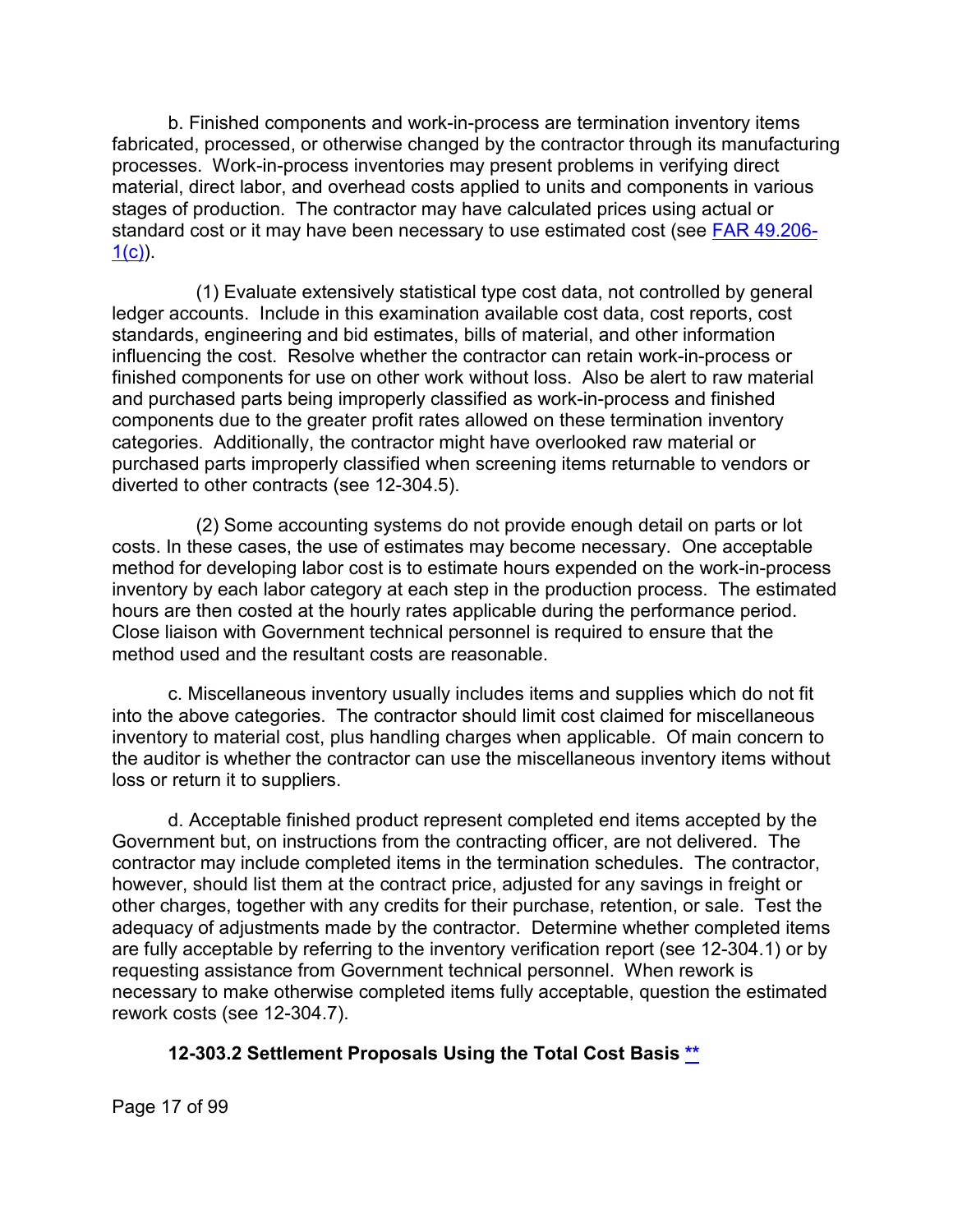A total cost proposal eliminates the need to evaluate the cost allocation between the completed and terminated portions of the contract. The audit will usually start by examining the total cost incurred under both the completed and partially completed portions of the contract. Audit objectives are to determine whether:

(1) the totals included in the proposal for material, labor, and overhead have been reliably computed,

(2) the costs are allocable and reasonable, and

(3) acceptable accounting evidence is available to support the charges.

Chapter 6 discusses procedures for auditing incurred cost. These procedures also apply to the audit of costs appearing in Section II of Standard Form 1436.

a. Examining inventory schedules becomes important, not so much for the cost of residual inventory, but in determining if the contractor has scheduled all inventory and made it available to the Government for retention, sale, or other disposition. Under a claim submitted on the inventory basis, the Government only pays for residual inventory when listed and priced on the inventory schedules supporting Standard Form 1435. However, a claim submitted on Standard Form 1436 is for total contract costs; thus, all costs applicable to contract inventory are being claimed. It is important to ensure that the termination inventory schedules show all inventory costs billed to the Government. Comparing these schedules with the most recent physical inventory may help in deciding if inventory quantities reported are reasonable. Evaluate any discrepancies between the two inventories.

b. The contractor's total cost claim should include a credit for any common items which have been diverted to other production and for money received from disposing of nonreworkable rejects.

## <span id="page-17-0"></span>**12-304 Auditing Termination Inventory [\\*\\*](#page-1-7)**

a. The comments contained in the following subparagraphs apply whether the contractor prepared the settlement proposal on Standard Form 1435 or 1436.

b. Evaluating termination inventory requires coordination between audit and technical personnel. Objectives are to:

(1) verify the inventory quantities, quality, and usefulness,

(2) examine reasonableness of the cost and price data, and

(3) determine whether the contractor considered common items and material returnable to vendors.

Page 18 of 99 Verifying inventory quantities, quality, and usefulness are primarily the responsibility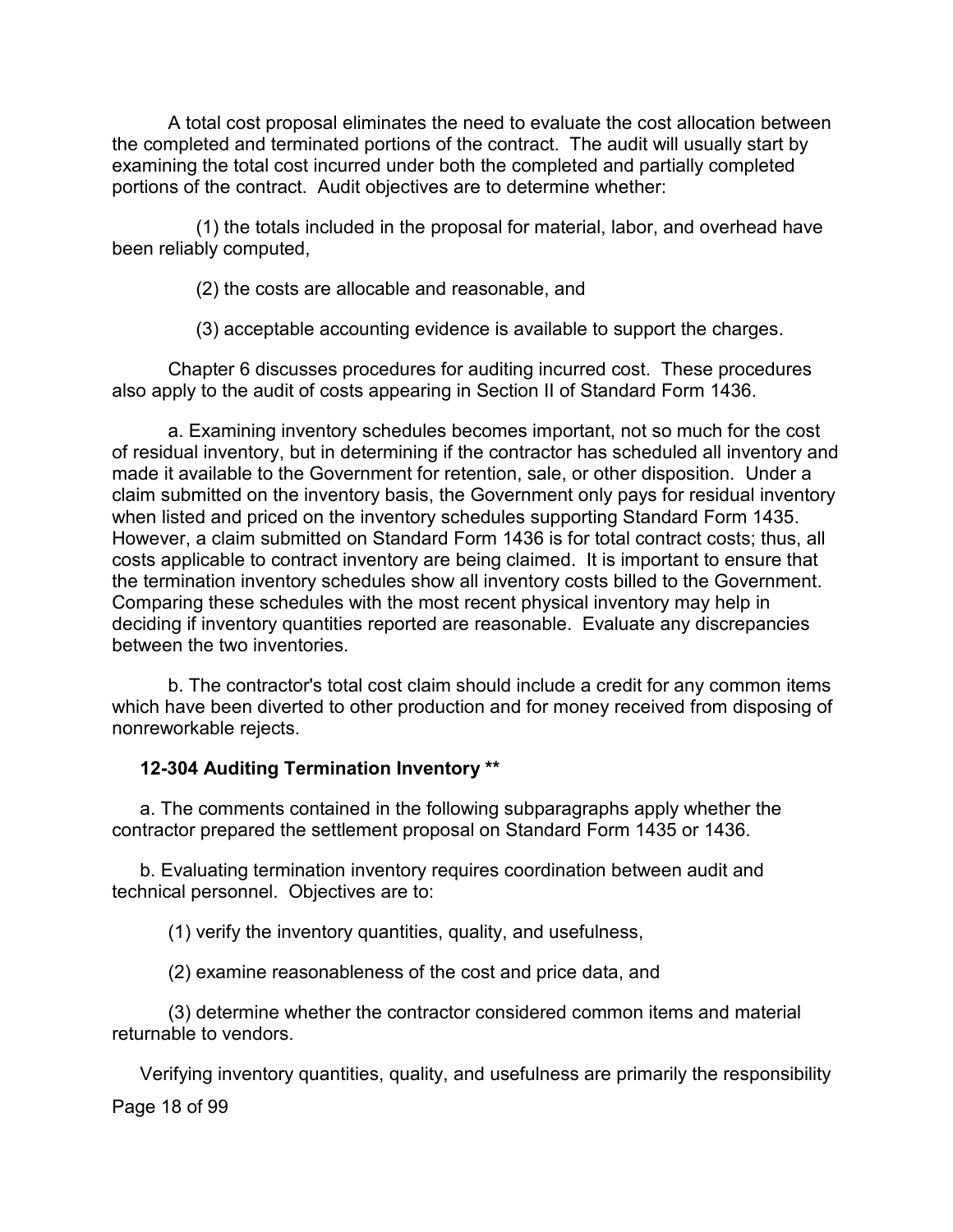of technical personnel. Evaluating inventory pricing and contract costing are primarily the responsibility of the auditor. Do not needlessly duplicate the efforts of the technical inspector.

## **12-304.1 Inventory Verification Report [\\*\\*](#page-1-8)**

<span id="page-18-0"></span>a. As part of the settlement procedures, the contracting officer usually arranges for technical representatives to review the termination inventory and to submit an inventory verification report. The plant clearance officer or technical inspector prepares the inventory verification report for the contracting officer's use in achieving an equitable settlement. The purpose of the report is to:

(1) verify that the inventory exists,

(2) determine its qualitative and quantitative allocability to the terminated portion of the contract,

(3) make recommendations on its serviceability and quantitative reasonableness compared to contract production lead times, delivery schedules, and material availability, and

(4) determine whether any of the items are the type and quantity reasonably used by the contractor without loss.

b. Obtain a copy of the inventory verification report from the contracting officer when possible since it is normally useful in establishing audit scope. When the inventory verification report is not immediately available but will become available within a reasonably short period, delay issuing the report until receipt of the inventory verification report. When the inventory verification report is not available, state in the audit report that recommendations were made without examining the inventory verification report.

## **12-304.2 Termination Inventory Schedules \*\***

<span id="page-18-1"></span>a. When appropriate, evaluate the termination inventory schedules for evidence of nonallocability and make selective physical counts of items listed in the termination inventory schedules. Under the total cost basis it may be appropriate to include usage tests to determine whether the contractor actually used materials charged in production. If material is not completely used in producing delivered units, determine whether the inventory schedules list residual items in the correct quantities.

b. The contractor must list on separate inventory schedules all Governmentfurnished property included in the termination inventory. The contractor may not withdraw Government-furnished property from the inventory for its own use without contracting officer approval. Examining Government-furnished property and submitting a report to the contracting officer is the responsibility of the property administrator. The auditor's evaluation of Government-furnished property complements rather than

Page 19 of 99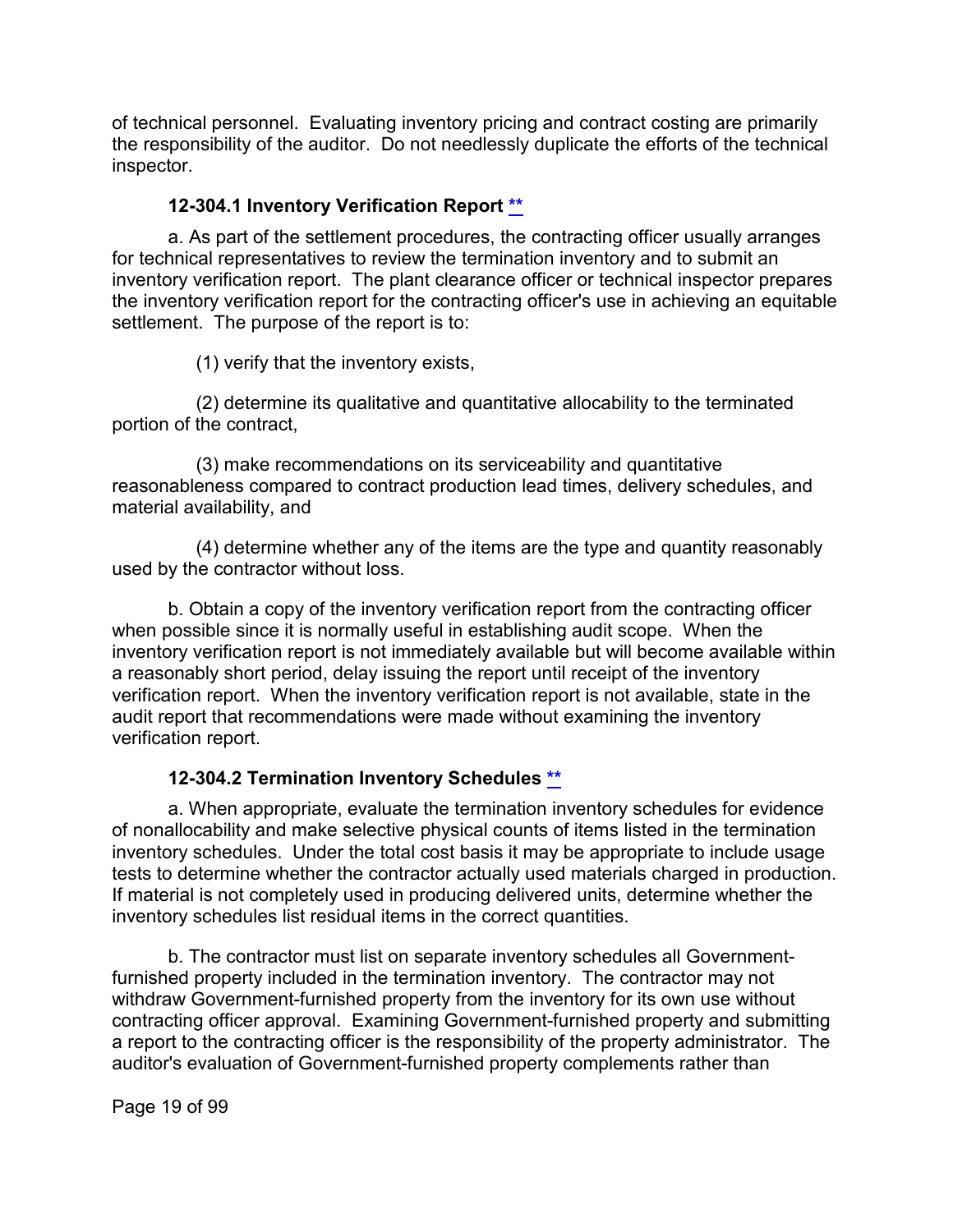duplicates the property administrator's review. When the audit discloses irregularities in Government-furnished property use or in the inventory listing, include appropriate comments in the audit report.

## **12-304.3 Material Acquired Before the Date of Contract [\\*\\*](#page-1-9)**

<span id="page-19-0"></span>a. Material acquired before the effective contract date is usually not allocable to the terminated portion of the contract, on the premise the contractor did not acquire the material for the contract. Exceptions occur when the contractor:

(1) acquired the material as a direct result of the negotiation and in anticipation of the contract award to meet the proposed delivery schedules,

(2) properly placed the material into production on the terminated contract and cut, shaped, built-in, or changed in such a way that it cannot be returned to stock or reasonably used on the contractor's other work, or

(3) acquired the material under a previously terminated contract and treated it as a common item in settling that contract for use on the contract now terminated.

b. Under certain circumstances, the contractor may claim that material acquired before the effective contract date was reserved for contract use, that retention of the material prevented the contractor from using it on other work, and, therefore, the Government should accept the material as part of the termination inventory. Review the validity of the contractor's claim in these instances.

## **12-304.4 Material Acquired or Produced in Anticipation of Delivery Schedule Requirements [\\*\\*](#page-1-10)**

<span id="page-19-1"></span>a. In general, the quantities acceptable in termination inventories may include net bill of material requirements for the terminated work plus a reasonable amount for scrap loss. Contract provisions or prudent business practice may suggest, however, that although otherwise acceptable, the on-hand quantities included in termination inventory schedules are larger than expected at the termination date. This condition may have been caused by the contractor acquiring or producing items by unreasonably anticipating delivery requirements. Excessive materials on-hand resulting from this condition are not allocable to the termination claim. Reviewing the contractor's purchasing policies and practices should assist in determining if this condition exists and in making recommendations to the contracting officer regarding excessive material. In reaching a conclusion, however, consider whether the contractor purchased large quantities of materials due to quantity discounts, favorable market conditions, or the need to have all materials on-hand before starting production. As a pricing factor in quoting the contract price, the contractor may have planned to produce items in large quantities to achieve production economies. Ask for technical personnel assistance when necessary to determine whether procurement or production was unreasonably accelerated.

Page 20 of 99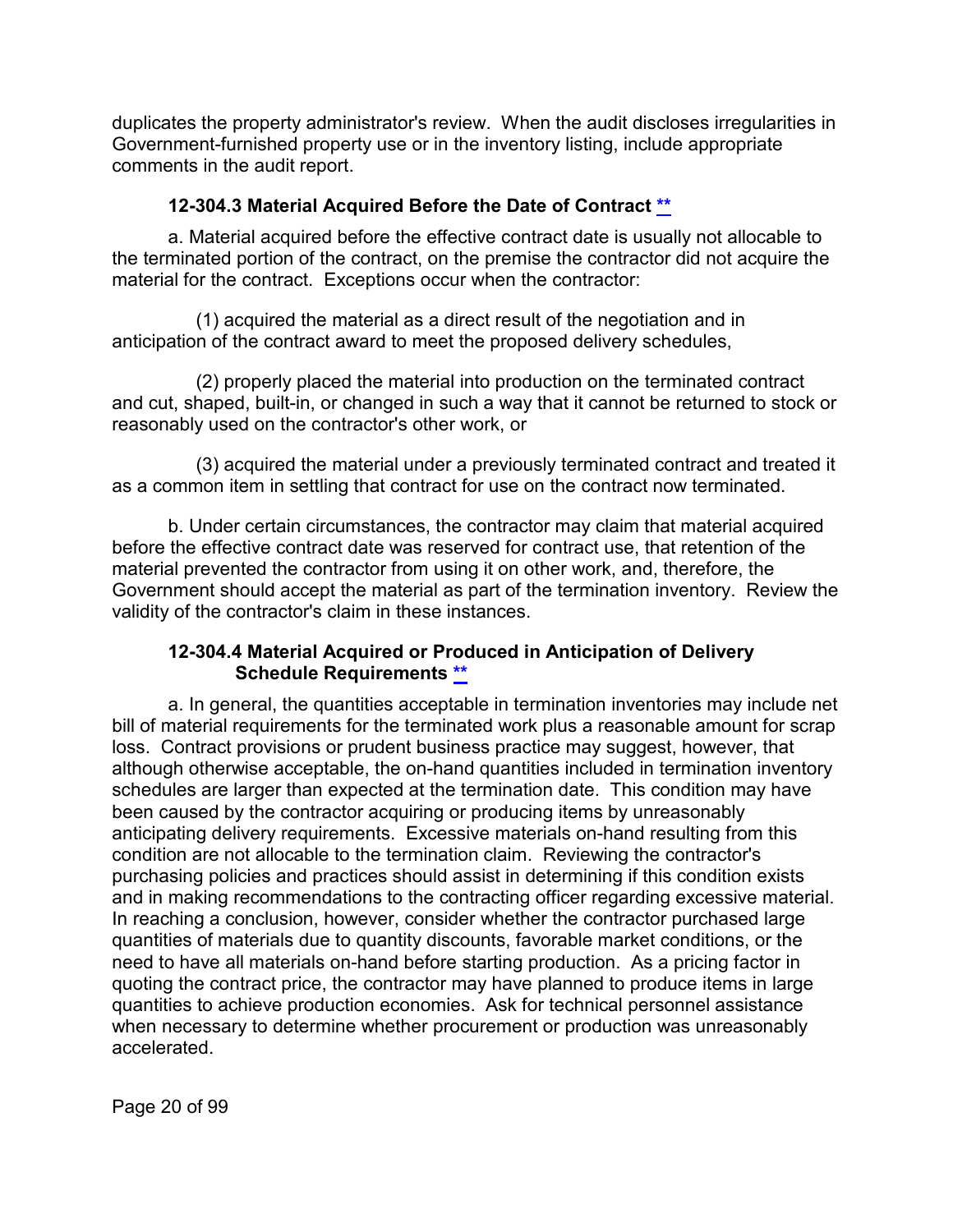b. A contract may specify that the Government must approve a preproduction model before delivery of any production units. The contract may also prohibit the contractor from obtaining materials or proceeding with production before the Government can test and approve the preproduction model. When the Government terminates a contract containing these restrictions before preproduction model approval, only allowable design costs and costs incurred for the preproduction model are acceptable as termination costs. The presence of inventory items and costs for making deliverable items may suggest that the contractor unreasonably accelerated production. Ordinarily, these costs would be unallowable.

c. For certain production contracts, the schedule to purchase quantities of basic materials requires contracting officer approval to minimize inventory accumulation. Where these purchasing restrictions exist, determine if the termination inventory quantities agree with the purchasing schedule approved by the contracting officer.

#### **12-304.5 Common Items [\\*\\*](#page-1-11)**

<span id="page-20-0"></span>a. Common items are material items which are common to both the terminated contract and other work of the contractor. [FAR 49.603-1](http://www.ecfr.gov/cgi-bin/text-idx?SID=5e3c2e1042e67d23410e37a00f9aff36&mc=true&node=se48.1.49_1603_61&rgn=div8) states that the contractor certifies that all items in the termination inventory do not include any items reasonably usable without loss to the contractor on its other work. Also, [FAR 31.205-42\(a\)](http://www.ecfr.gov/cgi-bin/text-idx?SID=5e3c2e1042e67d23410e37a00f9aff36&mc=true&node=se48.1.31_1205_642&rgn=div8) states that the cost of items reasonably usable on the contractor's other work shall not be allowable unless the contractor submits evidence that it could not retain the items without suffering a loss.

b. In determining whether common items are reasonably usable by the contractor on other work, review the contractor's plans and orders for current/scheduled production and for current purchases of common items. Also determine whether the contractor properly classified inventory items as common items. Do this by reviewing stock records to see if the items are being used for other work and by reviewing bills of material and procurement scheduled for products similar to those included in the termination inventory. Limit acceptance of common items as part of termination inventory to the quantities on hand, in transit, and on order which exceed reasonable quantities required by the contractor for work on other than the terminated contract. In determining whether the inventory contains common items, the contractor should first assign total available quantity (inventory on-hand, in transit, and on order) to continuing or anticipated Government or commercial production and assign the remainder, if any, to the terminated contract. The contractor, therefore, should assign to the terminated contract:

- (1) the least processed inventory, and
- (2) those purchase commitments that result in the least cost when terminated.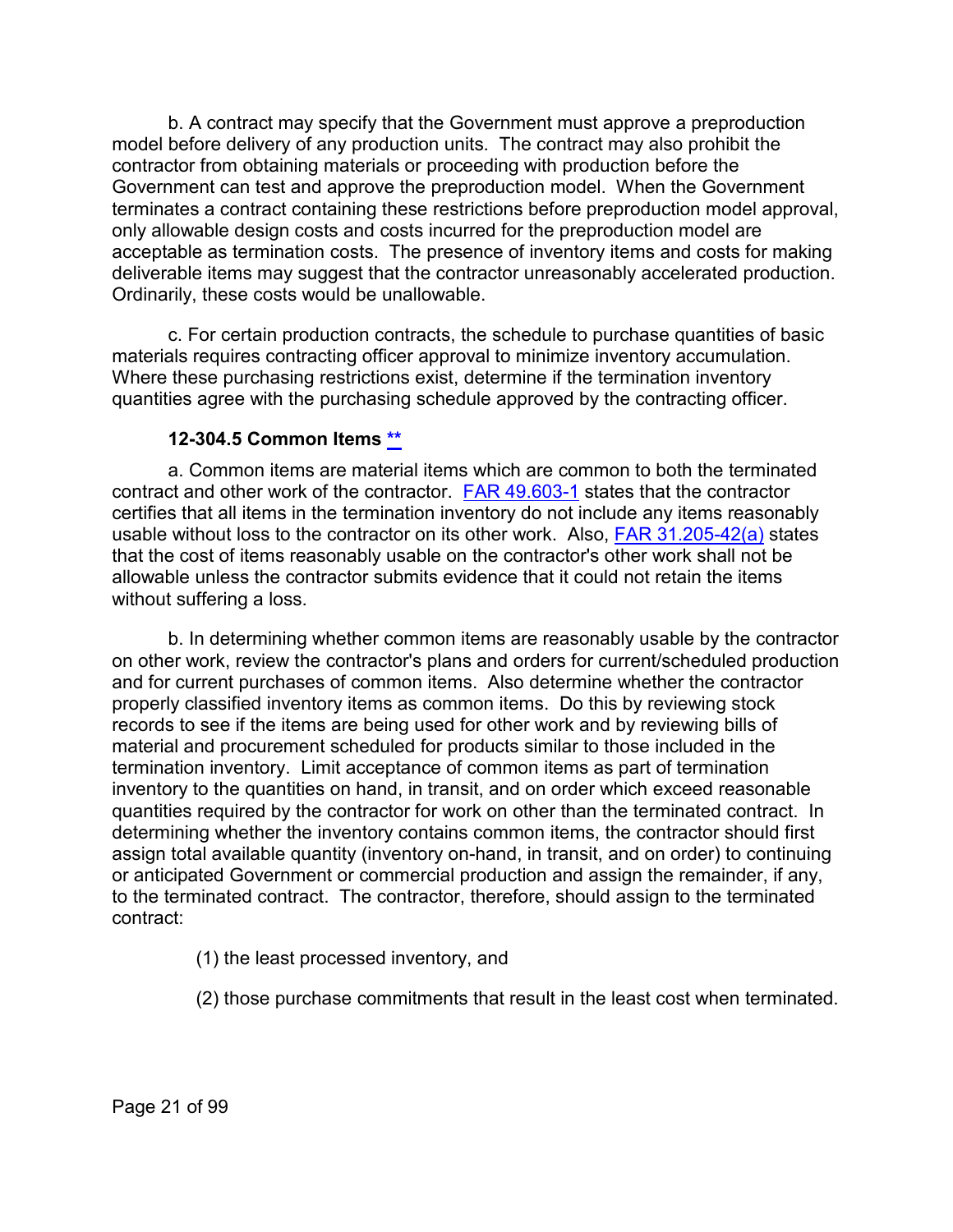c. Under certain circumstances, complex or specialized items may qualify as common items. For example, the compressor unit of a military jet engine might qualify as a common item if the contractor also uses the unit in commercial jet engine production. Or the memory unit of a computer might qualify if the contractor also uses the unit in a commercial computer. The test is whether the contractor can divert the item to other work without loss.

d. Common items need not be so classified if the contractor can show that eliminating the item from termination inventory would cause financial hardship. For example, when raw materials are common to the contractor's other work but the amount resulting from the termination equals a year's supply, or an amount far exceeding the contractor's usual inventory, retaining the material might unfavorably affect the contractor's cash or working capital position and result in a financial hardship. Retaining a large inventory does not in itself, however, permit the contractor to claim an amount for excess inventory. When the contractor can use the inventory within a reasonable period, regardless of size, the excess inventory claim would not be allowable.

e. After submitting the termination settlement proposal, the contractor may receive additional contracts or commercial orders on which it can use the termination inventory items. In these cases, the contractor should withdraw the items it plans to use on the new work, (except for Government property or other items reserved by the contracting officer), adjust the claim accordingly, and notify the contracting officer.

f. Bring to the contracting officer's attention reworkable rejects in the termination inventory which the contractor can divert to other work. The contracting officer may find it in the Government's interest to allow the reworking costs in order to obtain credit for items reworked and diverted.

## **12-304.6 Production Losses [\\*\\*](#page-1-12)**

<span id="page-21-0"></span>a. The cost of direct materials for parts, components or end items usually includes the cost of scrap such as trimmings, turnings, clippings or unusable remnants. Other production losses may occur due to testing, obsolescence, or actual physical loss of the components, subassemblies or end items. Depending on which stage in production the loss occurs, the cost involved may be for material or it may include material, labor, and applicable burden. Make sure the contractor credits the value realized from the sale or other disposition of scrap or other production losses either to:

(1) the material cost for the product scrapped or

(2) the overhead allocable to the end product.

b. Review production losses for reasonableness and allocability to the terminated portion of the contract. Allocability is particularly important when the contractor submits the settlement proposal on the inventory basis since a portion of production losses applies to end items completed and shipped. The claim for units terminated should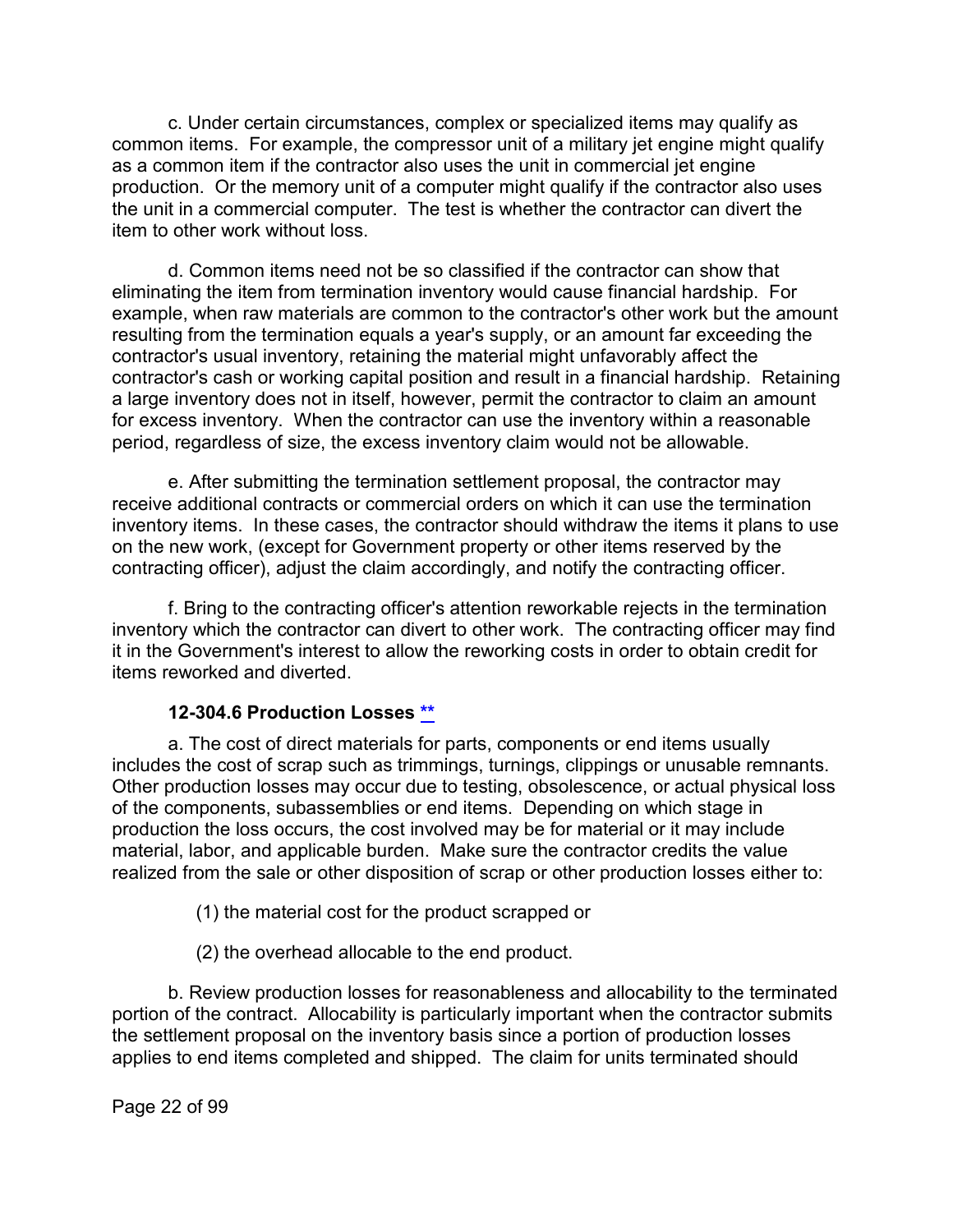exclude all costs allocable to units shipped. Question unreasonable production losses, evidenced by a significant physical loss of components or subassemblies or by comparison with the loss rate on similar products.

## **12-304.7 Rejected Items [\\*\\*](#page-1-13)**

<span id="page-22-0"></span>a. Reworkable Rejects. This type reject includes completed end items that did not meet contract specifications but the contractor would have reworked into acceptable completed articles if not stopped by the termination. The contractor should list these items on termination inventory schedules at their contract prices less the estimated cost to rework them (see 12-304.5f). To avoid possibly duplicating G&A expense and profit, the contractor should not claim reworkable rejects as work-in-process. The auditor normally reviews the estimated cost to rework these rejects to test for proper treatment by the contractor.

b. Nonreworkable Rejects. The contractor usually scraps nonreworkable rejects and does not include them in its inventory schedules. However, the contractor can recover their costs as part of the termination settlement when the costs apply to the terminated portion of the contract. Question any claimed amounts which are allocable to delivered items.

## **12-304.8 Returning Material to Suppliers [\\*\\*](#page-1-14)**

<span id="page-22-1"></span>FAR authorizes and encourages contractors to return contractor-acquired termination inventory to suppliers for full credit less, if applicable, a reasonable restocking fee that is consistent with the supplier's customary practices (see [FAR](http://www.ecfr.gov/cgi-bin/text-idx?SID=5e3c2e1042e67d23410e37a00f9aff36&mc=true&node=se48.1.45_1602_61&rgn=div8)   $45.602-1(c)(1)(ii)$ . The contractor may not include the cost of returned property in the settlement proposal but may include the transportation, handling, and restocking charges for the returned property. Except for diversion to other work of the contractor or retention by the Government, this is the preferred method for disposing of termination inventory. Review the termination inventory listing for any items of inventory subject to return. For any items so noted, compute an amount as if the contractor had returned the items to suppliers. Question any resulting differences.

## **12-304.9 Intracompany Transactions [\\*\\*](#page-1-15)**

<span id="page-22-2"></span>The cost principles govern allowable charges for materials, services, and supplies sold or transferred between plants, divisions, or organizations under common control. Question any excess charges resulting from the contractor pricing intracompany transactions inconsistently with the provisions of [FAR 31.205-26\(e\).](http://www.ecfr.gov/cgi-bin/text-idx?SID=5e3c2e1042e67d23410e37a00f9aff36&mc=true&node=se48.1.31_1205_626&rgn=div8)

## **12-304.10 Termination Inventory Undeliverable to the Government [\\*\\*](#page-1-16)**

<span id="page-22-3"></span>Termination inventory may not be deliverable to the Government because it was damaged, destroyed, or lost. Treat undeliverable inventory as material purchased and retained by the contractor. Unless the contract provides otherwise or the Government has assumed the risk for loss and damage, deduct the fair value of undeliverable material from the termination settlement proposal.

Page 23 of 99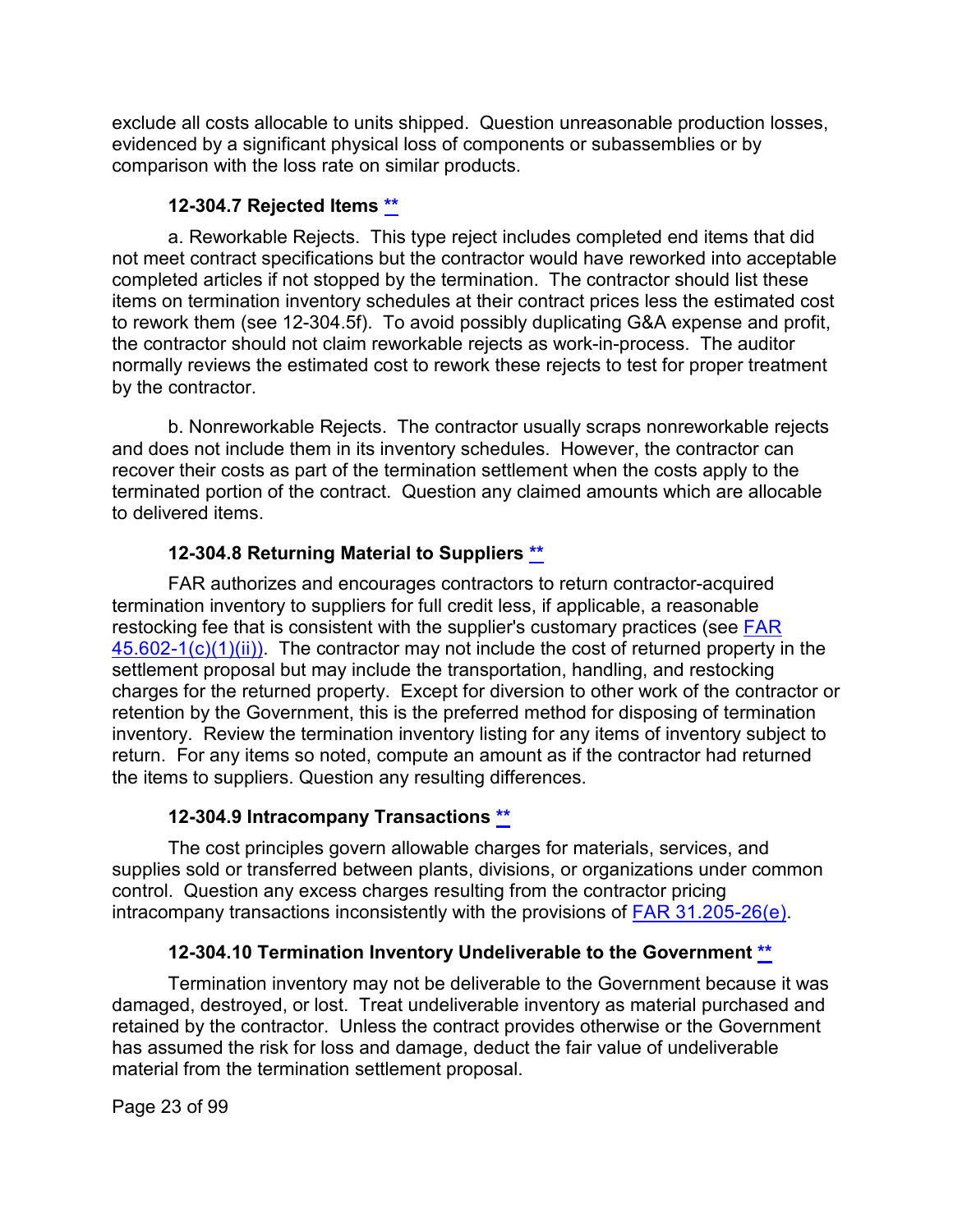#### **12-304.11 Completion Stage of Terminated Work [\\*\\*](#page-1-17)**

<span id="page-23-0"></span>a. As a step in their review of termination inventory, Government technical personnel may determine the overall stage of contract completion at termination. When this is done, compare the relationship between incurred cost and contract price to the physical stage of completion. Although there may not always be a direct correlation between cost incurred and percentage of physical completion, a significant disparity may suggest that a loss-contract situation exists. In these cases, obtain an estimate to complete and compute a loss adjustment (see 12-308).

b. Where the Government terminates only part of the units to be produced under the contract, the contractor should assign the least processed items to the termination inventory. By doing this the contractor keeps its proposal to a minimum (other factors being equal). The contractor might decide, however, to include items in the proposal which are in more advanced stages of production to increase the termination cost and the physical completion percentage of the terminated inventory and thereby earn a higher profit. Make sure the contractor assigns the least processed inventory items to the termination inventory. Two specific test procedures normally used follow:

(1) When termination inventory items are partially complete, determine whether similar items were put into production after the effective termination date, or whether the contractor performed any production steps on similar items preceding the stage of completion of the items included in the termination inventory.

(2) When termination inventory items are complete units or subunits (finished components, subassemblies, etc.), determine whether the contractor worked on them after the effective termination date.

c. A yes answer to either of the above situations would normally suggest the contractor did not assign items which were in the least stage of completion to the termination inventory. Question any excess costs resulting from the contractor's failure to assign the least processed items to the termination inventory.

## **12-304.12 Obsolete Materials and Tooling [\\*\\*](#page-1-18)**

<span id="page-23-1"></span>Where the Government made a previous change in the design or specifications of the end products terminated under a contract and the proposed settlement is on an inventory basis, review the termination inventory items to determine whether the inventory includes items that may have become obsolete due to the contract change. Do not accept obsolete materials and tooling costs as part of the termination inventory if the contractor received consideration for costs attributable to obsolescence by negotiating an equitable change in contract price of items delivered. Where the contractor waived adjustment of the contract price because there was enough in the original price for the contractor to absorb the cost of the obsolete material and the Government later terminates the contract, the contractor may not then make claim for the obsolete materials in its termination settlement proposal. The contractor's previous decision to absorb the costs is binding.

Page 24 of 99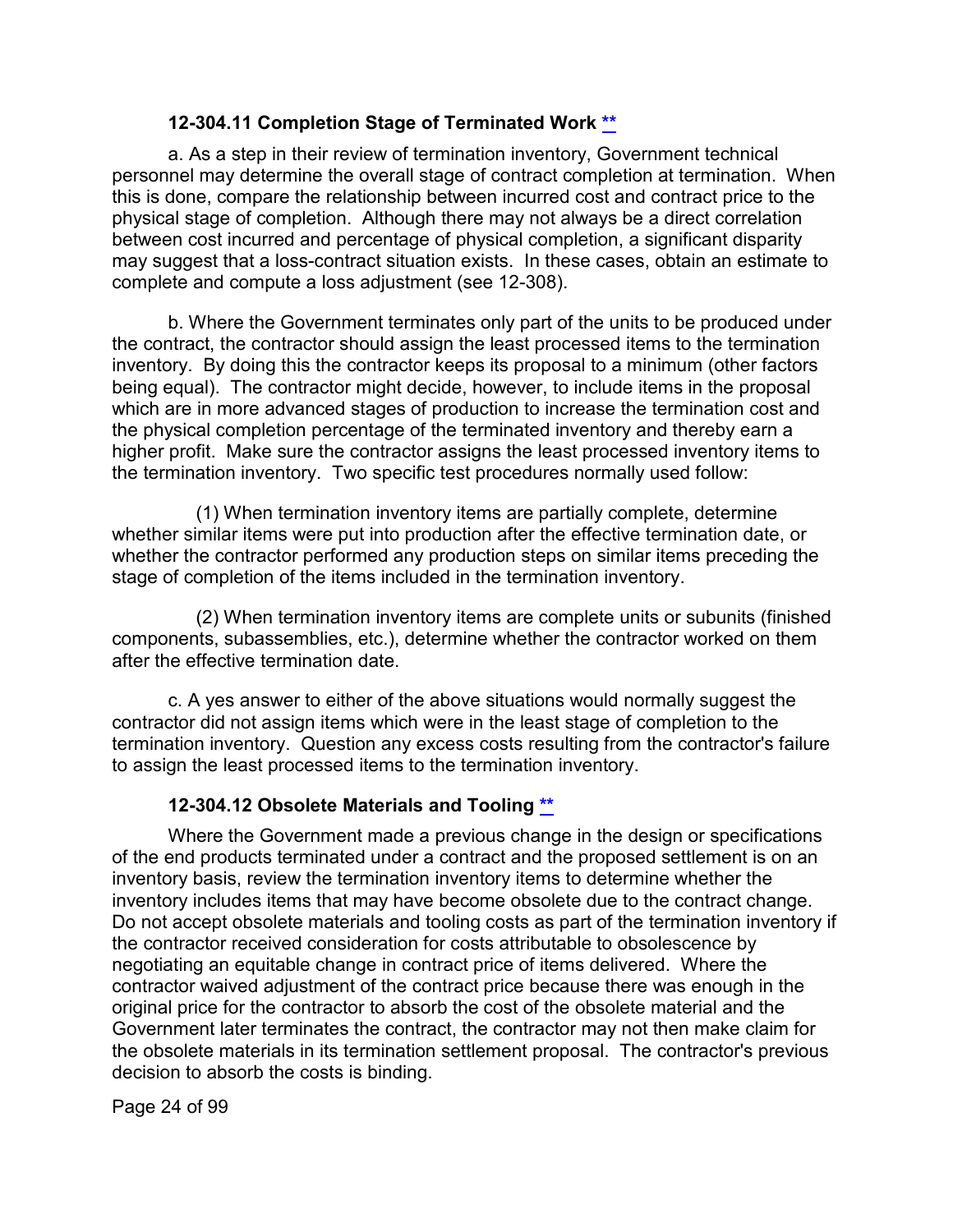#### **12-304.13 Special Tooling [\\*\\*](#page-1-19)**

<span id="page-24-0"></span>a. Verify that items the contractor claims as special tooling agree with the definition of special tooling in [FAR 2.101b.](http://www.ecfr.gov/cgi-bin/text-idx?SID=5e3c2e1042e67d23410e37a00f9aff36&mc=true&node=se48.1.2_1101&rgn=div8) When the contractor can use the tooling on other work, it does not qualify as special tooling, and the costs are not allocable to the terminated portion of the contract. In many cases, obtaining a technical opinion on whether claimed special tooling meets the definition contained in FAR may be appropriate.

b. The contractual intent of the Government and the contractor on reimbursing special tooling costs affects their allowability. The Government may intend to reimburse the contractor as part of the product price or as a separate contract line item.

(1) When there is no indication on the method for reimbursing special tooling costs, assume reimbursement through the product price. Thus, the costs are allocable to both the terminated and nonterminated portions of the contract.

(2) If special tooling represents a separate, nondeliverable contract line item, the contractor may claim tooling costs only if it has not previously received payment for the tooling. In this case, regardless of the amount expended on tooling, the Government would limit recovery in the termination settlement to the line item price less any payments previously received for tooling.

(3) When special tooling is a contract deliverable item, the contractor is paid the contract price only if the tooling is available. If portions of the tooling have been consumed, lost, or are otherwise unavailable, the Government reduces the contract price of the tooling for this as well as for previous payments.

c. Question special tooling costs when:

(1) The contractor acquired the special tooling before the date of the contract, or as a replacement of items so acquired.

(2) The special tooling claimed is actually consumable small tools or items more appropriately classified as capital goods.

(3) The special tooling exceeds the contract requirements. For example, when the contract is for designing and producing a prototype unit and only a few experimental parts are needed, the contractor should normally not purchase special tooling intended for mass production. The contractor may have exceeded requirements based on expected future contracts.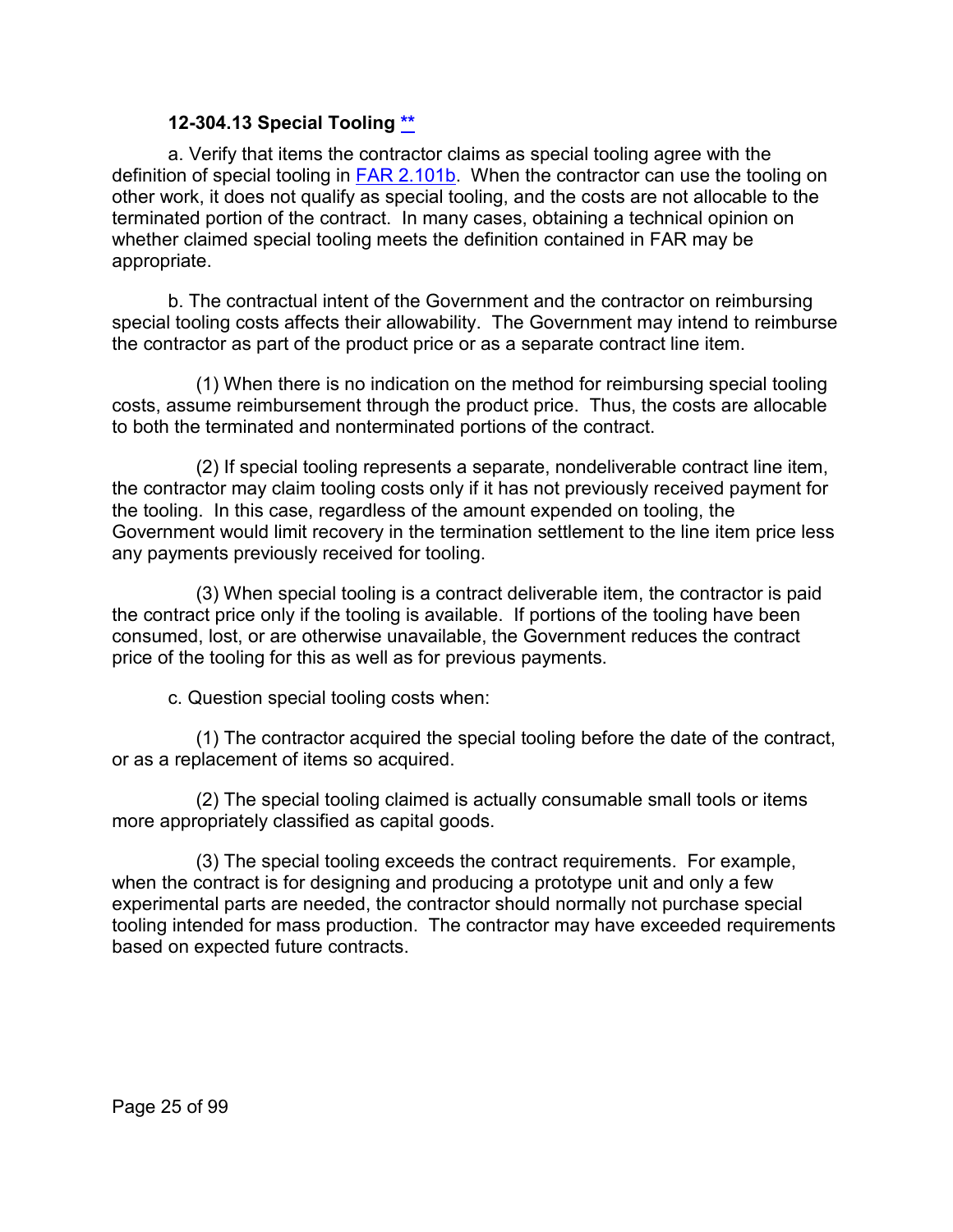d. The usefulness of the special tooling may have been expended during the production of the finished and delivered units. No part of such tooling costs would be allocable to the terminated portion of the contract. All or a portion of the special tooling required may relate only to the terminated units not entered into production. Therefore, all or a portion of the tooling cost incurred to the termination date would be allocable to the completed portion of the contract.

## **12-304.14 Special Machinery and Equipment [\\*\\*](#page-1-20)**

<span id="page-25-0"></span>a. Auditing special machinery and equipment costs included in termination settlement proposals is similar to auditing special tooling costs. Determining that a particular item of machinery or equipment is "special" is usually a technical matter. Also, a legal opinion on the intent of the contracting parties may be needed. To qualify as "special," the equipment or machinery must be of a type rarely used in the contractor's industry (i.e., peculiar to the needs of the Government). Do not consider machinery or equipment special when it is:

(1) ordinary or normal-type equipment in the contractor's industry,

- (2) similar to other facilities owned by a contractor, or
- (3) usable on other work without loss to the contractor.

b. Allowability of loss on special machinery or equipment depends on the original intentions of the contracting parties. When a contract requires that a contractor purchase certain special machinery or equipment to perform the contract, and the Government considered the cost when setting the contract price, the contractor can recover the loss of useful value of the special equipment at termination. The maximum allowance for loss of useful life, however, should not exceed that portion of the equipment cost considered in establishing the contract price which applies to the terminated units.

c. When the special equipment purchase was not specifically considered during the contract negotiations, reimbursement for loss of its useful value is not automatically discounted, though it may raise a question about the "special" nature of the equipment. A usual consideration in granting a contract is that the contractor has the equipment to do the work required and meet delivery schedules. The auditor may have good reason to question the cost when, for example:

(1) the contractor continues to use the machinery on other work,

(2) the contractor owned the machinery before the contract date, or

(3) the contractor is unwilling to transfer title to the Government if the transfer is required upon honoring the termination claim.

## **12-304.15 Indirect Costs – Termination Inventory [\\*\\*](#page-1-21)**

<span id="page-25-1"></span>Page 26 of 99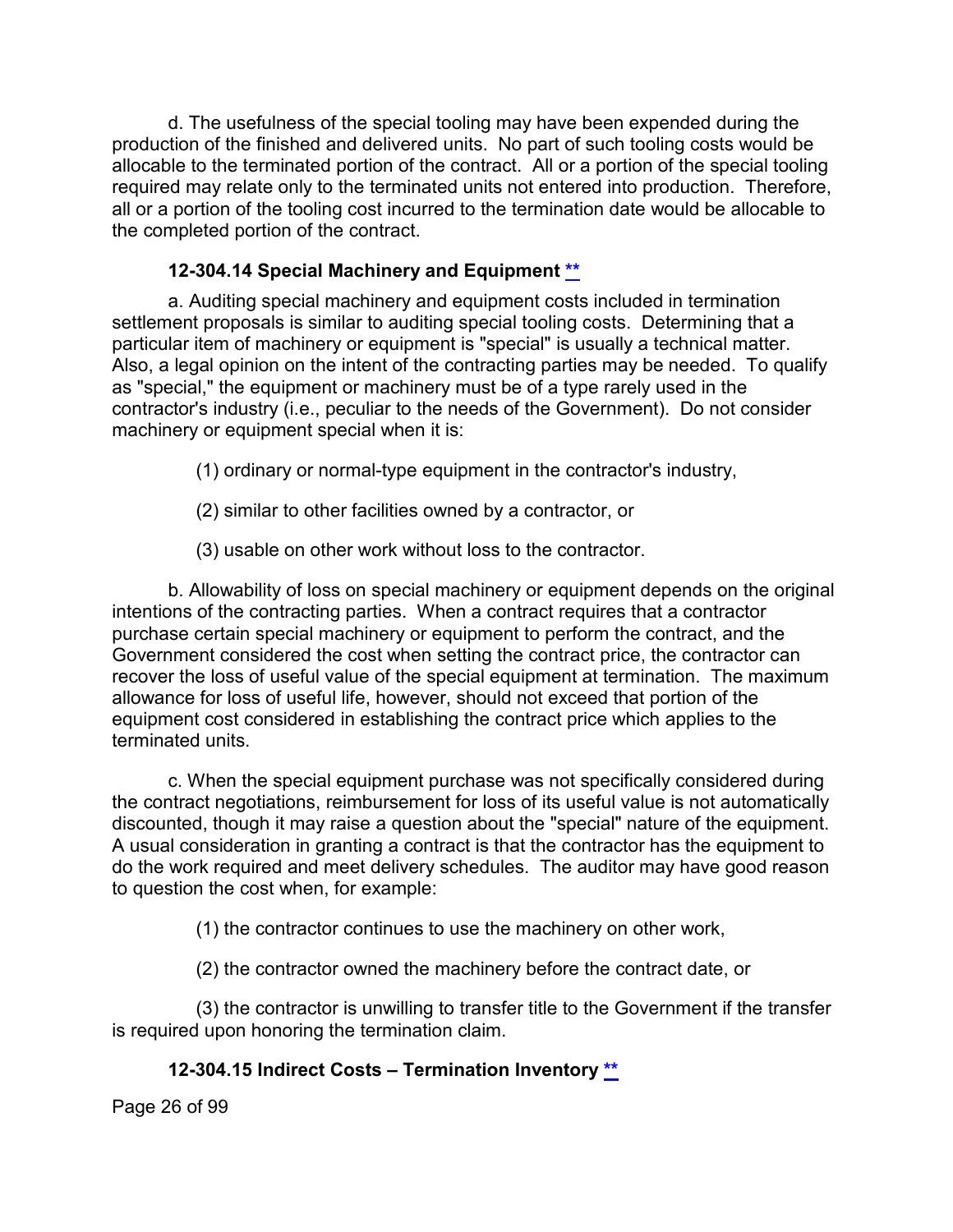a. Audit the makeup of the indirect cost pools and how the contractor distributes them to determine the propriety of indirect costs assigned to the termination inventory. Section 6-600 provides the techniques for auditing indirect cost pools and indirect cost allocation. Section 12-309 discusses the application of indirect costs to termination effort. In auditing indirect costs assigned to the termination inventory, determine that the amount does not include allocations for indirect cost items which are the same or similar to those claimed elsewhere in the settlement proposal as direct charges under other direct costs, settlement expenses, material handling charges, or other cost categories. Confirm that the termination inventory excludes indirect costs not properly allocable because of the completion stage of the terminated inventory. For example, packing, shipping, and inspection costs would not apply to undelivered items.

b. In some cases, the contractor may need to deviate from its normal costing practices to properly assign certain indirect costs to the termination inventory. Section 12-105 discusses the influence of Cost Accounting Standards.

c. Contractors may request permission to leave packing and shipping expenses in overhead pools. In return the contractor will pack and ship the termination inventory without any other specific charge. If such arrangements increase the claim, question the additional costs.

#### <span id="page-26-0"></span>**12-305 Auditing Other Termination Costs [\\*\\*](#page-1-22)**

a. Costs other than settlement expenses applicable to the terminated portion of the contract, which are not claimed in other cost categories, may be claimed under "Other Costs". Other costs (see 6-500) frequently include such items as initial costs, engineering costs, royalties, severance pay, rental costs under unexpired leases, travel costs, and costs continuing after termination. Perform tests to ensure that the contractor has not claimed other costs on a direct charge basis while treating the same or similar items as indirect charges.

b. One problem facing the auditor in auditing other costs such as severance pay or rental costs under unexpired leases, is determining the reasonableness of the amounts claimed. Since there may not be any direct relationships between the amounts claimed for these types of items with the cost of material, labor, and overhead in the termination inventory, examine the basic agreements under which these costs were incurred. Also evaluate their allocation to the terminated portion of the contract, and determine whether the contractor gave proper consideration to their residual value. A technique used to indicate possible excessive claims for these items is to determine whether including the claimed amounts in the total estimated cost to complete the contract would have resulted in an overall loss. Where the auditor cannot reach a conclusion on the reasonableness of other cost items, classify these costs as unresolved (see 12-313b). Include in the audit report appropriate available information and comments giving your best judgment on their propriety.

c. The ASBCA ruled (ASBCA No. 16947, Systems Development Corporation

Page 27 of 99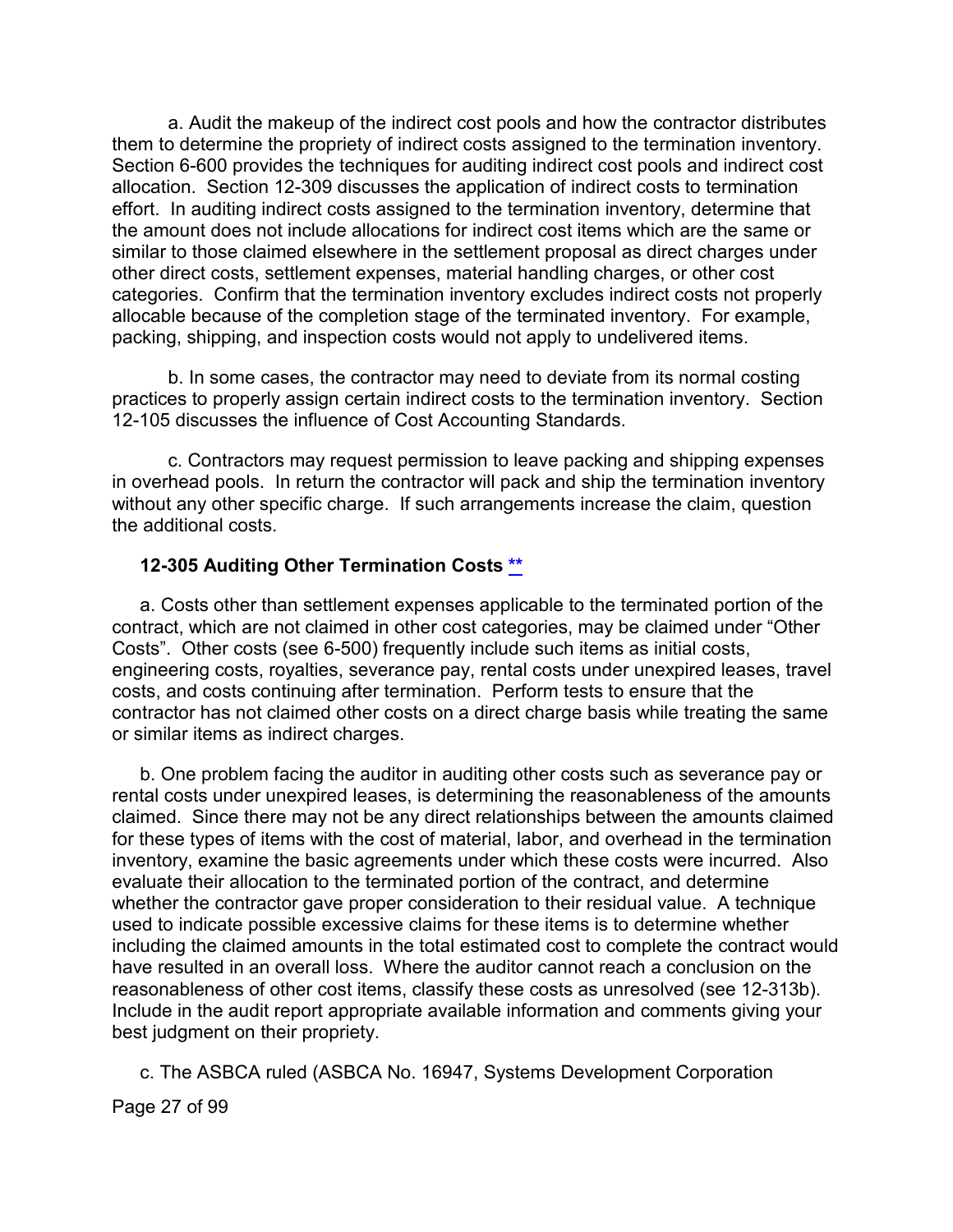$(1972)$ ), that when severance pay paid as a mass severance pay per  $FAR$  31.205- $6(g)(2)(iii)$  is determined allowable and allocable as a direct cost to the terminated contract (see 12-305.4), it should not be burdened with labor overhead because it is not attributable to specific work on the contract. Therefore, mass severance pay should be classified so that it is not burdened with labor overhead, for example, as other direct costs.

d. Proper classification between other costs (mass severance costs and costs which would have been incurred under the contract if it had not been terminated) and settlement expenses (costs incurred as a direct result of the termination) is essential because profit is not applied to settlement expenses (to classify mass severance pay refer to 12-305c.).

#### **12-305.1 Initial Costs [\\*\\*](#page-1-23)**

<span id="page-27-0"></span>a. Initial costs include starting load costs and preparatory costs. The allowability criteria for initial costs are in [FAR 31.205-42\(c\).](http://www.ecfr.gov/cgi-bin/text-idx?SID=5e3c2e1042e67d23410e37a00f9aff36&mc=true&node=se48.1.31_1205_642&rgn=div8)

b. The two major areas considered in the contractor's determination and the auditor's review of initial costs are the (1) identification of total dollars, and (2) allocation of these dollars to the terminated portion of the contract. Regarding identification, [FAR](http://www.ecfr.gov/cgi-bin/text-idx?SID=5e3c2e1042e67d23410e37a00f9aff36&mc=true&node=se48.1.31_1205_642&rgn=div8)  [31.205-42\(c\)\(4\)](http://www.ecfr.gov/cgi-bin/text-idx?SID=5e3c2e1042e67d23410e37a00f9aff36&mc=true&node=se48.1.31_1205_642&rgn=div8) provides, "if initial costs are claimed and have not been segregated on the contractor's books, segregation for settlement purposes shall be made from cost reports and schedules which reflect the high unit cost incurred during the early stages of the contract". To be considered, the contractor must submit the claim for initial costs and be able to support it with reliable data taken from formal or informal records. Contractors rarely segregate initial costs in their formal records or books of account, and, therefore, claims normally involve informal records, cost reports, production data, etc., as well as judgmental estimates. In these cases, evaluate the supporting documentation, the reasonableness of the total amount claimed, and the allocation to the terminated work.

c. One area usually identified with initial costs is the rate of production loss during the early production stages. The contractor should have scrap reports, efficiency reports, spoilage tickets, etc., available to develop and support a claim for a high initial production loss. Another initial cost category that is often readily identifiable is initial plant rearrangement and alterations. The contractor usually sets up a work order or service order to perform this work and accumulates costs against the work order. Management and personnel organization and production planning costs may be difficult to evaluate. If claimed, the contractor will probably base these costs on estimates, and help from technical specialists may be necessary.

d. The remaining elements of initial costs are defined in [FAR 31.205-42\(c\)\(1\).](http://www.ecfr.gov/cgi-bin/text-idx?SID=5e3c2e1042e67d23410e37a00f9aff36&mc=true&node=se48.1.31_1205_642&rgn=div8) They include items such as idle time, subnormal production, employee training, and unfamiliarity or lack of experience with the product, materials or processes involved. Although the FAR states that these costs are nonrecurring in nature, they may occur

Page 28 of 99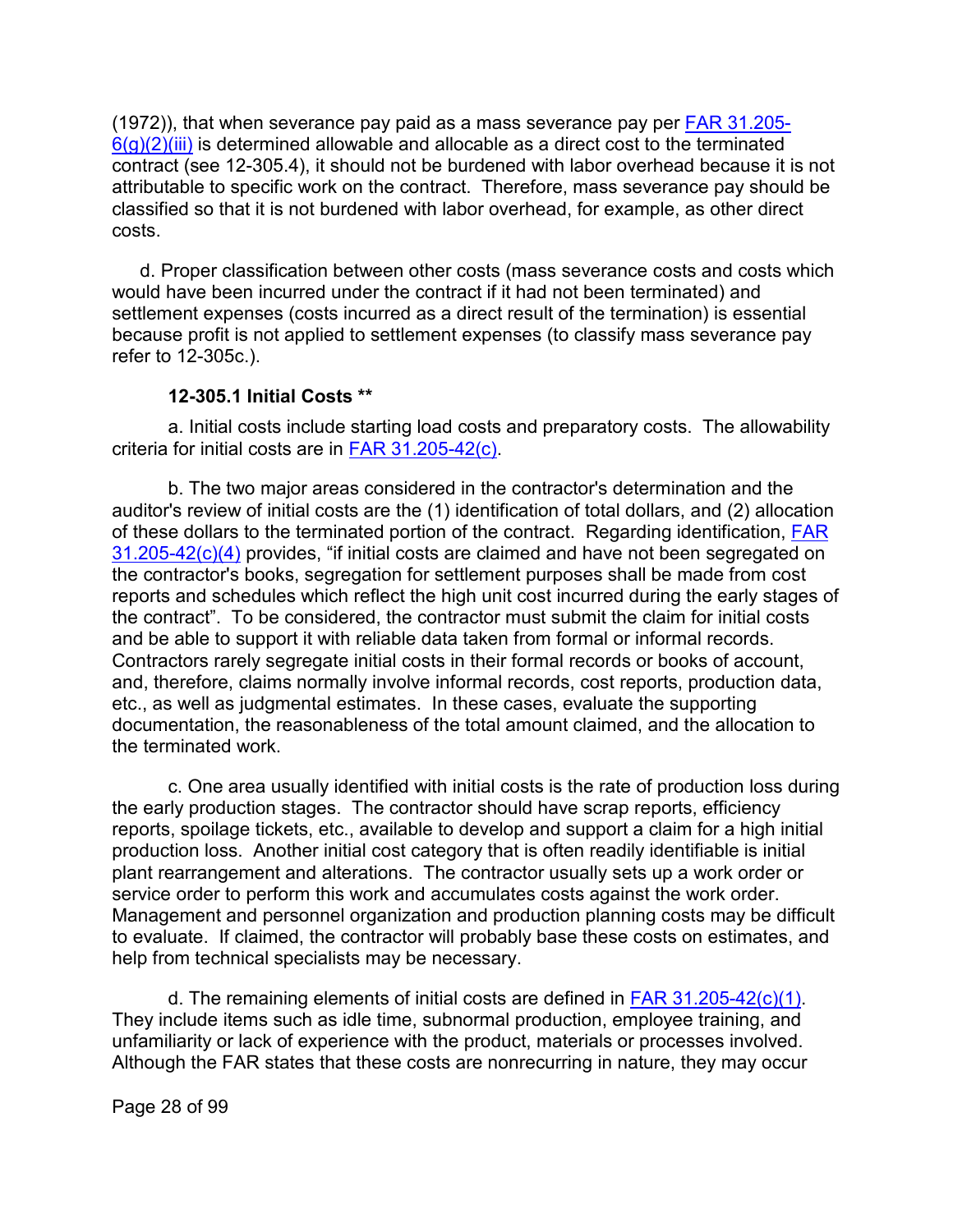periodically throughout the life of the contract. As production continues and learning takes effect, these costs should lessen. This learning process may be expressed using an improvement curve as discussed in EZ-Quant. Distinguishing between normal production labor and labor due to idle time, subnormal production, employee training, or lack of experience may be difficult. However, many contractors maintain data on these factors in the form of efficiency reports, equivalent units produced, etc. This data is often acceptable for supporting starting load costs.

e. Once identified, the second consideration is that of assigning the initial costs to the terminated and nonterminated portions of the contract. Usually the contractor can assign initial costs to delivered and terminated units in proportion to their respective quantities. Initial costs which cannot be directly identified but which constitute diminishing costs discussed earlier can be assigned by using an improvement curve (see EZ-Quant). For instance, the contractor can use the learning curve technique to project total direct labor hours if the contract had been completed. Average direct labor hours per unit can then be determined and applied to the delivered units. The quantity so assigned would then be deducted from the total labor hours required to produce the delivered items. The difference can then be costed using historical labor and indirect cost rates, to determine the initial costs allocable to the terminated portion of the contract.

f. Determining if initial costs are reasonable usually involves analyzing the causes of initial costs as well as comparing these costs to those experienced on similar programs. High initial costs may indicate that a loss would have occurred had the contract gone to completion.

#### **12-305.2 Engineering Costs [\\*\\*](#page-1-24)**

<span id="page-28-0"></span>a. Engineering costs may be claimed as other costs that apply to the terminated portion of the contract. The allocability of engineering costs to a termination claim depends on why they were incurred, whether the contract was completely or partially terminated, and whether the engineering work had been completed by the termination date. Allocability may also be influenced by the type of engineering involved; i.e., whether it was:

(1) for designing and developing the end products,

(2) for preparing drawings or technical manuals,

(3) for production planning or plant rearrangement, or

(4) for designing and developing special tooling, special machinery, or equipment.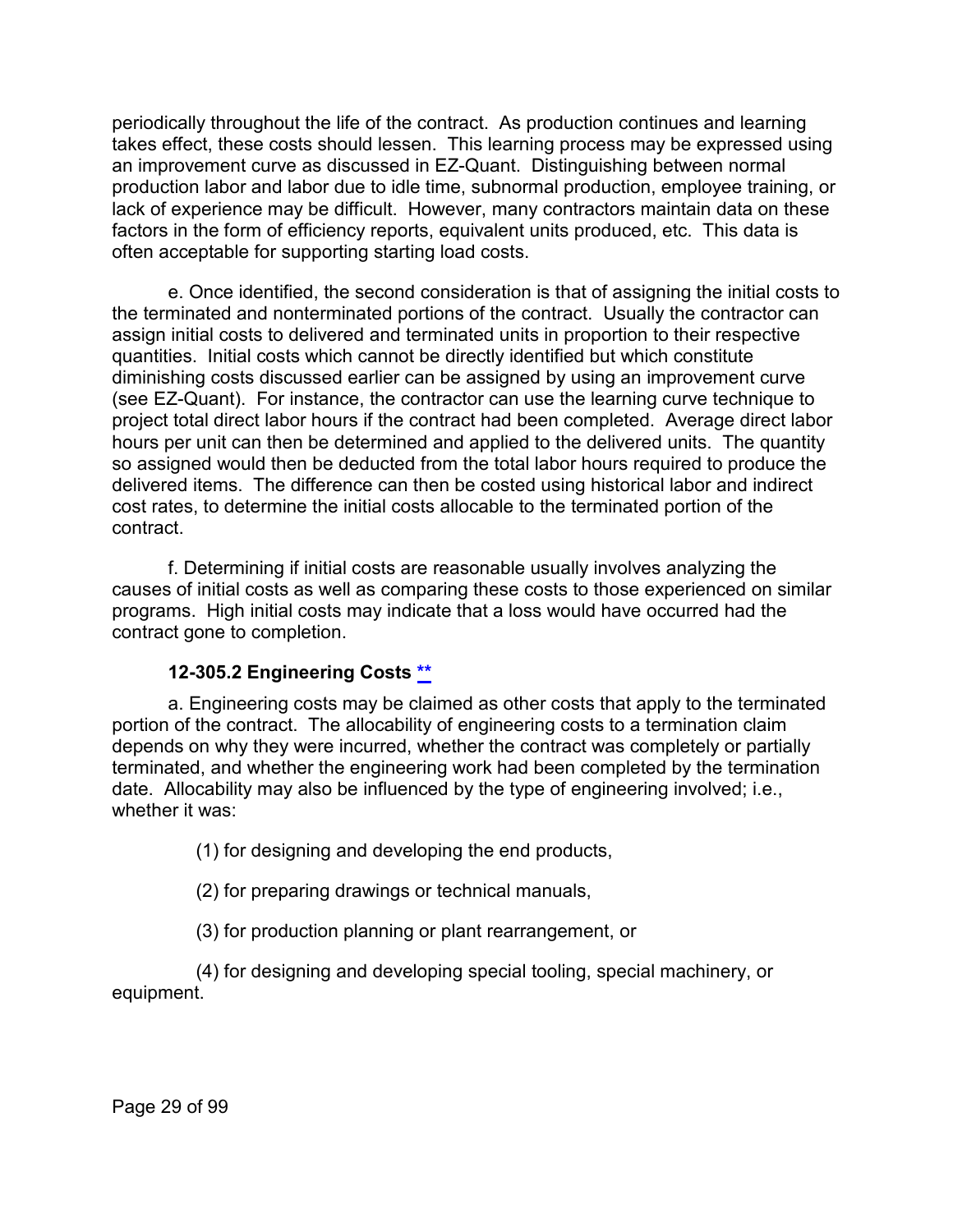b. When the contractor's claim for engineering costs applies to designing and developing the end product, find out whether engineering costs were included in the end product price, or whether the design work is covered by a separate item in the current contract or by another contract. If the costs were included in the end product price and the engineering work is complete, the engineering costs may partially be properly allocable to the terminated portion of the contract. In this case, recommend acceptance of the properly allocable portion of engineering cost provided the Government's interests and rights to the design are properly protected. If the engineering work is not complete, and there is a continuing portion of the contract to which it pertains, the contractor should not allocate engineering costs to the terminated portion of the contract. As compensation for unrecovered engineering cost, the contractor should apply for an equitable adjustment of the price of the continued items. This latter procedure was adopted to simplify the Government's consideration of these costs.

c. Costs for drawing or technical manuals are usually priced separately from other contract items. Engineering costs for these items are therefore not allocable to the partial termination of other end products.

d. Allocable engineering costs for plant rearrangement and production planning usually are acceptable in a complete termination. However, if the work is not complete at the partial termination date, the contractor's claim should be for an equitable adjustment of the contract price of the continued portion of the contract, rather than against the terminated portion of the contract.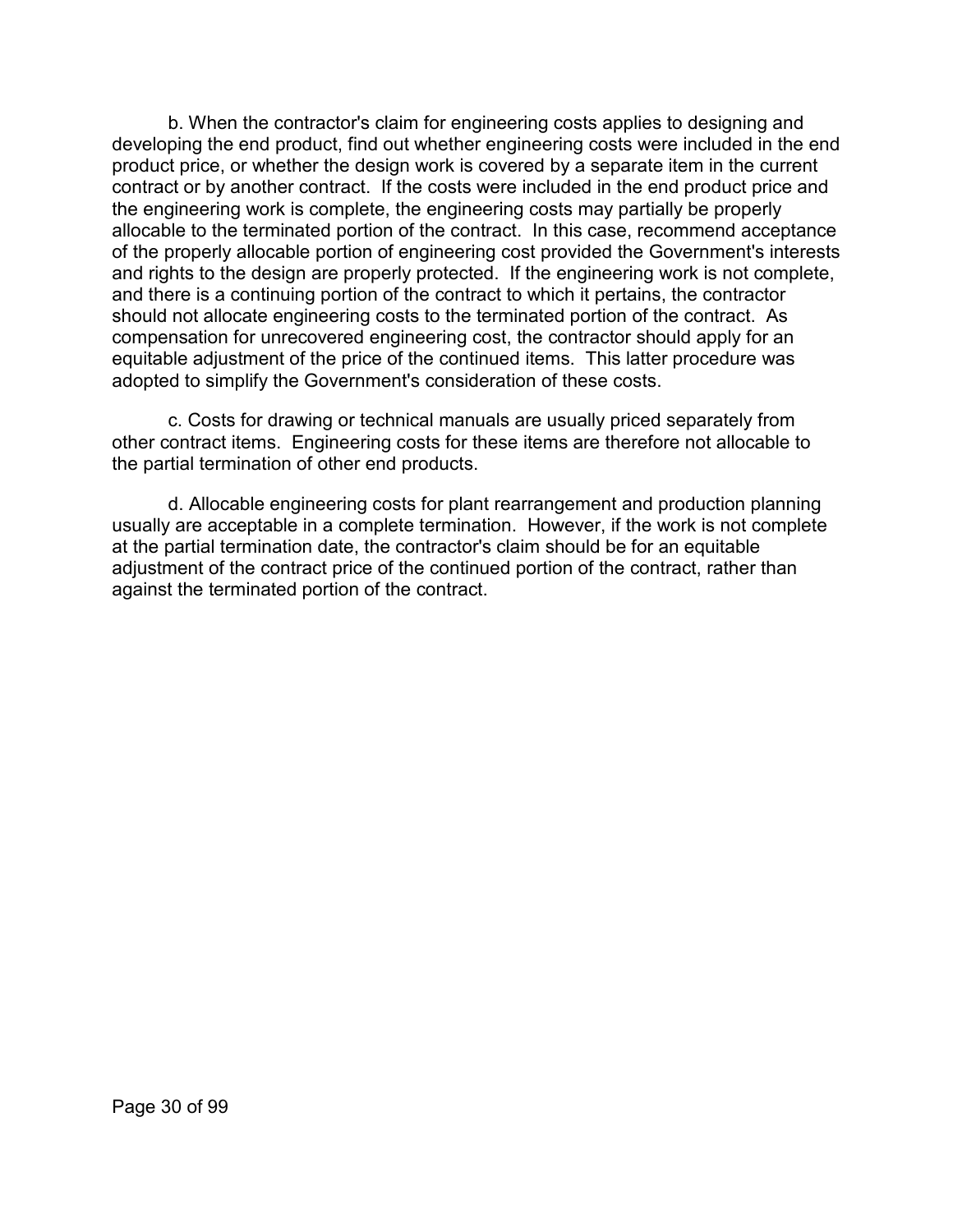e. When the engineering work is for designing special tooling, machinery, or equipment, consider the costs as allocable to or part of the special tooling or equipment, rather than to the end product. When the contract contains a separate item for special tooling or equipment, or when there are diverse end products, considering the design costs as applying to the tooling or equipment rather than to the end products can result in a significantly different allocation to the terminated portion of the contract.

f. The contractor's accounting records may not show the engineering time spent on the contract. The contractor may, therefore, base its claim for engineering performed on estimates. A method to test the accuracy of these estimates is the "rate of effort" technique. In applying this technique, divide the contractor's total claim for engineering cost by the contractor's average staff-month wage cost for engineering to determine a comparative number of full-time engineers depicted by the contractor's claim. For example, if engineering costs claimed are \$18 thousand and the contractor's average engineering wage cost is \$1 thousand per staff-month, the claim would represent 18 staff-months of engineering effort. If the period between the contract date and the termination date was three months, the claim would represent the full-time services of six engineers (\$18 thousand divided by \$1 thousand equals 18; divided by 3 equals 6). This technique may suggest that the contractor's claim represents several times the effort that available engineering personnel were capable of performing. Whenever possible, state in the audit report whether the claimed estimate approximates the "rate of effort" required to achieve the engineering work actually performed.

## **12-305.3 Royalties and Other Costs for Using Patents [\\*\\*](#page-1-25)**

<span id="page-30-0"></span>a. Contract terms and the FAR provisions incorporated in the contract determine the allowability of royalties, license fees, patent or license amortization costs. These costs are usually allowable if necessary for contract performance unless:

- (1) the Government has a license or the rights to free use of the patent,
- (2) the patent has been ruled invalid,
- (3) the patent is considered to be unenforceable, or
- (4) the patent has expired.

b. The contractor's right to use a patent may benefit the terminated contract only or the terminated contract and other work. Determine whether there is benefit to other work, and whether costs are properly allocated between the terminated contract and the other benefiting work. For a claim prepared on the inventory basis, determine that the cost or fee claimed is properly allocable to the terminated portion of the contract.

c. Where the agreement for patent use provides for royalties or fees only on delivered contract end items, no payments are allocable to the terminated portion of the contract.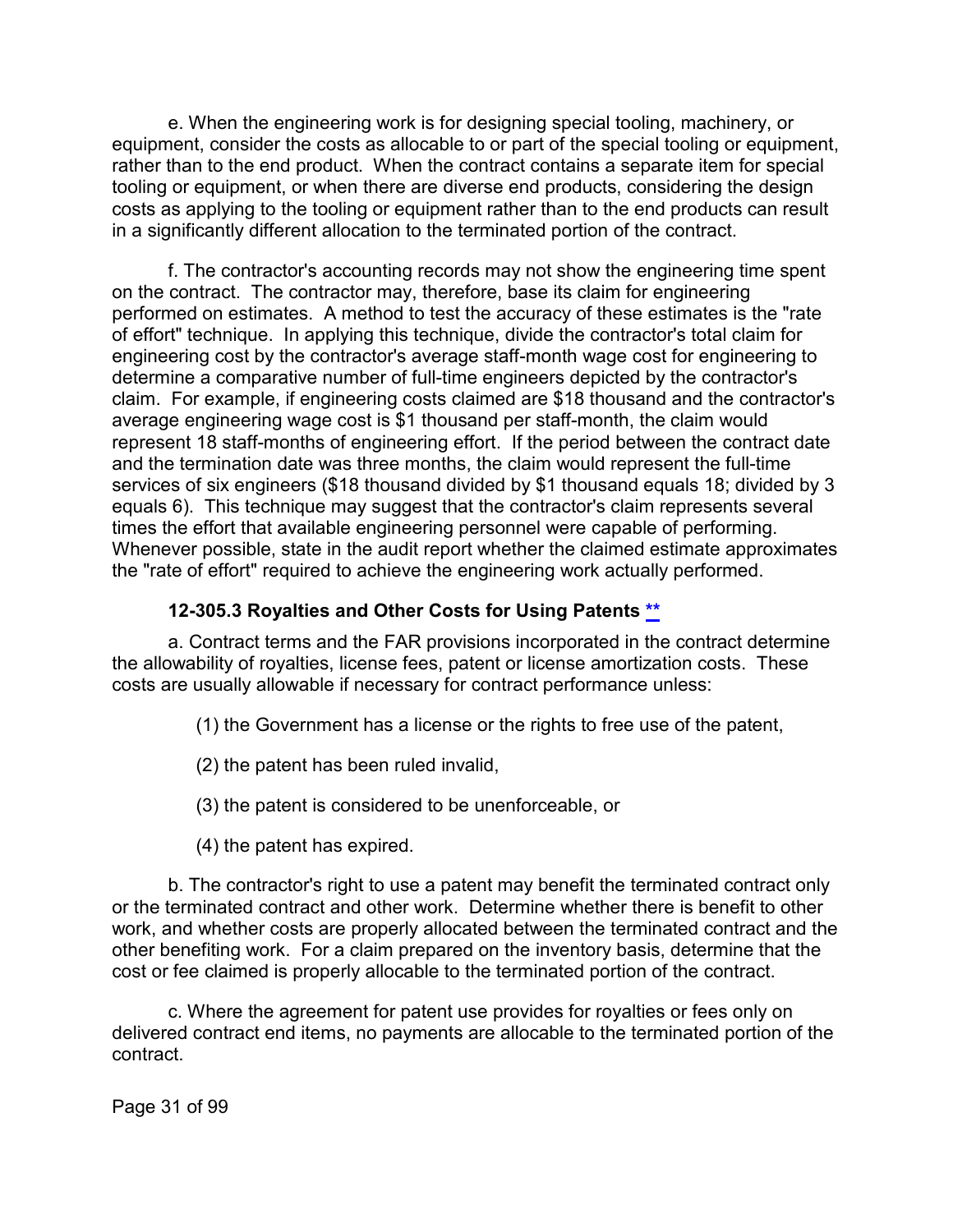#### **12-305.4 Severance Pay [\\*\\*](#page-1-26)**

<span id="page-31-0"></span>a. Severance pay is payment in addition to regular salaries and wages to employees whose services are being terminated. Such costs are allowable only when payment is required by:

(1) law,

(2) employer-employee agreement,

(3) established policy that is, in effect, an implied agreement on the contractor's part, or

(4) circumstance of the particular employment.

Normal severance pay relates to recurring, partial layoffs, cutbacks, and involuntary separations and is an allowable cost when properly allocated. A termination, however, may result in a significant employee layoff and the resultant severance pay amount may be substantial.  $FAR 31.205-6(q)(5)$  provides that periodic or annual accruals for abnormal or mass severance pay are not allowable, but the costs are considered on a case-by-case basis when incurred.

b. In considering the allowability and allocability of mass severance pay, determine:

(1) The impact of termination on the contractor's work force. A termination claim should not be a way to recover severance pay generated by an employee layoff resulting from other conditions.

(2) The rights of employees and whether the contractor can use the employees on other work.

(3) The Government's share of the contractor's business during the period the severance pay was earned. Employees may have earned the right to severance pay over an extended period during which the contractor's business was commercial rather than Government. Allocating total severance pay to Government work, in such a case, would not be equitable.

(4) The method by which the contractor computed severance pay and the proposed payment method. The contractor's plan may provide for severance payments over an extended period, but payments stop if the employees obtain other positions.

(5) The effect of mass severance on existing reserves for normal severance, supplemental unemployment benefits, and pension funds. Substantial credits may result from nonvested rights in pension funds or other sources which the contractor may not have considered.

Page 32 of 99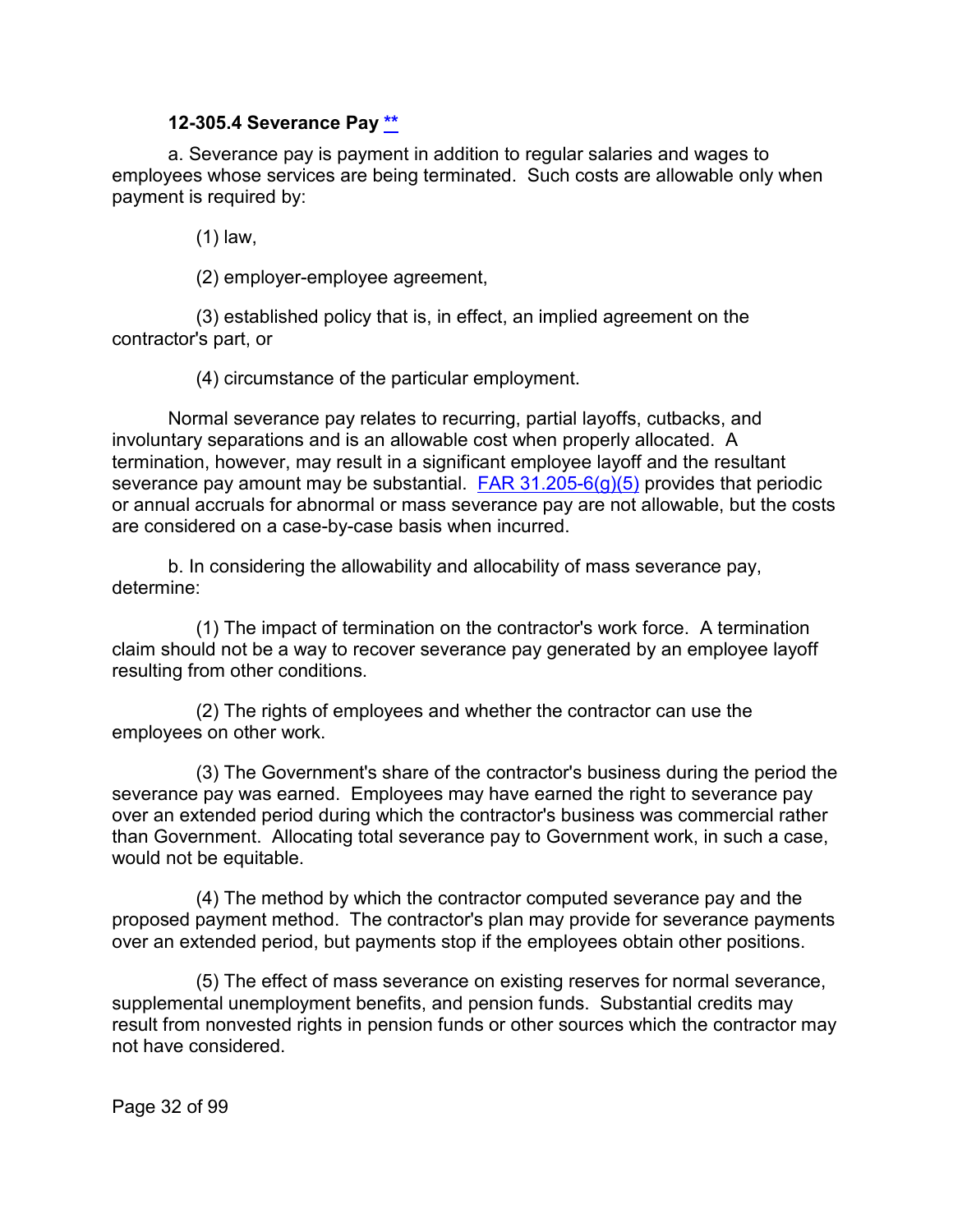c. The conditions under which terminated employees will receive severance pay vary from one contractor to another. Depending on the contractor's policy or employeremployee agreement, the contractor may tie the liability for severance pay to the supplemental unemployment benefits plan. In this event, the final liability is unknown for an extended period. When some part of mass severance pay appears allocable but the total amount is unknown when audited, report the amount as unresolved. Furnish pertinent details and recommend that the contracting officer put an appropriate reservation in the settlement pending the subsequent determination of the actual amount (see 12-313b).

d. Exclude mass severance pay amounts from any computations made to determine whether the contractor would have suffered a loss had the contract run to completion, unless the contractor would have experienced the layoffs anyway.

#### **12-305.5 Rental Costs Under Unexpired Leases [\\*\\*](#page-1-27)**

<span id="page-32-0"></span>a. Rental costs under unexpired leases are usually allowable where supporting records show that the lease was reasonably necessary to perform the terminated contract if:

(1) the rental amount claimed does not exceed the reasonable value of the property leased for the period of the contract and any future period as may be reasonable, and

(2) the contractor makes reasonable efforts to terminate, assign, settle, or otherwise reduce the cost of the lease.

b. The cost of leased property alterations necessary to perform the contract and the cost of reasonable restoration required by the lease provisions are also allowable. Adjust unexpired lease costs by any residual value of the lease due to the termination, assignment, or settlement of the lease agreement.

c. Verify that the length of the lease was not significantly longer than the anticipated contract performance period, and that the lease cost was not significantly higher than comparable space in the same general area. [FAR 31.205-36\(b\)](http://www.ecfr.gov/cgi-bin/text-idx?SID=5e3c2e1042e67d23410e37a00f9aff36&mc=true&node=se48.1.31_1205_636&rgn=div8) limits lease costs between organizations under common control to the normal ownership costs such as depreciation, taxes, insurance, and maintenance.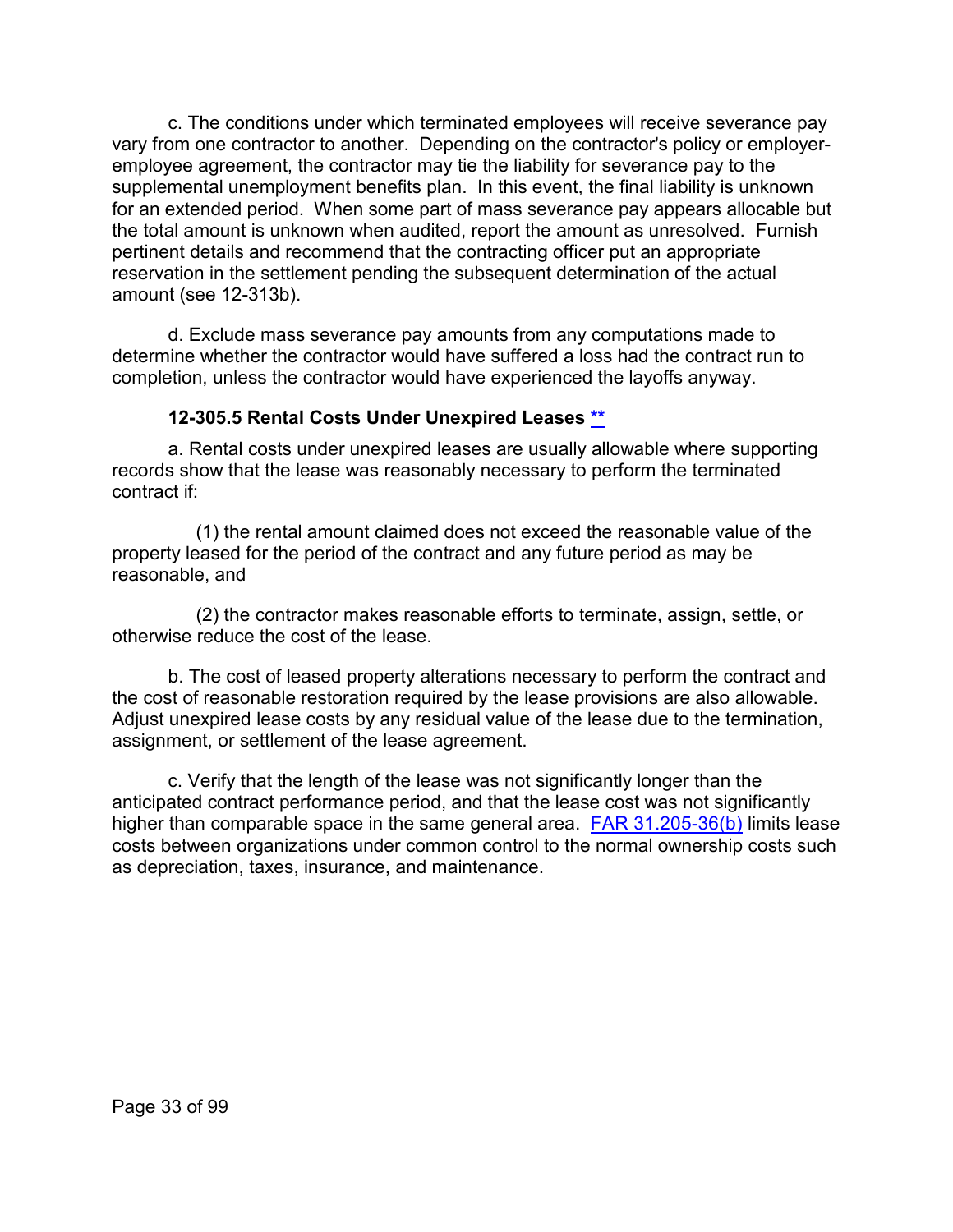d. Where a terminated contract effects only a part of the effort at a leased facility, the contractor might submit a claim because other work will now have to absorb lease cost otherwise absorbed by the terminated contract had it run to completion. In this case, determine whether the contractor leased the space due to receiving the contract now terminated, or if the contractor leased the facility before receiving the contract. If the former condition exists, the allocable portion of the cost may be acceptable if it otherwise meets the above criteria. If the latter is true, the premises are a part of the contractor's normal plant facilities and no amount for unexpired rental cost would be acceptable.

## **12-305.6 Travel Costs [\\*\\*](#page-1-28)**

<span id="page-33-0"></span>Reasonable travel costs allocable to the terminated portion of the contract are allowable. When a settlement proposal includes travel costs, determine whether they benefit the entire contract or only items completed and delivered. For example, if travel cost relates directly to installing or interfacing end items, no travel cost would be allocable to the terminated portion of the contract. Normally the auditor would question any amount so claimed. Reasonable travel costs incurred in termination activities are settlement expenses. If included as Other Costs, reclassify them.

## **12-305.7 Costs Continuing After Termination [\\*\\*](#page-1-29)**

<span id="page-33-1"></span>a. Costs continuing after the effective termination date due to the contractor's negligent or willful failure to discontinue them are unallowable. The effective termination date is the date the termination notice first requires the contractor to stop performance, or the date the contractor receives the notice, if the contractor receives the termination notice after the date fixed for termination.

(1) Reasonable costs associated with termination activities are allowable. [FAR 31.205-42\(b\)](http://www.ecfr.gov/cgi-bin/text-idx?SID=5e3c2e1042e67d23410e37a00f9aff36&mc=true&node=se48.1.31_1205_642&rgn=div8) recognizes there may be instances where costs incurred after termination may be allowable. For example, the contractor may have contract personnel at a remote or foreign location or there may be personnel in transit to or from these sites. The cost of their salaries or wages would be allocable to the terminated contract for a reasonable period required to transfer the personnel to sites for termination or use on the contractor's other work. In another example, components or end items may be in a heat-treating or electroplating process when termination occurs and the contractor may elect to complete rather than disrupt the process and risk complete loss of the items.

(2) In cases such as the above example, make sure that the contractor's decision did not increase the Government's costs. Also make sure these costs (i) are classified as costs of contract performance rather than settlement expenses (see 12- 305(c)), and (ii) do not represent efforts by the contractor to convert raw materials and purchased parts to work-in-process, or to convert work-in-process to finished items solely to advance the completion stage to increase costs and/or profit recoverable by the claim.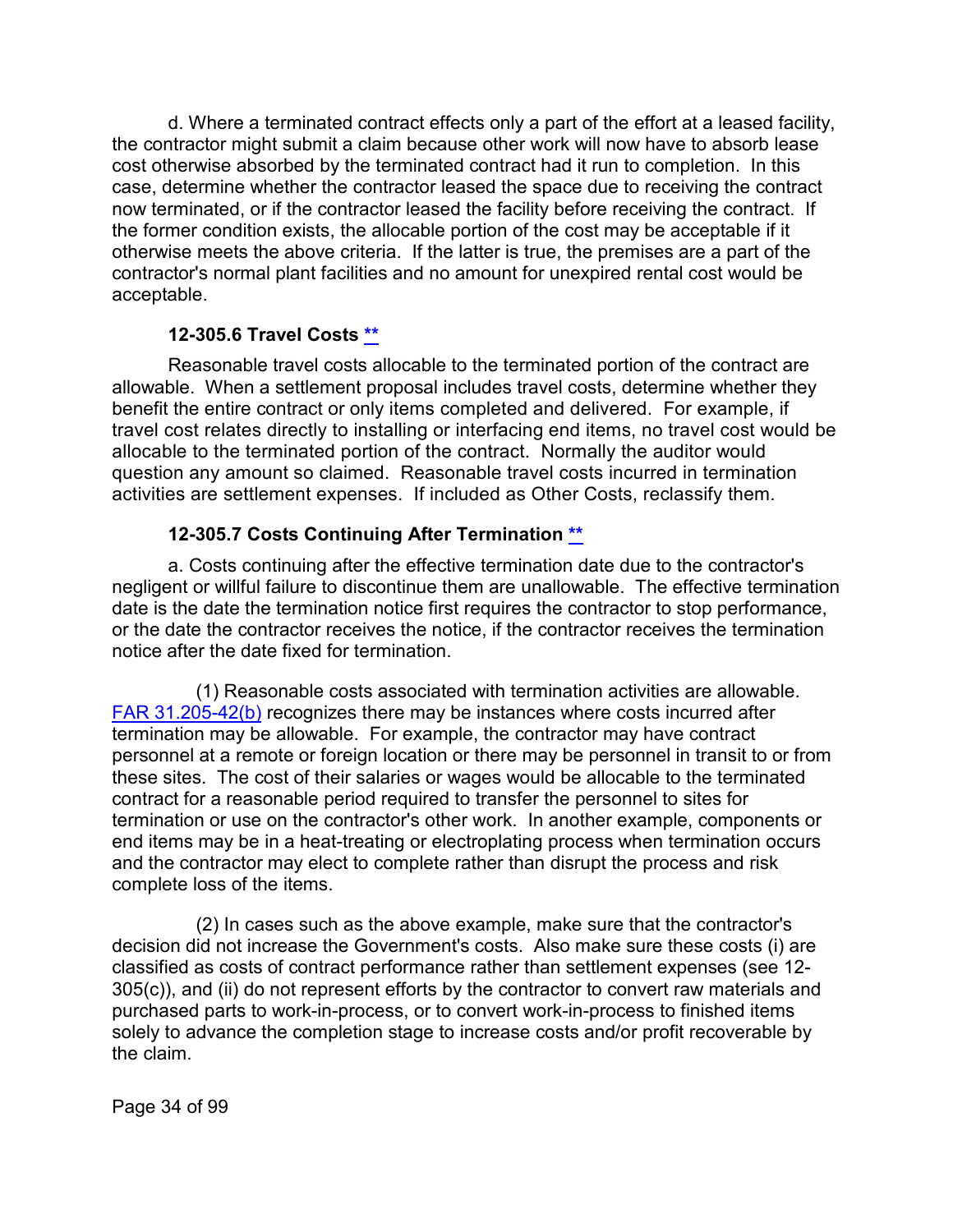(3) After receiving the termination notice, the prime contractor may decide not to immediately terminate its subcontracts. The prime may first have to determine the scope of the termination, review the completion stage of subcontracts, and determine requirements on other contracts to consider diverting components to other work. This may take time during which subcontractors are continuing to work. Overall, however, the efforts of the prime contractor may result in subcontract claims far less than would otherwise have occurred. Work closely with knowledgeable technical personnel when reviewing the reasons why the prime contractor failed to immediately terminate its subcontracts.

(4) Floor checks and plant perambulations performed immediately following a contract termination in the physical area(s) affected will usually show whether the contractor is taking necessary steps to stop work and to divert personnel to other assignments. Where appropriate, request technical help from Government personnel familiar with the production areas and processes.

b. Question amounts claimed as unabsorbed overhead, under whatever name, representing expected overhead or parts of it absorbed by the contract if not terminated (see [FAR 31.205-42\)](http://www.ecfr.gov/cgi-bin/text-idx?SID=5e3c2e1042e67d23410e37a00f9aff36&mc=true&node=se48.1.31_1205_642&rgn=div8).

The Armed Services Board of Contract Appeals (ASBCA) has issued decisions stating that post-termination unabsorbed overhead is not recoverable in a termination claim. In Technology, Inc., ASBCA No. 14083, 71-2 BCA 8956 and 72-1 BCA 9281, the Board held that unabsorbed overhead relates to the contractor's existence as an ongoing organization and is not a continuing cost of a terminated contract. Further, the Government is not a guarantor of the contractor's continuing overhead nor is this intended by the language in the termination clause. In Chamberlain Manufacturing Corp., ASBCA No. 16877, 73-2 BCA 10,139, the Board affirmed the previous decision using similar reasoning. The Board stated further that a loss of business, whether in the guise of post-termination G&A expense or otherwise, is not recoverable in a termination claim. The decision also reads that the continuing costs to which [FAR 31.205-42](http://www.ecfr.gov/cgi-bin/text-idx?SID=5e3c2e1042e67d23410e37a00f9aff36&mc=true&node=se48.1.31_1205_642&rgn=div8) refers clearly are only those costs directly related to the terminated contract and if the drafters of the regulation had intended to allow unabsorbed overhead they could have done so simply and clearly as they did for rental costs.

c. While unabsorbed overhead is not allowable as part of a termination settlement, it may be appropriate for an equitable adjustment resulting from a partial termination.

## <span id="page-34-0"></span>**12-306 Auditing General and Administrative Expenses [\\*\\*](#page-1-30)**

- a. Determine whether:
	- (1) the individual items in the G&A pool are allowable,
	- (2) the allocation base is equitable, and

Page 35 of 99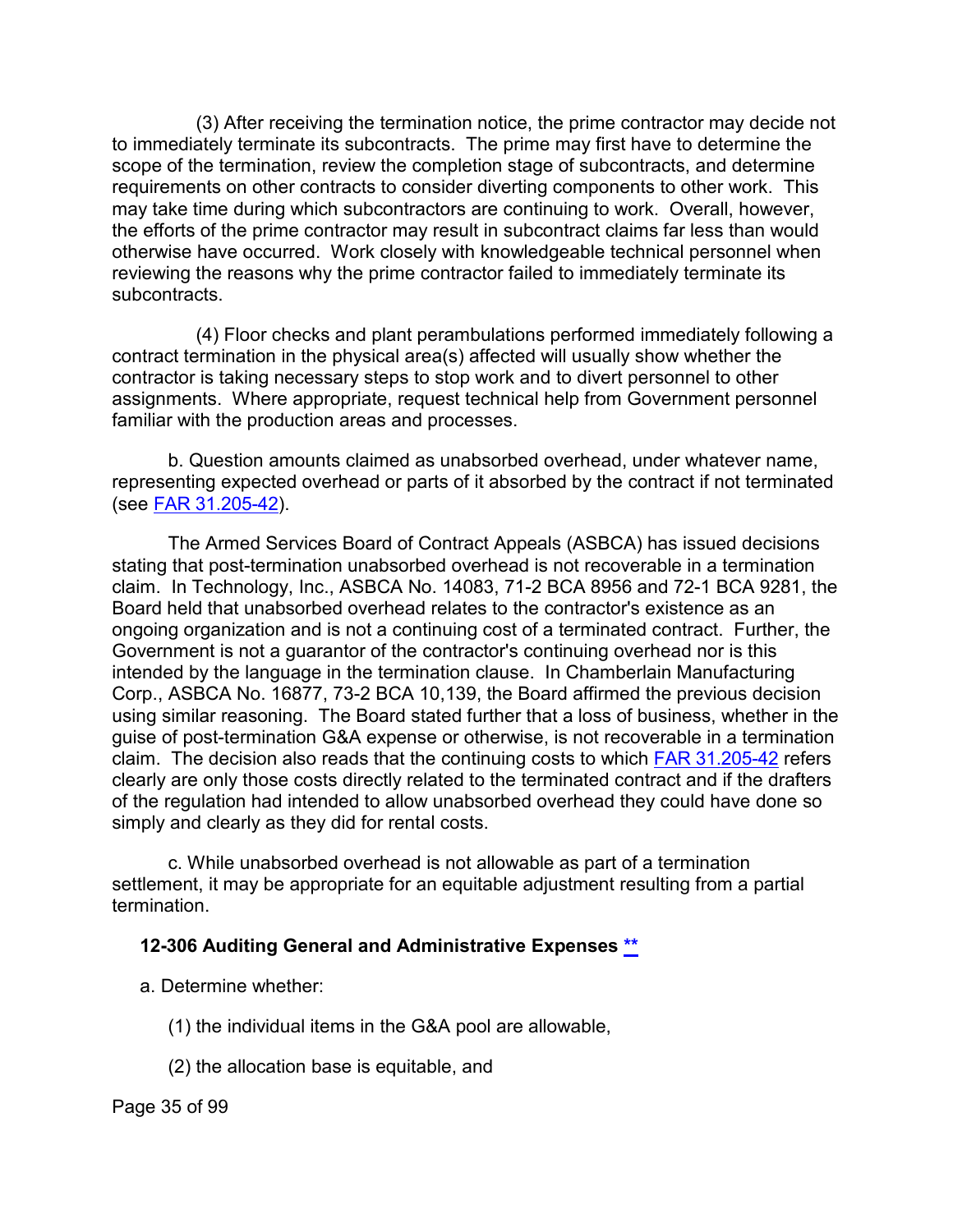(3) the amount allocated to the termination claim is reasonable.

In auditing this area, use the appropriate [FAR Part 31](http://www.ecfr.gov/cgi-bin/text-idx?SID=800af1a052bb4d91c35a26ab038398e8&mc=true&node=pt48.1.31&rgn=div5) cost principles, and the audit guidance in 6-600.

b. Including the subcontract settlement amounts in the allocation base for G&A is acceptable if including them otherwise satisfies the allocability criteria in [FAR 31.201-4,](http://www.ecfr.gov/cgi-bin/text-idx?SID=5e3c2e1042e67d23410e37a00f9aff36&mc=true&node=se48.1.31_1201_64&rgn=div8) [31.203,](http://www.ecfr.gov/cgi-bin/retrieveECFR?gp=&SID=5e3c2e1042e67d23410e37a00f9aff36&mc=true&r=SECTION&n=se48.1.31_1203) and [31.205-42\(h\).](http://www.ecfr.gov/cgi-bin/text-idx?SID=5e3c2e1042e67d23410e37a00f9aff36&mc=true&node=se48.1.31_1205_642&rgn=div8)

c. Contractors often direct charge G&A type expenses as part of settlement expenses in addition to the G&A allocated to the rest of the claim. When the contractor uses this procedure, ensure that any G&A allocated to the rest of the claim does not include costs charged directly as settlement expenses and that these direct charges are excluded from the G&A allocated to continuing contracts. As an alternate procedure, the contractor may choose to recover G&A type settlement expenses by applying normal G&A. This procedure is acceptable provided the method does not result in an inequitable allocation to other contracts (also see 12-309).

d. Sometimes applying a full G&A expense rate to the amounts included in a termination claim is not appropriate. The contractor should limit developing a special (less than full) G&A rate to those rare situations where the termination inventory is significant and its cost pattern is clearly different from that of any other contracts or work segments in the normal allocation base. For example, a contractor's normal allocation base for G&A expenses may be cost input, but the settlement proposal includes only unprocessed material costs. In this case, it may be appropriate to develop a special G&A expense rate based on eliminating from the expense pool those items which relate exclusively to labor, overhead, and finished items.

#### <span id="page-35-0"></span>**12-307 Evaluating Profit or Loss [\\*\\*](#page-1-31)**

a. Profit is allowed for preparations made and work done by the contractor on the terminated portion of the contract. Profit is not allowed (1) on work not performed due to the termination, (2) subcontract material and services that have not been delivered to the prime contractor as of the effective date of the termination, or (3) settlement expenses. The contracting officer will consider the contractor's settlement efforts and the character and difficulty of subcontracting in arriving at a profit objective (see [FAR](http://www.ecfr.gov/cgi-bin/text-idx?SID=5e3c2e1042e67d23410e37a00f9aff36&mc=true&node=se48.1.49_1202&rgn=div8)  [49.202\)](http://www.ecfr.gov/cgi-bin/text-idx?SID=5e3c2e1042e67d23410e37a00f9aff36&mc=true&node=se48.1.49_1202&rgn=div8).

(1) The auditor should determine whether a terminated contract would have resulted in a loss if it had gone to completion. Determining this is important because (a) no profit is allowable if it appears that the contractor would have incurred a loss had the contract been completed, and (b) termination claims are reduced by an amount equal to the pro rata share of any reduced profit that would have occurred had the contract been completed.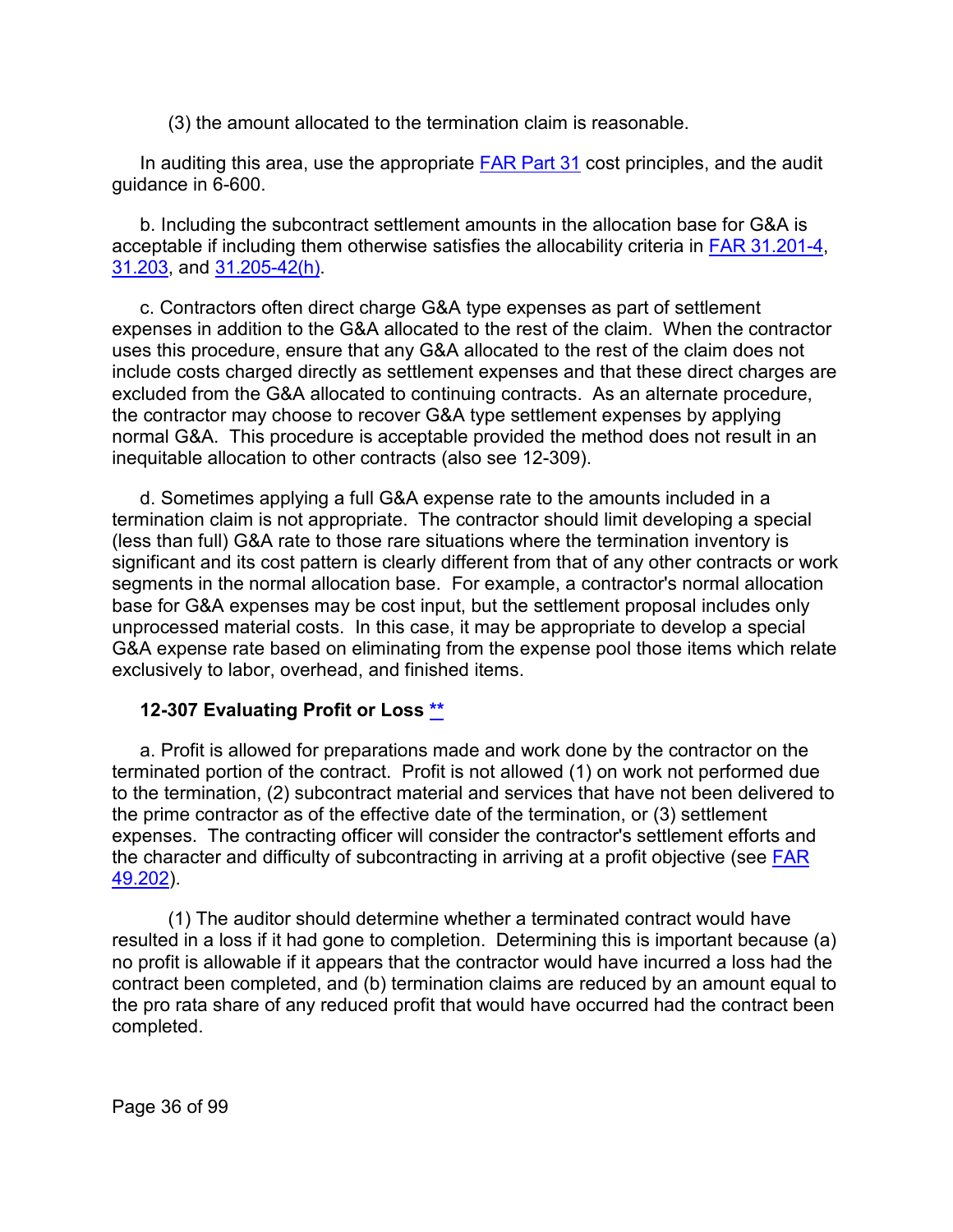(2) An auditor can usually determine the anticipated profit rate with reasonable accuracy if the contract was substantially complete at the time of termination. For a partial termination, if cost information is available on the continued portion of the contract, determine the anticipated profit rate. Request the contractor, through the contracting officer, to furnish an estimate of the cost required to complete the terminated portion of the contract. Review the estimate with necessary help from technical representatives (see 12-302g). The contractor's estimate to complete may be conservative and show that no loss would have occurred. Make a concerted effort to evaluate the contractor's projected profit.

(3) There is no contractual requirement for the contractor to furnish an estimate to complete. If the contractor declines to submit an estimate to complete or states that a cursory review found that no loss would have occurred, technical personnel with auditor assistance can prepare the estimate to complete. Developing data that shows a loss in this situation may place the burden on the contractor to submit data regarding its profit or loss position.

b. When evaluating a contractor's projected profit rate, consider what allowable costs would have been incurred without the termination. In cases where common items may have been diverted from the terminated portion of a contract to the contractor's other work or if the contractor has not claimed all costs that would be allowable under a contract, include them in projections of costs to complete the contract.

c. Where there is no reasonable basis for the contractor to determine the profit rate had the contract gone to completion or the auditor cannot make a realistic evaluation of the contractor's projection, include in the audit report information and comments that may prove helpful to the negotiator. This might include comments such as:

(1) the profit rate realized on the end products completed to date of termination,

(2) the contractor's average experienced profit rate on similar products,

(3) the profit rate both parties intended when the contract was negotiated, and

(4) the profit amount the contractor would receive under a formula settlement if the contract termination clause provides for its use.

d. Quantitative methods are useful tools when auditing termination settlement proposals. For example, applying statistical sampling to inventory costing or to incurred costs can save considerable time. Also, an understanding of improvement (learning) curve techniques (see EZ-Quant) is essential, particularly when evaluating contractors' and subcontractors' estimates to complete the contract. While most auditors normally associate using an improvement curve with evaluating direct labor hour estimates, auditors may also use it in evaluating the estimated prices of direct material parts and components. Factors considered when evaluating the cost estimate to complete include:

Page 37 of 99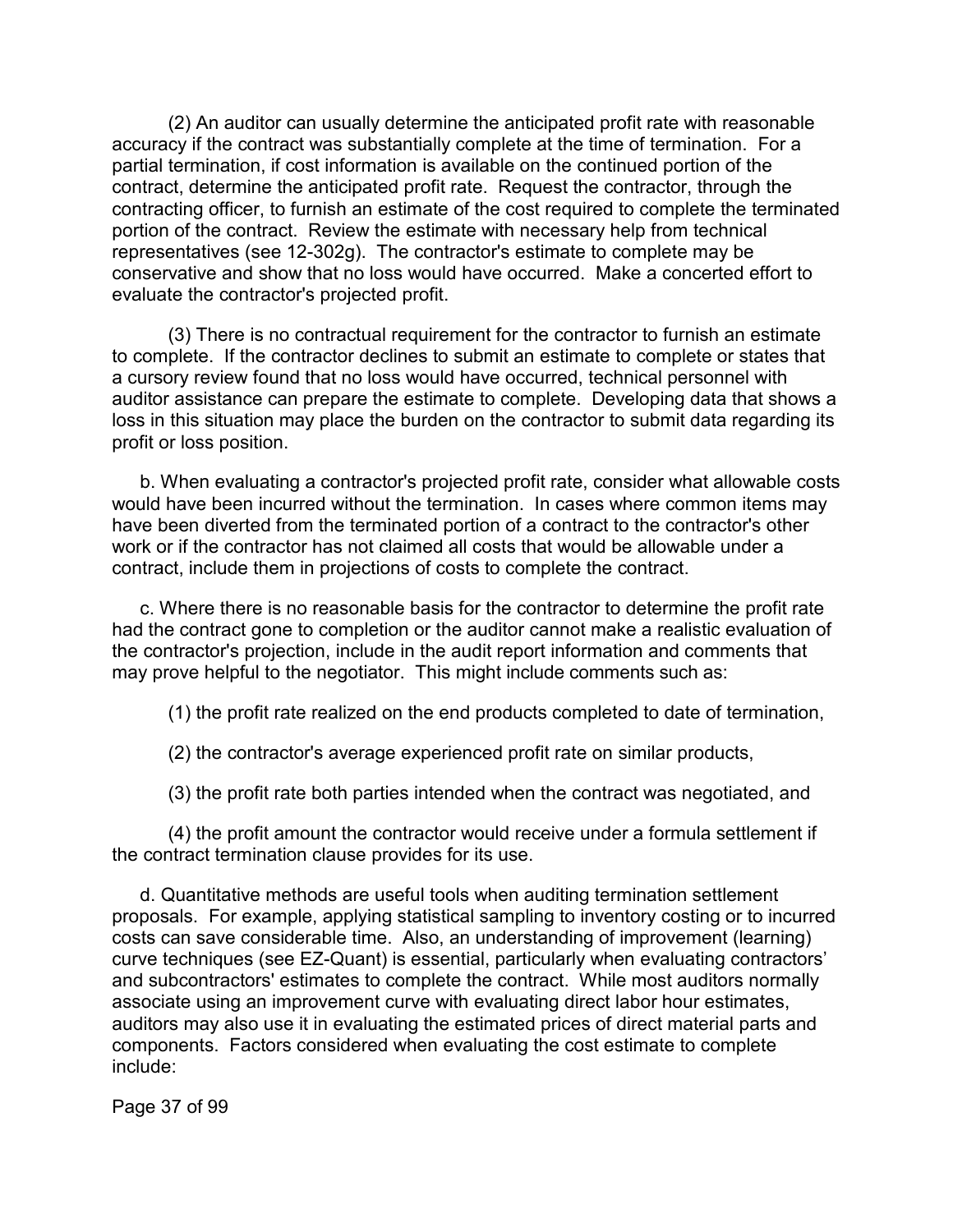(1) cost experience data available before the Government terminated the contract,

(2) directly applicable experience for an entire product line previously produced, or

(3) other similar experience from other products or components.

When applying improvement curve techniques, follow the audit guidance in EZ-Quant.

# **12-308 Adjusting for Loss Contracts [\\*\\*](#page-1-0)**

a. For terminated "loss" contracts, **FAR 49.203(b)** and (c) state the methods for determining the maximum to be paid on inventory and total cost settlements. Fundamentally, these methods are intended to adjust the contractor's termination claim. The Government does this by applying to the amount claimed a percentage calculated using the total contract price compared to the total estimated cost incurred had the contract been completed. The following examples illustrate the loss adjustment under the inventory basis and the total cost basis.

| Total contract price (50 units $@$ \$2,400 each)    | \$120,000 |
|-----------------------------------------------------|-----------|
| Total amount invoiced for completed units           | \$84,000  |
| (35 units @ \$2,400 each)                           |           |
| Total costs incurred under the contract             | \$135,000 |
| Settlement with subcontractor                       | 5,000     |
| Estimate of cost to complete contract               | \$15,000  |
| $($10,000 + subcontract - settled for $5,000)$      |           |
| Settlement expenses                                 | \$1,000   |
| Disposal credits                                    | \$5,000   |
| Units completed and delivered prior to termination  | 35        |
| Units completed and on hand and not to be delivered | 5         |
| Units terminated                                    | 10        |

(1) Assume a termination having the following conditions: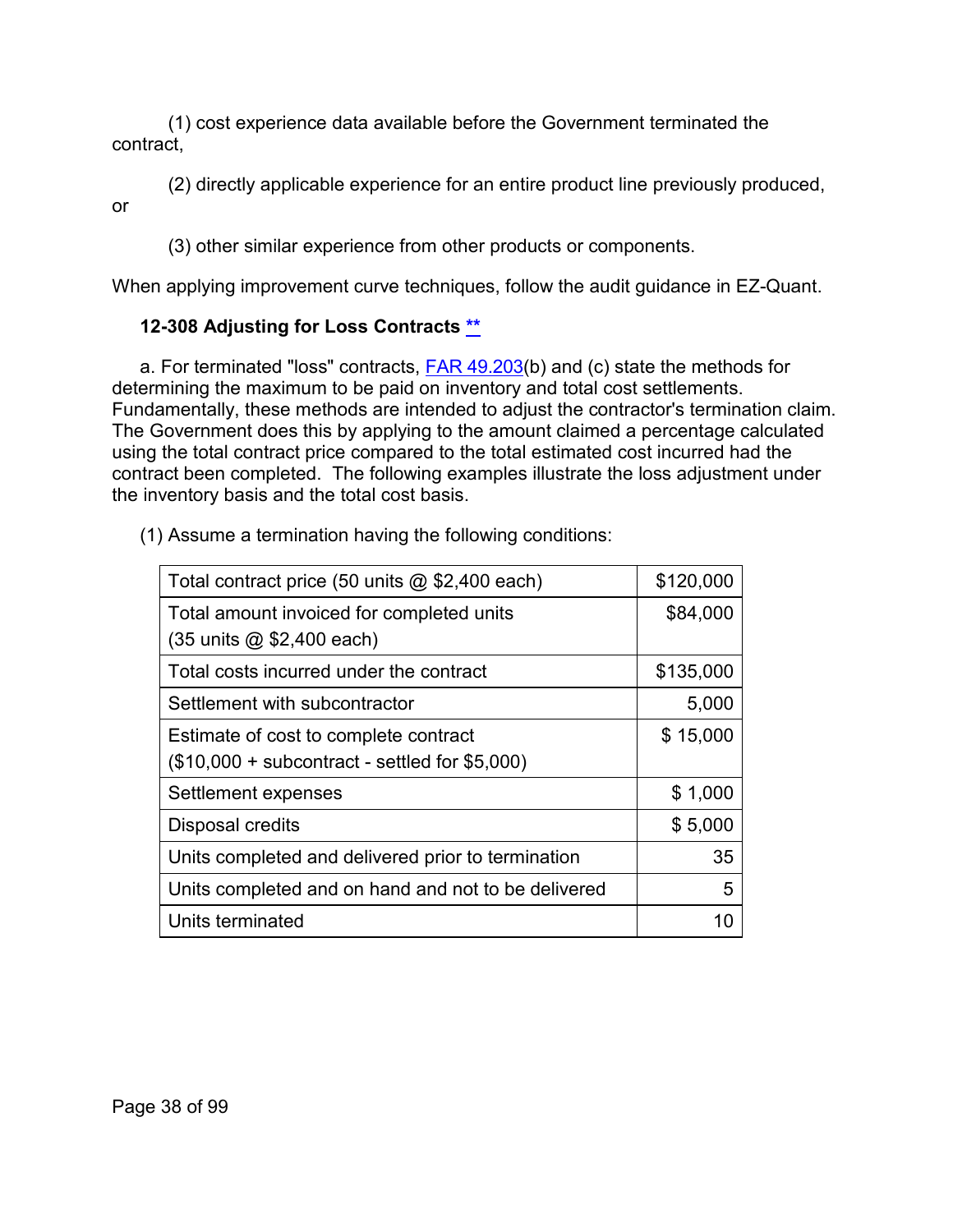(2) Assume also that the contractor submitted a settlement proposal on the inventory basis as follows:

| Finished components                                                         | \$7,000  |
|-----------------------------------------------------------------------------|----------|
| Work in progress                                                            | 3,250    |
| Dies, jigs, fixtures, and special tools                                     | 2,000    |
| General and administrative expenses                                         | 1,000    |
| Other costs                                                                 | 3,000    |
| <b>Total Cost</b>                                                           | \$16,250 |
| Profit                                                                      | 2,000    |
| Settlement expenses                                                         | 1,000    |
| Settlements with subcontractors                                             | 5,000    |
| Acceptable finished product (adjusted for freight and packaging<br>savings) | 11,000   |
| Less disposal credit                                                        | (5,000)  |
| Net payment requested                                                       | \$30,250 |

The amount recommended for settlement, assuming all claimed costs are otherwise acceptable, would be computed as follows based on [FAR 49.203:](http://www.ecfr.gov/cgi-bin/retrieveECFR?gp=&SID=5e3c2e1042e67d23410e37a00f9aff36&mc=true&r=SECTION&n=se48.1.49_1203)

| Settlement expenses                                                                       | \$1,000 |
|-------------------------------------------------------------------------------------------|---------|
| Contract price, as adjusted, for acceptable<br>completed end item                         | 11,000  |
| Total settlement amount otherwise agreed to or<br>determined, adjusted for estimated loss | 17,000* |
| Less disposal credit                                                                      | (5,000) |
| Recommended settlement amount                                                             |         |

\*Computed by multiplying the sum of the contractor's own costs of \$16,250 plus settlements with subcontractors of \$5,000 by the ratio of the total contract price of \$120,000 to the total indicated cost of \$150,000. Total indicated cost is composed of the total cost of \$135,000 incurred prior to termination plus the estimated cost of \$15,000 to complete the entire contract:

or  $$21,250 \text{ X } 80\% = $17,000$ \$150,000 \$120,000 \$21,250 X

Page 39 of 99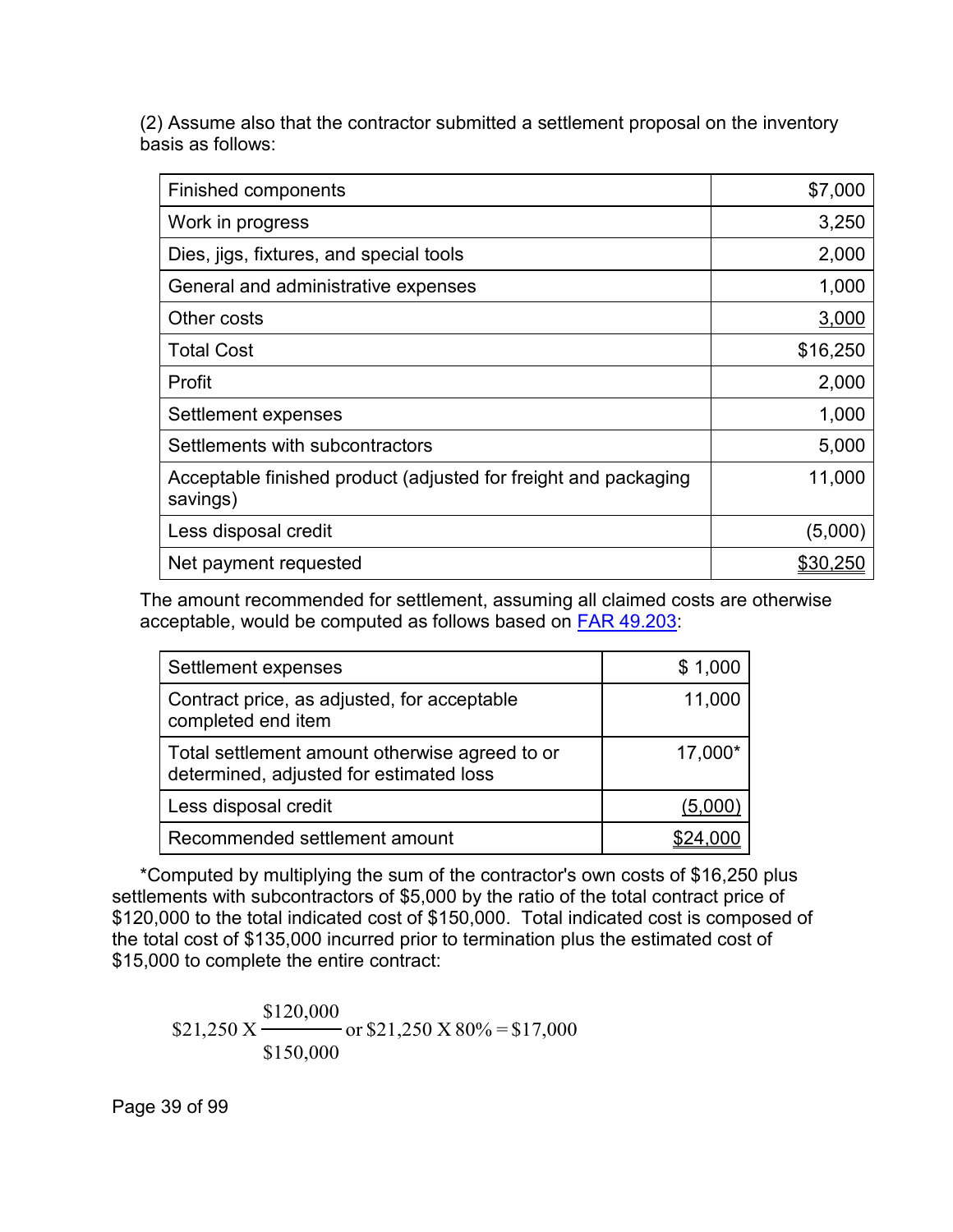(3) Assume that the contractor submitted a proposal on the total cost basis as follows:

| Direct material                                  | \$24,000  |
|--------------------------------------------------|-----------|
| Direct labor                                     | 30,000    |
| Indirect factory expense                         | 50,000    |
| Dies, jigs, fixtures, and special tools          | 10,000    |
| Other costs                                      | 15,000    |
| General and administrative expenses              | 6,000     |
| <b>Total Cost</b>                                | \$135,000 |
| Less finished product invoiced or to be invoiced | (84,000)  |
| <b>Adjusted Cost</b>                             | \$51,000  |
| Profit                                           | 0         |
| Settlement expenses                              | 1,000     |
| Settlement with subcontractors                   | 5,000     |
| Disposal and other credits                       | (5,000)   |
| Advance, progress and partial payments           | (0)       |
| Net payment requested                            | \$52.000  |

The amount recommended for settlement, assuming all claimed costs are otherwise acceptable, would be computed as follows based on <u>FAR 49.203</u>:

| Settlement expenses                                                                           | \$1,000  |
|-----------------------------------------------------------------------------------------------|----------|
| The total settlement amount otherwise agreed to or<br>determined, adjusted for estimated loss | 112,000  |
| Less disposal credit                                                                          | (5,000)  |
| Less amount previously paid contractor                                                        | (84,000) |
| Recommended settlement amount                                                                 |          |

<sup>1</sup> No claim for profit made by contractor because the contract price has been exceeded.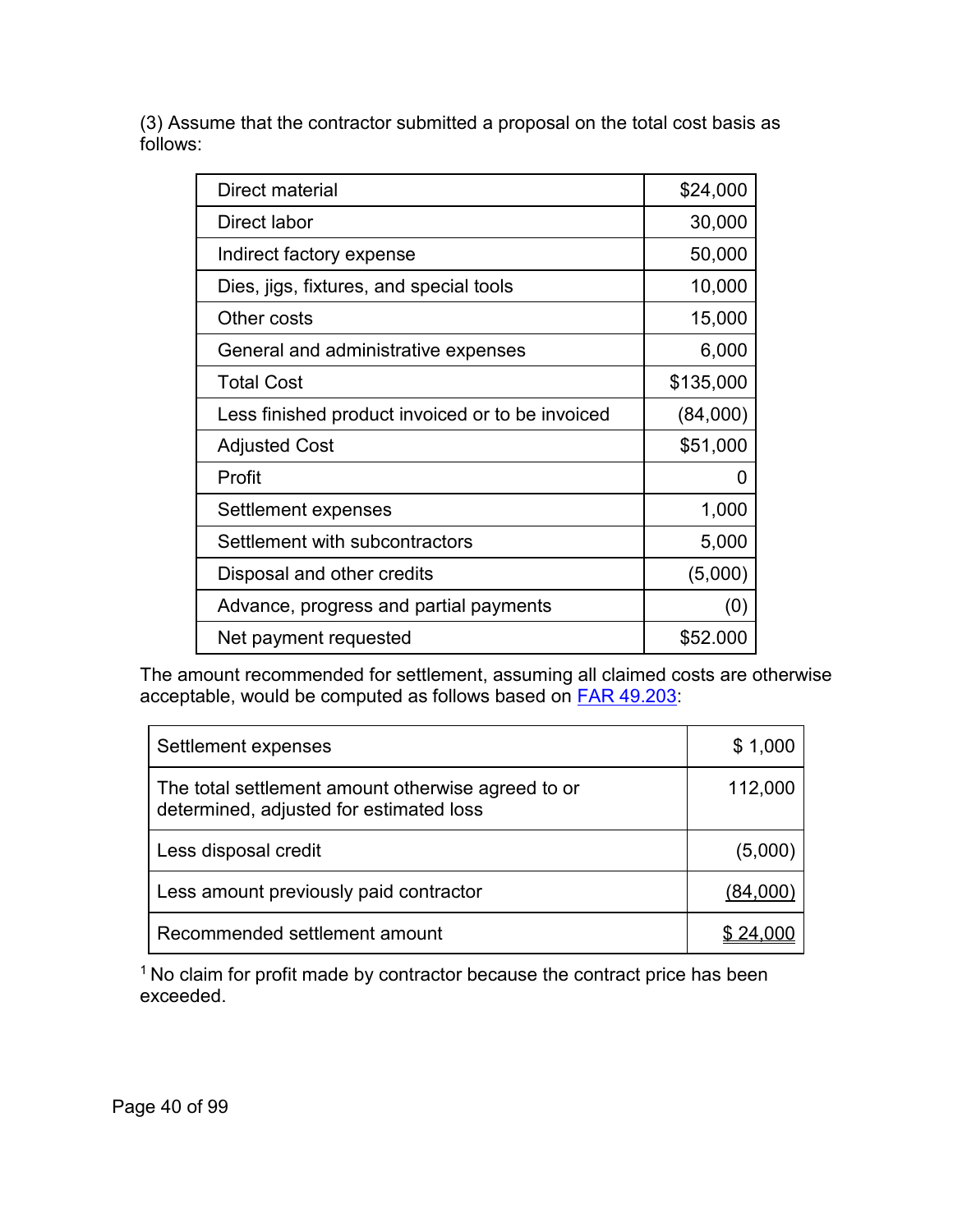<sup>2</sup> Computed by multiplying the sum of the contractor's own costs of \$135,000 plus settlements with subcontractors of \$5,000 by the ratio of the total contract price of \$120,000 to the total indicated costs of \$150,000. Total indicated cost is composed of the total costs of \$135,000 incurred prior to termination plus the estimated cost of \$15,000 to complete the entire contract:

 $$140,000 \text{ X} \frac{$120,000}{}$  $\frac{$120,000}{$150,000}$  or \$140,000 X 80% = \$112,000

b. When there are unpriced changes existing at the time of the audit, inform the contracting officer that the loss adjustment is tentative and will require recomputation if the changes result in upward or downward revisions of the total contract price. Similarly, where the contractor uses estimates for subcontract settlement amounts, advise the contracting officer that the loss adjustment will require recomputation if negotiated settlements differ from the estimated amounts.

#### **12-309 Auditing Termination Settlement Expenses [\\*\\*](#page-1-1)**

a. For ease in settling a termination proposal, the contractor should establish a separate job order or code to which settlement expenses can be directly charged. Allowable settlement expenses in a termination claim, listed in FAR 31.205-42 $(q)$ , may include but are not limited to the following:

(1) Accounting, legal, clerical, and similar costs reasonably necessary for the preparation and presentation of settlement claims and supporting data and for the termination and settlement of subcontracts.

(2) Reasonable costs for the storage, transportation, protection, and disposition of property and inventory acquired or produced for the contract.

b. Methods of accumulating settlement expenses vary. Contractors may charge only for the costs of direct labor and material expended, or the labor charges may include an amount for related overhead costs such as supervision, space, fringe benefits, and other costs. When a contractor has established a special termination department, all direct costs on termination activities may be accumulated and overhead burden added to cover other costs of the termination department. Costs may then be equitably distributed to specific settlements. Auditing settlement expenses requires a decision on the accuracy, reliability, and reasonableness of the claimed amounts. Audit procedures outlined for examining the contractor's other costs equally apply to verifying settlement expenses.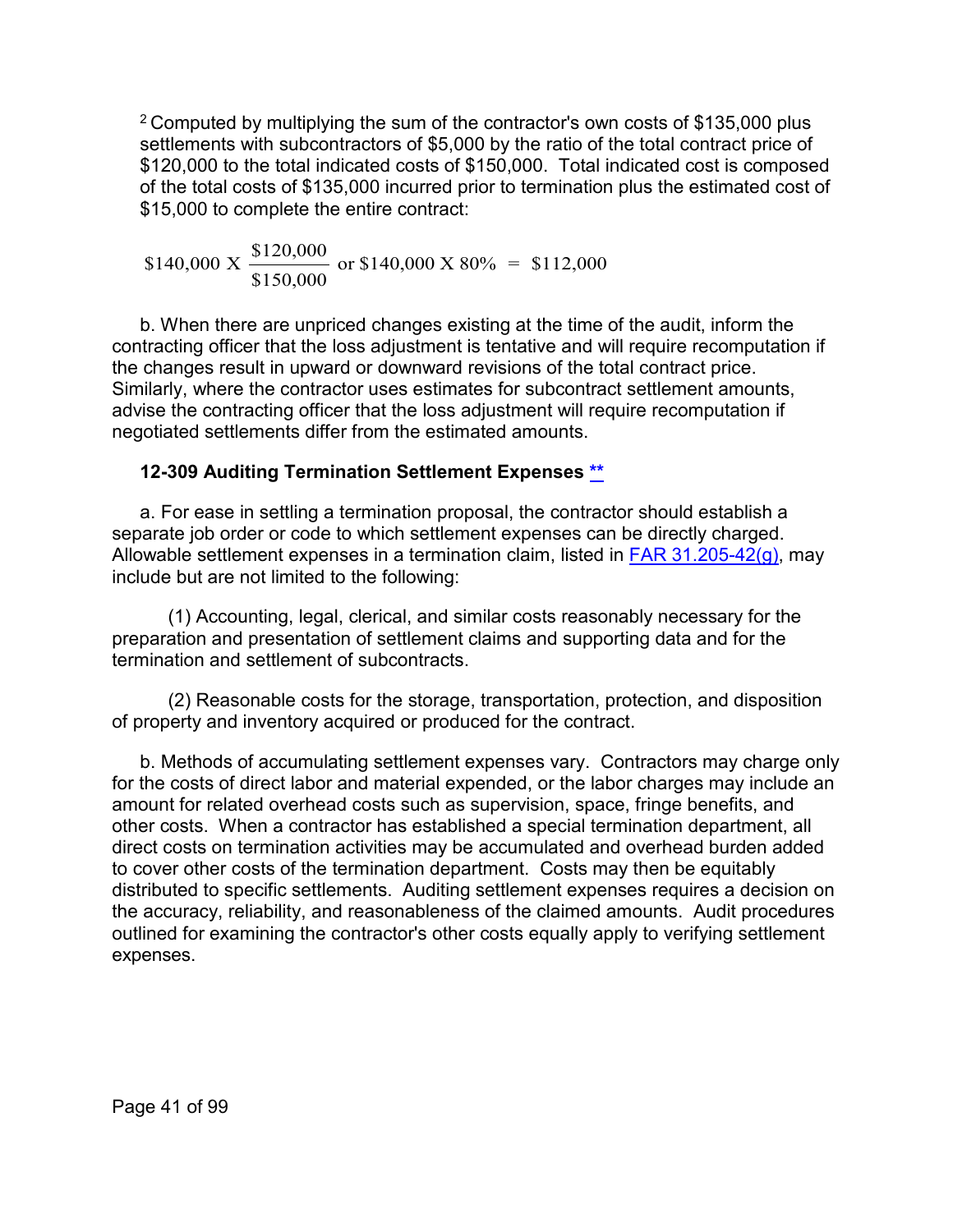c. When the contractor accounts for settlement expenses as direct charges, it should maintain labor time cards and distribute labor costs to the terminated work. Confirm that the contractor has not assigned highly paid personnel to routine work. When possible, contractor's employee time records covering settlement activities should describe the particular work performed. Perform tests to ensure that indirect allocations do not duplicate other claimed costs.

d. [FAR 31.205-42\(g\)\(1\)\(iii\)](http://www.ecfr.gov/cgi-bin/text-idx?SID=4672869a9935d916e10ee56561753d65&mc=true&node=se48.1.31_1205_642&rgn=div8) lists some of the indirect costs applicable to termination efforts. These are normally limited to those types of costs that are applied to indirect labor. However, a full burden of indirect costs is appropriate when the contractor's established practice is to charge such labor effort direct to contracts. This concept is also applicable to termination efforts that are not specifically listed in [FAR 31.205-42;](http://www.ecfr.gov/cgi-bin/text-idx?SID=4672869a9935d916e10ee56561753d65&mc=true&node=se48.1.31_1205_642&rgn=div8) i.e., the application of indirect costs should be consistent with the established practice for any effort that would have been charged direct had the effort been incurred under ongoing contracts. When termination functions include costs which are usually charged direct and are included in the G&A base in accordance with the contractor's established accounting practices, it would be appropriate to allocate normal overhead and G&A to the termination settlement expenses. In contrast, when a contractor's usual practice is to charge the types of costs included in termination functions to G&A, it would be inappropriate to allocate G&A to such expenses because they are not a part of the G&A base.

e. When the contractor improperly burdens termination effort, the auditor should question the improper burden on the basis of allocability. In addition, if the contractor burdens termination effort differently based solely on the status of the submission (proposal versus claim), the auditor should cite the contractor for noncompliance with [CAS 402.](http://www.ecfr.gov/cgi-bin/text-idx?SID=e17d0708ed4bab1e70166bc42c7a6fea&mc=true&tpl=/ecfrbrowse/Title48/48cfr9904_main_02.tpl)

f. Determine whether personnel compensation cost directly included in the settlement expenses reasonably relates to the time required for termination activities. This is particularly important when settlement expenses include the time of officers and executive personnel. The contractor should normally have records to support the amounts claimed.

g. When the contractor identifies and charges settlement expenses directly to termination claims, the contractor should absorb settlement expenses applicable to nocost settlements.

h. Question costs beyond those considered reasonably appropriate for the termination settlement such as for unnecessary work, unrealistic professional fees, etc. Where the auditor cannot resolve the reasonableness of an amount, refer the amount to the contracting officer as unresolved cost, furnishing factual information and comments which may be useful to the contracting officer in deciding if the costs are acceptable (see 12-313b).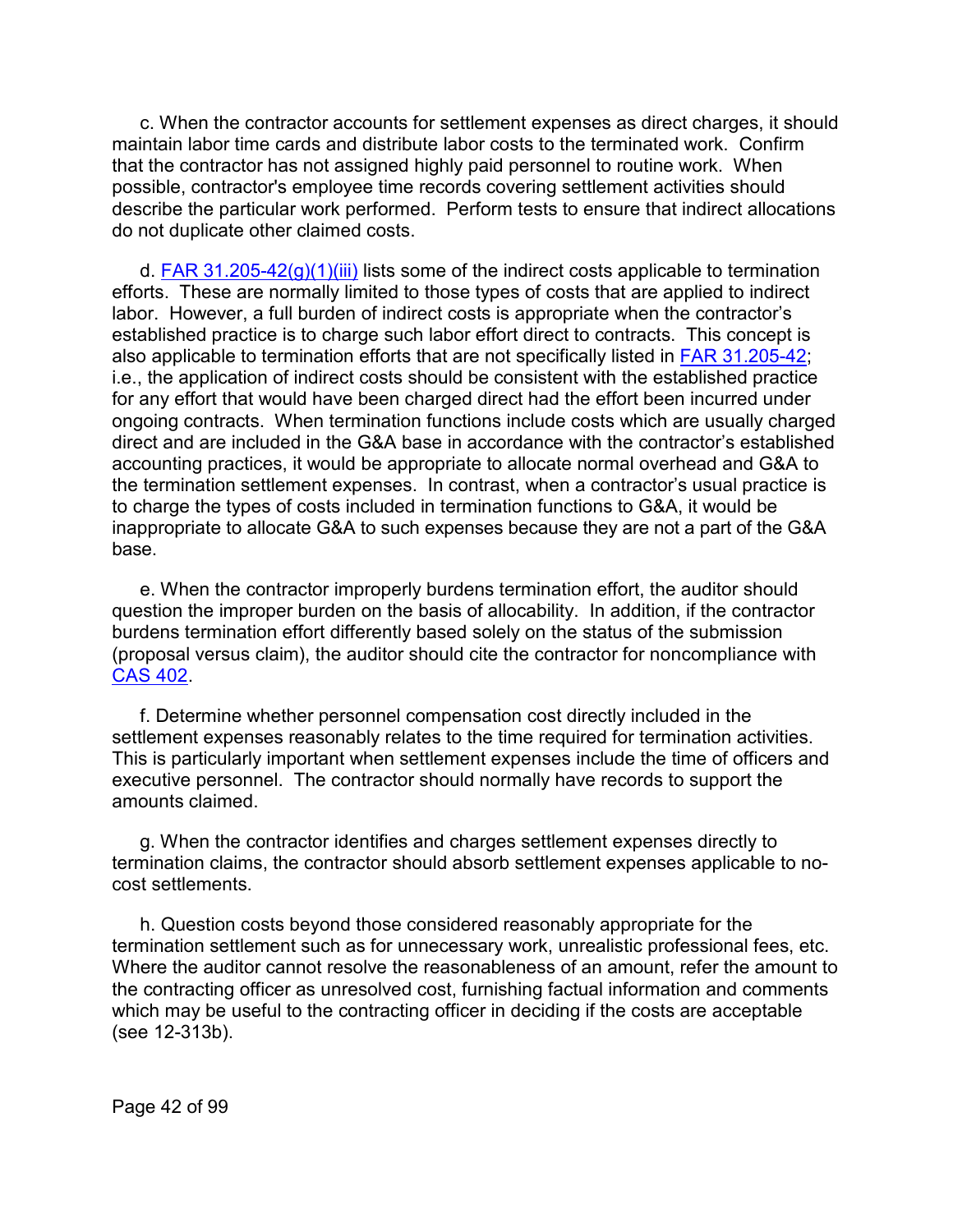i. A contractor may decide to obtain professional accounting services to help settlement proceedings. Reasonable costs of these services, including preparing the settlement proposal, may be reimbursed to the contractor. Evaluate the reasonableness of accounting service charges by considering the complexity of the proposal compared to the number of staff-days represented by the fee amount.

j. Where the contractor claims legal expenses, evaluate their reasonableness considering the time charged, the nature of the services provided, and the relationship of the legal expenses to the total termination settlement amount. Include appropriate comments in the report. For contingent fee arrangements, i.e. where the legal fee is based on the negotiated settlement amount, clearly describe this arrangement in the report.

k. Settlement expenses may include reasonable storage costs [\(FAR 31.205-](https://www.ecfr.gov/cgi-bin/text-idx?SID=1b0047c7d558caf8fd95c4bbd9111b36&mc=true&node=se48.1.31_1205_642&rgn=div8)  $42(g)(1)(ii)$  for termination inventory as defined in **FAR 2.101.** Allowable storage costs are those costs reasonably necessary to preserve, protect, and dispose of the inventory, and should represent an equitable allocation of the contractor's total storage costs to the terminated contract.

(1) Allowable and allocable storage costs generally fall within three time periods:

(a) Following the effective date of termination, the contractor has 120 days to submit inventory disposal schedules (SF 1428) to the TCO, unless extended by the TCO [\(FAR 49.206-3](https://www.ecfr.gov/cgi-bin/text-idx?SID=1b0047c7d558caf8fd95c4bbd9111b36&mc=true&node=se48.1.49_1206_63&rgn=div8) and [49.303-2\)](https://www.ecfr.gov/cgi-bin/text-idx?SID=1b0047c7d558caf8fd95c4bbd9111b36&mc=true&node=se48.1.49_1303_62&rgn=div8).

(b) After receipt of the inventory disposal schedules from the contractor, the plant clearance officer (PLCO) has 10 days to review the inventory disposal schedules to determine if they were prepared properly and accept or return them to the contractor for correction ( $FAR 45.602-1(a)$ ). The PLCO then has 20 days to physically verify the inventory on the accepted SF 1428 using SF 1423 and have the contractor correct any deficiencies found during verification (FAR 45.602-1(b)(1) & (2)). If the PLCO returns the schedules to the contractor for correction, the PLCO should allow a reasonable amount of time for correction.

(c) Upon final acceptance of the inventory disposal schedules, the Government has 120 days to provide disposal instructions. If the Government fails to provide disposal instructions within the 120 days, the contractor may be entitled to an equitable adjustment for cost incurred to store the property on or after the 121st day  $(FAR 45.602-1(b)(4)$  and  $52.245-1(i)(6)(i)$ .

Throughout this process, contractors may not receive additional storage costs for causing longer storage periods than authorized (e.g., undue delays in submitting inventory disposal schedules) or be penalized for Government-caused delays that increase the storage period (e.g., not providing timely disposal instructions to the contractor). The audit team should question storage costs when the contractor does not comply with regulatory time frames or those provided by the TCO or PLCO.

Page 43 of 99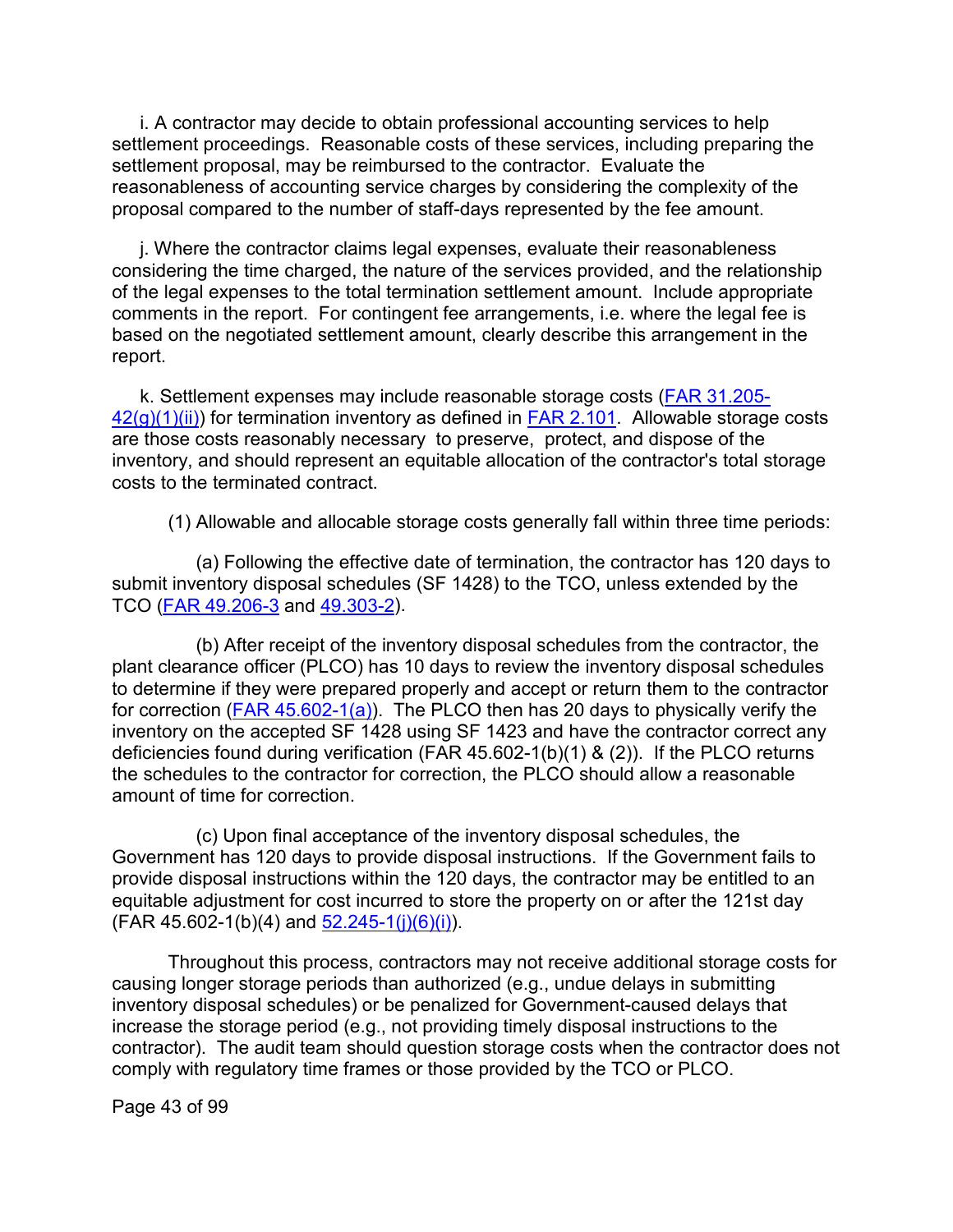(2) If a contractor obtains the PLCO's approval to remove Government property from the premises where the property is currently located prior to receipt of final disposition instructions, any costs incurred to transport or store the property by the contractor shall not increase the cost to the Government (FAR 52.245-1(j)(6)(ii)).

(3) Following the plant clearance period as defined in FAR 49.001, the contractor may request Government approval to remove inventory items still on hand or to enter into a separate storage agreement (FAR 45.602-1(c),  $\frac{52.249-2(d)}{2}$ , and FAR [52.249-](https://www.ecfr.gov/cgi-bin/text-idx?SID=1b0047c7d558caf8fd95c4bbd9111b36&mc=true&node=se48.2.52_1249_66&rgn=div8)  $6(e)$ ). The contractor should credit the terminated contract if inventory is returned to the supplier, used on another Government contract, or otherwise approved for removal.

l. As noted above, settlement costs may include, as a direct charge to the termination settlement, costs the contractor has disclosed or established as indirect costs. At contractors where there is continuing auditable work ensure that the contractor credits expense pools for the costs allowed as a part of settlement expenses before developing rates to be applied to other contract effort.

m. When a termination settlement proposal becomes a Contract Disputes Act claim (see 12-101i), legal and consultants' costs incurred in the prosecution of the claim are unallowable. Refer to 12-606 for guidance. However, legal and consultants' costs reasonably necessary to prepare and support a termination settlement proposal for negotiation (discussed in a.(1) above) are generally allowable as contract administration function costs (see FAR  $31.205-42(g)$ ).

#### **12-310 Auditing Subcontractor Settlements [\\*\\*](#page-2-0)**

a. Termination settlements with subcontractors follow, in general, the principles on prime contract settlements. A subcontractor does not have contractual rights against the Government when its subcontract is terminated. A subcontractor's rights are against the prime contractor or higher-tier subcontractor with which it has contracted. The prime contractor and each subcontractor is responsible for settling termination proposals of its immediate subcontractors based upon the contract terms and applicable regulations (see also 12-204).

b. When DCAA did not perform the audit of a subcontractor's termination claim, the auditor at the prime location will evaluate the review done by the prime contractor. The auditor should particularly evaluate, on a selective basis, settlements made by the contractor without contracting officer approval or ratification using the authority granted to the contractor under [FAR 49.108-4.](http://www.ecfr.gov/cgi-bin/text-idx?SID=4672869a9935d916e10ee56561753d65&mc=true&node=se48.1.49_1108_64&rgn=div8) The auditor should have available the prime contractor's complete case file. The file should contain, as a minimum, a complete copy of the subcontract; a copy of the subcontractor's settlement proposal, with any amendments or revisions; audit and technical evaluations; minutes of all settlement negotiations; and related correspondence.

c. Where deficiencies exist, discuss them with the contractor and explain them in the report issued on the prime contract termination settlement proposal. If additional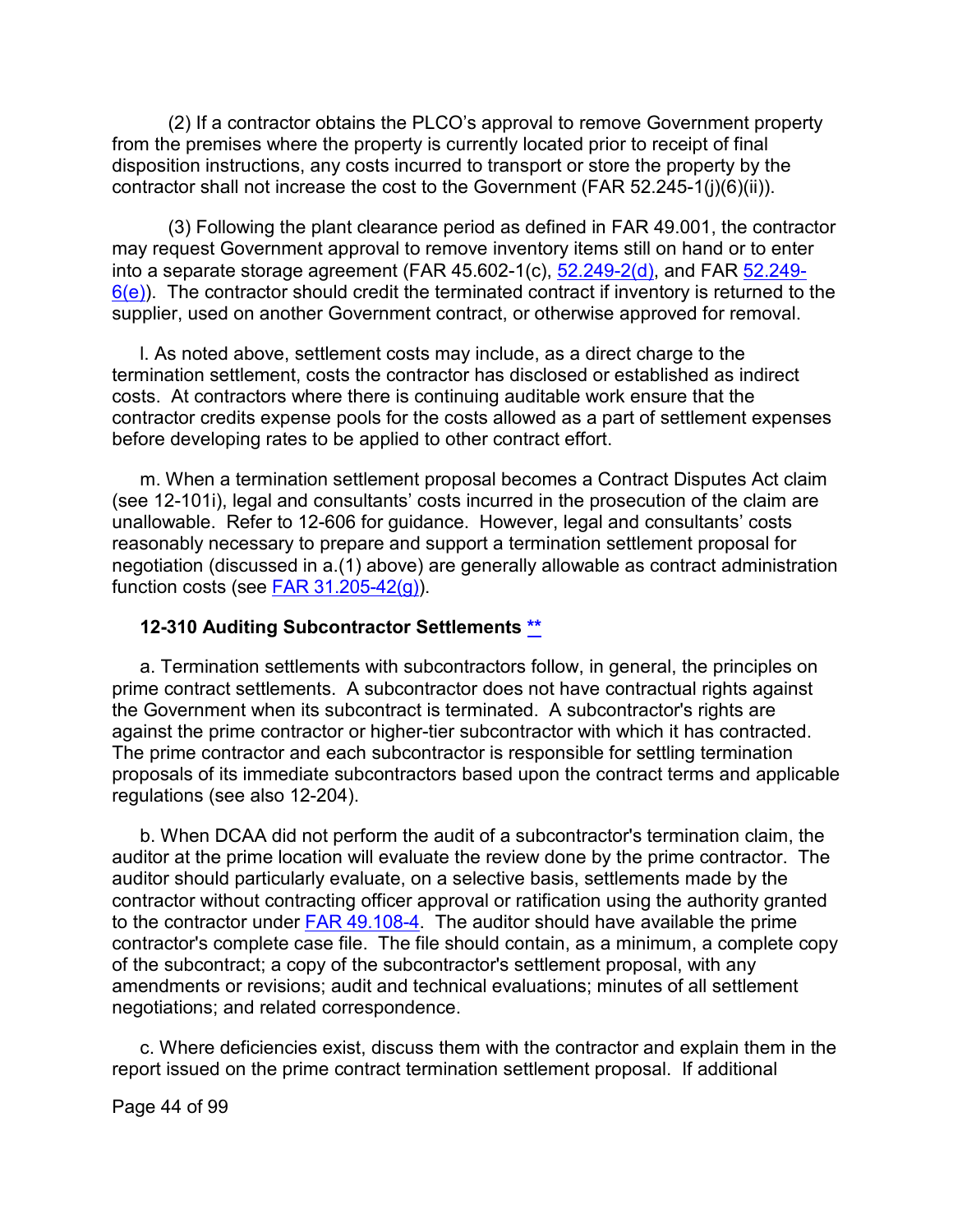independent verification is required, send a request for an assist audit to the cognizant auditor. The request should fully explain the areas of apparent deficiencies to prevent duplication of effort. Call the contracting officer's attention to any pattern of settlements which appear questionable or which suggest that the contracting officer should restrict or withdraw settlement authority granted.

d. The Government and subcontractors can make direct settlements under unusual circumstances by having the prime contractor assign the subcontract to the Government. The standard prime contract termination clause allows subcontract assignment. Direct settlements with subcontractors, however, are only done when the contracting officer determines that they are in the best interest of the Government.

# **12-311 Auditing Disposal and Other Credits [\\*\\*](#page-2-1)**

Credit amounts included in a settlement proposal normally represent:

- (1) an offer by the contractor to purchase inventory at less than cost,
- (2) the proceeds from the sale of termination inventory, or
- $(3)$  a combination of  $(1)$  and  $(2)$ .

A contractor's offer to purchase inventory at less than cost is subject to review by plant clearance personnel and to negotiation between the contractor and the contracting officer. When the offer is to purchase for a percentage of cost, verify that the contractor has considered the full cost of the material including any applicable labor and burden rather than just the purchase cost of the material. Also verify that the contractor made all sales of termination inventory at prices not less than those approved by the plant clearance officer [\(FAR 45.602-1\(c\)\)](http://www.ecfr.gov/cgi-bin/text-idx?SID=4672869a9935d916e10ee56561753d65&mc=true&node=se48.1.45_1602_61&rgn=div8).

### **12-312 Auditing Advance, Progress, or Partial Payments [\\*\\*](#page-2-2)**

a. Advance, progress, and partial payments are amounts paid to the contractor before, during or after contract performance/termination. The amounts do not represent payments for completed items invoiced at the contract price. Any unliquidated amounts paid to the contractor under advance, progress, or partial payments must be offset against the final settlement proposal. Final accounting for all advance, progress, and partial payments is part of the final settlement and is verified by the finance or disbursing officer before final payment. The audit report should note any inaccuracies in the amount reported by the contractor to prevent unnecessary complications in the final accounting for termination payments.

b. The contracting officer may request an audit of interim settlement proposals submitted to support requests for partial payments on terminated contracts. The auditor should honor these requests. However, since an audit will typically be performed on the final settlement proposal, an examination of interim proposals usually need not be done.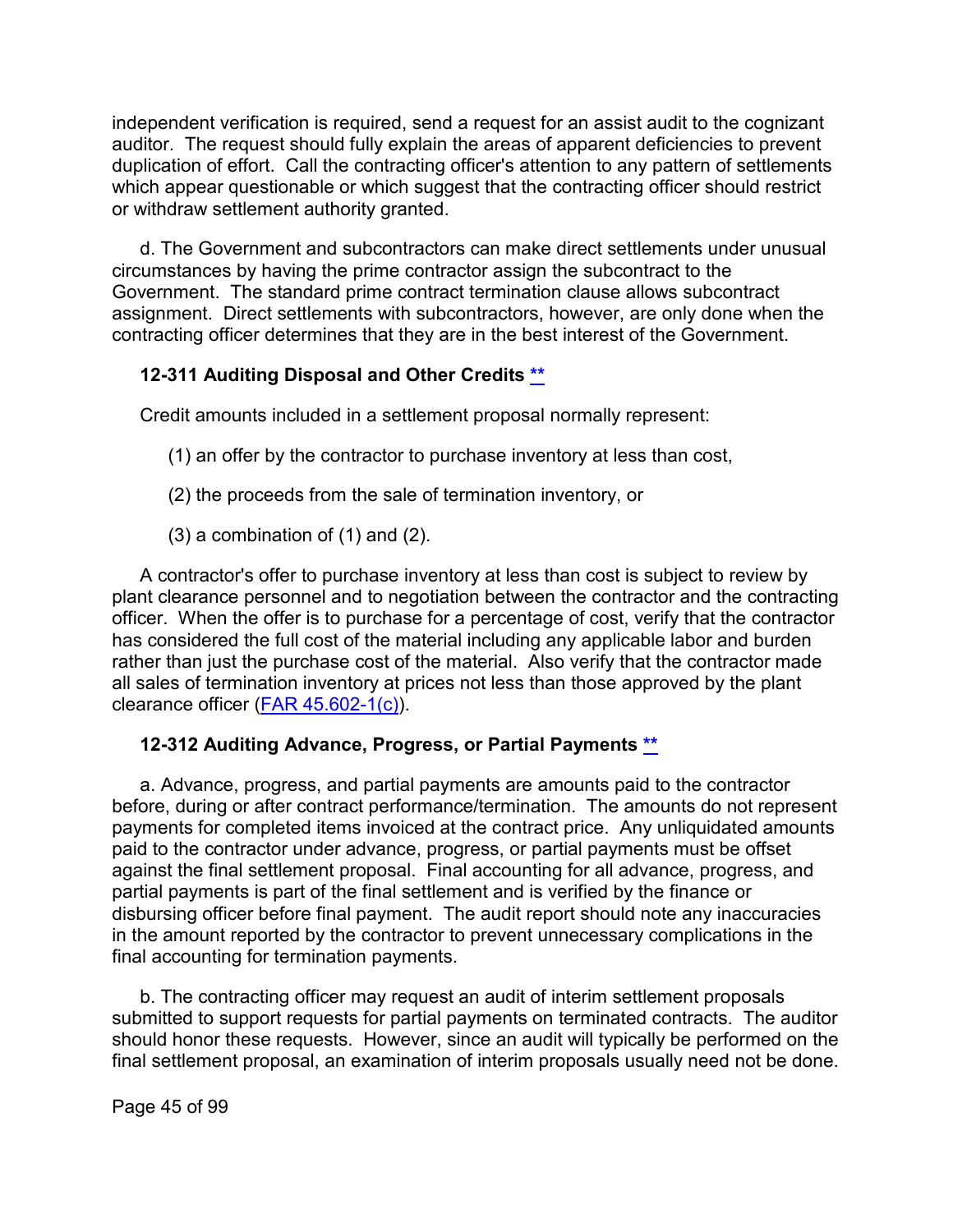Make sure that the claimed costs have been incurred and that the accumulated partial payment amount does not exceed the total amount the contractor is expected to receive in final settlement of the termination claim.

### **12-313 Format, Content, and Distribution of Audit Reports [\\*\\*](#page-2-3)**

a. Use the guidance in [10-700](https://viper.dcaa.mil/guidance/cam/3147/preparation-and-distribution-of-audit-reports#Sec10700) for preparing and issuing audit reports on termination settlement proposals.

b. Use the criteria and guidance in [10-304.8](https://viper.dcaa.mil/guidance/cam/3147/preparation-and-distribution-of-audit-reports#Sec103048) in determining questioned costs. Section 10-304.8 provides the criteria for unresolved costs. However, because of the particular nature of termination actions, the unresolved costs category is extended to include amounts applicable to those types of items on which the auditor is unable to reach a conclusion because the contractor's net cost or liability will not be firmly established until a later date. Examples of these items are severance pay and the cost of unexpired leases.

#### **12-400 Section 4 - Auditing Terminations of Cost-Reimbursement Type Contracts [\\*\\*](#page-2-4)**

#### **12-401 Introduction [\\*\\*](#page-2-5)**

The purpose of this section is to furnish guidance for auditing terminated costreimbursement type contracts. The auditor's function in auditing a cost-reimbursement type settlement proposal is advisory and is primarily to help the contracting officer negotiate an equitable settlement.

#### **12-402 Options Available [\\*\\*](#page-2-6)**

When the Government terminates a cost-reimbursement type contract, the contractor has various options to request reimbursement as explained below.

<span id="page-45-0"></span>a. When a cost-reimbursement type contract is completely terminated, **FAR 49.302** allows the contractor to voucher out costs incurred both before and after the contract termination date, including settlement expenses and settlements with subcontractors, using [Standard Form \(SF\)](https://www.gsa.gov/forms-library/public-voucher-purchases-and-services-other-personal) 1034, Public Voucher. This option is available through the last day of the sixth month following the month in which the termination is effective. For example, if the effective date of termination is January 15th, the contractor can submit public vouchers through July 31st. The contractor may discontinue vouchering at any time during the six month period following the termination, after which the contractor must claim costs associated with the terminated contract on [SF 1437,](https://www.gsa.gov/forms-library/settlement-proposal-cost-reimbursement-type-contracts) Settlement Proposal for Cost-Reimbursement Type Contracts. The contractor's exercise of its option to claim costs on **SF 1437** is irrevocable. Once selected, all remaining costs must be submitted on the settlement proposal form.

b. As specified in [FAR 49.303,](https://www.ecfr.gov/current/title-48/chapter-1/subchapter-G/part-49/subpart-49.3/section-49.303) the contractor may claim any remaining costs and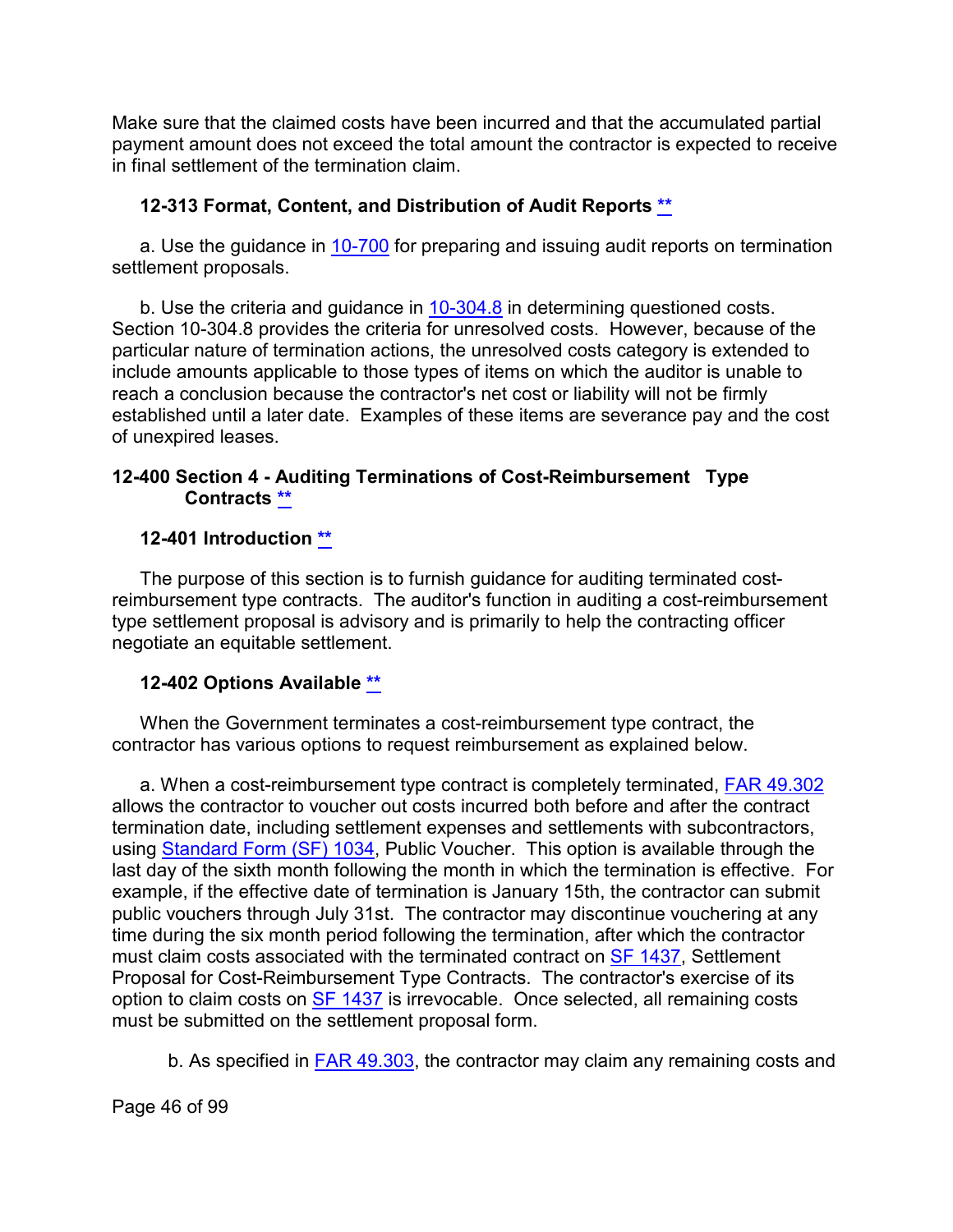fee by submitting an [SF 1437](https://www.gsa.gov/forms-library/settlement-proposal-cost-reimbursement-type-contracts) settlement proposal within one year from the effective termination date unless the TCO grants an extension in writing. A properly completed [SF 1437](https://www.gsa.gov/forms-library/settlement-proposal-cost-reimbursement-type-contracts) will present all costs on the contract. The TCO may request an audit of the termination settlement proposal as discussed in [12-201b.](https://intranet.dcaa.mil/sites/VIPER/Pages/CAM/12%20-%20Auditing-Contract-Termination,-Delay-Disruption,-and-Other-Price-Adjustment-Proposals-or-Claims.aspx#Sec12201) Because the contract cost principles relevant to the contract involved still govern the allowability of costs when the contract is terminated, annual incurred cost audits generally provide sufficient testing of performance costs on cost-reimbursement type contracts. Unless a specific risk is identified, the preliminary risk assessment for the termination audit should document reliance on completed annual incurred cost audit results and plan audit procedures applicable to those costs not previously audited, if deemed necessary based on risk. For costs not previously audited, refer to the guidance contained in [Chapter 6](https://viper.dcaa.mil/guidance/cam/3136/incurred-cost-audit-procedures#Sec) and [12-](https://intranet.dcaa.mil/sites/VIPER/Pages/CAM/12%20-%20Auditing-Contract-Termination,-Delay-Disruption,-and-Other-Price-Adjustment-Proposals-or-Claims.aspx#Sec12300) [300,](https://intranet.dcaa.mil/sites/VIPER/Pages/CAM/12%20-%20Auditing-Contract-Termination,-Delay-Disruption,-and-Other-Price-Adjustment-Proposals-or-Claims.aspx#Sec12300) as appropriate. Ensure that costs previously questioned or disapproved (i.e., incurred cost, Form 1, etc.) are not included in the termination settlement proposal.

c. When the contractor vouchers all costs during the six month vouchering period discussed in [12-402a,](#page-45-0) the contractor may submit a proposal to determine the final fee amount under the contract. The settlement proposal must be submitted within one year of the effective date of the termination, unless extended by the TCO and may be submitted on an [SF 1437](https://www.gsa.gov/forms-library/settlement-proposal-cost-reimbursement-type-contracts) or by letter appropriately certified. Generally, the TCO will not request an audit of a fee only proposal.

d. When the Government partially terminates a cost-reimbursement type contract, with certain rare exceptions,  $FAR$  49.304 limits the settlement to a fee adjustment, if any. The contractor shall submit a settlement proposal covering this fee adjustment within one year of the effective date of the termination, unless extended by the TCO. The settlement proposal for fee may be submitted on an **SF 1437** or by letter appropriately certified. The contractor shall continue to submit an [SF 1034,](http://www.gsa.gov/portal/forms/download/115462) Public Voucher, for all reimbursable costs requested under the contract, including any settlement expenses required to discontinue performance on the terminated portion of the contract. The vouchered costs will be included in the contractor's incurred cost submission. Generally, the TCO will not request an audit of a fee only termination settlement proposal. If requested to audit a partial termination, the auditor should coordinate with the TCO to determine if the exceptions in [FAR 49.304-1\(a\)](https://www.ecfr.gov/current/title-48/chapter-1/subchapter-G/part-49/subpart-49.3#p-49.304-1(a)) apply.

#### **12-403 Fee [\\*\\*](#page-2-7)**

a. The TCO is responsible for adjusting fee on a terminated cost-reimbursement type contract in the manner provided by the contract. Under [FAR 49.305-1\(a\),](https://www.ecfr.gov/current/title-48/chapter-1/subchapter-G/part-49/subpart-49.3/section-49.305-1#p-49.305-1(a)) the adjusted fee is generally based on the percentage of completion of the contract or terminated portion of the contract, with consideration of other factors such as the extent and difficulty of the work performed. The adjustment should not include an allowance for fee for subcontract effort included in subcontractors' settlement proposals.

b. Discuss with the TCO whether the audit scope should include steps to determine if the fee is calculated in accordance with the contract terms. If requested, review the contract for specific fee payment arrangements and provide comments to the

Page 47 of 99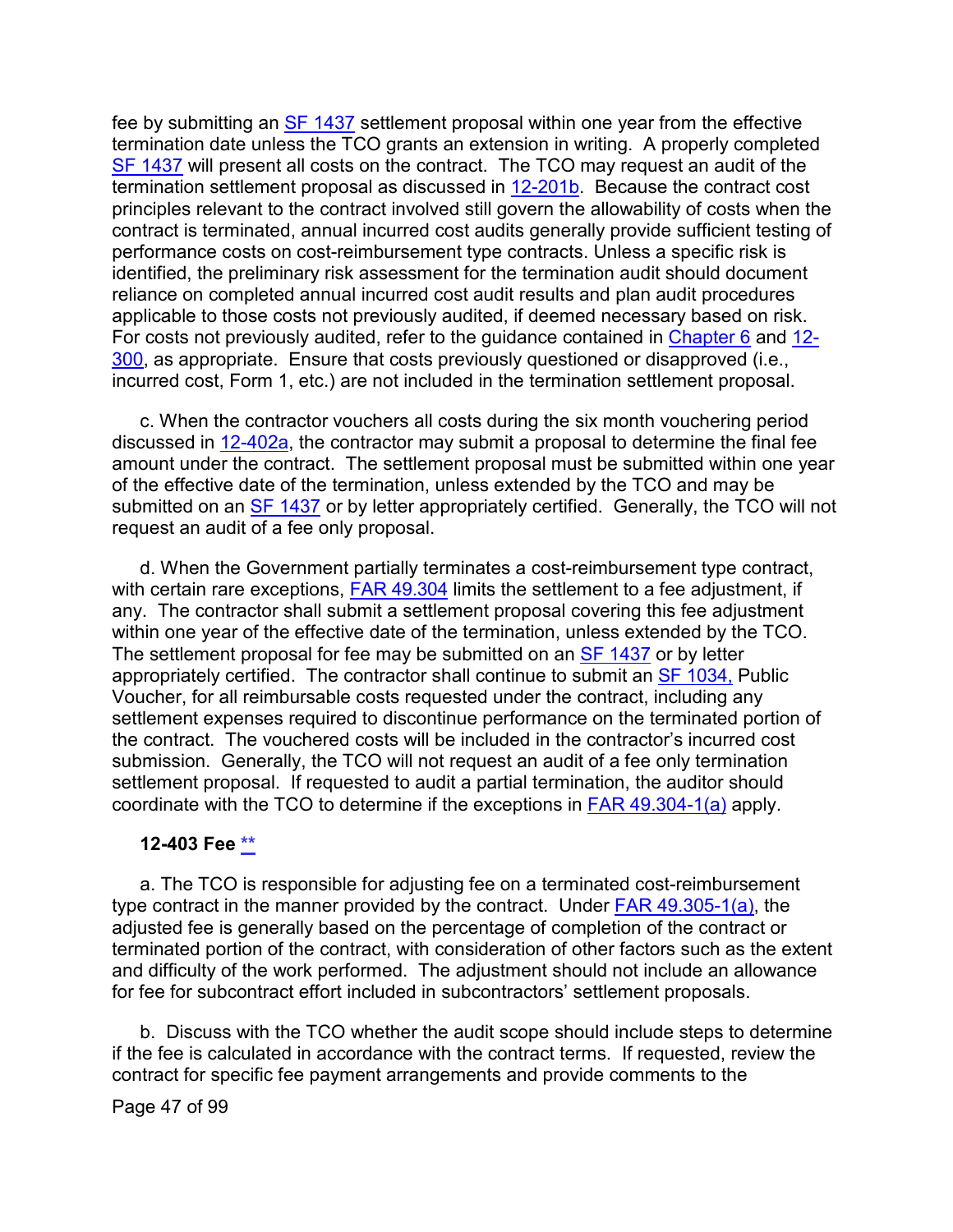contracting officer on any relevant cost and/or fee data. If sufficient information is available and relevant, provide comments on the physical percentage of completion and total estimated costs to complete the contract. Additionally, comment if the contractor incorrectly applied fee to subcontract costs.

#### **12-404 Terminated Cost-Reimbursement Type Subcontracts [\\*\\*](#page-2-8)**

A prime contractor or upper-tier subcontractor may terminate cost-reimbursement type subcontracts. Termination may be for convenience of the Government or for default. Audit concerns for a terminated subcontract are similar to a terminated prime contract. When auditing subcontract settlement proposals, follow the guidance provided for auditing terminated prime contracts. Unless the auditor receives a specific request through Government channels, he or she should not normally audit and report on settlement proposals prepared by subcontractors since this is a prime contractor responsibility. Be alert, however, to situations where an audit may be desirable and where the audit team should inform the interested procurement activity (see [12-204](https://intranet.dcaa.mil/sites/VIPER/Pages/CAM/12%20-%20Auditing-Contract-Termination,-Delay-Disruption,-and-Other-Price-Adjustment-Proposals-or-Claims.aspx#Sec12204) and [12-406\)](#page-49-0).

#### **12-405 Termination of Subcontracts for the Convenience of the Contractor under Cost-Reimbursement Type Contracts [\\*\\*](#page-2-9)**

The contractor or the Government may find it necessary to adopt changes in the manufacturing or engineering effort or in material requirements while performing a costtype contract. After receiving a contract change, the prime or upper-tier sub-contractor must terminate orders or subcontracts that become unnecessary due to the contract change. The contractor should carry this out by using the termination clause in the subcontract. It should base settlements on the cost principles incorporated in the terminated subcontract. In some instances, the Government may allow an equitable adjustment of the prime contract price under the changes clause in the contract. The audit team cognizant of the prime contractor involved in such adjustments is responsible for ensuring that subcontracts terminated under these circumstances are settled in the Government's interest since the settlement amount becomes part of the prime contractor's request for equitable adjustment or claim. The audit team should therefore establish a means for the contractor to notify the audit activity of such subcontract terminations. When the audit concludes that the prime contractor has not performed an adequate review supporting the terminated subcontract settlement amount, the audit team at the prime or upper-tier subcontractor should request an audit of the subcontractor's termination proposal if warranted (see [12-201b\)](https://intranet.dcaa.mil/sites/VIPER/Pages/CAM/12%20-%20Auditing-Contract-Termination,-Delay-Disruption,-and-Other-Price-Adjustment-Proposals-or-Claims.aspx#Sec12201).

### **12-406 Expediting Indirect Costs Settlement [\\*\\*](#page-2-10)**

a. Final settlement of a terminated cost-type contract may be unduly delayed if settlement is withheld until indirect cost rates are established using [FAR 42.705](http://www.ecfr.gov/cgi-bin/text-idx?SID=793739b18c9b295f5764f4bb60808d2d&mc=true&node=se48.1.42_1705&rgn=div8) for the final period of contract performance. To prevent these delays, [FAR 49.303-4\(a\)](http://www.ecfr.gov/cgi-bin/text-idx?SID=793739b18c9b295f5764f4bb60808d2d&mc=true&node=se48.1.49_1303_64&rgn=div8) permits the contracting officer, after receiving the audit recommendations, to negotiate an indirect cost amount for the final period of contract performance and thus promptly

Page 48 of 99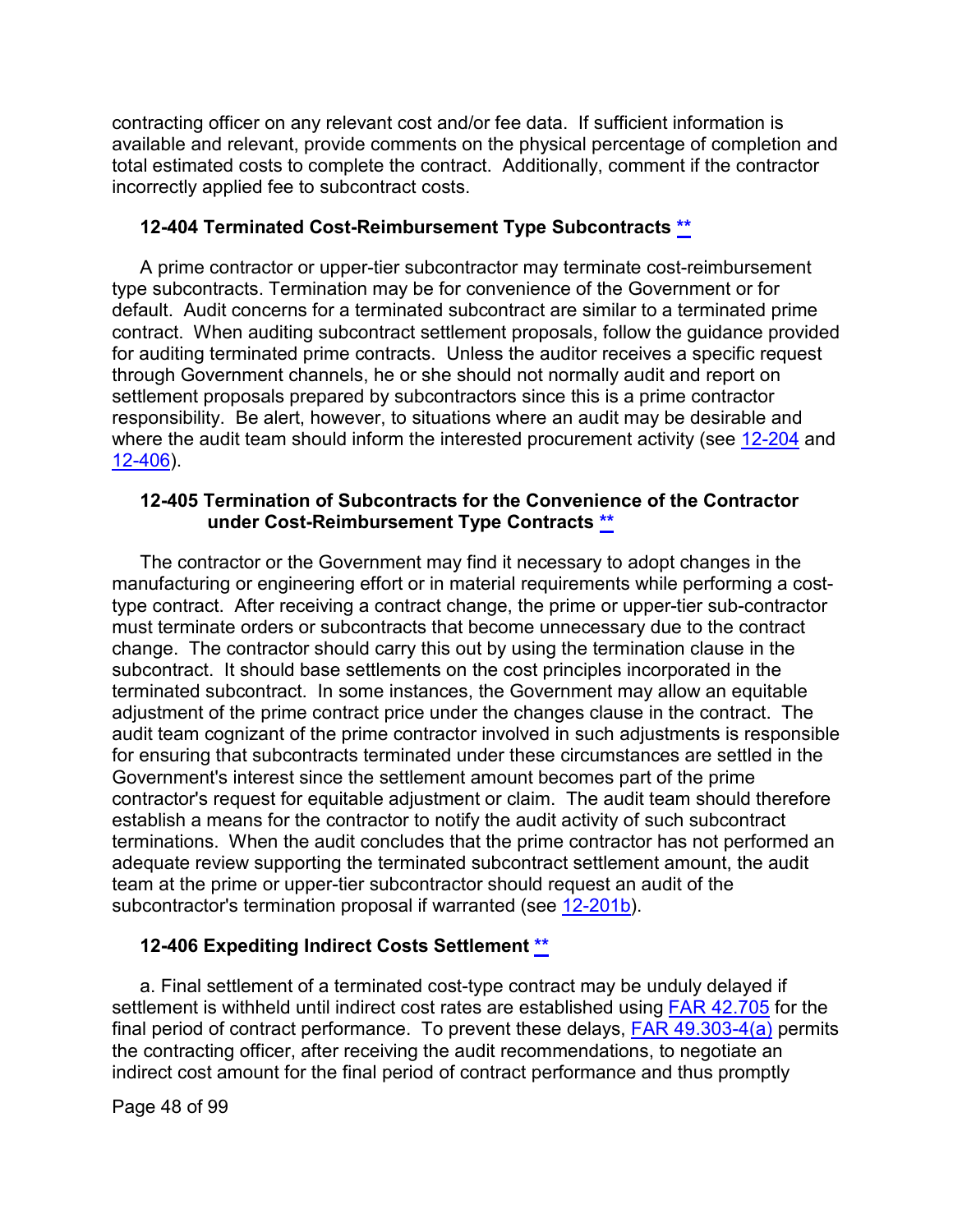produce a final settlement of the contract (see [6-711.2\)](https://intranet.dcaa.mil/sites/VIPER/Pages/CAM/6%20-%20Incurred-Cost-Audit-Procedures.aspx#Sec67112).

b. Normally, the audit team provides final determined indirect cost rates for the entire contract performance period. If prompt final determination is not possible, the TCO may expedite indirect cost settlement and contract close out as discussed in [6-711.1.](https://intranet.dcaa.mil/sites/VIPER/Pages/CAM/6%20-%20Incurred-Cost-Audit-Procedures.aspx#Sec67111) As a further factor, note that [FAR 49.303-4\(b\)](http://www.ecfr.gov/cgi-bin/text-idx?SID=793739b18c9b295f5764f4bb60808d2d&mc=true&node=se48.1.49_1303_64&rgn=div8) requires the contractor to prepare its indirect cost proposal for other contracts completed during the period by eliminating from the total pools and allocation bases the corresponding indirect costs and related direct costs applied to the terminated contract. If final indirect rates are not available for incorporation into the termination audit results, the audit team will prepare an audit lead to alert the incurred cost audit team to verify that the contractor has eliminated the costs associated with the settlement of the terminated contract from applicable indirect pools and bases.

#### **12-407 Impact of Limitation of Cost or Funds Clause on Termination Settlements [\\*\\*](#page-2-11)**

a. When a contract that includes the Limitation of Cost [\(FAR 52.232-20\)](http://www.ecfr.gov/cgi-bin/text-idx?SID=793739b18c9b295f5764f4bb60808d2d&mc=true&node=se48.2.52_1232_620&rgn=div8) or Limitation of Funds [\(FAR 52.232-22\)](http://www.ecfr.gov/cgi-bin/retrieveECFR?gp=&SID=793739b18c9b295f5764f4bb60808d2d&mc=true&r=SECTION&n=se48.2.52_1232_622) clause is terminated, the contractor's recovery of settlement proposal costs (proposed contract costs plus proposed settlement expenses) may be limited because of the total amount allotted by the Government to the contract. Allowable and reasonable settlement expenses are subject to the Limitation of Cost or Funds clause. Refer to [12-309](https://intranet.dcaa.mil/sites/VIPER/Pages/CAM/12%20-%20Auditing-Contract-Termination,-Delay-Disruption,-and-Other-Price-Adjustment-Proposals-or-Claims.aspx#Sec12309) for guidance on the audit of settlement expenses.

b. Under [FAR 52.232-20](https://www.ecfr.gov/current/title-48/chapter-1/subchapter-H/part-52/subpart-52.2/section-52.232-20) and [52.232-22,](https://www.ecfr.gov/current/title-48/chapter-1/subchapter-H/part-52/subpart-52.2/section-52.232-22) the Government is not obligated to reimburse the contractor for costs incurred in excess of cost or funding limitations. Similarly, the contractor is not obligated to continue performance under the contract or otherwise incur costs in excess of the limitation or, if the contract is cost sharing, the amount then allotted by the Government to the contract plus the contractor's corresponding share. Refer to [11-102](https://intranet.dcaa.mil/sites/VIPER/Pages/CAM/Audits-of-Contractor-Compliance-with-Contract-Financial-Management-Requirements.aspx#Sec11102) for further details.

c. To determine questioned costs under a termination settlement proposal, the auditor should:

(1) Quantify the allowable proposed contract costs and the allowable settlement expenses.

(2) Determine prior allowable contract costs not included in the termination settlement proposal.

(3) Calculate the total allowable costs by adding the allowable proposed contract costs and settlement expenses (Step 1) and prior allowable contract costs (Step 2).

(4) Ascertain the total amount of funds allotted to the contract including any revisions to the original contract funding.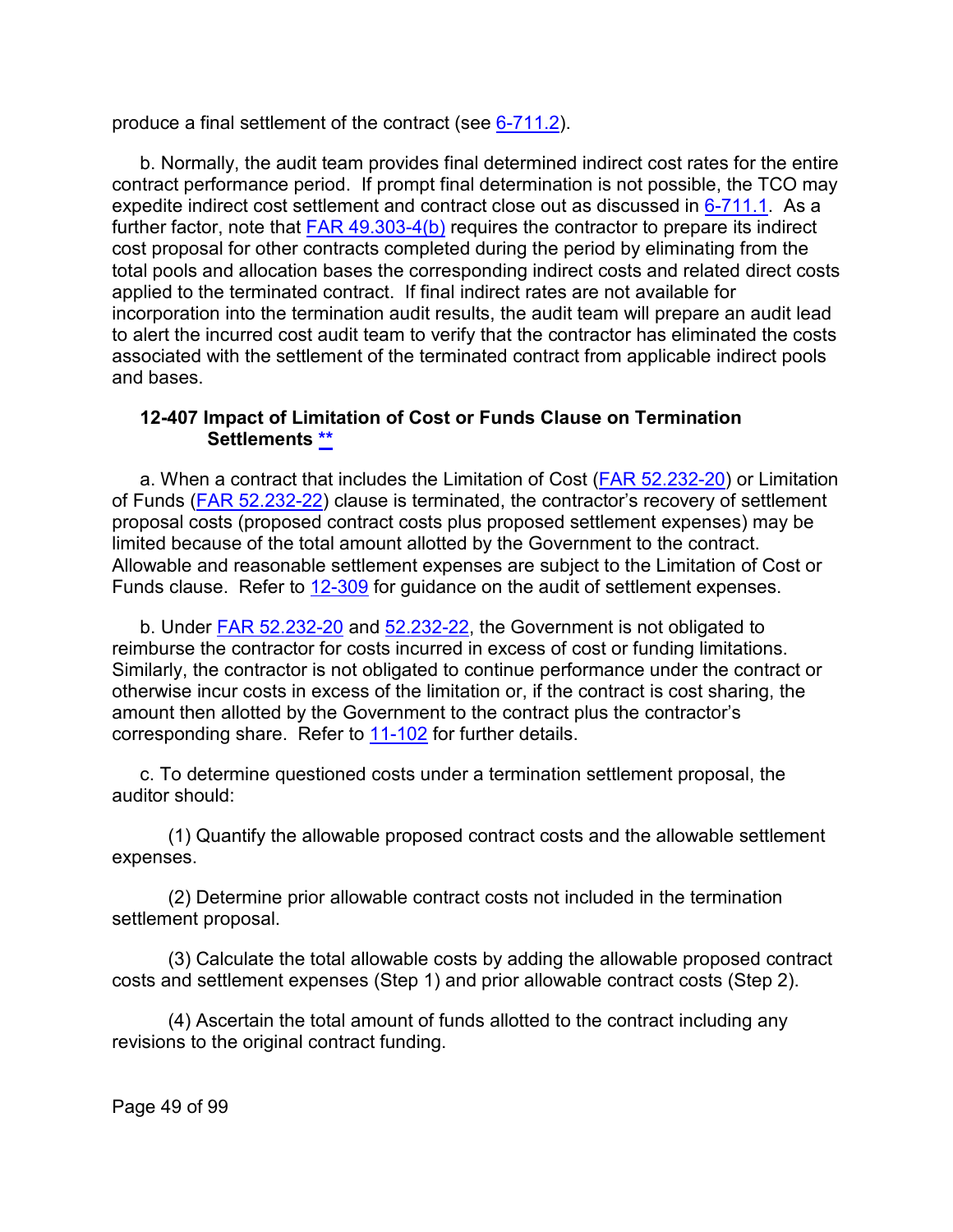(5) Compare the total allowable costs (Step 3) to the total funds allotted to the contract (Step 4). Question any allowable costs that exceed the funding limitation.

Total questioned costs are the sum of unallowable proposed contract costs and unallowable settlement expenses identified during the course of the audit and costs in excess of the funding limitation (Step 5).

### <span id="page-49-0"></span>**12-500 Section 5 - Requests for Equitable Adjustment and Claims – Overview [\\*\\*](#page-2-12)**

#### **12-501 Introduction [\\*\\*](#page-2-13)**

This section provides general information and guidance for auditing requests for equitable adjustment (REAs) and claims.

#### **12-502 Requests for Equitable Adjustment and Claims [\\*\\*](#page-2-14)**

a. Equitable adjustments result from changes in contract terms or conditions causing an increase or decrease in the contractor's costs over the period of performance. When an unforeseen or unintended change in the contract occurs and the contractor believes the Government is liable, the contractor may submit either a Request for Equitable Adjustment (REA) or a Contract Disputes Act (CDA) Claim. The REA or CDA claim should not include any costs that were or will be incurred under the terms of the original contract. Rather, the REA or CDA claim shall only include costs directly associated with the change, and shall not include any costs that have been reimbursed or separately claimed already.

b. Changes made by the contracting officer within the general scope of the contract are typically submitted pursuant to applicable change clauses in FAR 52.243.

c. Delay/disruption represents a unique type of equitable adjustment. Delay/disruption REAs or claims are requests to recoup costs as a result of Government caused delay/disruption. Depending upon the type of contract and the circumstances underlying the delay/disruption, such assertions may be based on the standard changes clauses in [FAR 52.243](http://www.ecfr.gov/cgi-bin/text-idx?SID=793739b18c9b295f5764f4bb60808d2d&mc=true&node=se48.2.52_1243_61&rgn=div8) or the following specific delay/disruptions clauses:

- FAR 52.236-2, Differing Site Conditions;
- FAR 52.242-14, Suspension of Work;
- FAR 52.242-15, Stop-Work Order; and/or
- FAR 52.242-17, Government Delay of Work.
- d. Adjustments under FAR 52.243, FAR 52.236-2, and FAR 52.242-15 may include

Page 50 of 99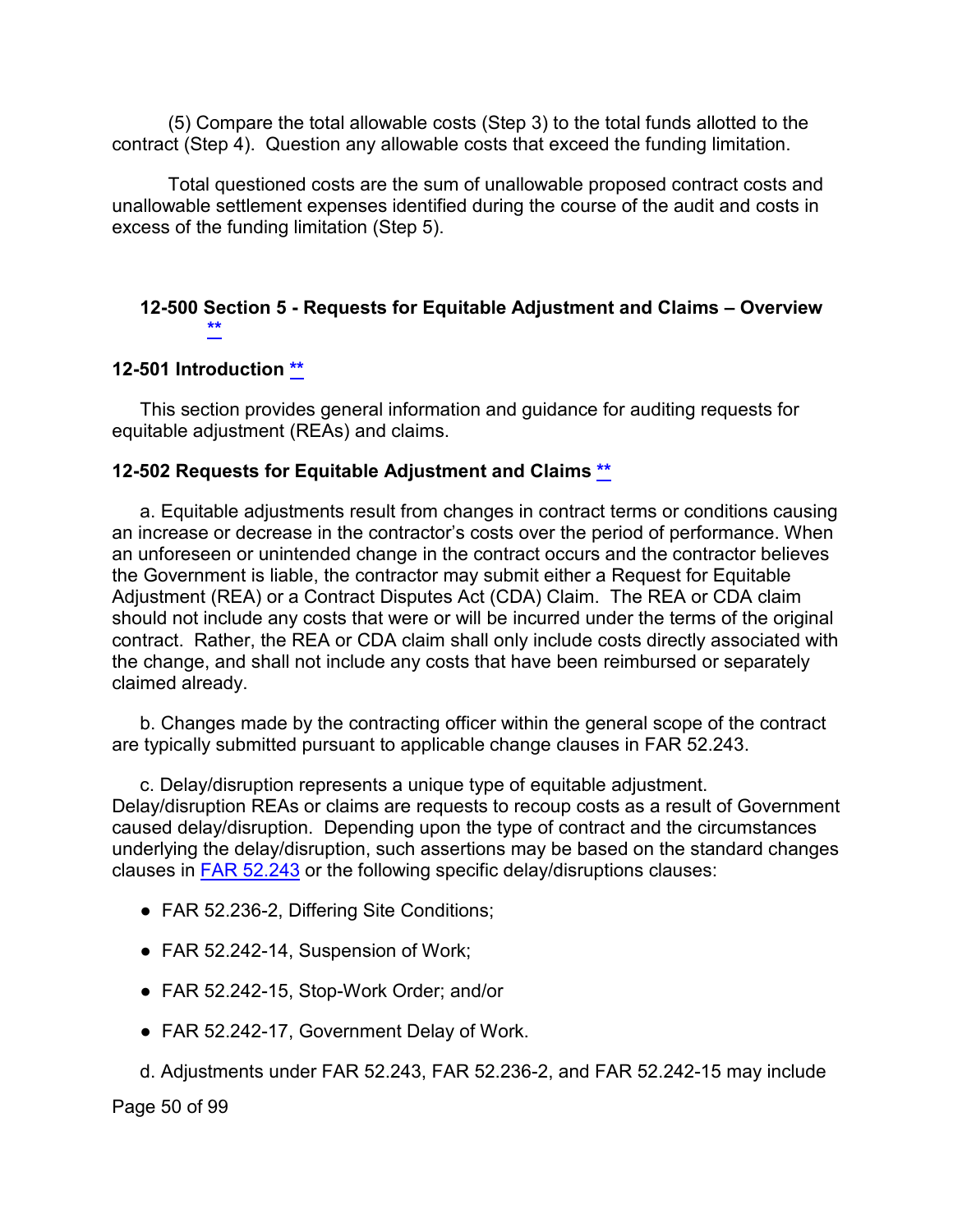profit. Profit is not allowed, however, on adjustments submitted under the suspension of work clause at FAR 52.242-14 and the Government delay clause at FAR 52.242-17.

e. An REA or a claim may address more than one assertion of Government liability (e.g., differing site conditions and Government delay). Auditors should coordinate with the contracting officer to determine the applicable clause(s).

#### **12-503 Distinguishing between Requests for Equitable Adjustment and Claims [\\*\\*](#page-2-15)**

The following paragraphs highlight key factors to distinguish between an REA and a claim. Knowing whether a submittal is an REA or a claim is important because of the effect on certain audit issues. These audit issues include:

(1) accurate terminology in reporting,

(2) proper type of certification,

(3) allowability of claim preparation legal and consulting costs (refer to 12-606), and

(4) allowability of interest.

a. Requests for Equitable Adjustment:

(1) An REA (proposal) is generally submitted under DFARS 252.243-7002, Requests for Equitable Adjustment, (or for non-DoD contracts, an equivalent supplemental regulation clause) to request a contract modification necessitated by an unplanned/alleged Government change in the contract terms or conditions.

(2) As prescribed in DFARS 252.243-7002, an REA (proposal) that exceeds the Truth in Negotiations threshold (refer to 14-103.2.b) should be submitted with certified cost or pricing data in accordance with FAR 15-403-4 unless it meets one of the exceptions in FAR 15.403-1(b). The REA must include the certified cost or pricing data in the format indicated in [FAR 15.408,](http://www.ecfr.gov/cgi-bin/text-idx?SID=793739b18c9b295f5764f4bb60808d2d&mc=true&node=se48.1.15_1408&rgn=div8) Table 15-2, unless the contracting officer accepts another format.

 (a) When an REA applies to work completed or substantially complete, allowable costs should be determined based on actual cost data reflected in the accounting and performance records.

 (b) While circumstances may require judgmental estimates, contractors must fully disclose all data used to prepare estimates, including any cost data that is factual and verifiable.

(3) Under DoD contracts, the prime contractor must certify REAs that exceed the simplified acquisition threshold [\(DFARS 243.204-71\)](http://www.ecfr.gov/cgi-bin/text-idx?SID=c77ff554baab649cdddbba5426a93d3b&mc=true&node=se48.3.243_1204_671&rgn=div8). The simplified acquisition threshold is \$250,000 with limited exceptions (see [FAR 2.101\)](http://www.ecfr.gov/cgi-bin/text-idx?SID=c77ff554baab649cdddbba5426a93d3b&mc=true&node=se48.1.2_1101&rgn=div8). The threshold is met by

Page 51 of 99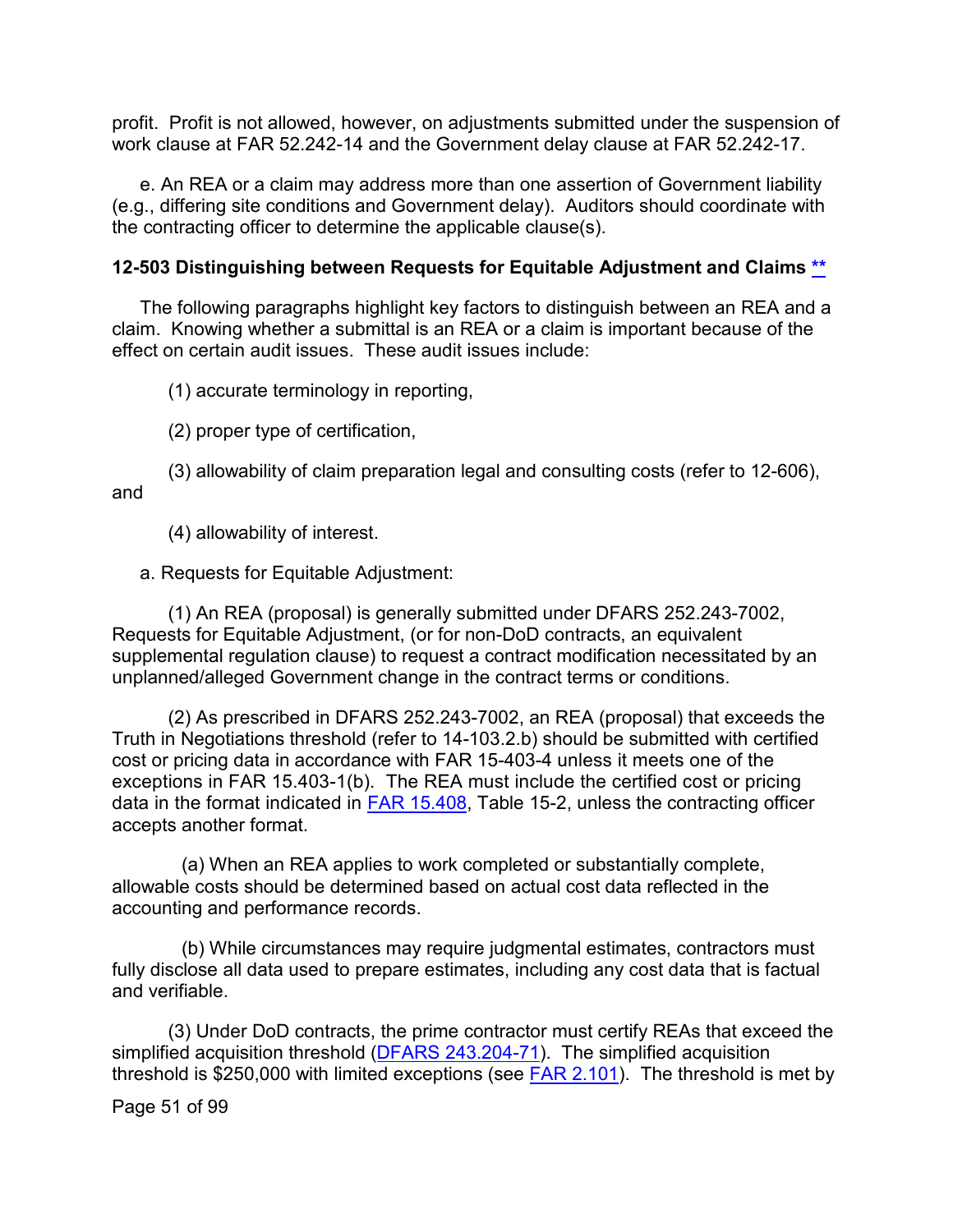adding together the absolute value of each contract increase and decrease (DFARS  $243.204 - 71(b)$ ). Per DFARS  $252.243 - 7002$ , a prime contractor representative is required to certify at the time of submission. The certification requires the contractor to make full disclosure of all relevant facts, including certified cost or pricing data if required, and actual cost data and data to support any estimates even if certified cost or pricing data is not required. The DFARS certification for an REA is:

*"I certify that the request is made in good faith, and that the supporting data are accurate and complete to the best of my knowledge and belief."*

(4) The regulations do not specify a timeframe for the contracting officer to issue a decision on an REA.

(5) Interest does not accumulate on an REA.

(6) For an REA, the audit is used in "negotiation."

b. Contracts Disputes Act Claims:

(1) A claim is generally submitted under FAR 52.233-1, Disputes, to the contracting officer for a decision. A claim submitted under FAR 52.233-1 may also be referred to as a CDA claim (i.e., a claim submitted under the Contracts Disputes Act).

(2) Cost or pricing data is not specifically required for a CDA claim. FAR 52.233-1 does not prescribe a format. The Contract Disputes Act (CDA) of 1978 [\(41 U.S.C.](http://uscode.house.gov/view.xhtml?path=/prelim@title41/subtitle3/chapter71&edition=prelim) [7101-7109](http://uscode.house.gov/view.xhtml?path=/prelim@title41/subtitle3/chapter71&edition=prelim) (formerly 601-613), effective March 1, 1979, provides a comprehensive statutory procedure for resolving claims. [FAR 52.233-1](http://www.ecfr.gov/cgi-bin/text-idx?SID=89b08d3a0a0d0df7af1a6d1bc6a8c46e&mc=true&node=se48.2.52_1233_61&rgn=div8) provides the definition of a CDA claim. [FAR Part 33](http://www.ecfr.gov/cgi-bin/text-idx?SID=8eb2d30b0c522060fe073e98f72f585f&mc=true&node=pt48.1.33&rgn=div5) provides the policies and procedures for processing contract disputes and appeals under the CDA. A valid CDA claim, as defined in [FAR 52.233-](http://www.ecfr.gov/cgi-bin/text-idx?SID=8eb2d30b0c522060fe073e98f72f585f&mc=true&node=se48.2.52_1233_61&rgn=div8)  $1(c)$  $1(c)$ , requires three elements: (i) a written demand or assertion by one of the parties, (ii) seeking as a matter of right, and (iii) payment of money in a sum certain, an adjustment or interpretation of contract terms, or other relief arising under or relating to the contract.

(3) For contractor demands for immediate payment of money exceeding \$100,000, the CDA requires the prime contractor to certify the claim even when placed into alternative disputes resolution (ADR). The FAR 52.233-1(d)(2)(iii) certification for a claim is:

*"I certify that the claim is made in good faith; that the supporting data are accurate and complete to the best of my knowledge and belief; that the amount requested accurately reflects the contract adjustment for which the Contractor believes the Government is liable; and that I am authorized to certify the claim on behalf of the Contractor."*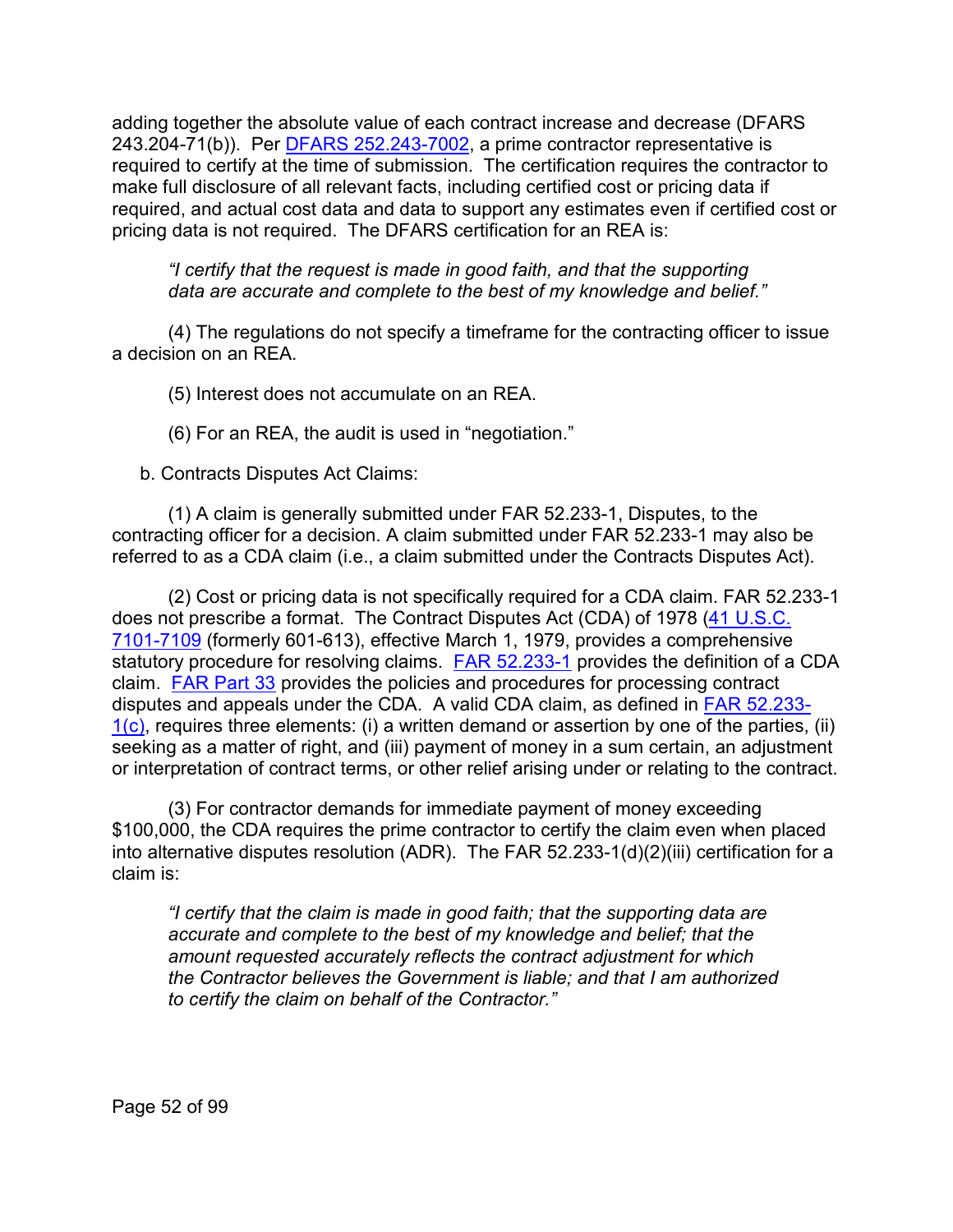(4) A contracting officer must issue his or her final decision on a certified claim of over \$100,000 within 60 days of receipt or notify the contractor when the decision will be issued.

(5) The CDA requires that the Government pay interest on amounts found due on the claim at the rate established by the Secretary of Treasury. The interest rate is generally updated every six months and is used to calculate interest payments under both the Contract Disputes Act of 1978 and under the Prompt Payment Act. Interest on CDA claims accumulates from the date the contracting officer receives the claim until the payment date.

(6) For a CDA claim, the audit is used for "settlement" as distinguished from the "negotiation" of an REA.

(7) The validation of a contractor's claim to CDA requirements is the responsibility of the contracting officer. Therefore, before proceeding with the audit, the auditor should consult with the contracting officer on the determination as to whether the contractor's submission is a claim. The audit report should indicate that the results of audit are based on the contracting officer's determination as to the conformity of the request to CDA requirements.

#### **12-504 Screening of Requests for Equitable Adjustment or Claims [\\*\\*](#page-2-15)**

a. For audit purposes, the primary consideration in determining whether a submission is adequate is the contractor's proper certification. The certification must reconcile to the intent. If the contractor does not correct an improper certification, the submission should be considered inadequate.

b. As discussed in 12-503, an REA must be submitted in the format prescribed in [FAR 15.408,](http://www.ecfr.gov/cgi-bin/text-idx?SID=793739b18c9b295f5764f4bb60808d2d&mc=true&node=se48.1.15_1408&rgn=div8) Table 15-2, unless the contracting officer has accepted another format; however, a CDA claim does not. However, the contractor may convert an REA to a claim simply upon written notice to the contracting officer (FAR 33.206). As a result, the screening process should focus on determining whether sufficient data is available to audit the submission. The audit team should thoroughly review the REA/claim to understand the proposed/claimed costs and make additional inquiries of the contractor as needed to recognize all available data including supporting data that was not included or referenced in the submission. Use the screening checklist provided in the standard audit programs to document this process.

c. If the submission is found inadequate and/or insufficient supporting data is available, prepare a summary of significant inadequacies/deficiencies and needed corrective action. Promptly coordinate with the Region/CAD technical specialist, contracting officer (and trial attorney if applicable), and contractor for resolution assistance. If the contractor cannot resolve significant inadequacies or deficiencies, advise the contracting officer of the circumstances and possible audit result (e.g., adverse opinion with unsupported costs that will be questioned). Confirm these

Page 53 of 99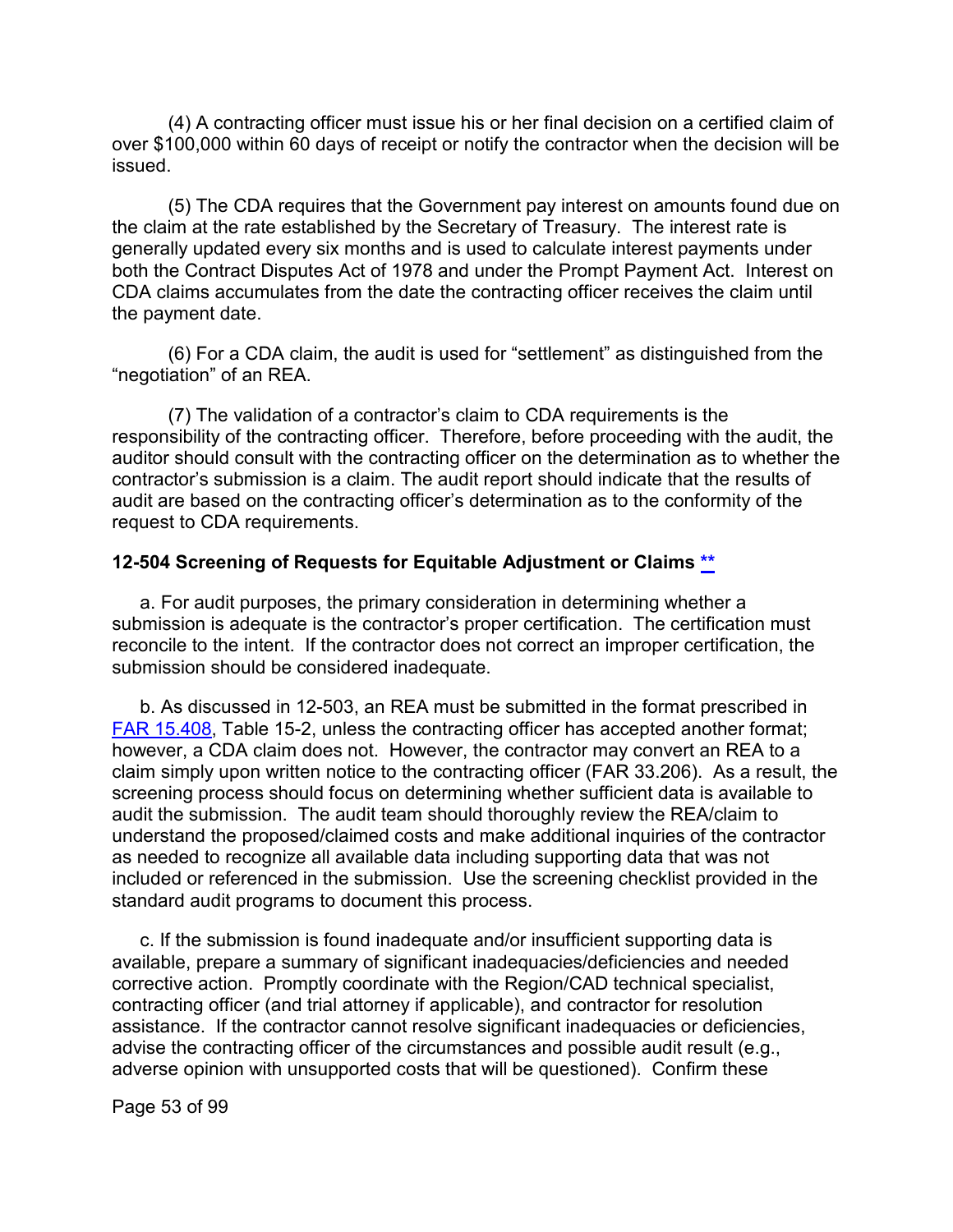notifications in writing to the contracting officer. The written confirmation shall also include (i) a description of inadequacies and deficiencies, (ii) an explanation of why data or records are needed, (iii) the amount of proposed/claimed cost impacted by the inadequacies or deficiencies, and (iv) the actions taken by the auditor to obtain supporting data. The contracting officer is responsible for determining if the significance of inadequacies or deficiencies warrants returning the submission to the contractor and cancelling the audit. Unless the contracting officer confirms a cancellation, DCAA will continue with the audit after providing written notification.

#### **12-505 Audit Overview** [\\*\\*](#page-2-16)

a. The audit objective is to examine the contractor's REA submitted under DFARS 252.243-7002 – Requests for Equitable Adjustment or claim submitted under FAR 52.233-1, Disputes, to determine if proposed or claimed amounts comply with the terms of the contract and DFARS 252.243-7001, Pricing of Contract Modifications. DFARS 252.243-7001 is the provision that invokes applicable cost principles and procedures in FAR 31 and DFARS Part 231 in effect on the date of the contract.

b. For DoD contracts, the audit team should verify the applicable DFARS clauses are included in the contract. For Non-DoD contracts and DoD contracts not containing the cited DFARS clauses, review the contract for similar supplemental regulation clauses related to Requests for Equitable Adjustment/Claims, etc.

c. If a contractor appeals a contracting officer's decision on a claim to the appropriate Board of Contract Appeals or the Court of Federal Claims, the trial attorney may request an audit of the claim prior to a hearing before the organization. Under these circumstances, the rules of the Board of Contract Appeals or the Court of Federal Claims for obtaining evidence (contractor records) may take precedence. Prior to a hearing, "discovery," the procedures for exchanging information related to the claim between both parties (the contractor and the Government), may be voluntary or mandatory. Coordinate with DCAA Legal and the trial attorney to obtain data necessary to perform the audit.

d. Amounts requested in an REA or a claim could be unsupported because the underlying accounting records were not provided to the auditor. When contracts contain the Audit and Records--Sealed Bidding clause, [FAR 52.214-26,](http://www.ecfr.gov/cgi-bin/text-idx?SID=89b08d3a0a0d0df7af1a6d1bc6a8c46e&mc=true&node=se48.2.52_1214_626&rgn=div8) or the Audit and Records--Negotiation clause, [FAR 52.215-2,](http://www.ecfr.gov/cgi-bin/text-idx?SID=89b08d3a0a0d0df7af1a6d1bc6a8c46e&mc=true&node=se48.2.52_1215_62&rgn=div8) and certified cost or pricing data is required, contractors must make available to the Government all records related to the pricing and performance of the contract, subcontract or modification, including costs related to the "litigation or the settlement of claims". If the contractor does not provide access to the supporting records, question proposed or claimed amounts in accordance with FAR 31.201-2(d), Determining allowability.

#### **12-506 Exit Conferences on Requests for Equitable Adjustment or Claims [\\*\\*](#page-2-17)**

a. Upon completion of the field work of a REA or claim, hold an exit conference per

Page 54 of 99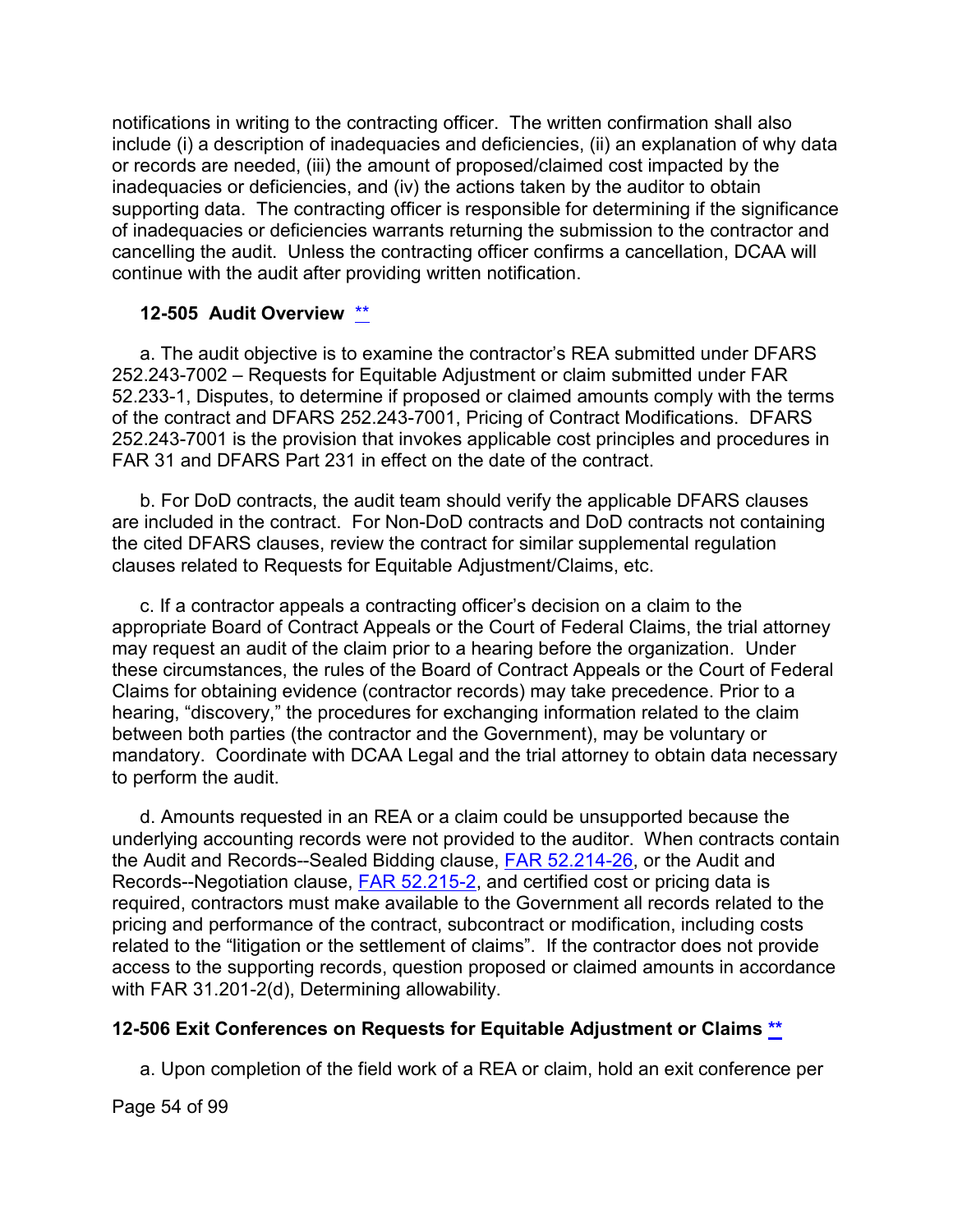[4-304.1.](https://viper.dcaa.mil/guidance/cam/3130/general-audit-requirements#Sec43041) Prior to holding the exit conference, coordinate with the contracting officer or Government trial attorney for agreement as to the information that can be released to the contractor. If an audit is performed on a claim that is in litigation and is performed at the request of a Government trial attorney, the attorney may state that the audit working papers and report will be covered by the attorney work product privilege and therefore should not be provided to the contractor without the attorney's written consent (See  $\frac{4}{5}$ [304.7\)](https://viper.dcaa.mil/guidance/cam/3130/general-audit-requirements#Sec43047). Confirm any exit conference restrictions in writing so as not to jeopardize any negotiation or litigation position.

b. REAs and claims may include estimates for work not yet completed and incurred costs or estimates based on incurred costs. Considering any restrictions outlined above, discuss at the exit conference with the contractor any factual differences found during the audit for estimates of future work included in the REA or claim. For incurred costs or estimates based on incurred costs, discuss all audit conclusions with the contractor's designated official and try to obtain the contractor's reaction for inclusion in the audit report.

c. The exit conference should not address observations solely related to entitlement. The contractor's entitlement is a legal determination. Meaningful observations bearing solely on entitlement should be conveyed to the contracting officer in the report as an Appendix, Report on Other Matters, and do not represent audit findings. Refer to 12- 802.1.

#### **12-507Auditor Participation in Alternative Dispute Resolution (ADR) [\\*\\*](#page-49-0)**

DoD has directed the use of ADR techniques as an alternative to litigation or formal administrative proceedings whenever appropriate [\(DoD Instruction 5145.05\)](https://www.esd.whs.mil/Portals/54/Documents/DD/issuances/dodi/514505p.pdf). ADR refers to an array of dispute resolution methods that involve the use of third-party neutrals to aid the parties in resolving contract controversies using a structured settlement process. Auditors may be asked to participate in ADR processes to assist in resolving REAs or CDA claims. Ordinarily, the auditor's participation in ADR should not differ from the role of an advisor to the contracting officer when resolving equitable adjustments through administrative proceedings, or the Government trial attorney litigating a CDA claim [\(1-403.1,](https://viper.dcaa.mil/guidance/cam/3127/introduction-to-contract-audit#Sec14031) [1-406,](https://viper.dcaa.mil/guidance/cam/3127/introduction-to-contract-audit#Sec1406) and [15-500\)](https://viper.dcaa.mil/guidance/cam/3161/other-dcaa-functions#Sec15500).

#### **12-600 Section 6 - Requests for Equitable Adjustment or Claims - General Audit Guidance [\\*\\*](#page-2-18)**

#### **12-601 Introduction [\\*\\*](#page-2-19)**

This section provides guidance on contractor requests for equitable adjustment (REAs) and claims under the delay/disruption or the standard changes clauses of the FAR.

### **12-602 Scope of Audit and Special Audit Considerations [\\*\\*](#page-2-20)**

Page 55 of 99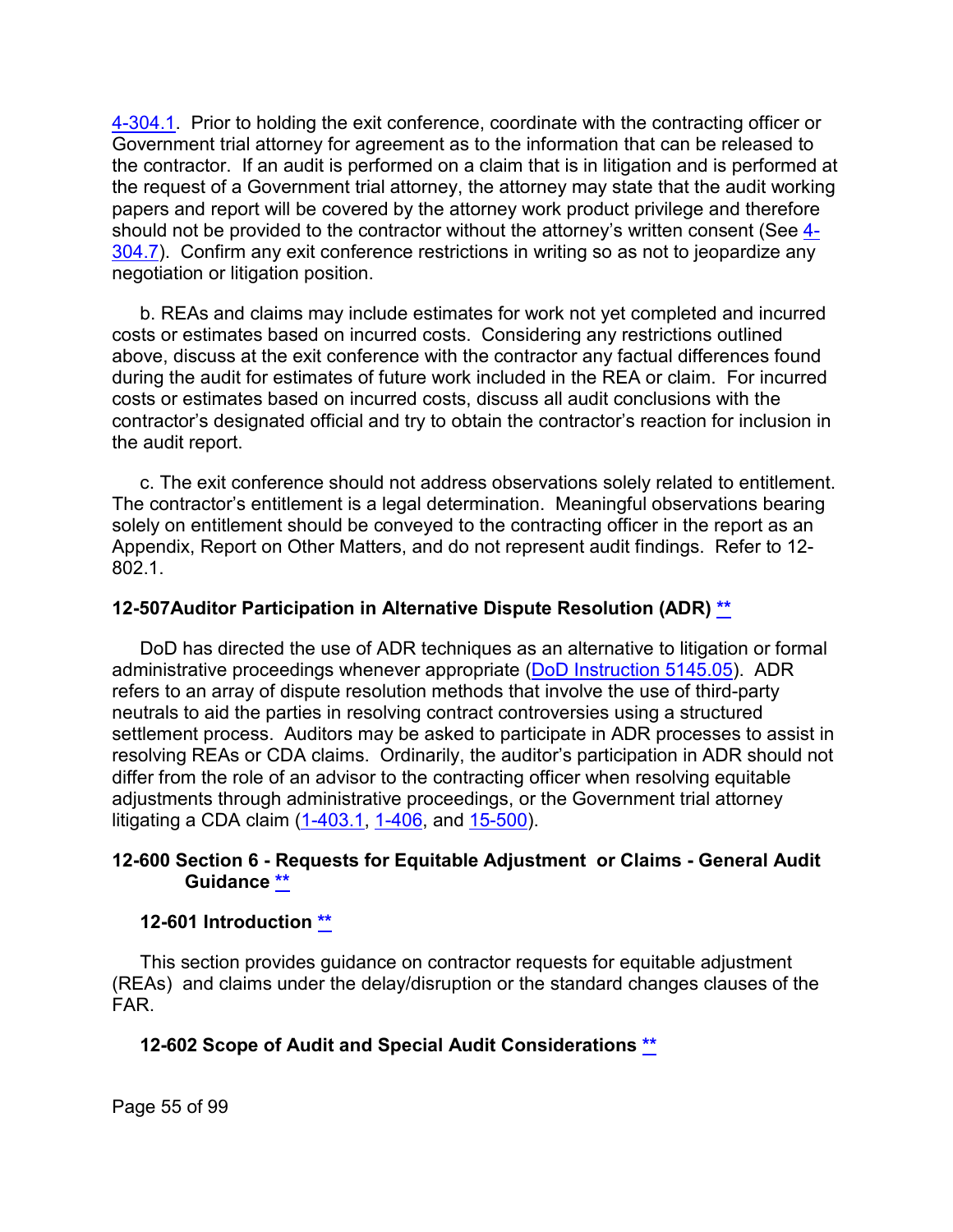a. Depending upon when the REA or claim was prepared, the contractor's submission may contain forecasted costs, actual costs, or a combination of both. For example, REAs or claims resulting from a Government-directed change and submitted prior to implementation of that change would be based on estimated costs. REAs or claims) resulting from alleged abnormal conditions, such as delay/disruption, are usually submitted after the work is complete and therefore should be based on costs incurred. Guidance for auditing forecasted costs is contained in [Chapter 9,](https://viper.dcaa.mil/guidance/cam/3144/audits-of-cost-estimating-and-pricing-proposals#Sec) while guidance for incurred costs is in [Chapter 6.](https://viper.dcaa.mil/guidance/cam/3136/incurred-cost-audit-procedures#Sec) Coordination and acknowledgment of the audit request in accordance with  $\frac{4-104}{10}$  is critical to ensure the customer's needs will be met.

b. When REAs or claims relate to multiple contract issues, contractors often summarize their proposed or claimed costs by contract issue instead of by cost element. In these cases, auditors should perform additional procedures to ensure costs are not overstated or duplicated. Auditors should compare the total costs claimed for each significant cost element for all issues to the job cost ledger and/or bid/budget for each cost element. The auditor should discuss any significant differences with the contractor to determine the cause of the difference.

### **12-603 Extended Overhead versus Unabsorbed Overhead [\\*\\*](#page-2-21)**

Many courts have used the terms "extended overhead" and "unabsorbed overhead" interchangeably, but careful examination and comparison of their meanings reveal their difference. Unabsorbed overhead occurs if increased costs are allocated to other contracts because of work stoppage occurring on a delayed contract. Guidance for auditing a request to recover unabsorbed overhead is contained in 12-803. Extended overhead applies to contract changes that usually extend the period of performance. Overhead on increased direct costs related to the change is recovered through an indirect rate computed in accordance with the contractor's established accounting practices.

### **12-604 Prior Contract Briefing [\\*\\*](#page-2-22)**

a. Prior contract modifications may contain provisions that waive contractor rights to future price adjustments arising from the same facts and circumstances. Whether or not a contractor has waived its rights is a legal question; however, the auditor should provide the requestor with any meaningful observations regarding prior contractmodification waivers. Therefore, the auditor should brief prior contract modifications to determine if any such waivers exist.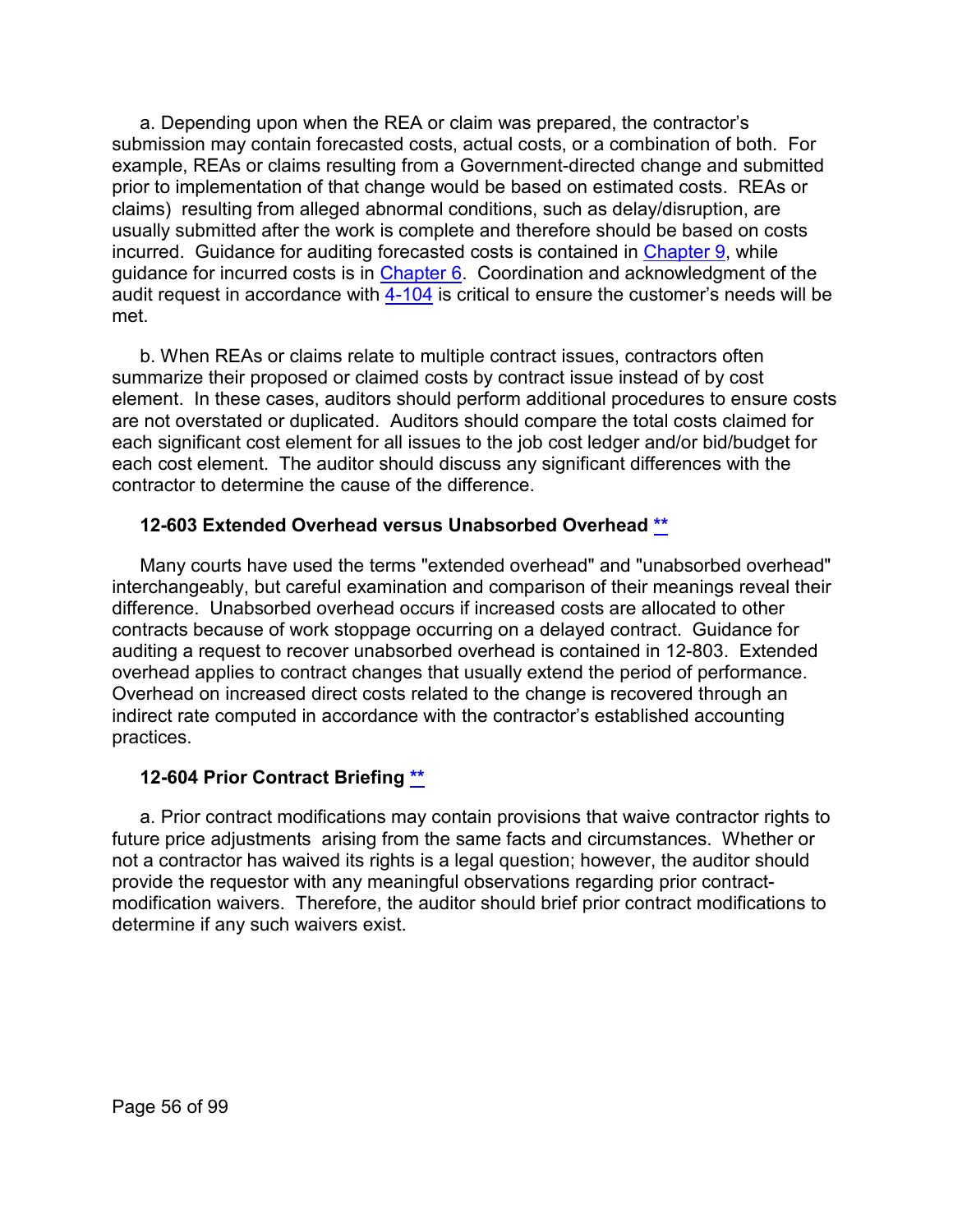b. Auditors should also brief prior contract modifications to ensure current claimed/proposed costs have not been previously included under prior contract modifications. Whether or not prior contract modifications relating to the same facts and circumstances contain a contractor's waiver (see 12-604a) the auditor should question any costs in the current REA or claim that duplicate costs reimbursed under prior contract modifications.

#### **12-605 Subcontractor Requests for Equitable Adjustment or Claims [\\*\\*](#page-2-23)**

a. The prime contractor has the responsibility to review the subcontractor's REA when certified cost or pricing data are obtained and the amount of the prime REA exceeds the threshold per  $FAR$  15.403-4(a)(1). The prime contractor should include the results of that review in its submission when the subcontract exceeds the pertinent threshold in FAR 15.403-4(a)(1) or (2). The guidance contained in 9-104 applies to these subcontracts.

b. Subcontractors may not file a claim directly against the Government under the Contract Disputes Act of 1978 under their own name because they do not have privity with the Government. However, they may file a claim against the Government under the sponsorship rule. Under this rule, the subcontractor either (1) has the permission of the prime contractor to file a claim in the prime contractor's name or (2) has the prime contractor file the claim directly. Since the prime is the party to the Government contract with privity, the prime contractor (not the subcontractor) must submit a certification under the CDA of 1978 when the claim exceeds \$100,000 (see 12-503b). If the subcontractor submits a claim without the proper certification by the prime contractor, the submission is considered inadequate. See 12-50 for further guidance. In submitting the CDA certification, the prime contractor does not vouch for the accuracy of the subcontractor's claim. Instead, the prime is only required to conduct an inquiry into the claim sufficient to know there is a reasonable basis for the subcontractor's claim and that it is not frivolous or a sham. The submission of the CDA certification establishes a legal presumption that the prime contractor has met this requirement. Absent evidence to the contrary, boards and courts will not look beyond the certification.

#### **12-606 Costs of Preparing and Supporting Requests for Equitable Adjustment or Claims [\\*\\*](#page-3-0)**

a. Costs incurred in the preparation and support of an REA, and in negotiations with the contracting officer are allowable. However, refer to Selected Areas of Cost guidebook, Chapter 58, for further guidance on the allowability of professional and consultant costs.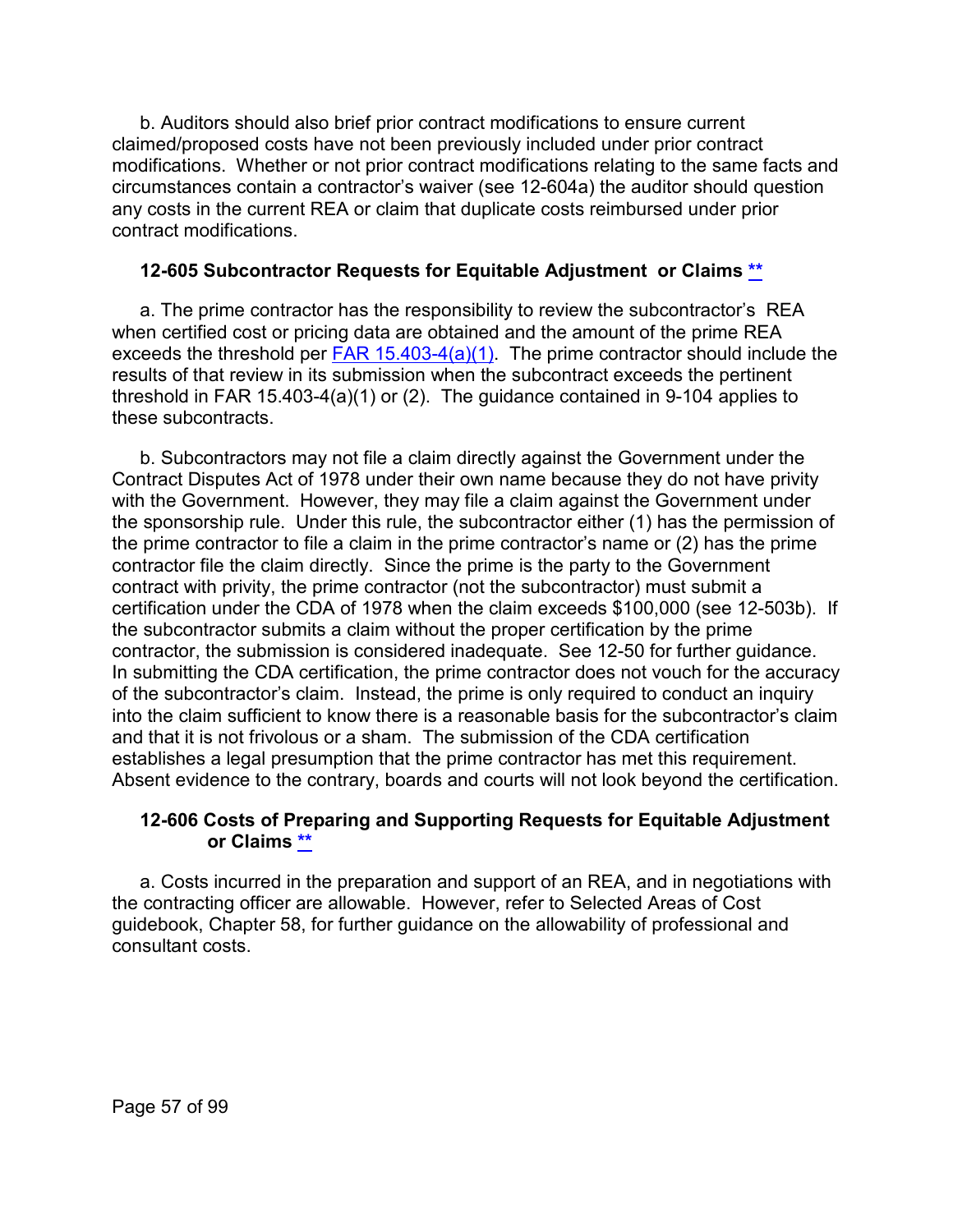b. Costs incurred in the prosecution of a claim or appeal against the Federal Government are unallowable per [FAR 31.205-47\(f\)\(1\).](http://www.ecfr.gov/cgi-bin/text-idx?SID=c77ff554baab649cdddbba5426a93d3b&mc=true&node=se48.1.31_1205_647&rgn=div8) The use of the alternative disputes resolution (ADR) process does not make the costs allowable. Costs incurred in the prosecution of a claim include:

- legal, accounting, and consultant fees relating to the preparation and submission of a CDA claim,
- costs incurred supporting negotiations subsequent to claim filing,
- costs incurred in providing information to the contracting officer in support of claimed costs, and
- costs incurred in the appeal of the contracting officer's decision to an agency board of contract appeals, the Court of Federal Claims, the Court of Appeals for the Federal Circuit, or ADR procedures.

c. While there is a strong legal presumption that costs incurred prior to the filing of a CDA claim are not unallowable claim prosecution costs, if factual evidence clearly and directly relates the costs to the submission of a CDA claim, the auditor should question those costs. Claim prosecution costs incurred after the submission of the CDA claim to the contracting officer are unallowable even if incurred in support of negotiations. In addition, costs associated with an ADR process (**FAR 33.214**) on a CDA claim upon which a final contracting officer decision has been issued and appealed are unallowable claim prosecution costs.

### **12-607 Chronology of Significant Events [\\*\\*](#page-3-1)**

Prepare a chronology of significant events to highlight potential key issues . Such a chronology enhances understanding of significant events leading up to or having a bearing on the REA or claim. The contracting officer is required to provide a list of significant events when requesting an audit of a request for price adjustment per FAR  $43.204(b)(5)$ . If a list is not provided with the request for audit, contact the contracting officer to request . The list of significant events from the contracting officer should include:

- a. Date(s) of contract award and/or modifications and dollar amounts,
- b. Date of initial contract proposal and dollar amount,
- c. Date(s) of each cited alleged delay or disruption,

d. Key performance dates (deliveries or other major milestones) scheduled at date of award and/or modification,

e. Actual performance dates,

Page 58 of 99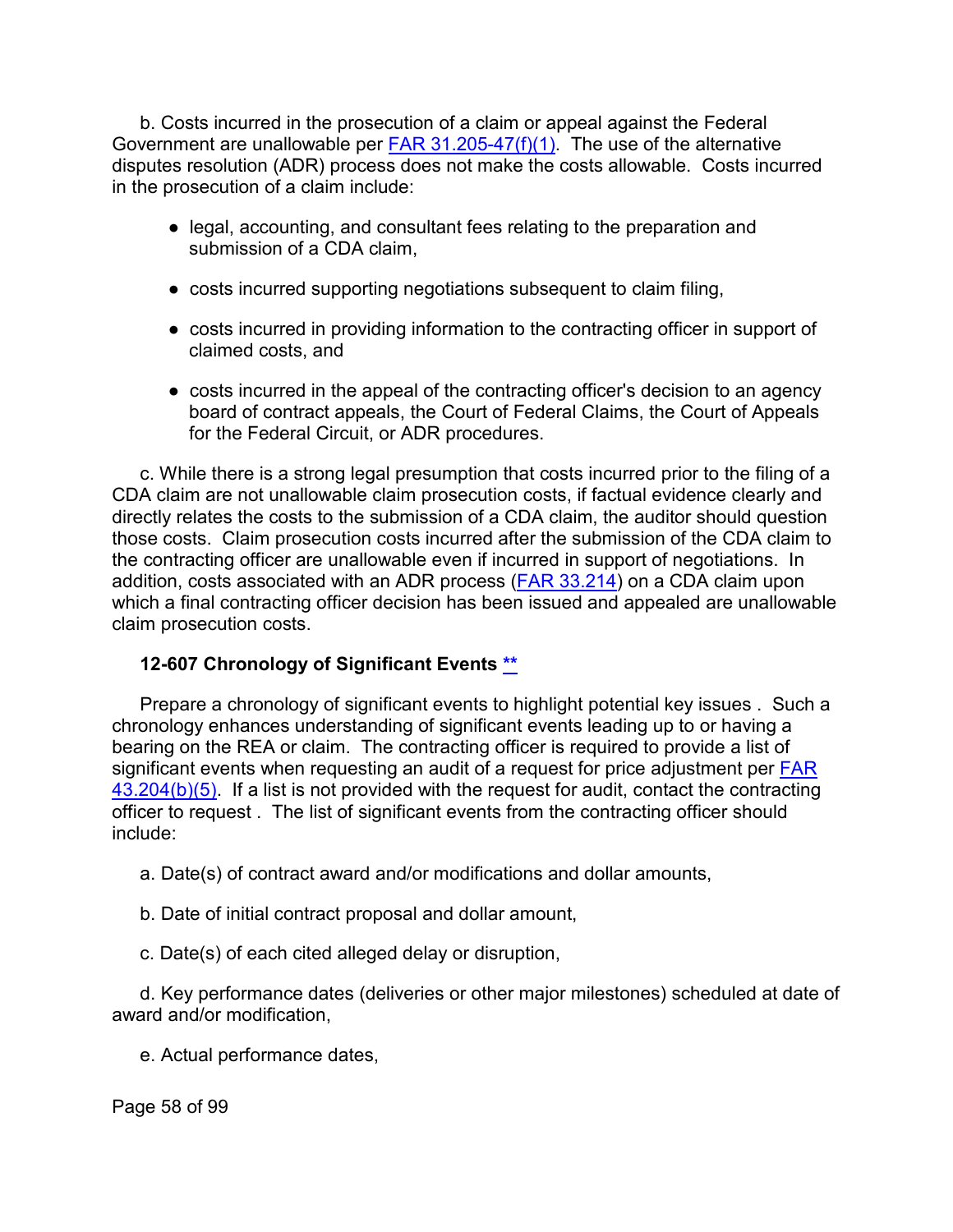f. Date entitlement to a price adjustment was determined or contracting officer decision was rendered, if applicable,

g. Date of certification of the REA or claim if certification is required, and

h. Dates of any pertinent Government actions or other key events during contract performance which may have an impact on the contractor's REA or claim.

## **12-608 Format, Content, and Distribution of Audit Report [\\*\\*](#page-3-2)**

a. Audit reports on REAs or claims should include sufficient narrative information to provide the reader with a comprehensive understanding of the basis of the contractor's REA or claim and the audit results. Include the contractor's reaction on all factual differences and the related auditor comments.

b. Despite the need to provide a basis for negotiation or settlement, report a reservation about the engagement with a qualified opinion (or render an adverse opinion) whenever the contractor's supporting documentation is not sufficient to support a conclusion on the acceptability of the submitted costs, and question the costs. Include a description of the documentation required to remove the report reservation.

## **12-700 Section 7 - Auditing Submissions under the Changes Clause [\\*\\*](#page-3-3)**

### **12-701 Introduction [\\*\\*](#page-3-4)**

[FAR 52.243](http://www.ecfr.gov/cgi-bin/text-idx?SID=62e3bd5f9ea050aa3affca2441282513&mc=true&node=se48.2.52_1243_61&rgn=div8) provides the basis for equitable adjustments resulting from contract changes. Entitlement is a legal question; however, the auditor should provide the requestor with any meaningful observations regarding the question of entitlement. These observations may be provided in the audit report appendix, Report on Other Matters (10-208.6a). Audit conclusions should be based on audit evidence related to quantum issues (refer to 12-802.1).

### **12-702 Special Audit Considerations [\\*\\*](#page-3-5)**

a. Auditors should evaluate the effort required by the contract and related modifications to determine if costs included in the submission are not already provided for under existing contract provisions. The auditor should also similarly evaluate proposals submitted for the contract which have not yet been negotiated.

b. For construction-type contractors, certain unique types of records need to be considered, such as job site diaries, equipment utilization and maintenance records, and project status reports. These records include important information that should help substantiate the submitted costs.

# **12-703 Profit on Requests for Equitable Adjustment or Claims [\\*\\*](#page-3-6)**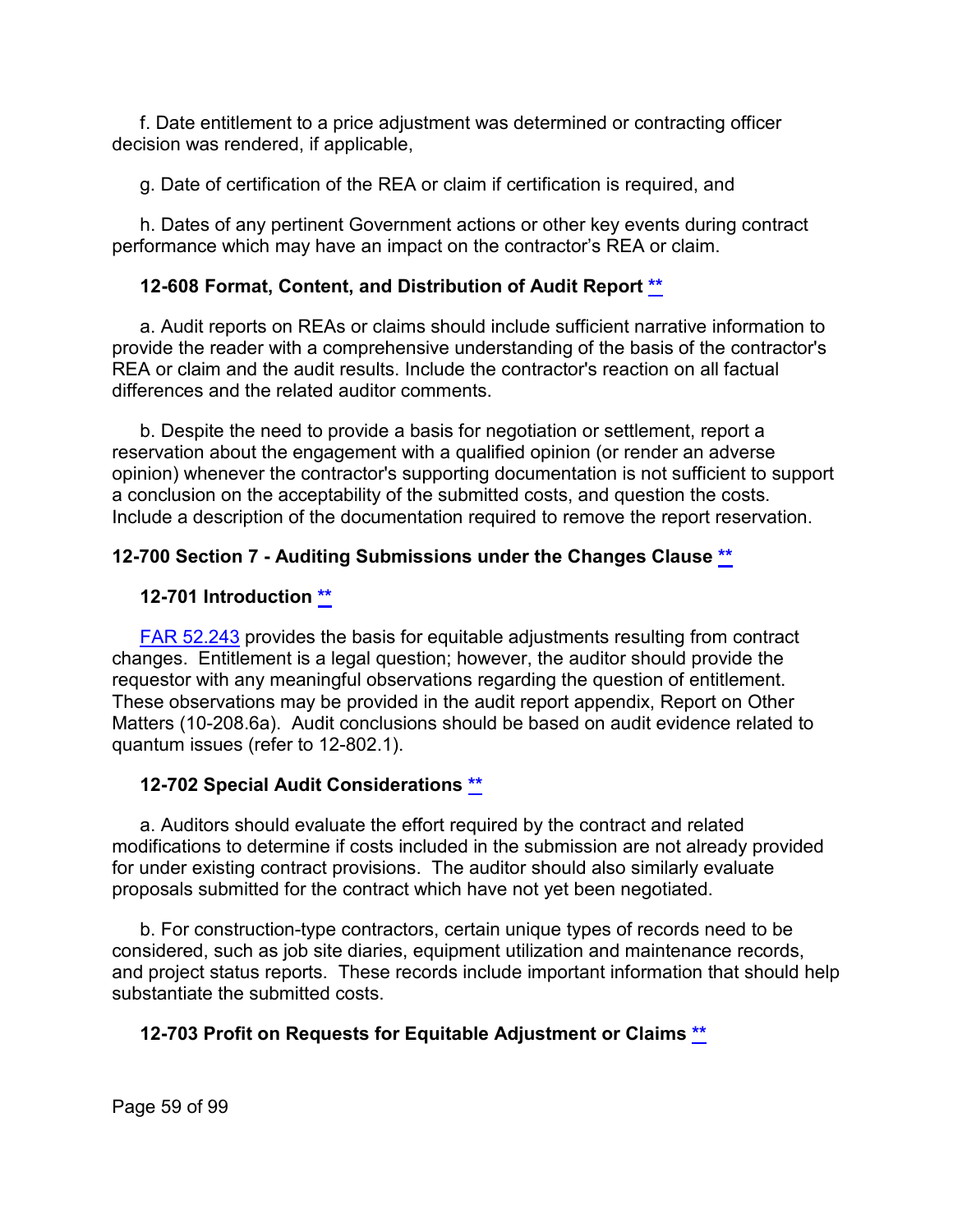a. During initial coordination with the contracting officer, discuss the audit scope to address quantitative aspects of the proposed or claimed profit. Including profit in the audit scope is recommended to ensure sufficient testing of allowability and to quantify the impact on other cost elements (e.g., bond and general liability). If the contracting officer elects to exclude profit from the scope of audit, document the conversation and adjust the audit scope accordingly.

b. [FAR 52.243,](http://www.ecfr.gov/cgi-bin/text-idx?SID=62e3bd5f9ea050aa3affca2441282513&mc=true&node=se48.2.52_1243_61&rgn=div8) Contract Modifications, provisions and clauses, does not specifically exclude profit from requests for equitable adjustment (REAs) under the provisions of the changes clauses (see 12-802.7 for delay/disruption clauses that exclude profit). However, because REAs may involve multiple assertions, the auditor should obtain a sufficient understanding of each assertion to identify the applicable contract clauses. Profit attributed to a suspension of work or Government delay is specifically excluded under the provisions of FAR 52.242-14 and -17, respectively, and should be questioned as unallowable.

c. Lost profit is an estimate of the profit the contractor would have realized on the contract "but for" the Government's action or inaction. If the submission includes "lost profit," evaluate supporting records for evidence that the proposed or claimed amount is attributed to the asserted delay/disruption. If the contractor cannot demonstrate the contract would have earned a profit "but for" the Government's action or inaction, "lost profits" should be questioned.

d. When questioning proposed or claimed costs, the associated profit should also be questioned unless the contracting officer has specifically excluded profit from the audit scope. (If profit is not audited, the auditor's effort will be limited to furnishing relevant information or factual data such as evidence of underbidding. Advisory comments may also present the computation of potential disallowed profit using the proposed or claimed profit rate).

e. Include a comment in the explanatory note acknowledging the contracting officer's authority to further adjust the proposed or claimed profit. Because the overall amount of profit or fee determination is solely within the contracting officer's discretion, the audit team should not attempt to apply the weighted guidelines or any terms of the contract that specify the considerations for awarding profit or fee. However, the explanatory note may include information such as the following to assist the contract officer during negotiations:

- Rate of profit contemplated at time contract was negotiated.
- Average rate of profit on similar products or similar lines.
- Other observations related to fee or profit.

### **12-704 Requests for Equitable Adjustment or Claims - - Total Cost Method [\\*\\*](#page-3-7)**

Page 60 of 99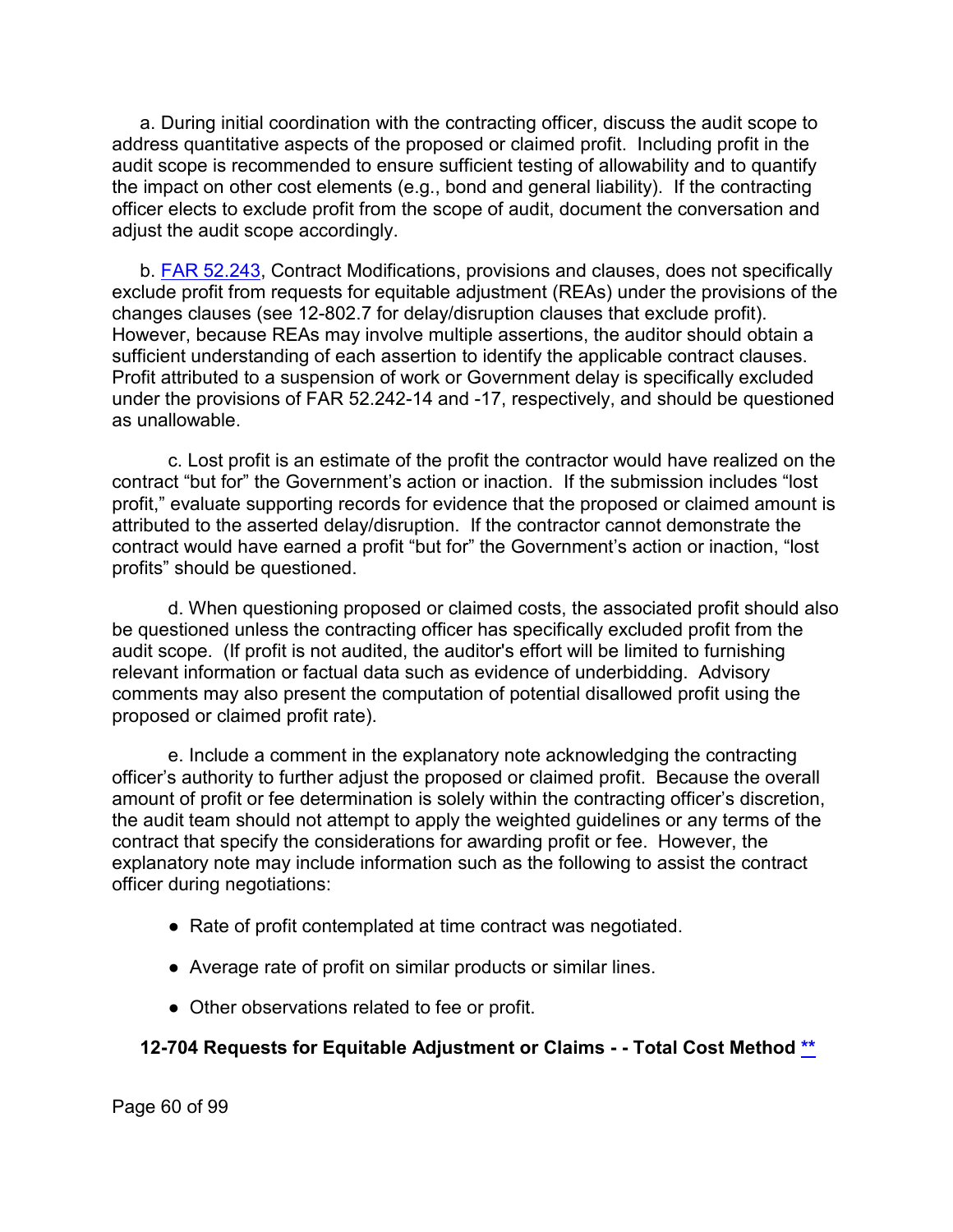#### **12-704.1 Introduction [\\*\\*](#page-3-8)**

a. This section provides guidance for the audit of increased costs allegedly caused by Government action or inaction in REAs or claims computed using the total cost method.

b. The total cost method is sometimes used by contractors as a basis for calculating damages for an equitable adjustment. Under this method, the estimated cost of the work (the negotiated price net of profit or the contractor's bid plus any modifications) is subtracted from the total cost of the work performed to determine the claimed amount. For example, a contractor had a firm-fixed-price contract for \$1,980,000 to construct a building. Three months into the contract performance, the Government issued one change order to the contract that significantly changed the design of the building. The contractor's total costs incurred on this contract at completion were \$2,800,000. The contractor's bid cost sheets showed an original cost estimate of \$1,800,000 with a \$180,000 profit. The contractor, therefore, claims that because of the Government's change, it is entitled to an equitable adjustment of  $$1,100,000$  (\$2,800,000 - \$1,800,000 costs bid = \$1,000,000 + \$100,000 profit). The total cost method presents a considerable risk that the Government will pay for costs un-related to the change. The courts (WRB Corporation v. United States, 183 Ct. Cl. 409 (1968) and Servidone v. United States, 931 F.2d 860 (Fed. Cir. 1991)) have identified four criteria of proof the contractor must meet for the method to be accepted as a basis for pricing a claim. The boards of contract appeals and the courts have mostly rejected the method when the contractor is unable to meet the criteria. The criteria are:

- the nature of the change(s) makes it impossible or highly impracticable to directly determine actual related increased costs with a reasonable degree of accuracy,
- the contractor's bid was realistic,
- the actual incurred costs were reasonable, and
- the Government was responsible for all the differences between the bid and incurred costs.

c. Total cost method calculations are often modified to eliminate some of the inherent inaccuracies found in this method. This is then referred to as the modified total cost method. See 12-704.5 for guidance on the modified total cost method.

d. The contractor's computation of damages using the total cost method should be of last resort and should be used only in extraordinary circumstances when no other way to compute damages is feasible. Discrete pricing (that is, detailed pricing of specific additions and deletions) is the preferred method. The courts expect the contractor to make a reasonable attempt to use other methods. The fact that a

Page 61 of 99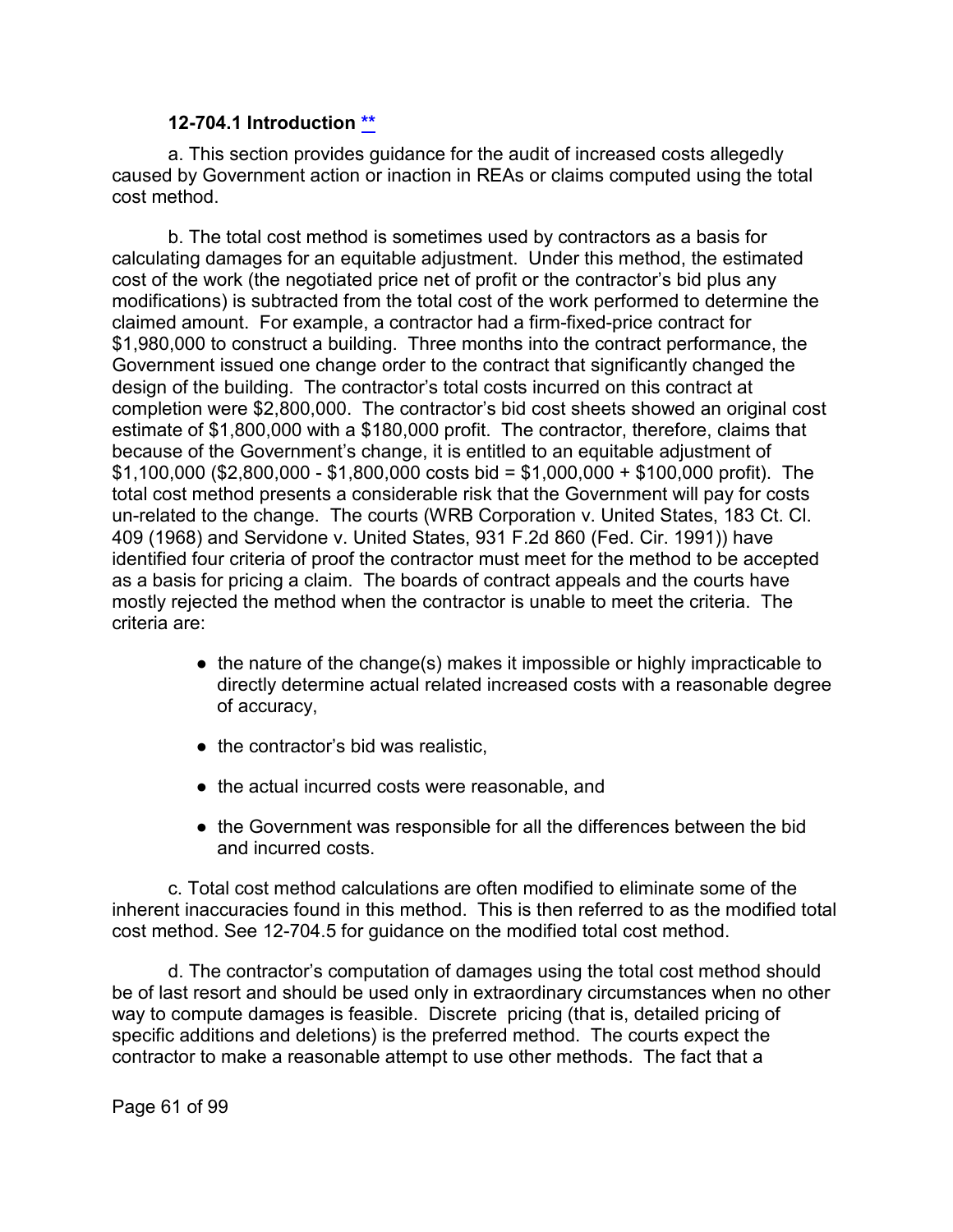contractor incurred more costs in excess of the bid or contract price does not necessarily indicate changes, delays, acceleration, changed conditions, or disruption caused by the Government. A contractor who underestimates its bid or incurs unanticipated costs or costs due to inefficiencies may not use an REA or claim as a means to shift the risks or losses to the Government (see 12-705).

e. REAs or claims are often based on several methods of pricing to include elements based on the total cost method, modified total cost method, estimates, estimates based on actuals, actual (segregated) discrete costs, and projected costs for future work. When a contractor computes damages using both total cost method and discrete costs, this may indicate that its accounting system was capable of segregating costs incurred specifically on alleged change(s) but the contractor chose not to utilize the system's capabilities. Such information should be disclosed in the audit report.

#### **12-704.2 Audit Objectives [\\*\\*](#page-3-9)**

Determine if proposed or claimed costs comply with the terms of the contract and DFARS 252.243-7001. In particular, the audit should determine whether the contractor has met the four criteria for applying the total cost method or modified cost method. Failure to meet the four criteria indicates that the contractor's REA or claim for increased costs is not adequately supported and therefore should not be the basis for determining damages. Unsupported costs should be questioned. All findings related to the contractor's ability or inability to meet the criteria for using the total cost method should be provided in the audit report.

### **12-704.3 Audit Considerations [\\*\\*](#page-3-10)**

a. In some instances, contractors have applied the total cost method or modified total cost method to only certain elements of the REA or claim. Contractors do not always indicate if a cost element is priced using the total cost method or the modified total cost method. In the audit report, auditors should indicate those elements where the contractor applied the total cost or modified total cost method. For example, in a claim for lost productivity, a contractor compared actual labor hours incurred on a contract to those estimated in its bid and labeled the computation a "productivity analysis". Nevertheless, the methodology was the total cost method. Therefore, auditors should evaluate all REAs or claims to determine those elements priced using the total cost method or modified total cost method and apply the guidance in this section to those elements.

b. Brief the contract for clauses unique to the service component or agency that may limit costs. Auditors should analyze each change requested for limitations. For production contracts, determine if the contract contains First Article Testing provisions  $(FAR 52-209-4(c))$  that may limit the costs for retests. Prior modifications to the contract should be reviewed for duplication of costs in the REA or claim. Also the contractor may have submitted Engineering Change Proposals for relaxation of technical requirements that were included in the REA or claim.

Page 62 of 99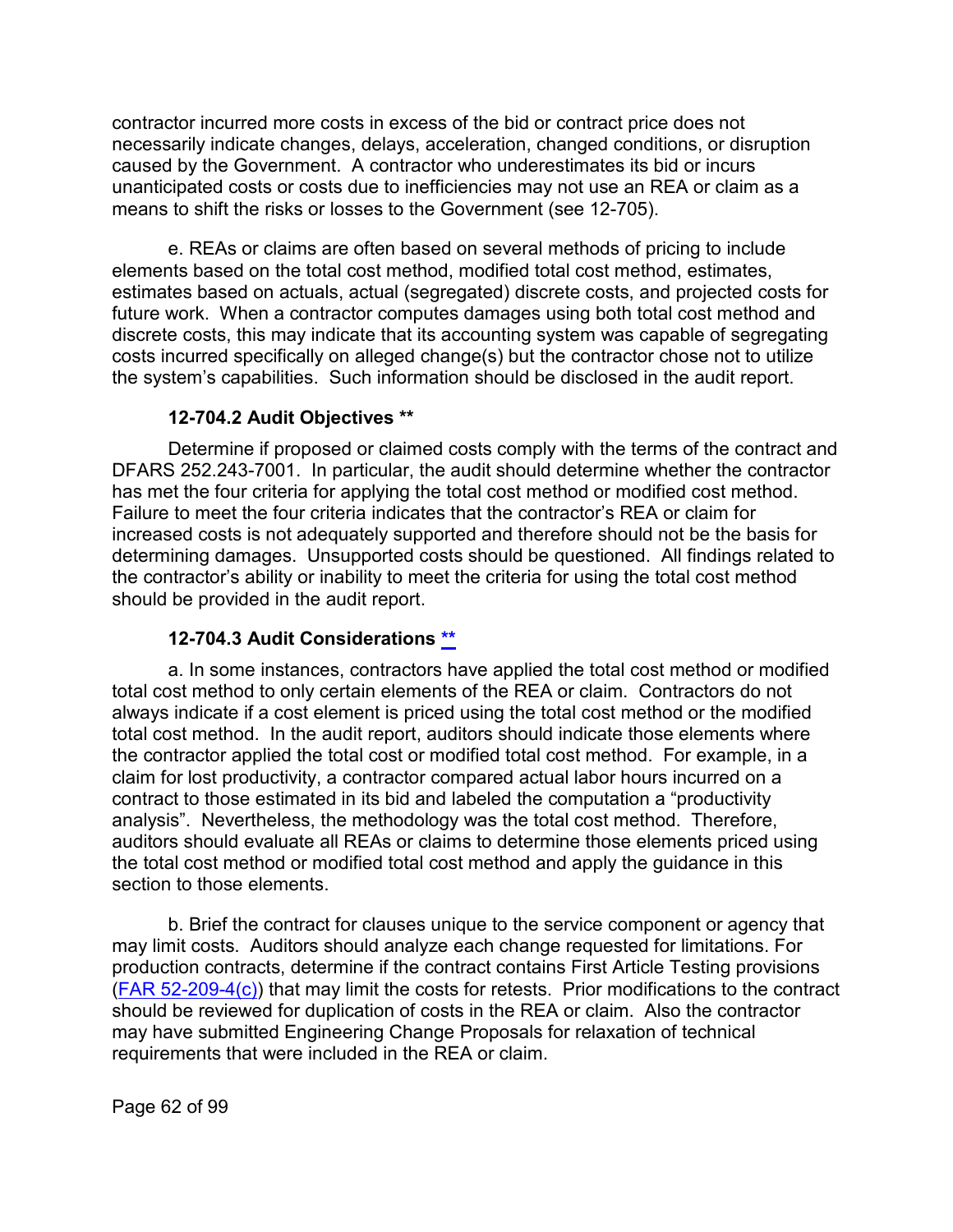c. Technical assistance is critical in a total cost method audit. The determinations of the reasonableness of bid and incurred labor hours or material types and quantities are some of the technical aspects of the REA or claim. Include in the request sufficient details of the issues the technical specialist should address to ensure the technical findings can be readily incorporated into the DCAA audit. A meeting with the technical specialist will help to ensure a mutual understanding of the audit requirements.

## **12-704.4 Analysis of Criteria [\\*\\*](#page-3-11)**

The auditor should consider the following issues, if relevant to the circumstances, to determine if the contractor meets the criteria to use the total or modified total cost method for pricing its REA or claim.

a. Impossible to determine actual related increased costs.

When the contractor has the opportunity and ability to segregate costs but fails to do so, the Government should place less reliance on the proposed or claimed amounts. The contractor is expected to take reasonable steps to determine the actual costs with a reasonable degree of accuracy if:

- the contractor is, or should have been aware of changed work and/or informs the Government as it starts,
- the contractor's accounting system is capable of recording increased costs related to the changed work,
- the nature of the changed work lends itself to segregation and separate accumulation, and
- the contractor has demonstrated the ability to segregate and accumulate specific costs incurred under a contract.

Under the circumstances listed above there would appear to be no justification for not making a reasonable attempt to segregate the costs. Audit procedures include:

(1) Evaluating the contractor's accounting system to determine the capability and requirements to separately account for increased costs caused by the asserted changes. Determine if the contractor's policy and procedures require separate accounting for changed work. Review prior audit reports related to the period of contract performance on the adequacy of the contractor's accounting system. Determine if any accounting system deficiencies would have impacted the contractor's ability to segregate the costs of the changed work.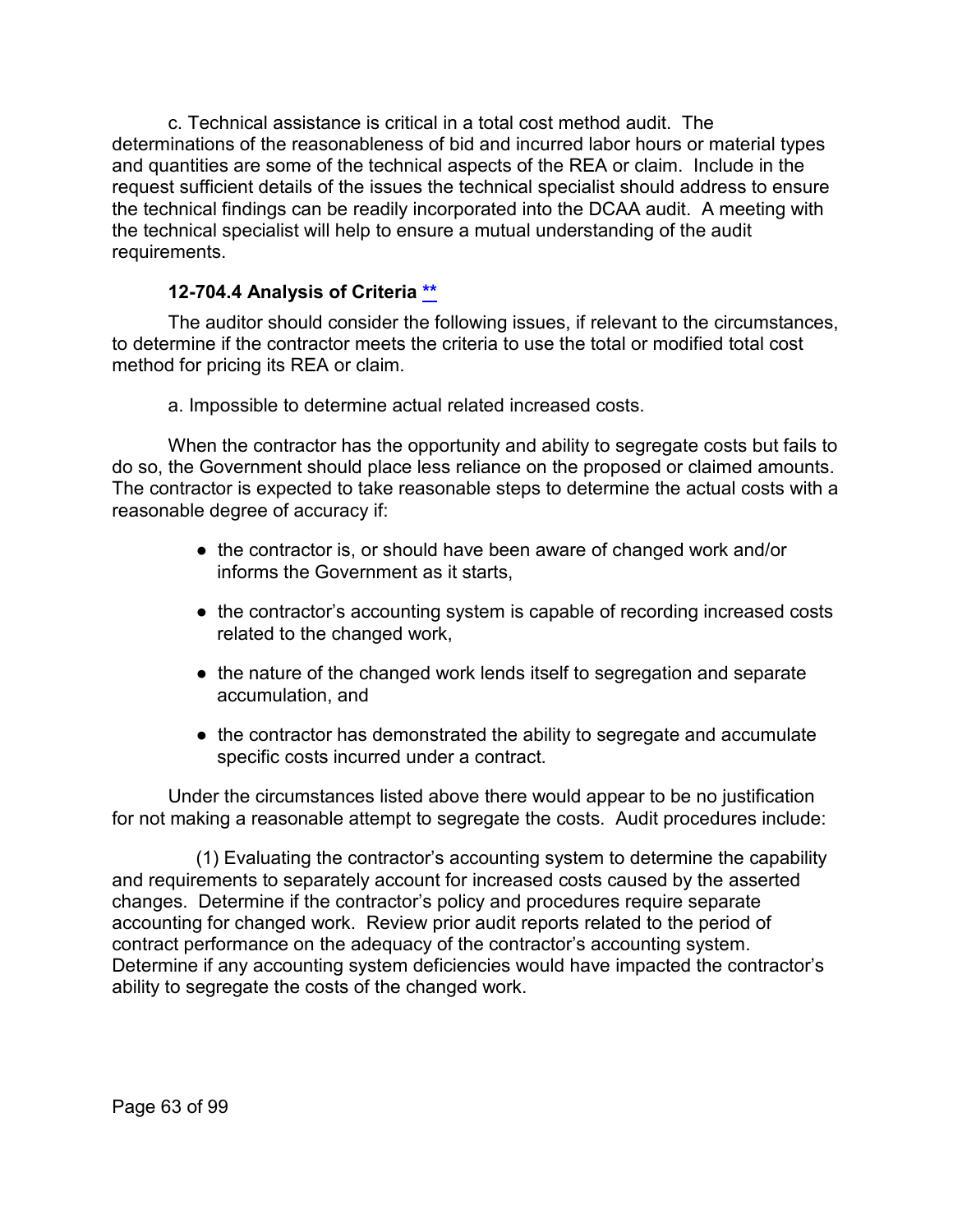(2) Determining if the contract included the Change Order Accounting clause. [FAR 52.243-6](http://www.ecfr.gov/cgi-bin/text-idx?SID=c77ff554baab649cdddbba5426a93d3b&mc=true&node=se48.2.52_1243_66&rgn=div8) requires the contractor to have the capability to segregate the costs of changes if so directed by the contracting officer. Determine if the CO issued any directives requiring the contractor to establish separate cost accounts for activities related to changed work and if the contractor complied with the directive.

(3) Reviewing the disclosure statement for statements regarding the capability of the accounting system to segregate costs when necessary, if the contractor is CAS covered. For major manufacturing concerns, the accounting system should have the capability to collect and process cost data within a work breakdown structure and to expand work packages to a detail level. Determine if the contractor followed its disclosed practices and if not, why.

b. Bid was realistic.

A contractor who underestimates its bid may not use an REA or claim as a means to shift the risks or losses to the Government. Perform the following analytical procedures:

(1) Compare the bid with Request for Proposal (RFP) requirements. Normally the bid price is the contract price and is ascertainable from the contract, CO or the contractor. For example, a contractor bid a shorter delivery schedule than required by the RFP. A delivery schedule significantly shorter than that of the RFP may indicate an unrealistic bid. Also review the bid to ensure the contractor bid all normal overhead rates or essential tasks or labor categories. If the contractor failed to bid significant elements of cost, the bid is likely unrealistic. For example, the Government changed the contract specifications and drawings three weeks after the contract was signed. After contract completion, the contractor showed the auditor various contract cost records. According to these records, a private technical consultant provided substantial assistance with the changed specifications. The accumulated cost of the consultant's services was \$100,000 which the contractor submitted for an equitable adjustment. The contractor pointed out that the bid did not include any costs for this consultant and his work was caused by the Government's changing of the specifications. However, when reviewing the contracting officer's contract documentation, the auditor found that the consultant had attended a post-award conference four days after the contract was signed (and prior to any notification to the contractor of changed specifications). The documents recorded that the consultant was expected to spend 300 hours working on the contract as originally planned at \$125 per hour. Thus, \$37,500 would have been spent on the consultant even without the change in specifications. Therefore, only \$62,500 (\$100,000 - \$37,500) would be considered as part of the equitable adjustment.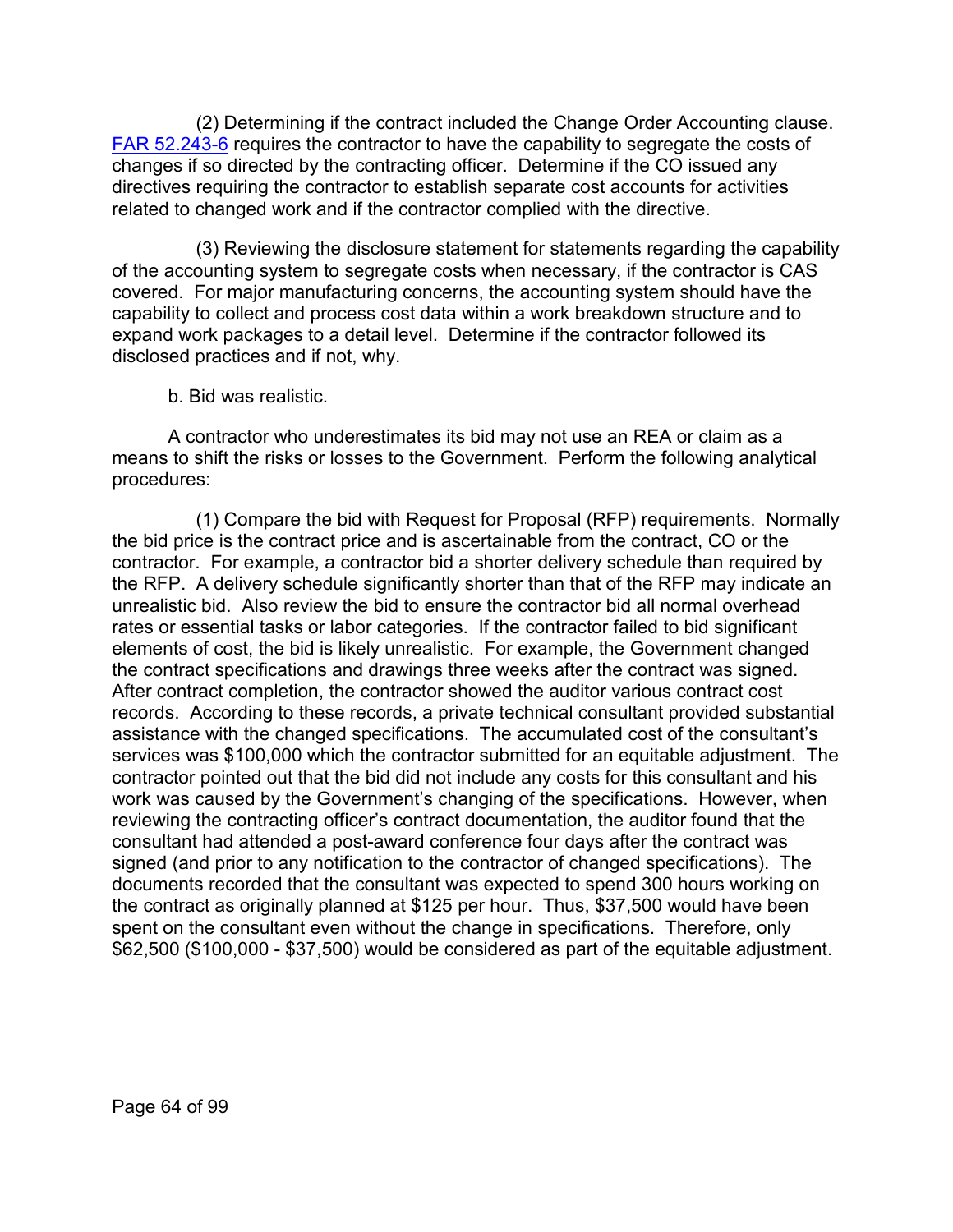(2) Compare the contractor's bid with other contractors' bids for the same acquisition, if available from the contracting officer. Compare the proposed price to recent historical data of similar work. If the bid is significantly less, there is a risk the contractor underbid and therefore the estimate was not realistic. Compare the contractor's bid delivery schedule with those of unsuccessful bidders. Technical assistance may be needed to determine the realism of the bid delivery schedule.

(3) Compare bid cost elements to incurred cost elements. Those elements where the bid and incurred costs are reasonably close would indicate a realistic bid. Those elements where the bid and the incurred costs are significantly different should be examined to determine the cause of the difference.

(4) Review prior audit reports on the contractor's estimating system for deficiencies that may have impacted the reasonableness of the bid. For example, does the contractor fail to consider similar experience on other contracts when bidding labor hours? Such a deficiency may indicate the bid labor hours were excessively high because prior experience was not considered. Technical assistance may be required to determine if the bid hours were overstated.

c. Incurred costs were reasonable.

The contractor is expected to base the REA or claim on incurred costs related to the changed work. Two acceptable pricing techniques used in determining the actual costs to the contract are:

- estimates made prior to the performance of the effort subject to equitable adjustment, and
- retroactive techniques using actual cost data.

Evaluation techniques include:

(1) Reconciling the proposed or claimed costs to the contractor's books and records. Question those costs that were not incurred or would not be incurred. Determine if the incurred costs were allocable, allowable and reasonable in nature.

(2) Obtaining technical assistance to determine the cost realism of the estimate to complete if the contract is not yet complete and the REA or claim includes an estimate to complete.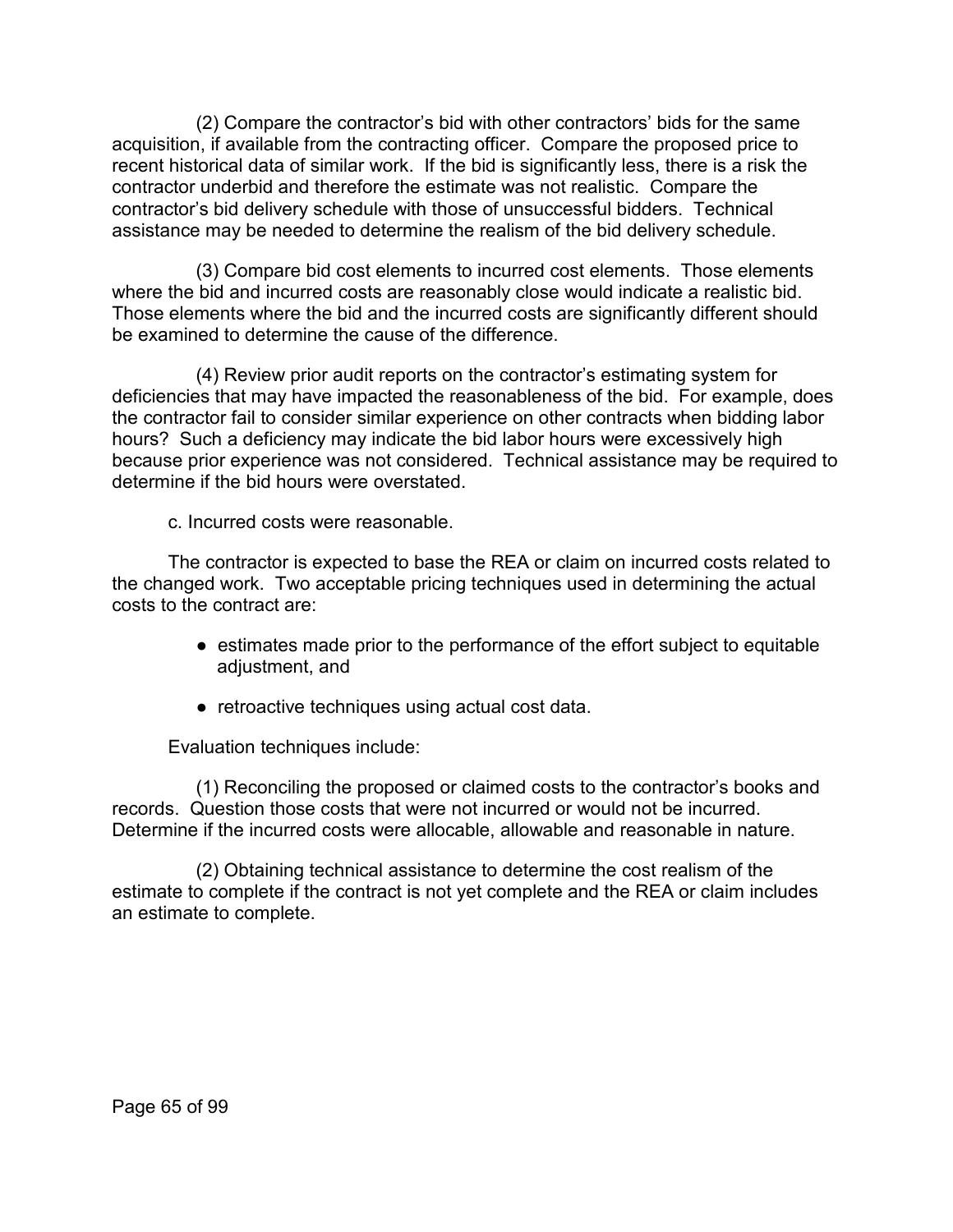(3) Determining if the contractor used estimates based on incurred costs. Because of the failure to segregate actual costs related to the changed work, contractors may not use actual cost data. For instance, a contractor may estimate labor hours although actual hours are available. Any add-on factors increase the risk to the Government of paying for costs not related to the alleged extra contract work. Estimates have no presumption of reasonableness.

(4) Evaluating changed methodology, such as changed labor mix or revised make-or-buy decisions. If the contractor substituted one type of labor for another after the contract was awarded, there is a possibility some increased costs are attributable to the substitution rather than to a claimable activity. If after bidding, the contractor decides to make rather than buy a part, some of the cost growth in a labor account could be due to a post-bid decision to make the part rather than buy it. Also, the contractor could decide to buy a part rather than make it after bidding. Therefore, the cause of cost growth in the material account could be attributable to that decision.

d. Government is clearly responsible for the increased costs.

There should be a cause and effect to show the Government's responsibility for the increased costs.

(1) Review the contract budgets for the period of performance and the contractor's policies and procedures for comparing actual performance to the budget. Identify and analyze variances the contractor should have identified as work was accomplished. Gather information on contractor-caused increased costs and increased costs due to the alleged changed work. For example, a contractor had the task of manufacturing six engines under a fixed price contract. The bid cost of each engine was \$100,000. After the contractor had manufactured the first engine, the Government decided the design should be changed. The newly designed engine cost \$225,000 to manufacture. The contractor asked for an equitable adjustment of \$125,000 per engine. The auditor, however, discovered tthe first engine manufactured by the contractor, using the original design, actually had cost \$150,000 and if the contractor had made all six engines using its own design, it would have experienced a \$50,000 overrun on each engine. For this reason, the equitable adjustment per engine would only be \$75,000 per engine (\$225,000 - \$150,000) rather than the \$125,000 per engine claimed by the contractor.

(2) Determine if the contractor implemented any accounting changes having impacts not considered in the REA or claim.

(3) Determine if the contractor recognized any increased costs attributable to its own mismanagement in scheduling or materials procurement. Also review correspondence between the contractor and subcontractors for indications of subcontractor failures to perform according to schedule, or other issues that would cause increased subcontract costs.

Page 66 of 99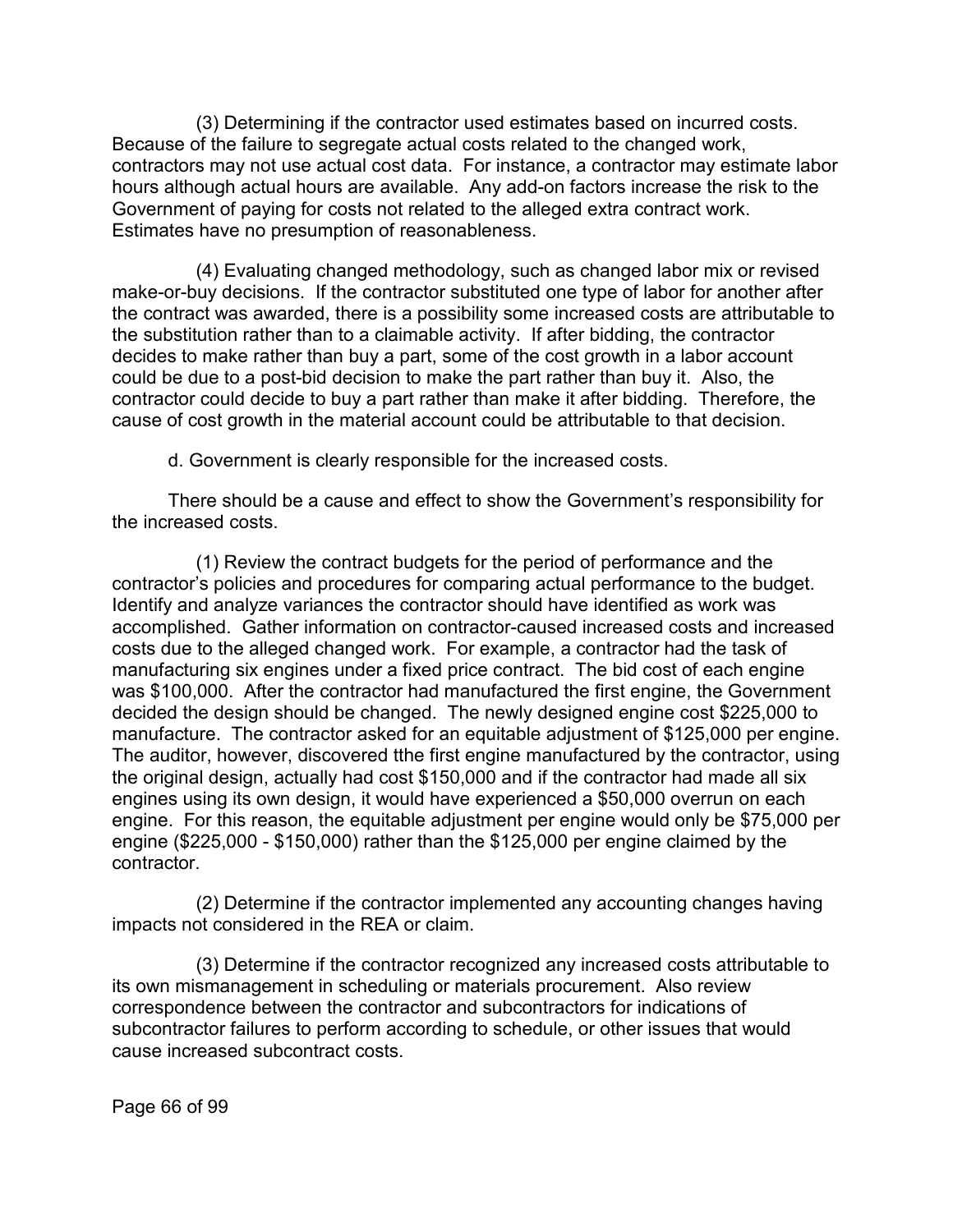(4) Determine if there were extraordinary equipment repairs or delayed material ordering or deliveries charged to the contract and not the responsibility of the Government. Higher than normal material scrap costs may indicate contractor-caused cost growth. Bad weather during the performance period may have caused delays in performance or damages to construction sites that were not Government-caused.

(5) Evaluate increased incurred overhead costs potentially caused by loss of planned contract awards, contractor-caused delays, or contract terminations that are not the responsibility of the Government under this contract. For example, the contract price used the contractor's indirect bid rate of 115% applied to labor, or \$11,500 per unit for a 200 unit contract, a total of \$2,300,000. After a Government-caused delay, the actual indirect rate was 130% of labor, or \$2,600,000. The contractor submitted a claim for the \$300,000 difference. However, during the audit of the claim, the auditor found that at the time of award, two of the contractor's major contracts had ended and were not replaced. Had the contractor taken this into consideration in the bid, the indirect bid rate would have been 125% of labor, or \$2,500,000 for 200 units. Therefore the auditor questioned \$200,000 of the claim and requested a technical review of the remaining \$100,000.

(6) Determine if the prime contractor proposed or claimed hours that were actually performed by a subcontractor. If the subcontract was firm-fixed-price and there was no change to a cost reimbursable subcontract, any claimed hours would not be related to a liability of the prime contractor. Therefore the contractor would be requesting the Government to pay for costs not incurred.

### **12-704.5 Modified Total Cost Method [\\*\\*](#page-3-12)**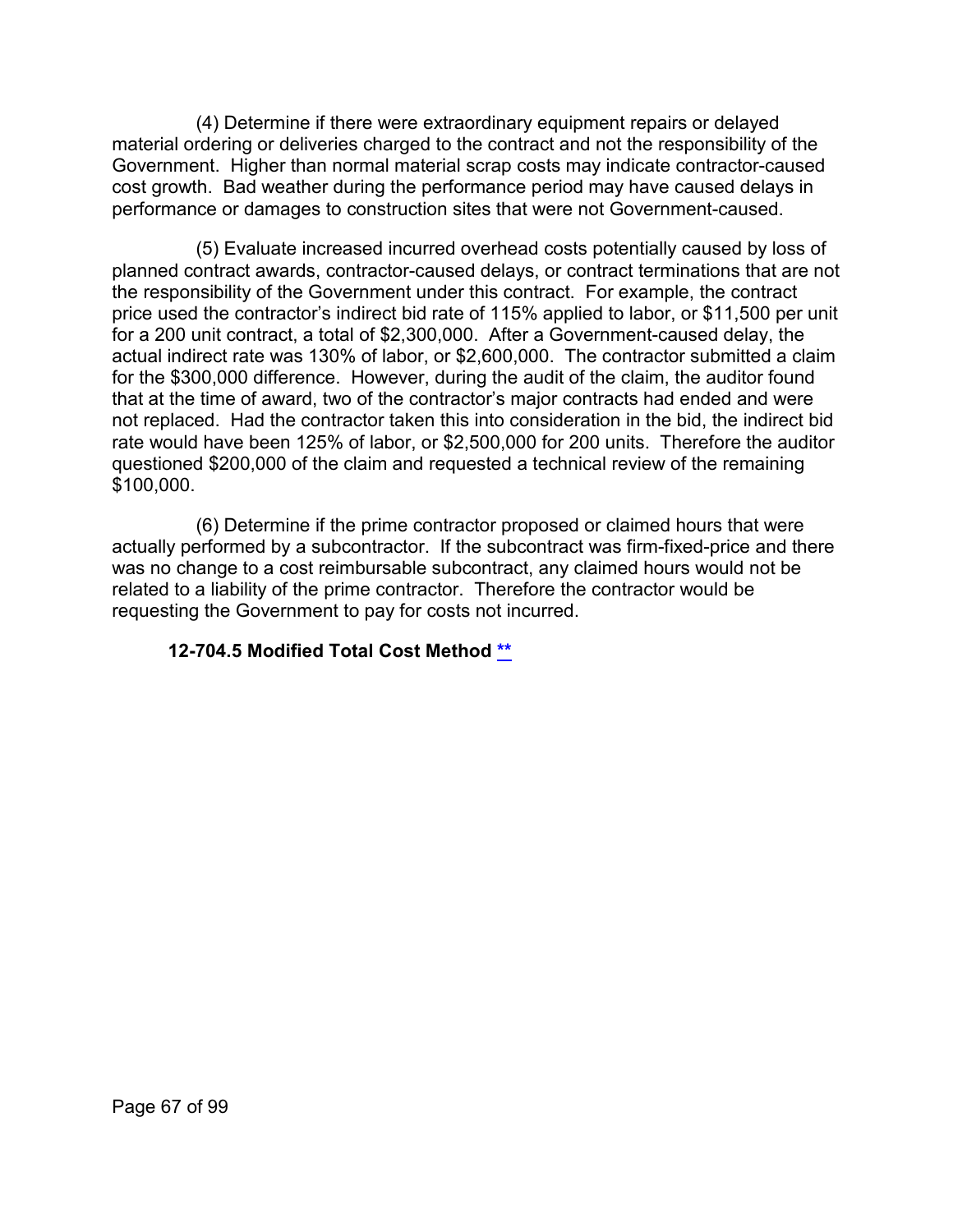The modified total cost method is the most frequently used costing approach for equitable adjustments. The method starts with the total cost method calculations, as described in 12-704.1b, total costs incurred on the contract less the total bid or estimated costs. The results of this computation are then adjusted for admitted underbidding or contractor inefficiencies. The contractor may adjust the original bid costs to remove inaccurate bid costs or add costs explicitly excluded from the original bid. Also, costs that are the responsibility of the contractor (contractor-caused delays) or are not the responsibility of the Government are removed from the actual costs. For example, a contractor's total cost on a firm-fixed-price contract was \$1 million. The bid costs were \$600,000. There was a change order three months after the award of the contract. The contractor's "cost growth" was \$400,000 (\$1,000,000 - \$600,000 = \$400,000). The contractor identified \$100,000 of costs incurred because of its own inefficiencies. The contractor attributed the remainder of the cost growth, \$300,000 (\$400,000 - \$100,000 = \$300,000), to the Government change. However, there is a risk the contractor did not eliminate all costs that are not the responsibility of the Government. Most of the objections to the total cost method remain. However, the courts have granted recovery under the modified total cost method (Servidone Construction Corporation v. United States, 931 F.3d 860 (Fed. Cir. 1991). The same criteria applied to the total cost method should be applied to the modified total cost method. Refer to 12-704.1-4 for further guidance.

#### **12-705 Unrelated Costs [\\*\\*](#page-3-13)**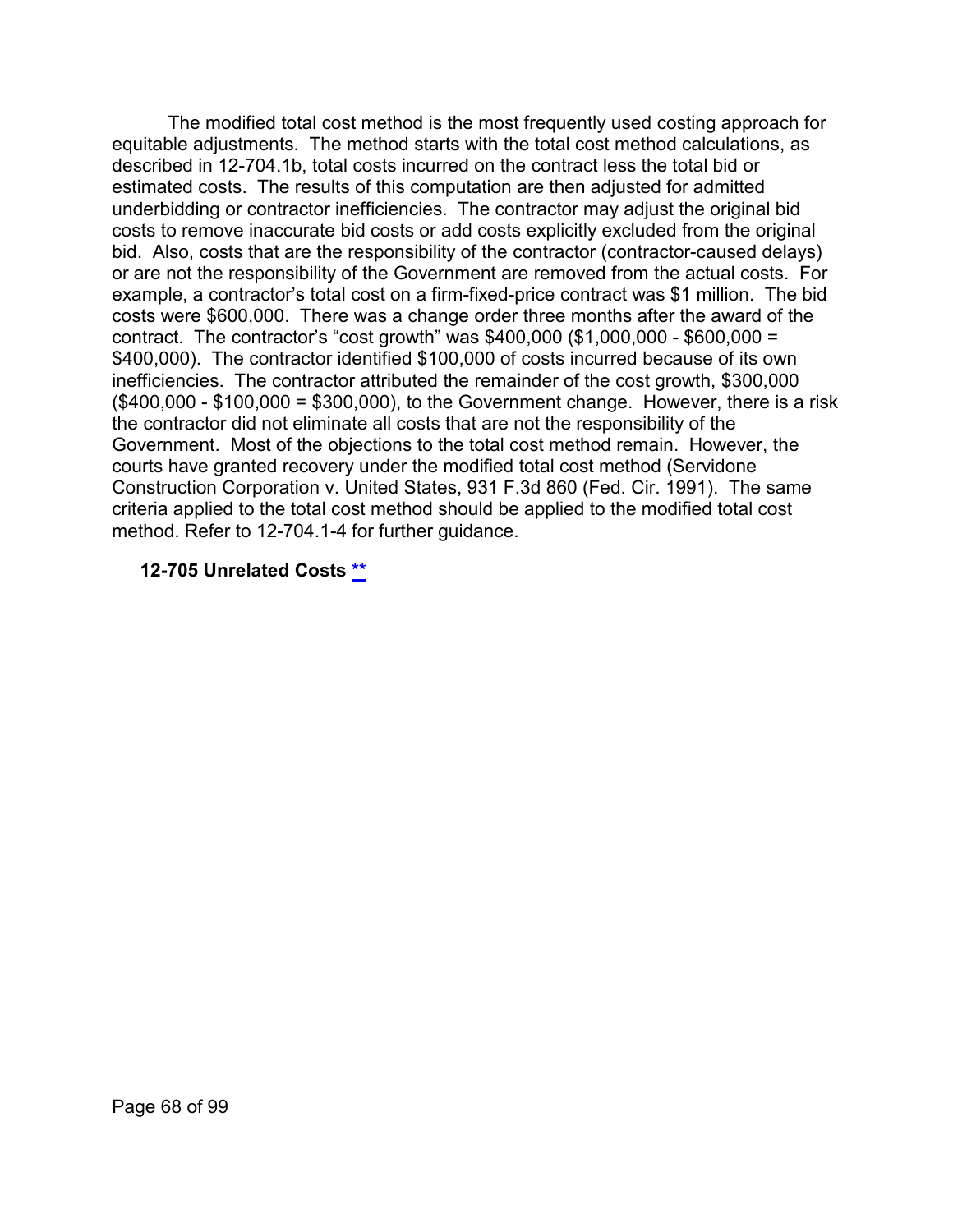Except as permitted under [50 U.S.C. 1431-1435](http://uscode.house.gov/view.xhtml?req=granuleid%3AUSC-prelim-title50-chapter29&edition=prelim) (see 12-900), an equitable adjustment should not be used to increase or decrease a contractor's profit or loss position for reasons unrelated to the change (Pacific Architects and Engineers Inc. and Advanced Maintenance Corp. v. U.S., 491 F.2d 734, 203 Ct. Cl. 499 (1974)). Therefore, a contractor that underestimates its bid (refer to [FAR 3.501-1\)](http://www.ecfr.gov/cgi-bin/text-idx?SID=c77ff554baab649cdddbba5426a93d3b&mc=true&node=se48.1.3_1501_61&rgn=div8) or incurs unanticipated costs or inefficiencies may not use a price adjustment for new or modified (changed) work as a means to shift those already-priced risks or losses to the Government. The auditor should ensure the contractor is not proposing or claiming costs unrelated to the changed work. Such unrelated costs may include labor rates, labor hours, indirect costs, direct material, and other direct costs. For example, a contractor may have experienced an unanticipated increase in labor costs prior to performing the change effort. Any attempt to reprice the labor on the entire or unchanged work should be questioned because it represents the contractor's assumed risk at contract formation. However, the contractor undertakes a new and unpriced risk when performing additional or changed work which was not anticipated at the time of award and which it is obligated to perform under the Changes Clause (Appeal of Stewart and Stevenson Services, Inc., ASBCA No. 43631, 97-2 BCA 29,252). Therefore, the change order effort can properly include the cost of performance including the increased labor costs for the changed effort. Technical assistance may be required to evaluate labor hours or material quantity costs. Question those costs included in the REA or claim that represent increased costs unrelated to the change.

#### **12-800 Section 8 - Auditing Delay/Disruption Requests for Equitable Adjustment or Claims [\\*\\*](#page-3-14)**

#### **12-801 Introduction [\\*\\*](#page-3-15)**

a. A request for equitable adjustment (REA) or claim for delay/disruption is an assertion by a contractor that its costs were increased because of a Governmentcaused delay/disruption in contract performance. The delay/disruption may extend contract performance within the same accounting period or to a subsequent accounting period(s).

b. Delay/disruption can cause the contractor to slow down or stop work, or perform work in an uneconomical manner. For example, some reasons for Government-caused delay/disruption include late delivery of or defects in Government-furnished material, equipment, or plans, or unusual conditions not known or anticipated when establishing the contract price. Also, changes in a Government contract resulting from defects in Government-furnished specifications or drawings can result in delays.

c. Use the standard audit programs, under activity code 17200, for performing price adjustment delay/disruption REA or claim audits. These programs are included on the DCAA Intranet and in CaseWare.

### **12-802 Special Audit Considerations [\\*\\*](#page-3-16)**

Page 69 of 99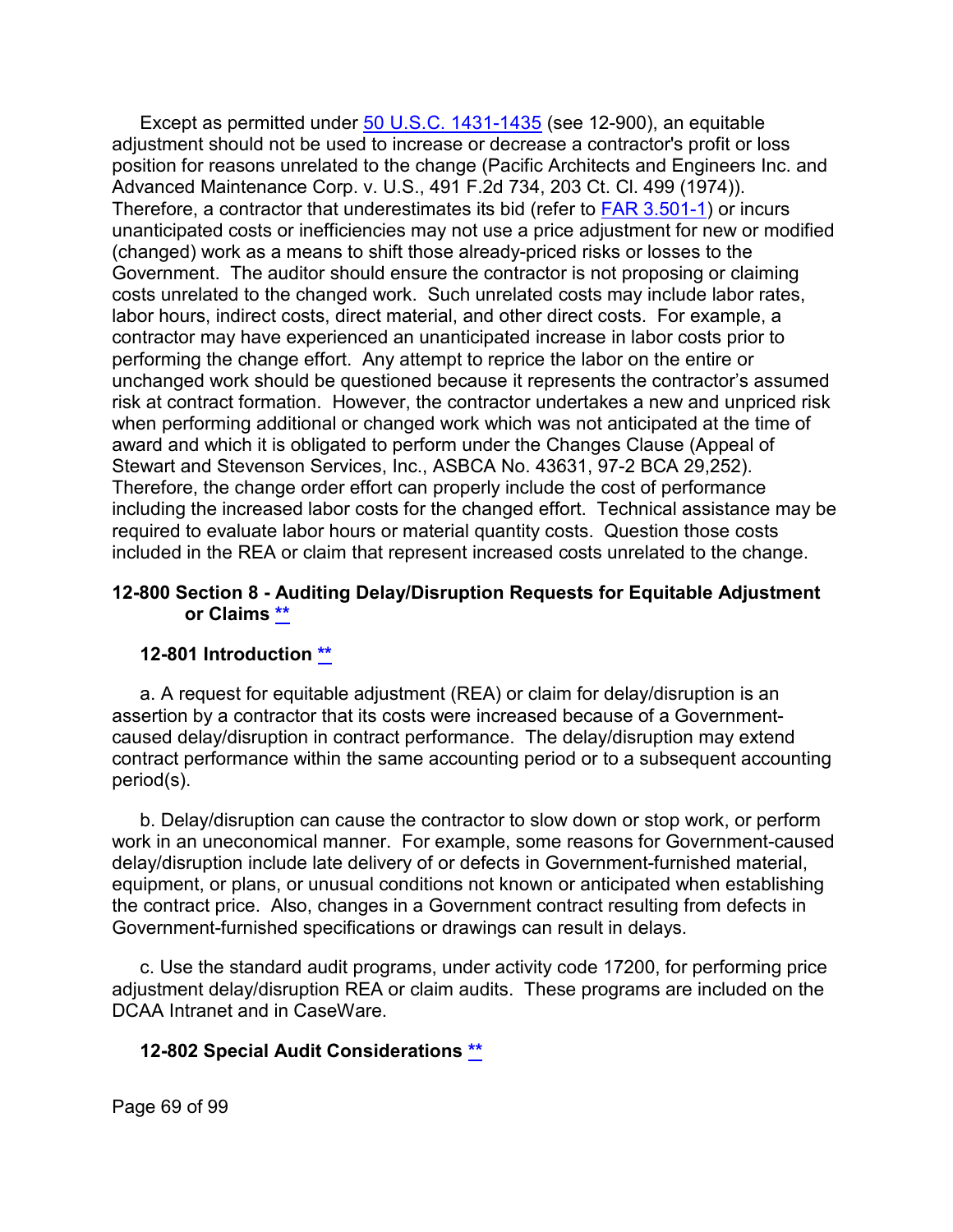Because of the unique nature of delay/disruption REAs or claims, it is important to closely coordinate in writing with Government technical personnel, using 4-104 and Appendix B for guidance. Request a specialists assistance as needed to understand the nature of the alleged abnormal condition (e.g., the causes, particularly the Government's participation, the duration, and the impact on work performance).

## **12-802.1 Entitlement and Quantum [\\*\\*](#page-3-17)**

a. Entitlement. Entitlement relates to whether the contractor has been impaired by Government action and therefore has a right to a monetary adjustment. Entitlement is a legal question; however, the auditor should provide the requestor with any meaningful observations regarding the question of the contractor's entitlement to recover delay damages. These observations may be provided in the audit report appendix, Report on Other Matters.

b. Quantum. The purpose of the audit of a delay/disruption REA or claim is to evaluate the quantum to determine if the proposed or claimed costs comply with the terms of the contract and DFARS 252.243-7001. Quantum is the amount of the monetary adjustment, assuming the contractor's assertion of entitlement is proven valid. The audit effort should be directed toward examining the contractor's proposed or claimed costs (quantum) to determine if they are acceptable if the contractor were entitled to recover. For example, the auditor should, at a minimum, evaluate:

- If the amount proposed or claimed was incurred or estimated,
- If the contractor has source documents to establish that it incurred the costs at issue,
- If the costs submitted have been correctly allocated or charged to the contract or REA/claim, and
- If the costs submitted are allowable, pursuant to [FAR 31.205](http://www.ecfr.gov/cgi-bin/text-idx?SID=928d94955aae4aa26c40319e2ffb9e84&mc=true&node=sp48.1.31.31_12&rgn=div6) and the provisions of the contract.

# **12-802.2 Bonding Costs [\\*\\*](#page-3-18)**

a. The Miller Act requires performance and payment bonds for any construction contract exceeding \$100,000 [\(FAR 28.102-1\(a\)\)](http://www.ecfr.gov/cgi-bin/text-idx?SID=c77ff554baab649cdddbba5426a93d3b&mc=true&node=se48.1.28_1102_61&rgn=div8) or when necessary to protect the Government's interest. Costs of bonding required pursuant to the terms of the contract are allowable.

b. Bond premiums are based on the total value of the contract including modifications. Bonding costs may be computed based on the payment rate applicable to the increased cost resulting from the delay. For example, a bonding formula may require payment at a rate of \$10 per thousand for the first \$500,000 of total contract costs, and a payment of \$7 per thousand when total contract costs exceed \$500,000. In such a case, if the original contract award is \$525,000, the proper payment rate for

Page 70 of 99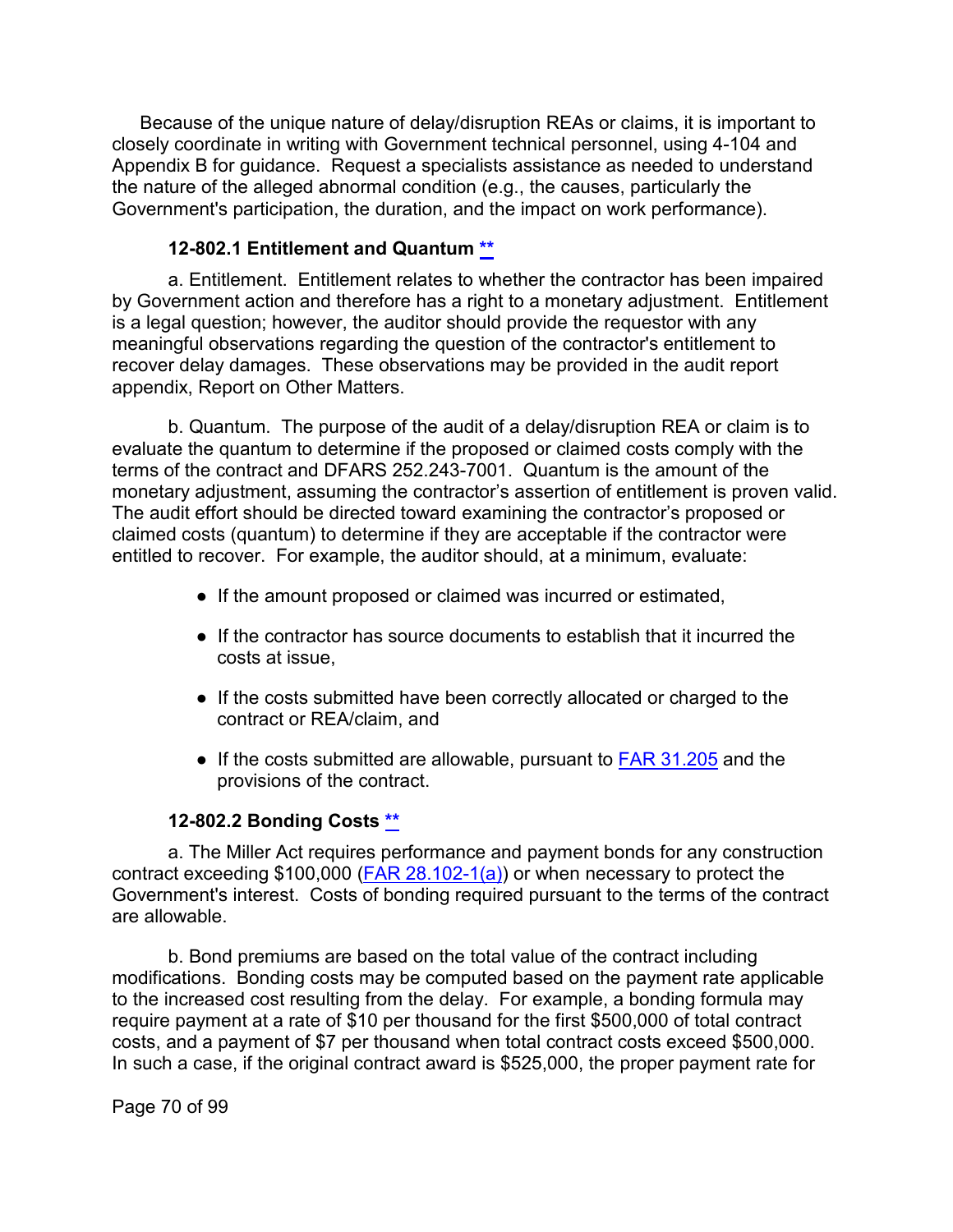the delay costs would be \$7 per thousand, since the contractor has already exceeded the threshold for applying the \$10 per thousand payment rate.

## **12-802.3 Labor [\\*\\*](#page-3-19)**

Some examples of reasons for adjustments to labor costs resulting from delay/disruption include (1) changes in labor rates because scheduled work was performed in another period or by different personnel than proposed, (2) changes in the number of hours required for maintenance or standby labor and/or changes in efficiency or learning, and (3) changes in required hours because of slow down or stoppage of work or work performed in an uneconomical manner. Changes in rates can normally be verified to the contractor's payroll records. The auditor should consider the use of improvement curve analysis to evaluate proposed adjustments in labor costs. Technical assistance may be particularly helpful in this area.

# **12-802.4 Indirect Costs – General [\\*\\*](#page-3-20)**

a. General. Indirect costs allocable to direct costs incurred as a result of the delay are allowable when computed in accordance with the contractor's established accounting practices (see 6-600). Any indirect cost (including unabsorbed overhead) submitted as direct cost must be excluded from the computation of rates allocable to the delay/suspension REA or claim. In addition, for purposes of determining overhead rates for flexibly priced contracts, the applicable indirect cost pool should be reduced by the amount of indirect costs charged as direct costs under this delay/disruption REA or claim. Failure to make these adjustments will result in a duplicate recovery of costs.

b. Construction Job Site/Field Overhead. Job site/field overhead consists of expenses required to support a construction contract that are not identifiable with any specific work or task within the contract. Job site/field overhead includes salaries for project managers, superintendents, guards, mechanics, and engineers; rental or ownership costs for offices, storage trailers, office equipment and supplies; temporary utilities (electricity and water); trucks; and automobiles. Contractors propose or claim recovery of job site/field overhead on change orders that increase work and/or extend the performance period of a contract. When the Pricing of Contract Modifications clause [\(DFARS 252.243-7001\)](http://www.ecfr.gov/cgi-bin/text-idx?SID=c77ff554baab649cdddbba5426a93d3b&mc=true&node=se48.3.252_1243_67001&rgn=div8) is contained in the contract, evaluate the costs per [FAR](http://www.ecfr.gov/cgi-bin/text-idx?SID=447fd71ed9be5be21c79b0353794e22f&mc=true&node=pt48.1.31&rgn=div5)  [31](http://www.ecfr.gov/cgi-bin/text-idx?SID=447fd71ed9be5be21c79b0353794e22f&mc=true&node=pt48.1.31&rgn=div5) cost principles. Evaluate the proposed or claimed job site/field overhead costs to ensure that costs associated with the overall operation of the business (home office overhead) are not included. Job site/field overhead costs are allowable as direct or indirect costs provided the costs are charged in accordance with the contractor's established accounting system and consistently applied for all contracts [\(FAR](http://www.ecfr.gov/cgi-bin/text-idx?SID=c27a0d3a681d0899d5a327018e44633a&mc=true&node=se48.1.31_1105&rgn=div8)  [31.105\(d\)\(3\)\)](http://www.ecfr.gov/cgi-bin/text-idx?SID=c27a0d3a681d0899d5a327018e44633a&mc=true&node=se48.1.31_1105&rgn=div8). In M. A. Mortenson Co., ASBCA Nos. 40750, 40751, 40752, 98-1 BCA ¶29,658, the Senior Deciding Group of the board ruled that [FAR 31.203,](http://www.ecfr.gov/cgi-bin/text-idx?SID=c27a0d3a681d0899d5a327018e44633a&mc=true&node=se48.1.31_1203&rgn=div8) when applicable, prohibits a contractor from using more than one allocation method for recovery of job site/field overhead. In this case, the contractor used a per diem method (daily field overhead rate) when claiming job site overhead for changes and delays that increased the contract performance period but used a percentage markup method for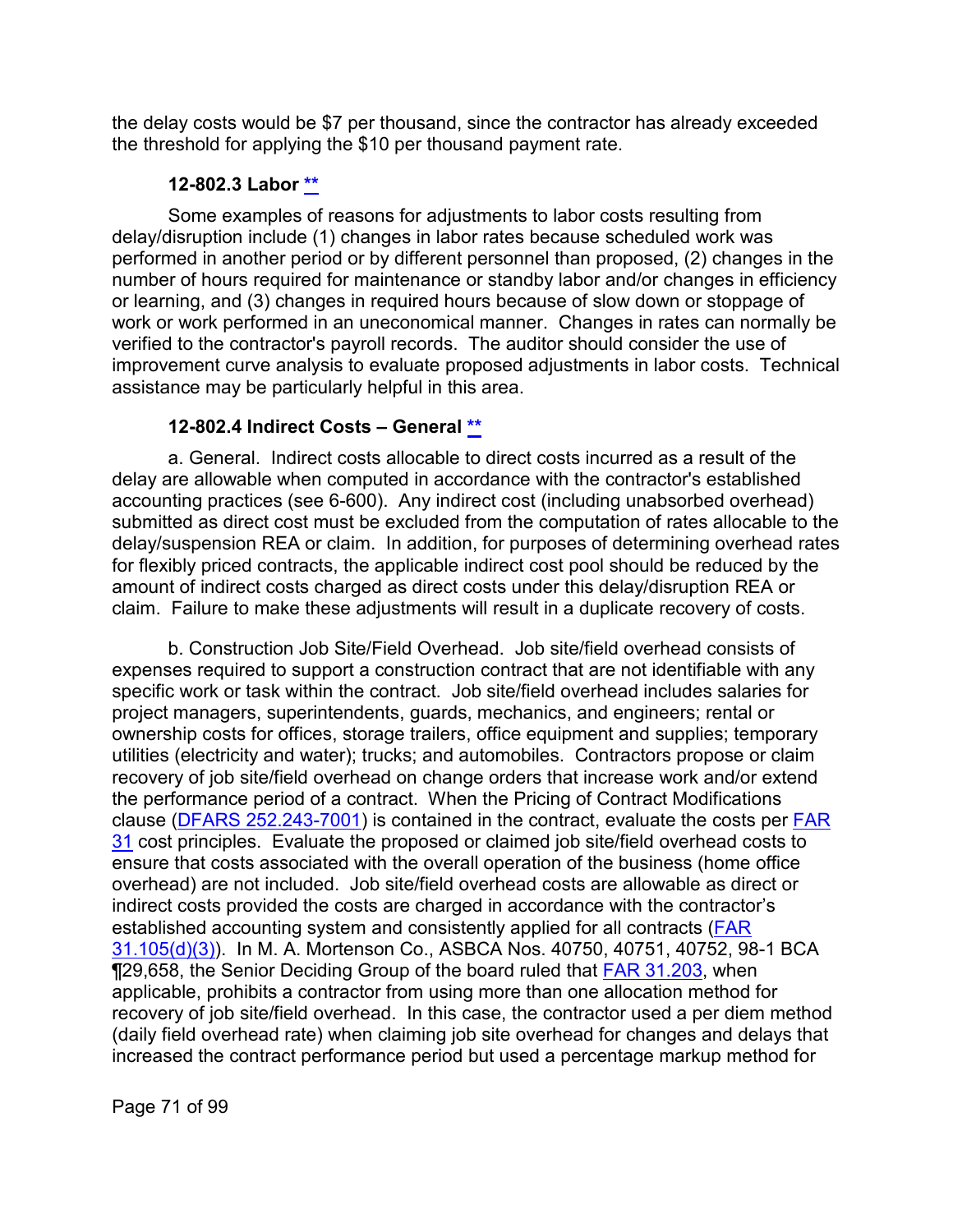changes that did not affect contract performance period. The latter approach was rejected since it was a departure from the contractor's normal per diem method and violated the FAR requirement for a single distribution base for allocating a given overhead pool. In Caddell Construction Co, ASBCA No. 49333, 99-1 BCA, the board found irrelevant a contractor's assertion that by deducting field overhead received as a percentage markup from the field overhead pool used to calculate the per diem rate, recovery of excess field overhead would be avoided. Despite this assurance, the contractor would have been in violation of FAR 31.203(b) as interpreted in Mortenson.

#### **12-802.5 Equipment Costs On Construction Contract Requests for Equitable Adjustment or Claims [\\*\\*](#page-3-21)**

a. Contractors may incur increased costs because the equipment used in the performance of the contract sat idle during the asserted period of delay. Increased equipment costs on construction claims are allowable, but are subject to specific FAR provisions regarding their measurement. FAR  $31.105(d)(2)(i)(A)$  states that actual equipment cost data should be used when it is available, both for equipment ownership costs (generally including depreciation and cost of facilities capital) and equipment operating costs (including such items as repair costs, fuel costs, and equipment rental costs). FAR 31.105(d)(2)(i)(B) gives additional examples of equipment operating costs. This FAR section states that in order to use actual cost data, it must be available for each piece of equipment, or for groups of similar series or serial equipment. However, when equipment is idle, it is not appropriate to charge rates or actual costs reflecting operating costs such as gas, fuel, and operators, which are incurred only when the equipment is operating.

b. If actual cost data is not available, FAR 31.105(d)(2)(i)(A) permits the contracting agency to specify the use of predetermined rate schedules to compute equipment costs. Such schedules are developed by various Government and industry organizations and utilize various methodologies to develop cost rates for construction equipment. In the event actual cost data is not available, the auditor should examine the contract to see if a specific rate schedule is mandated. If the contract does not mandate a specific schedule, the choice of an appropriate rate schedule is subject to technical considerations.

c. The U.S. Army Corps of Engineers publishes an Equipment Ownership and Operating Expense Schedule (listed as an example of predetermined rate schedules in [FAR 31.105\(d\)\(2\)\(i\)\(B\).](http://www.ecfr.gov/cgi-bin/text-idx?SID=c27a0d3a681d0899d5a327018e44633a&mc=true&node=se48.1.31_1105&rgn=div8) This schedule lists different rates for average and standby usage. The Army Corps of Engineers Schedule also computes rates for average and severe conditions. Analysis of such designations is a technical area. The Corps of Engineers schedule also provides a worksheet to compute hourly equipment cost of equipment not specifically identified, taking into account a number of factors related to cost and usage. The basic methodology by which this or other schedules develop cost rates is also a technical area.

d. FAR 31.105(d)(2)(i)(C) states that when a schedule of predetermined use

Page 72 of 99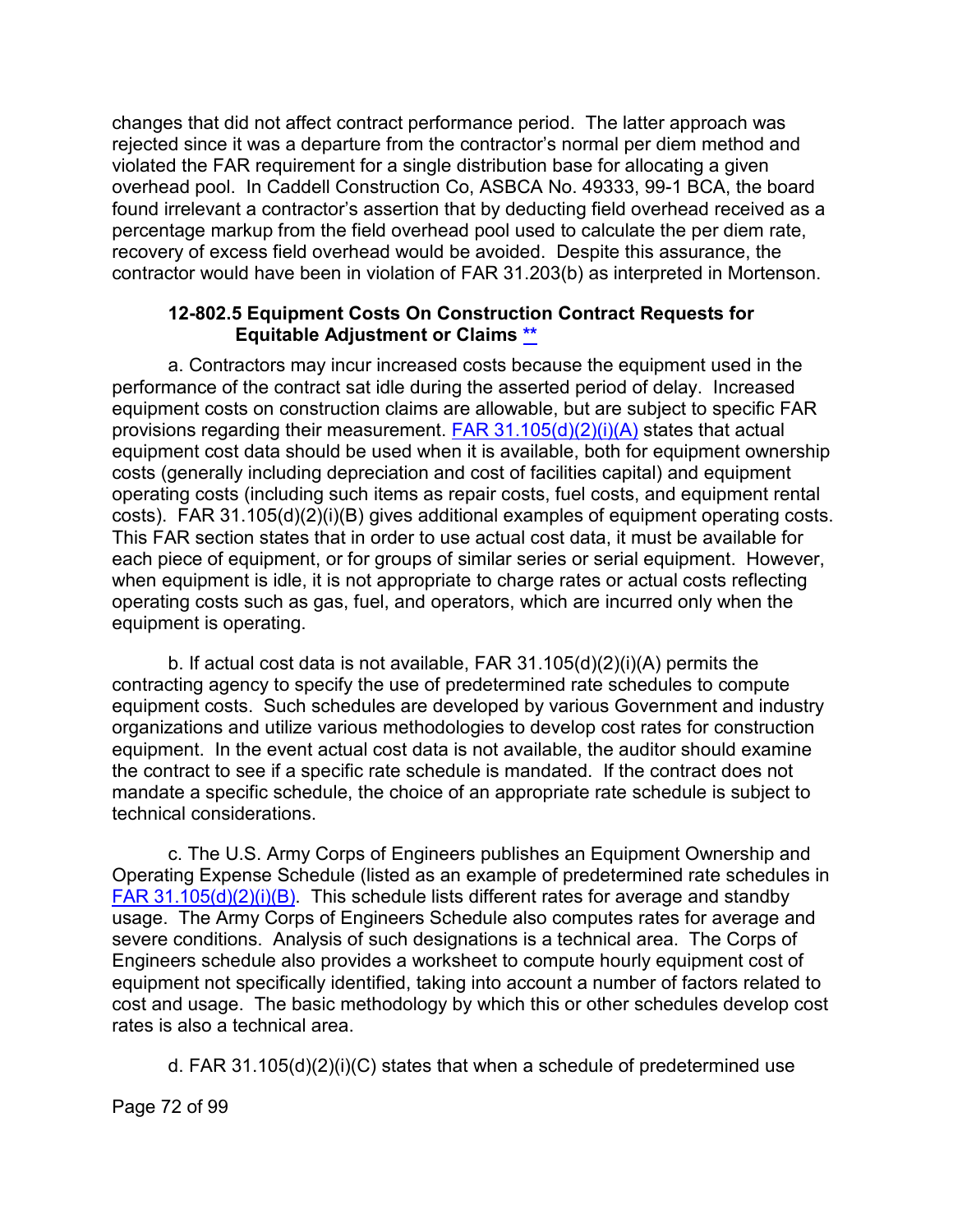rates for construction equipment is used to determine direct costs, all costs of equipment included in the cost allowances provided by the schedule shall be identified and eliminated from the contractor's other direct and indirect costs charged to the contract. The auditor should examine contract direct and indirect costs charged to ensure such costs have been removed. If the contractor's submitted equipment costs include costs contained in non-equipment cost categories at the time of bid, or in the contractor's overall accounting records, the auditor should gain an understanding of the reasons for reclassification of these items as equipment costs.

e. The contractor's submitted equipment costs should also be evaluated to ensure the capitalization policy used to develop equipment rates is in accordance with the contractor's normal capitalization policy for the project. Items not customarily capitalized as equipment should not be submitted in the contractor's equipment costs. For example, if the contractor normally expenses the cost of wheelbarrows or small tools, they should be omitted from equipment calculations.

f. While rate schedules can produce equitable results, they may also produce results significantly different from the actual costs incurred. If a contractor uses such rate schedules, the auditor should ensure the FAR criteria permitting the use of the schedules are met, and the contractor's accounting system is not capable of identifying the equipment contract costs based on the applicable FAR criteria. If such data can be obtained (see a.), however, the schedules should not be used. Even if FAR does not permit a contractor to use actual cost data, auditors should comment on any instances where the rate schedules appear to produce inequitable results.

g. The auditor should evaluate the contractor's submitted equipment costs to ensure the equipment items contained in them can be traced to the contractor's books and records. The auditor should also analyze the accounting assumptions used in the computation of equipment cost. For example, data concerning equipment life, and year entered into service should be reconciled with other job records and companywide financial accounting data. To the extent assumptions about salvage value are used in the contractor's submitted equipment cost calculations, they should also be verified. Any evidence demonstrating the claimed equipment was used for other work should be reported to the contracting office. When a contractor has several jobs in the same geographical locality, audit risk may exist in this area.

#### **12-802.6 Costs of Preparing and Supporting Requests for Equitable Adjustment or Claims [\\*\\*](#page-3-0)**

Costs incurred to prepare a claim against the Government are unallowable (see [FAR 31.205-47\(f\)\)](http://www.ecfr.gov/cgi-bin/text-idx?SID=c27a0d3a681d0899d5a327018e44633a&mc=true&node=se48.1.31_1205_647&rgn=div8). However, the costs incurred to prepare an REA are allowable. Refer to 12-606 for further guidance.

### **12-802.7 Profit [\\*\\*](#page-3-1)**

a. During initial coordination with the contracting officer, discuss the audit scope to address the quantitative aspects of the proposed or claimed profit. Including profit in

Page 73 of 99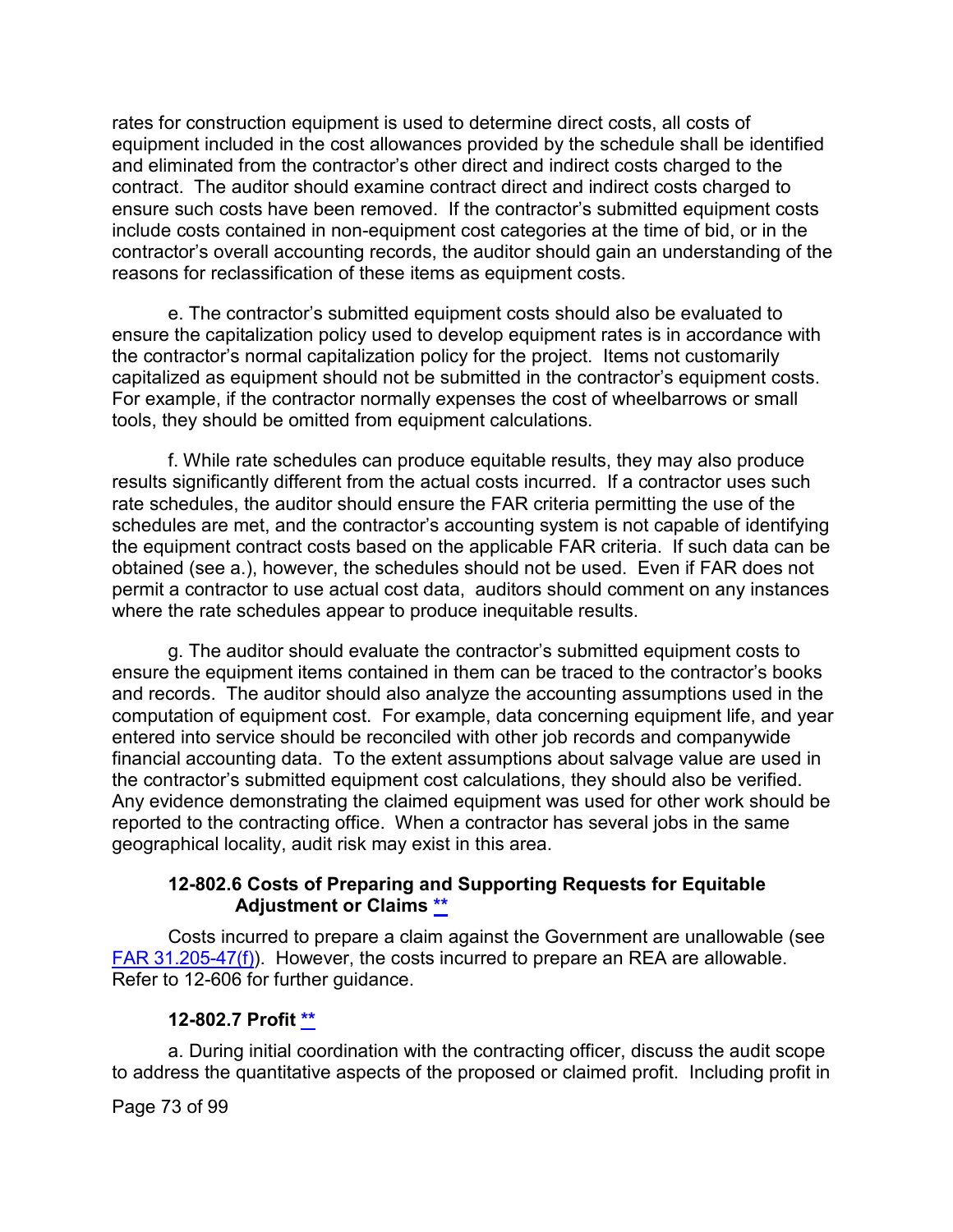the audit scope is recommended to ensure sufficient testing of allowability and to quantify the impact on other cost elements (e.g., bond and general liability). If the contracting officer elects to exclude profit from the scope of audit, document the conversation and adjust the audit scope accordingly.

b. Profit is specifically excluded under the provisions of [FAR 52.242-14](http://www.ecfr.gov/cgi-bin/text-idx?SID=c27a0d3a681d0899d5a327018e44633a&mc=true&node=se48.2.52_1242_614&rgn=div8) and [-17.](http://www.ecfr.gov/cgi-bin/retrieveECFR?gp=&SID=c27a0d3a681d0899d5a327018e44633a&mc=true&r=SECTION&n=se48.2.52_1242_617) Profit is not specifically excluded for requests submitted under [FAR 52.242-15,](http://www.ecfr.gov/cgi-bin/retrieveECFR?gp=&SID=c27a0d3a681d0899d5a327018e44633a&mc=true&r=SECTION&n=se48.2.52_1242_615) [FAR](http://www.ecfr.gov/cgi-bin/text-idx?SID=c27a0d3a681d0899d5a327018e44633a&mc=true&node=se48.2.52_1243_61&rgn=div8)  [52.243,](http://www.ecfr.gov/cgi-bin/text-idx?SID=c27a0d3a681d0899d5a327018e44633a&mc=true&node=se48.2.52_1243_61&rgn=div8) or [FAR 52.236-2.](http://www.ecfr.gov/cgi-bin/text-idx?SID=c27a0d3a681d0899d5a327018e44633a&mc=true&node=se48.2.52_1236_62&rgn=div8) Delay/disruption REAs and claims may be submitted under various contract clauses with differing provisions for profit. Therefore, the auditor should evaluate the contractor's support for the proposed or claimed profit, including identification of the contract clause under which the contractor's delay/disruption REA or claim is being made. Question amounts specifically excluded as unallowable per FAR.

c. Lost profit is an estimate of the profit the contractor would have realized on the contract "but for" the Government's action or inaction. If the submission includes "lost profit," evaluate supporting records for evidence the proposed or claimed amount is attributed to the asserted delay/disruption. If the contractor cannot demonstrate the contract would have earned a profit "but for" the Government's action or inaction, "lost profits" should be questioned.

d. When proposed or claimed costs are questioned, the associated profit should also be questioned unless the contracting officer has specifically excluded profit from the audit scope. (If profit is not audited, the auditor's effort will be limited to furnishing relevant information or factual data such as evidence of underbidding. Advisory comments may also present the computation of potential questioned profit using the proposed or claimed profit rate).

e. Include a comment in the explanatory note acknowledging the contracting officer's authority to further adjust the proposed or claimed profit. Because the overall amount of profit or fee determination is solely within the contracting officer's discretion, the audit team should not attempt to apply the weighted guidelines or any terms of the contract that specify the considerations for awarding profit or fee. However, the explanatory note may include information such as the following to assist the contracting officer during negotiations:

- Rate of profit contemplated at time contract was negotiated.
- Average rate of profit on similar products or similar lines.
- Other observations related to fee or profit that arise during the audit.

### **12-803 Auditing Unabsorbed Overhead [\\*\\*](#page-3-2)**

a. Unabsorbed Overhead. Unabsorbed overhead damages are often asserted in a delay/suspension REA or claim. They represent fixed overhead costs whose allocation to the contract has been impacted by the reduction in the stream of direct costs caused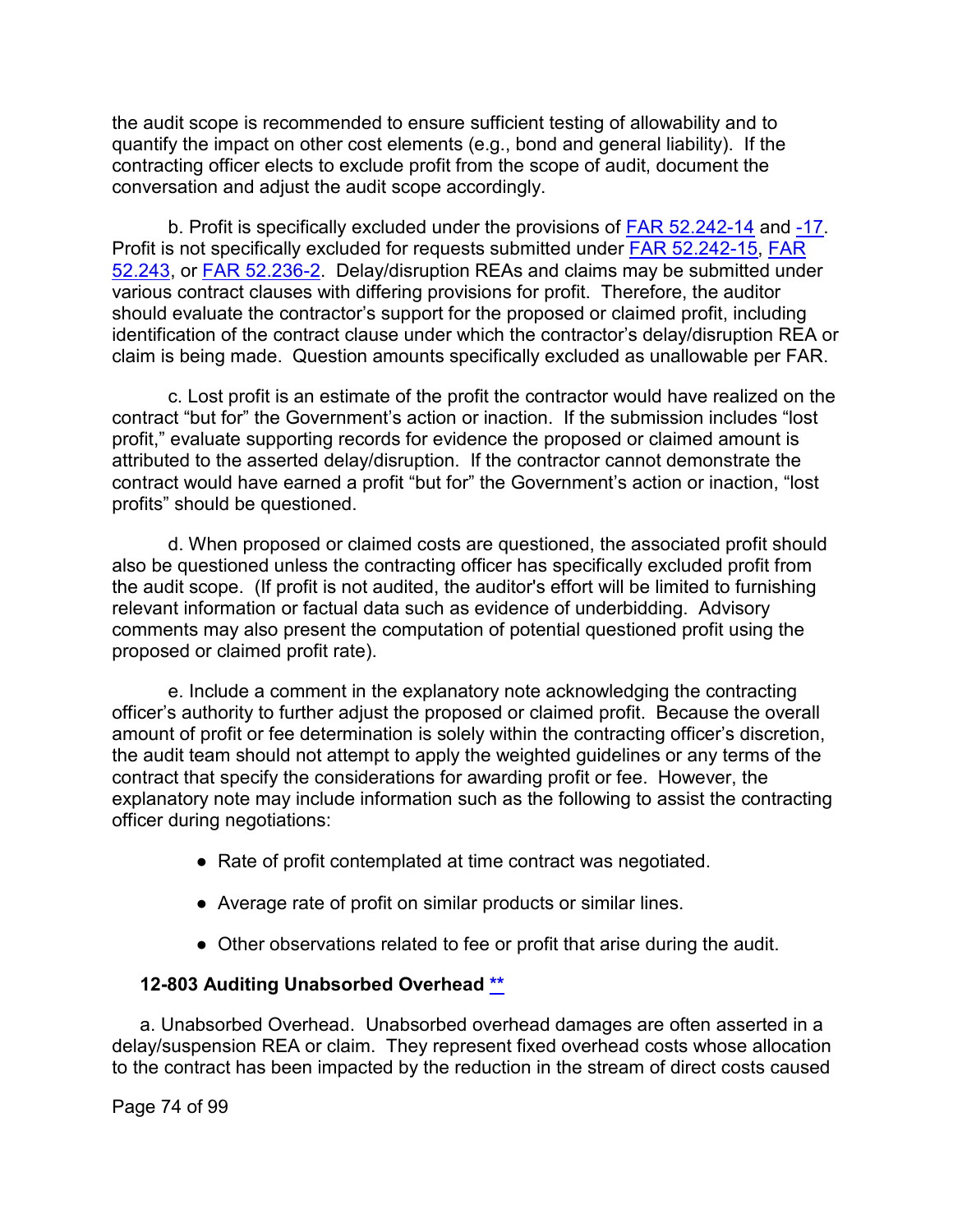by the delay/suspension. Unabsorbed overhead is recoverable only if the delay or suspension of work caused the contractor to stand ready to perform to the exclusion of other potential work for an indefinite period (on "standby") (Safeco Credit and Fraley Associates Inc. v. U.S., 44 Fed. Cl. 406 (July 1999).)

The term "unabsorbed overhead" is actually a misnomer because all overhead costs are allocated to, and absorbed by, contracts in process. The term refers to the reallocation of fixed overhead costs among contracts because of the delay/suspension. The delay/suspension results in a contract being allocated less fixed overhead costs than it would have been allocated absent the interruption (the contract underabsorbs). At the same time, other contract(s) are allocated a greater amount of fixed overhead costs than they would have been allocated absent the interruption (these contracts overabsorb). When unabsorbed overhead costs are allocated to other contracts, the cost of performing the remaining work on these contracts (work not delayed/suspended) increases. Without compensating upward contract price adjustments, the company's profitability is decreased.

b. Adjustment to Flexibly Priced Contracts. Unabsorbed overhead costs recovered under a delay/suspension submission should be removed from the pool used to determine overhead rates for flexibly priced contracts. After final negotiation or settlement, the amounts collected for unabsorbed overhead should be subtracted from the expense pool(s) to preclude duplicate recovery.

#### **12-804 Eichleay Method to Measure Unabsorbed Overhead [\\*\\*](#page-3-3)**

a. Eichleay Formula: The Proper Method. The Eichleay formula originated out of a 1960 Armed Services Board of Contract Appeals (ASBCA) case in which the Board established a mathematical formula for calculating unabsorbed home office overhead damages using a three step formula (Eichleay Corporation, ASBCA No. 5183, 60-2 B.C.A. 2,688 (1960); aff'd on reconsideration , 61-1 B.C.A. 2,894 (1961)):

(1) Contract billings / Total billings for contract period x Total overhead for contract period = Overhead allocable to the contract

(2) Overhead allocable to the contract / Actual days of contract performance = Daily contract overhead

(3) Daily contract overhead x Number of delay days = Amount recoverable

The Eichleay formula applies to both construction and manufacturing/supply contracts. The Court of Appeals for the Federal Circuit has widely relied on the Eichleay formula as the legal standard for calculating unabsorbed overhead in cases arising out of construction contracts (Wickham Contracting Co., Inc. v. Fischer, 12 F.3d 1574, (Fed. Cir. 1994); *ER Mitchell Constr. Co. v. Danzig*, 175 F3.d 1369 (Fed.Cir. 1999)). The ASBCA has supported the application of the Eichleay formula for the recovery of unabsorbed overhead on manufacturing/supply contracts (Libby

Page 75 of 99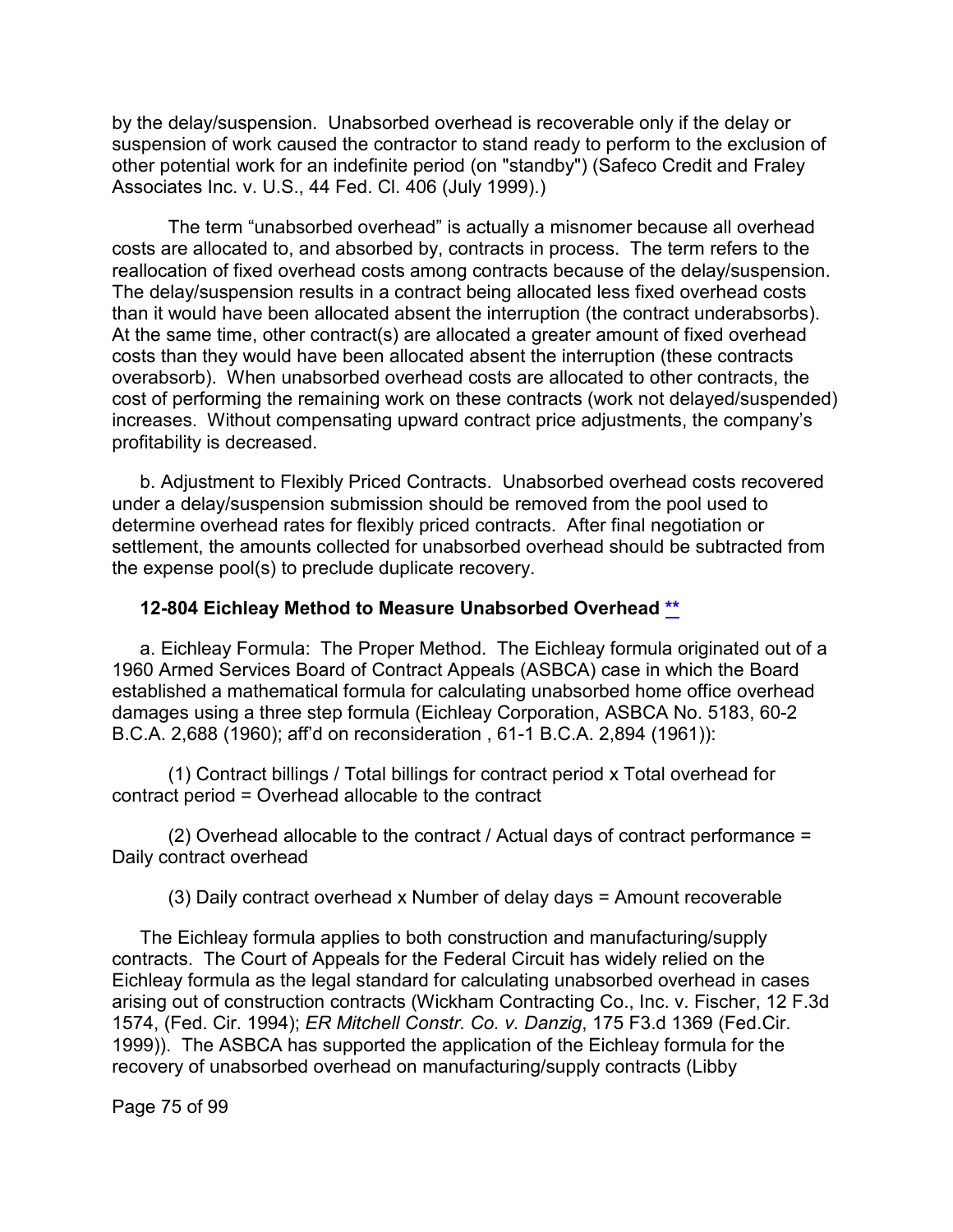Corporation, ASBCA Nos. 40765 and 42553, 96-1 BCA ¶ 28,255, affirmed without opinion CAFC 96-1351 (Fed. Cir. 1997)).

b. Entitlement to Unabsorbed Overhead Damages. In *P.J. Dick v. Principi*, 324 F.3d 1364, 1370 (Fed. Cir. 2003), the U.S. Court of Appeals of the Federal Circuit (CAFC) clarified the prerequisites (or requirements) a contractor must establish entitlement to Eichleay damages for unabsorbed overhead. *Redland Co. v. U.S.*, 97 Fed. Cl. 736 (2011) upheld P.J. Dick, Redland further clarified that Eichleay damages are not available for government caused delay where the delay occurred prior to the start of contract performance. A contractor must meet the following three requirements and, if met, a fourth requirement becomes applicable:

(1) The contractor must prove there was a government-caused delay or suspension that was not concurrent with another delay caused by some other source;

(2) The contractor must prove the delay extended the original time of performance of the contract, as extended by any modifications, or the contractor finished on time but nonetheless incurred additional, unabsorbed overhead because it had planned to finish even sooner, had the capacity to do so, and actually would have completed early, but for the government actions;

(3) The contractor must prove the government required it to remain on standby for an indefinite or uncertain duration during the period of delay, waiting to begin work immediately or on short notice. Being on standby means contractor employees are performing no, or little, work on the contract, not necessarily that they are "physically standing by idly." In order to be on standby, the contractor must keep at least some of its workers and necessary equipment at or near the work site "ready to resume work on the contract" either by doing nothing or working on something elsewhere that allows them to get back to the contract site on short notice. If the contracting officer has issued a written order to suspend all the work on the contract for an uncertain duration and require the contractor to remain ready to resume work immediately or on short notice, then the contractor need not offer further proof of standby. Absent this written order, the contractor must prove by indirect evidence it was placed on standby by showing the following three things:

(a) the delay was of an indefinite or uncertain duration;

(b) during the delay, the contractor had to be prepared to resume work immediately or on short notice and at full speed; and

(c) the contractor could not bill for substantial amounts of work on the contract because of suspension of most or all the contract work.

Once the contractor has proven the above three requirements for entitlement to Eichleay damages, the burden shifts to the government to show that it was not impractical for the contractor to take on replacement work and thereby mitigate its

Page 76 of 99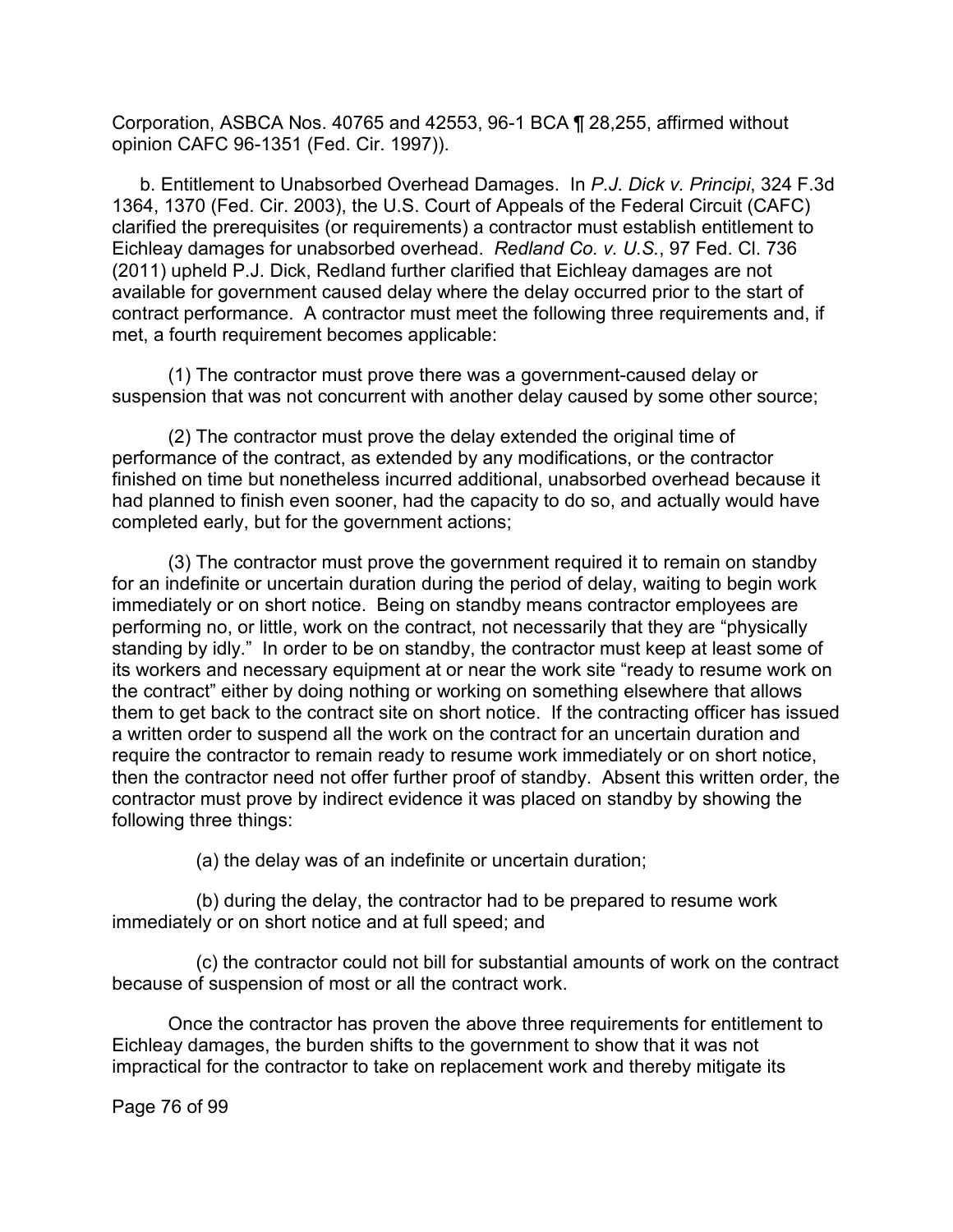damages. If the government meets its burden, however, the contractor then bears the burden to show that it was impractical for it to obtain sufficient replacement work.

#### **12-804.1 Eichleay Steps [\\*\\*](#page-3-4)**

The three step Eichleay formula and a detailed explanation of each step follows:

Step 1. Fixed overhead allocable to the contract =

| Contract billings - Total    | Total (fixed)* overhead for |
|------------------------------|-----------------------------|
| billings for contract period | contract period             |

Step 2. Daily contract (fixed)\* overhead rate =

(Fixed)\* overhead allocable to contract

Days of performance

Step 3. Unabsorbed overhead =

Daily contract (fixed)\* overhead rate x Number of delay days

\* The term "fixed" has been added for clarity, although the courts do not include the term "fixed" when stating the Eichleay formula (see 12-804.3).

a. Step 1. The first step computes the total fixed overhead allocable to the delayed contract. Divide the total contract billings (see 12-804.2) for the delayed contract's actual performance period by the total company billings for all contracts performed during the delayed contract performance period (this is referred to as the allocation ratio), and multiply this result by the company's total fixed overhead (see 12- 804.3) for the delayed contract's actual performance period. The actual contract performance period represents the actual days of performance (including the extension period). It is the period from the start date of the contract until the date of contract completion. Note that the contract billings, total billings, the total fixed overhead and the performance days should be for the same time interval, i.e., the delayed contract's actual total performance period.

REAs or claims are sometimes submitted before the completion of the contract. The basic Eichleay formula does not preclude prospective billings from the computations, if they and other formula components including extension beyond original completion date can be reasonably estimated. In such cases, the associated formula components: contract billings, total billings for the contract period, total fixed overhead for contract period, and days of performance should also be extended to cover the entire time interval from the date of award to the date of expected substantial completion.

If the contractor includes additional unsubmitted or unsettled REAs or claims on the subject contract in the computations of contract billings and total billings for the

Page 77 of 99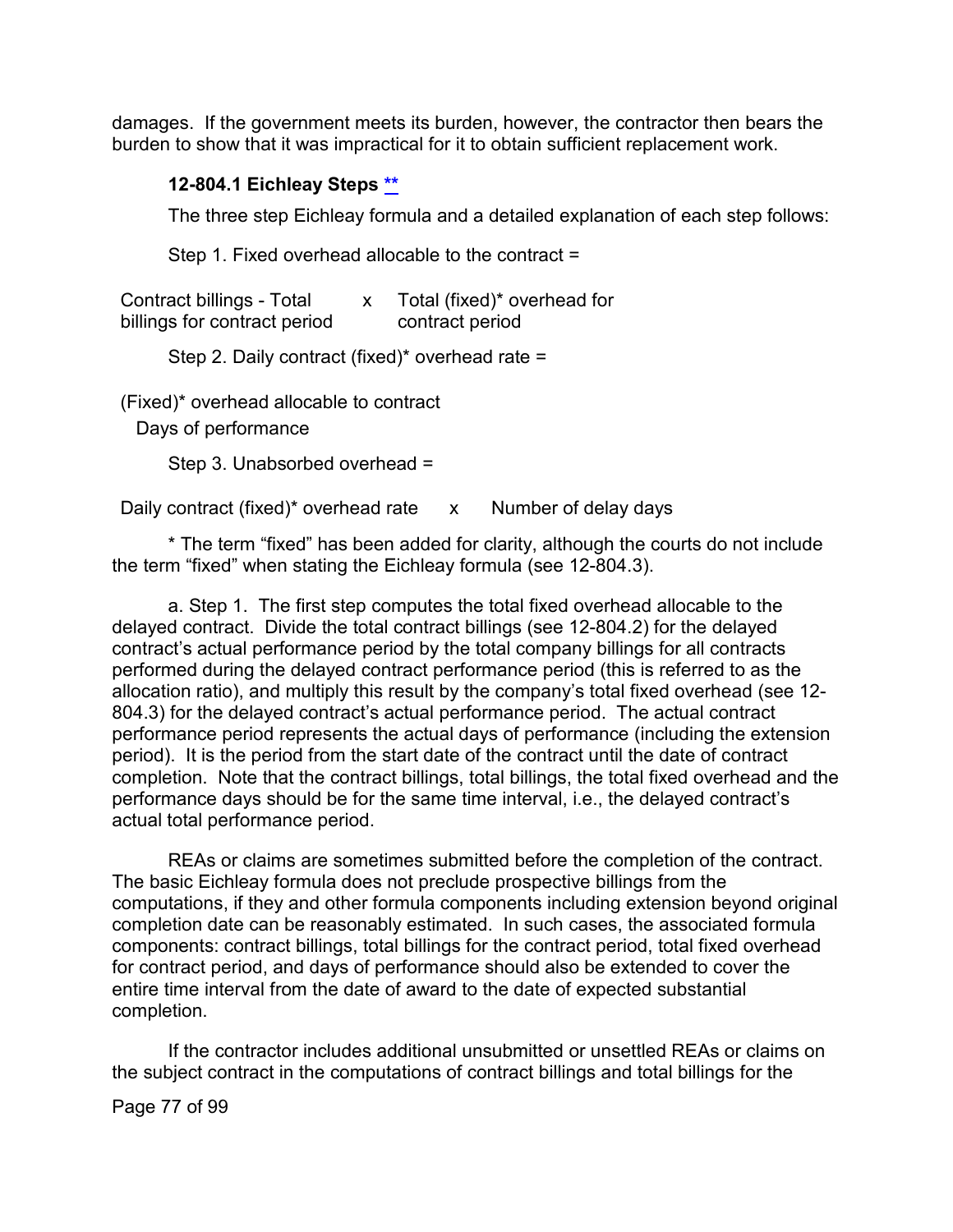contract period, question these amounts unless entitlement and agreement as to the appropriate amounts have been determined. Amounts for estimated unabsorbed overhead should be removed from the contract billings component of the Eichleay formula, Step 1, because they represent duplicate recovery. The unabsorbed overhead amount would be included in the same formula used to compute the very same unabsorbed overhead amount.

Advise the contracting officer that unabsorbed overhead should, if possible, be computed and negotiated after all other items of the claim on the subject contract have been settled. This will ensure an equitable settlement is based on established costs.

b. Step 2. The second step computes the daily contract fixed overhead rate. Divide the fixed overhead allocable to the contract by the actual contract performance days. The actual performance days include the original or revised completion date and the extension period.

c. Step 3. Compute the total amount of unabsorbed overhead for the delayed/suspended contract by multiplying the daily contract overhead rate, which is determined in Step 2, by the number of delay days (the number of days of extended performance associated with the Government-caused delay/suspension beyond the original or previously revised completion date). Refer to 12-804.4 for further guidance.

## **12-804.2 Billings Data [\\*\\*](#page-3-5)**

Contract billings, as expressed in the Eichleay formula, are contract revenues recognized for the period of actual contract performance. Total billings are revenues for all contracts (including Government and commercial) recognized for the period of actual contract performance including the delay/suspension and extended performance periods and any previous modifications to the completion date. Contract progress billings do not always represent the recognition of contract revenue and therefore would not be a consistent measure in the formula. Long term contracts often contain complex formulas for progress measurement and payment, which may vary greatly among contracts. Contract revenues include contract costs plus profit.

a. Methods for recognizing long-term contract revenues. There are two generally accepted methods for recognizing long-term contract revenues: completed-contract method and the percentage-of-completion method, including units-of-delivery method. The AICPA Audit and Accounting Guide, Audits of Federal Government Contractors, provides the following description of the two revenue recognition methods:

- Completed-contract method. This accounting method defers recognition of revenues while a contract is in process. On completion or substantial completion of a contract, aggregate revenues and costs associated with the contract are recognized.
- Percentage-of-completion method. Thisaccounting method recognizes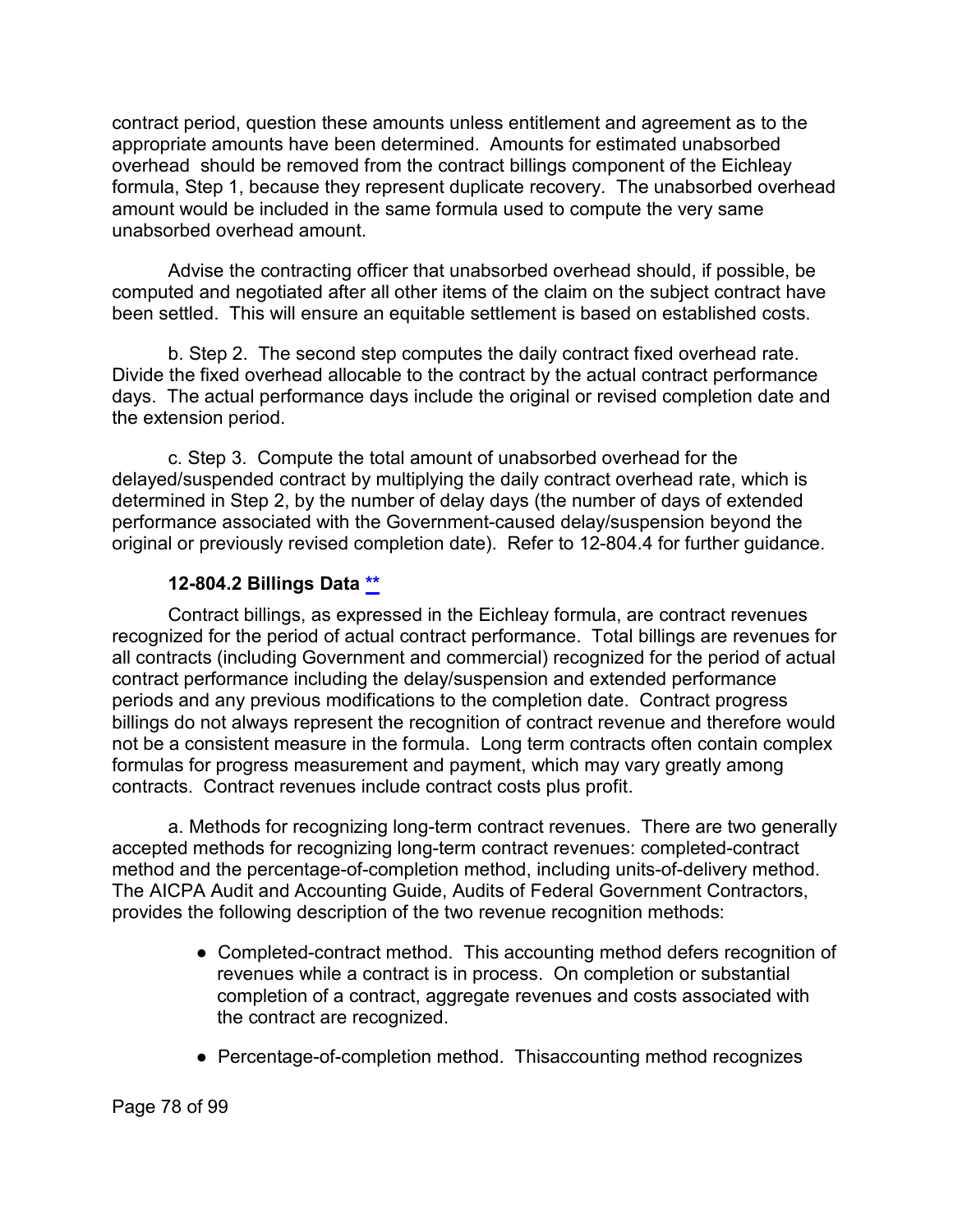contract revenues and income on work as a contract progresses. It provides for recognition on a periodic basis rather than on a completedcontract basis.

● Billing data should be available in the contractor's financial statements and schedules summarizing contract cost and revenue data from the contractor's books and records. The completed-contract and the percentage-of-completion methods are mutually exclusive.

b. Consistent revenue recognition methodology. The revenue recognition methodology should be consistent by contract type for contract billings and total billings. The AICPA states in Audits of Federal Government Contractors:

An entity using the percentage-of-completion method as its basic accounting policy should use the completed-contract method for a single contract or a group of contracts for which reasonably dependable estimates cannot be made or for which inherent hazards make estimates doubtful. Such a departure from the basic policy should be disclosed.

#### **12-804.3 Overhead [\\*\\*](#page-3-6)**

The Eichleay formula properly includes only fixed overhead costs (home office overhead for construction contracts) (see Step 1, 12-804.1) in the unabsorbed overhead calculations (Satellite Electric Company v. John H. Dalton, 105 F.3d 1418 (Fed Cir. 1997)). In a manufacturing/supply contract environment, for regular or normal levels of production, certain costs are fixed. These costs include costs for plant capacity or other long-term assets or obligations. These fixed costs also include operating costs that do not vary with business volume, at least within a broad range of activity. Examples of fixed costs include depreciation (unless a units-of-production method is used); property taxes; support staff salaries such as secretaries, accountants, and executives of the company; other home office expenses; insurance; and basic maintenance. For normal fluctuations in a business, fixed cost levels remain relatively constant year after year (see 9-703.2b). On construction contracts, home office overhead costs should include only fixed costs benefiting all contracts and are thus prorated to all contracts. Thus job site overhead costs (12-802.4b) charged direct to the contract are not included in the fixed overhead element of the Eichleay formula and the computed damages.

a. Variable overhead costs. Variable overhead costs should not be included in the unabsorbed overhead calculation. Variable overhead costs are those that fluctuate either directly or proportionately with some appropriate measure of direct costs, such as direct production labor hours, machine time or direct materials (see 9-703.2b). If direct production labor costs (or other comparable base costs) occur, variable overhead costs will arise from that direct labor (or other comparable base) cost. Small tools, production shop supplies, and certain types of fringe benefits will be in the overhead pool because the production labor occurs. If direct production labor costs are not incurred, then these overhead costs will not be incurred. The shifting of production labor effort to

Page 79 of 99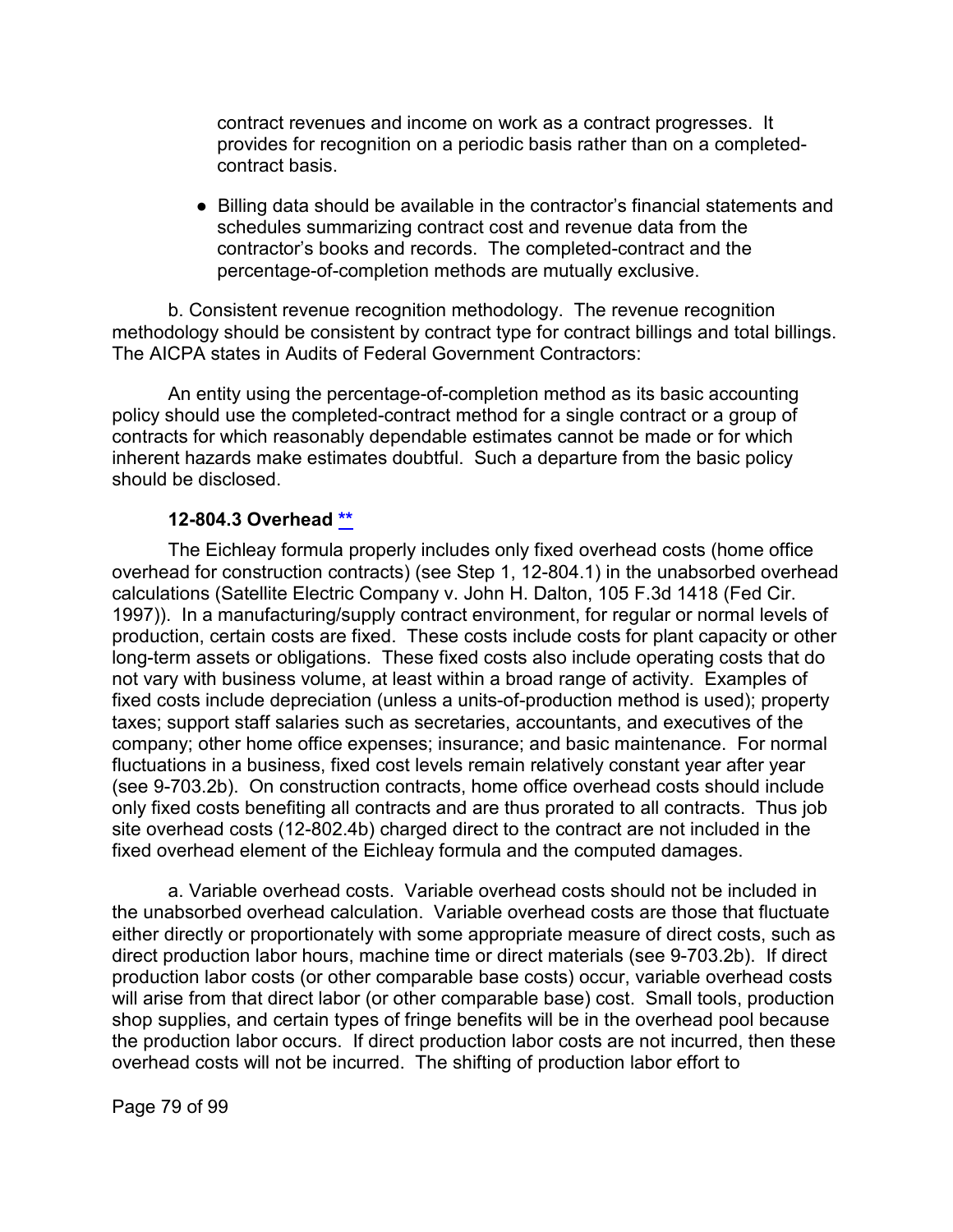subsequent periods changes the size of the allocation base and thus affects the amount of variable costs. If the delayed contract effort were being performed as planned, variable costs would have increased due to the existence of variable effort associated with that contract. During a stop-work order (delay), the remaining variable overhead costs would still be associated with other work. Thus, the stop-work order does not change the allocability of these costs to other work, as they are still associated with other production. The delayed work, if performed as planned, would have generated additional costs - more shop supplies, more small tools, or other variable costs in the period when performed.

For example, a contractor, with Contract Y being performed as planned, had \$1 million of variable overhead costs and a direct cost base of \$5,000,000. The variable rate is 20% (\$1,000,000/\$5,000,000 = 20%). If \$1 million of Contract Y's base costs are eliminated (delayed for a year) the 20% variable costs associated with that contract would not be incurred. Instead of having \$1 million of variable costs, there would only be \$800,000. The variable rate on other work would not increase (\$800,000/\$4,000,000 = 20%).

b. Semi-variable costs. Semi-variable costs are those that are a combination of variable and fixed costs. For example, electricity costs include a line charge, which is fixed, and usage charges that are primarily variable. The variable portion of these costs should be excluded from the fixed overhead pool used in the Eichleay formula.

c. Fixed or Variable. To determine if a cost is variable or fixed, consider what would happen to those costs if the size of the performance base changed. Those costs related to laid off labor (for example, social security taxes and health insurance) would cease. They would not be incurred nor be allocated to other contracts. During a period of delay, the social security taxes and health insurance in the pool are associated with other contracts and not to the delayed contract.

d. Relevant range. The concept of "relevant range" refers to the range of operations activity within which assumptions relative to fixed or variable costs are valid. For example, the total of a fixed cost is constant for the relevant range of production of 1 to 30,000 units of production. However, the total of a variable cost increases as the units of production increases from 1 to 30,000.

### **12-804.4 Delay Days [\\*\\*](#page-3-7)**

In All State, the court ruled that contractors may recover "Eichleay damages" for the period by which the overall performance of the contract is extended because of the Government-caused delay/suspension. Therefore, "delay days" for the purpose of computing unabsorbed overhead using the Eichleay formula are:

The additional days of performance because of a Government-caused delay added to the original or previously revised contract performance completion date. For example, the original contract performance period was 70 days but after the first 50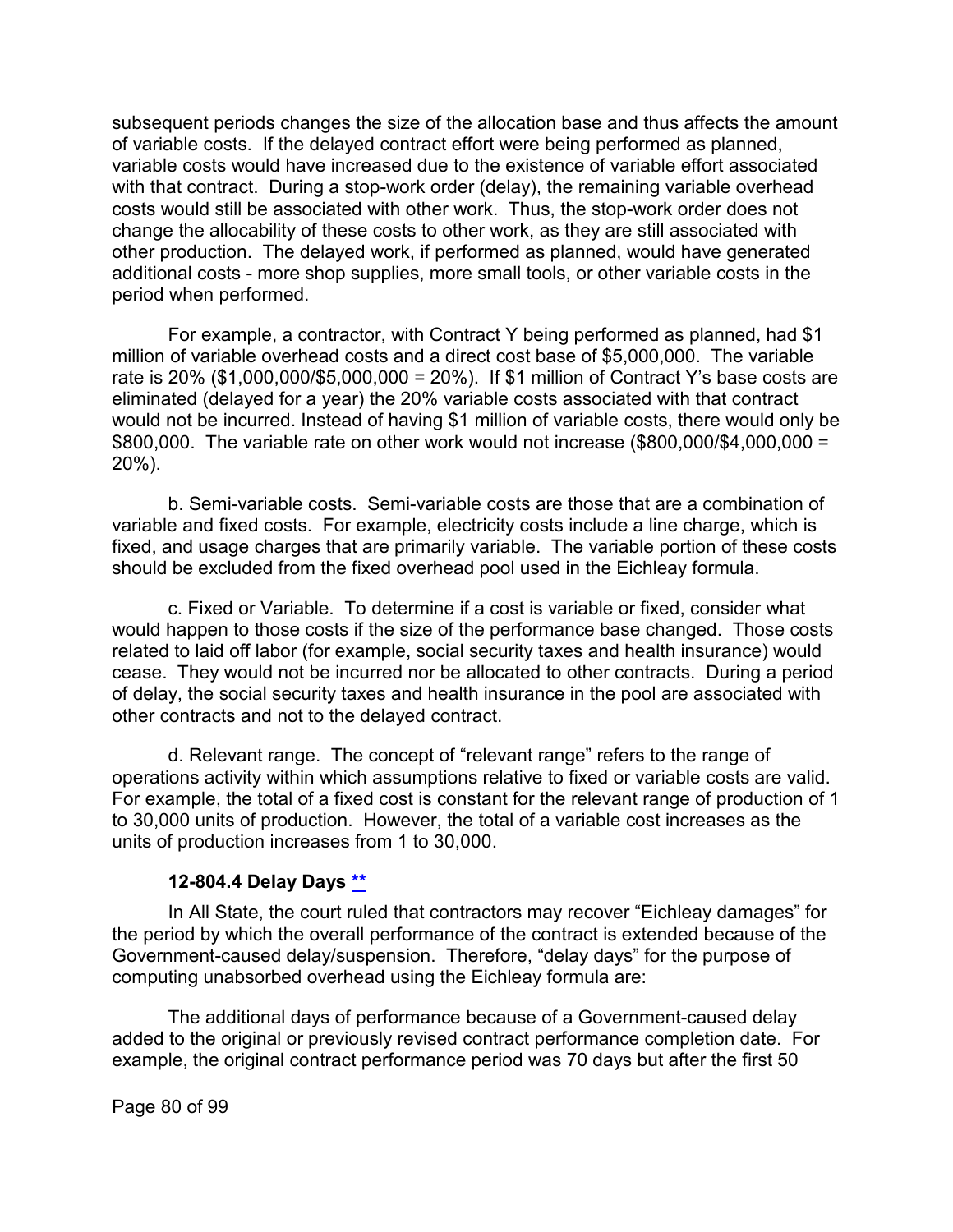days of performance, the Government caused an indefinite delay that turned out to be 20 days. Because of the delayed work, the extended period, beyond the scheduled completion date, was 15 days, and the total actual performance period was 85 days. Therefore, "delay days" for computing the Eichleay formula would be 15 days (85 days – 70 days), the period of extended performance of the delayed work after the original contract performance completion period (there were no modifications to the completion date).

- Only the extension days resulting from a Government-caused delay/suspension. A contractor who was delayed and on indefinite standby for 15 days may, because of other factors such as inefficiency, finish the contract 20 days after the contract completion date. Fifteen of the extension days were due to a Government-caused delay and 5 days were caused by the contractor's inefficiency. In such a case, the 15 extension days caused by the Government delay are those that are used in the Eichleay formula as "delay days".
- Zero if the delayed/suspended contract work is completed within the original or revised performance period for purposes of computing Eichleay damages. There is one exception. If the contractor can show that, from the inception of the contract, it (1) intended to complete the contract early, (2) had the capability to do so; and (3) actually would have completed early but for the Government's actions, then unabsorbed overhead can be recovered for the delay period.

### **12-804.5 Eichleay Formula Example [\\*\\*](#page-4-0)**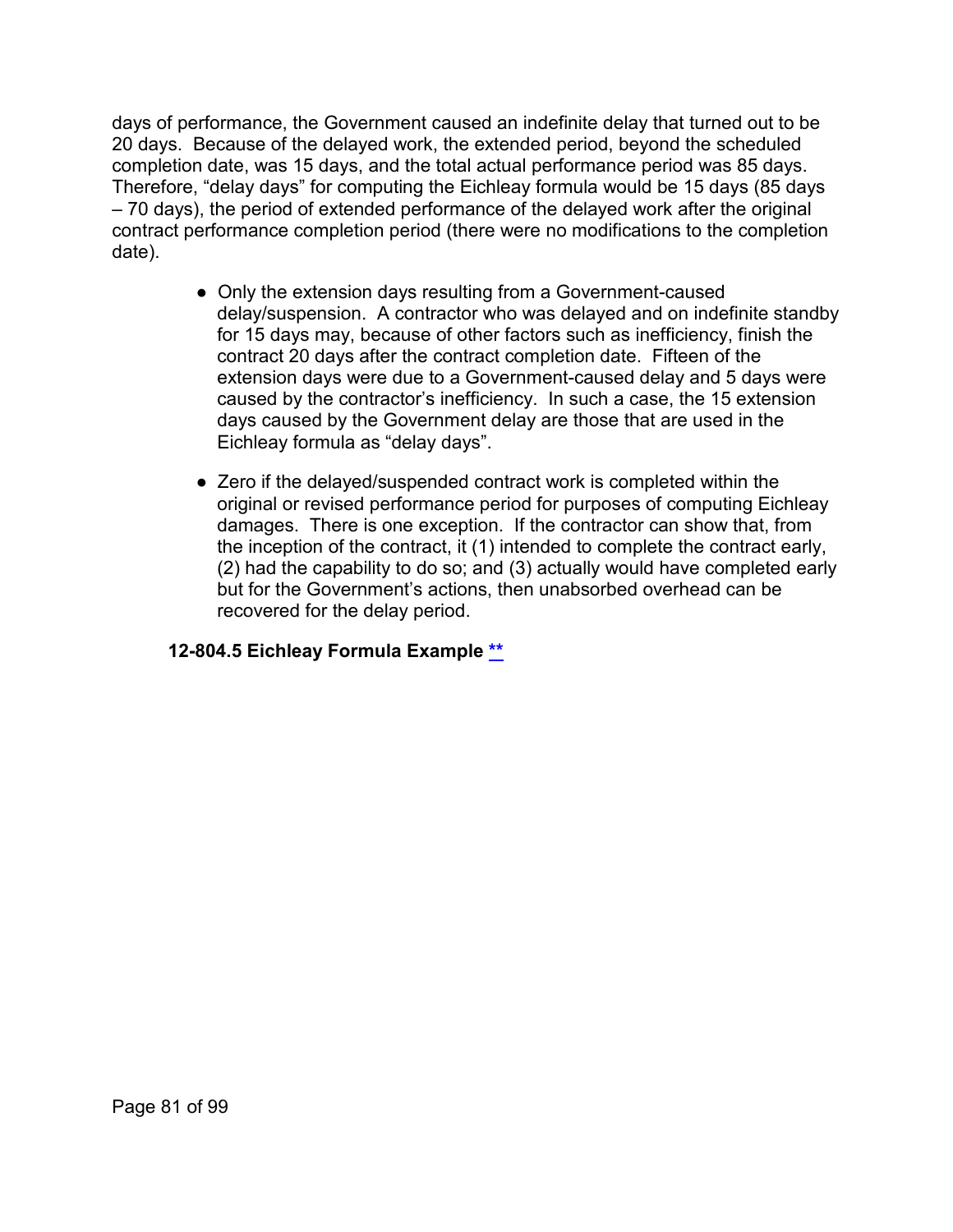The following example computes unabsorbed overhead using the Eichleay formula (12-804.1). Assume a contractor has three contracts over a two-year period. Contract Y was scheduled to be performed in its entirety during the 365 days in calendar year 20X1, but was delayed 365 days, and the performance period extended to the end of 20X2. Contract Z was performed in 20X1, and Contract M was performed during the 365 days of 20X2. Also, assume:

Fixed overhead was \$110,000 per year.

Contract Y total billings (revenues) were \$598,400.

Total Billings (revenues) for 20X1 totaled \$726,000 and \$671,000 for 20X2.

Eichleay Formula Computations

Step 1. (Fixed) Overhead Allocable to the Contract:

 $$598,400/\$1,397,000^* = 43\% \times $220,000^{**} = $94,600$ 

\*(20X1 Billings \$726,000+ 20X2 Billings \$671,000 = \$1,397,000)

\*\* (Fixed) Overhead Per Year = \$110,000 x 2 Years Total Performance Period of Contract  $Y = $220,000$ 

Step 2. Daily Contract (Fixed) Overhead Rate:

 $$94,600/730$  days\*\*\* = \$130

\*\*\* Total Performance Days of Contract Y= 365 x 2 = 730

Step 3. Unabsorbed Overhead

 $$130 \times 365 \text{ days} = $47,450$ 

# **12-805 Audit Approach to the Eichleay Formula [\\*\\*](#page-4-1)**

The contractor's computation of unabsorbed overhead damages using the Eichleay formula should be audited. Objectives of the audit of proposed or claimed Eichleay formula damages include:

(1) providing financial analysis concerning the contractor's computed Eichleay damages, and

(2) identifying information potentially useful to the contracting officer in making entitlement determinations.

The following steps should be completed:

- Perform audit of Eichleay formula components (12-805.1).
- Identify contractor modifications to basic Eichleay formula (12-805.2).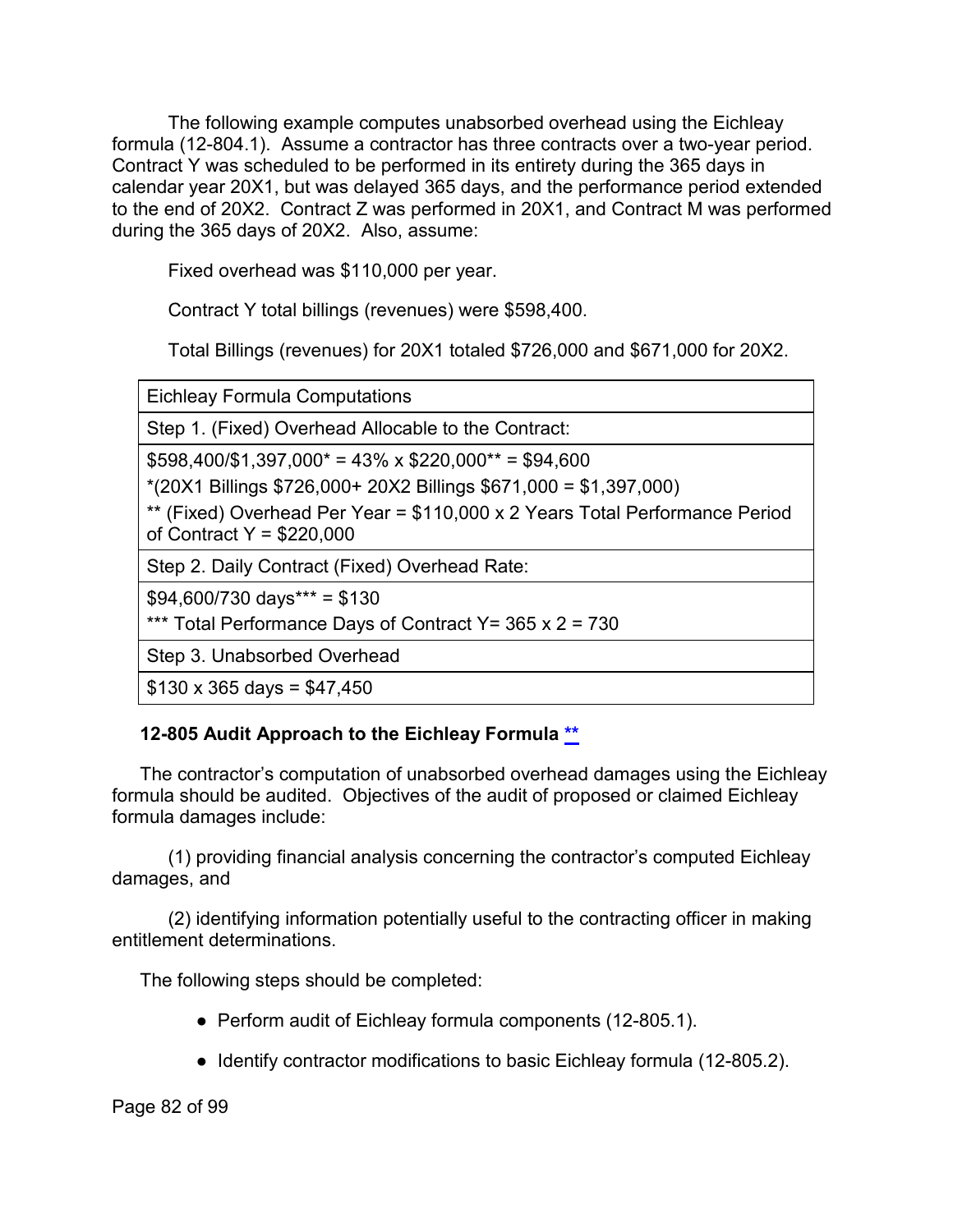- Determine credits to formula results (12-805.3).
- Assess the impact of replacement contract(s) or other substitute work (12-805.4)

## **12-805.1 Audit of Eichleay Components [\\*\\*](#page-4-2)**

Audit the contractor's submitted Eichleay formula damages. The audit of Eichleay formula components consists of examining:

(1) contract billings and total contract (company) billings,

(2) total fixed overhead incurred during the period of performance,

(3) total performance days,

(4) the "delay days," and recomputing the Eichleay formula based on the results of  $(1) - (4)$ .

These components are the basis of the computations contained in the three steps of the Eichleay formula, as shown in 12-804.1. In addition, see 12-805.2, for guidance on contractors' modification of the basic Eichleay formula.

a. Contract and Total Billings. Evaluate the contract and total billings in the contractor's Eichleay formula computation using the following audit procedures:

(1)Verify the billings data used in the allocation ratio are accurate and appropriate. Be alert for modifications of the Eichleay formula as discussed in 12-805.2. If the contractor uses an allocation base other than contract billings to develop an allocation ratio (see Step 1, 12-804.1) e.g., contract labor/total labor, compare this ratio with the Eichleay formula's billings allocation ratio.

(2) Recompute the proposed Eichleay formula using the billings ratio unless the impact of a different measurement allocation base is immaterial, or unless the contractor can demonstrate the established Eichleay allocation ratio would lead to inequitable results. Show the computations in the audit report and explain how the contractor's allocation base is materially different and results in an inequitable recovery of damages.

(3) Evaluate the contractor's method for recognizing revenue (billings). Determine if it results in an inequitable allocation of unabsorbed overhead. When the percentage-of-completion method is used, consider the acceptability of the assumptions used to measure the extent of progress towards completion. Overstatement of the percentage of completion of the delayed contract (contract billings) or understating the percentage of completion of the other contracts (total billings for the contract period) in the Eichleay formula (refer to Step 1, 12-804.1) can result in overrecovery of unabsorbed overhead. If the allocation ratio (contract billings/total billings) is

Page 83 of 99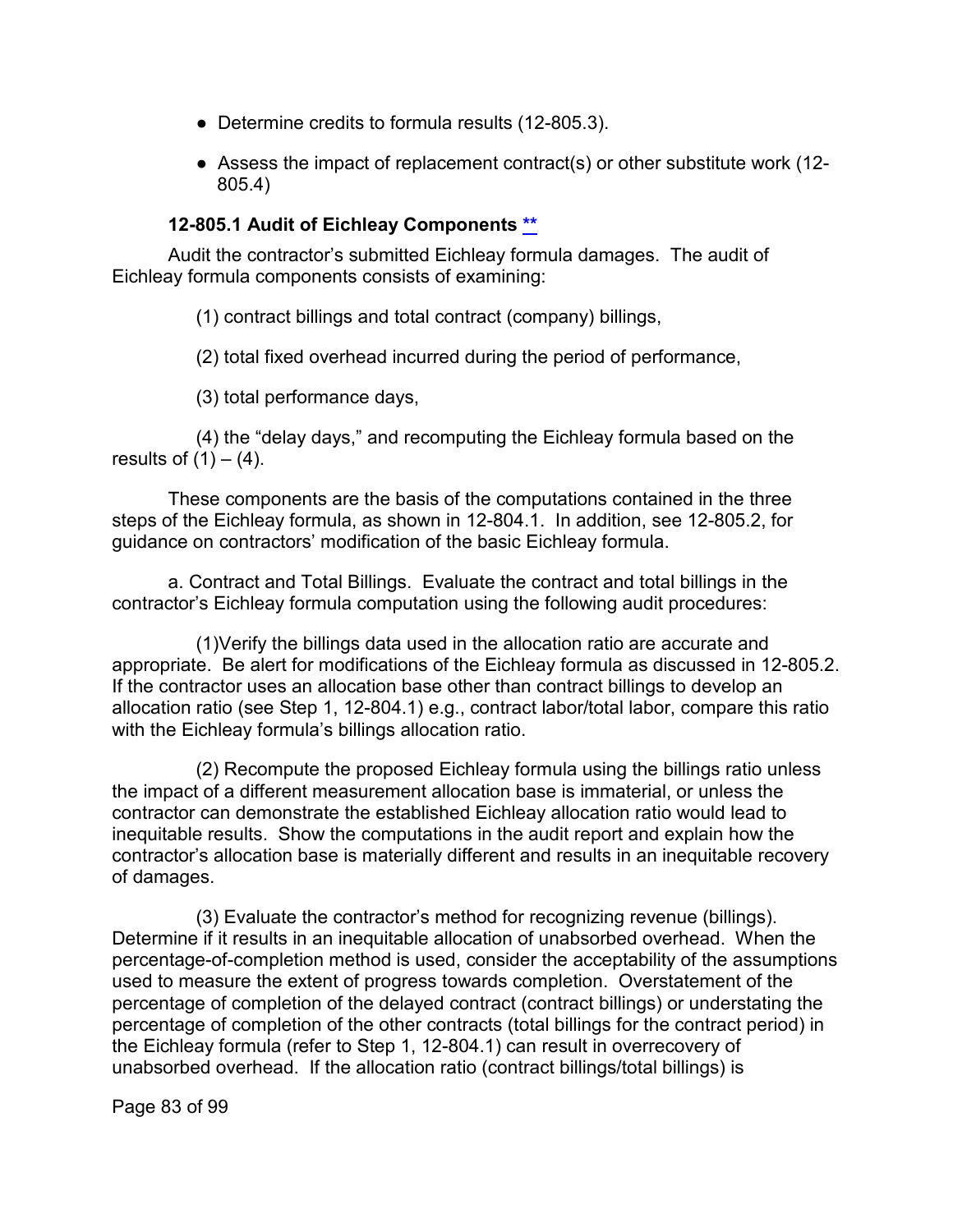overstated, the computation overstates fixed overhead allocated to the delayed contract. The delayed/suspended contract and total billings may also be overstated by including deleted or terminated work or unexercised options pertaining to other work in the total billings denominator of Step 1. The delayed contract and total billings may be understated by excluding settled claims and reasonable estimates of undefinitized work and modifications.

b. Total Fixed Overhead Incurred During Contract Performance Period. Examine the overhead costs in the contractor's Eichleay computation and remove all variable cost items in Step 1 of the Eichleay formula (R. G. Beer Corp, ENGBCA No. 4885, 86-3 BCA 19,012) (see 12-804.1) using the following audit procedures.

(1) For construction contracts, the fixed overhead costs included in the Eichleay formula are home office overhead costs for the entire contract performance period. Site indirect costs are not included. For manufacturing/supply contracts, analyze the overhead accounts comprising the total overhead incurred during the contract performance period including general and administrative and other indirect overhead costs. Overhead accounts identified as containing potentially variable costs may initially be selected based on the nomenclature or account description. However, such a basis for selection is often insufficient to make a final determination. The auditor should examine the costs in the account and supporting invoices as necessary to determine their variability in relation to some operations activity or measure of production, such as direct labor or direct materials. Also consider the "behavior" of the cost items over the selected relevant range of operations activities (refer to 12-804.3). The auditor may consider the use of graphic analyses and computational techniques to gain insight into the behavior of costs as fixed, semi-variable, or variable. Techniques of graphic and computational analyses are discussed in the [Graphic & Regression](https://viper.dcaa.mil/guidance/guidebooks/graphic-and-regression-analysis)  [Analysis guidebook.](https://viper.dcaa.mil/guidance/guidebooks/graphic-and-regression-analysis) The audit report should explain the basis for proper classification.

(2) The following are examples of manufacturing/supply contractor overhead accounts selected on a nomenclature basis as potentially variable, along with comments on what to evaluate to ensure the costs are correctly determined to be either fixed or variable. The audit report should include a discussion of the categories of overhead costs determined to be variable and the basis for that determination.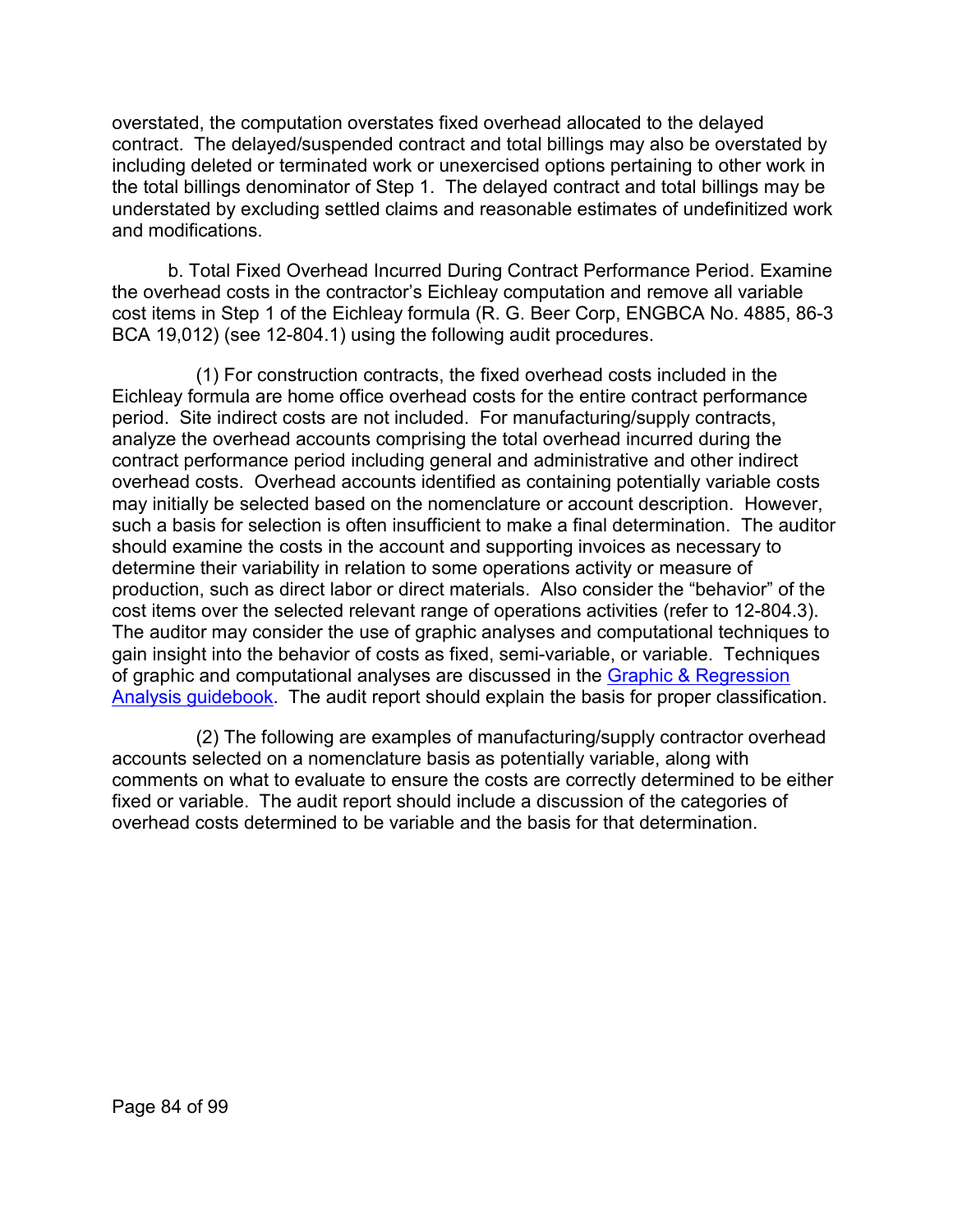| <b>Account Title</b>                       | Comments                                                                                                                                                                                                                                                                                                                               |
|--------------------------------------------|----------------------------------------------------------------------------------------------------------------------------------------------------------------------------------------------------------------------------------------------------------------------------------------------------------------------------------------|
| Payroll taxes, vacation<br>and holiday pay | Determine the amount allocable to variable labor.                                                                                                                                                                                                                                                                                      |
| 401 K pension plans and<br>group insurance | Determine the amount allocable to variable labor.<br>Administrative fees would be considered fixed costs.                                                                                                                                                                                                                              |
| Equipment rental                           | The costs would be fixed if rental agreements are long<br>term. For short-term leases, determine type and use of<br>equipment as related to efforts of variable labor.                                                                                                                                                                 |
| <b>Uniforms</b>                            | Determine if the costs are related to variable labor.<br>Uniforms for maintenance workers or security guards<br>are usually fixed.                                                                                                                                                                                                     |
| <b>Vehicles</b>                            | For vehicles used by variable labor, gas and oil are<br>operating costs that would be classified as variable<br>costs. To the extent gas and oil are used for work of a<br>fixed nature, they are fixed costs. Maintenance and<br>repairs are normally semi-variable. If the vehicles were<br>leased, long-term leases would be fixed. |
| Shop supplies and<br>welding supplies      | Determine the types of costs in the accounts. Usually<br>these costs are variable because usage depends on<br>variable labor. The existence of stock-up purchases<br>does not detract from variability.                                                                                                                                |

(3) Ensure that unallowable costs per [FAR 31,](http://www.ecfr.gov/cgi-bin/text-idx?SID=c27a0d3a681d0899d5a327018e44633a&mc=true&node=pt48.1.31&rgn=div5) Contract Cost Principles and Procedures are removed from the fixed overhead pool as required by applicable contract provisions. Refer to [Appendix A.](https://viper.dcaa.mil/guidance/cam/3162/appendix-a-contract-cost-principles-and-procedures#Sec)

c. Performance Days. Ensure that the entire performance period is used in the Eichleay formula, including the original performance days, previous time extension modifications, and extended performance days. See 12-804.1 for further discussion.

d. Delay Days. Determine how the contractor computed the "delay days" used in its Eichleay formula computation. All proposed or claimed "delay days" must be attributable to Government-caused suspension and not include any contractor-caused delay days. Request a specialist assistance to determine the appropriate delay days. The existence and the impact of issues such as contract modifications, contractorcaused delays and early completion on the appropriate delay days can be complex and therefore require technical expertise. To assist the contracting officer in addressing entitlement issues, include any evidence relevant to the appropriate delay days in the audit report notes on the audit of the Eichleay formula. See 12-804.4 for further guidance.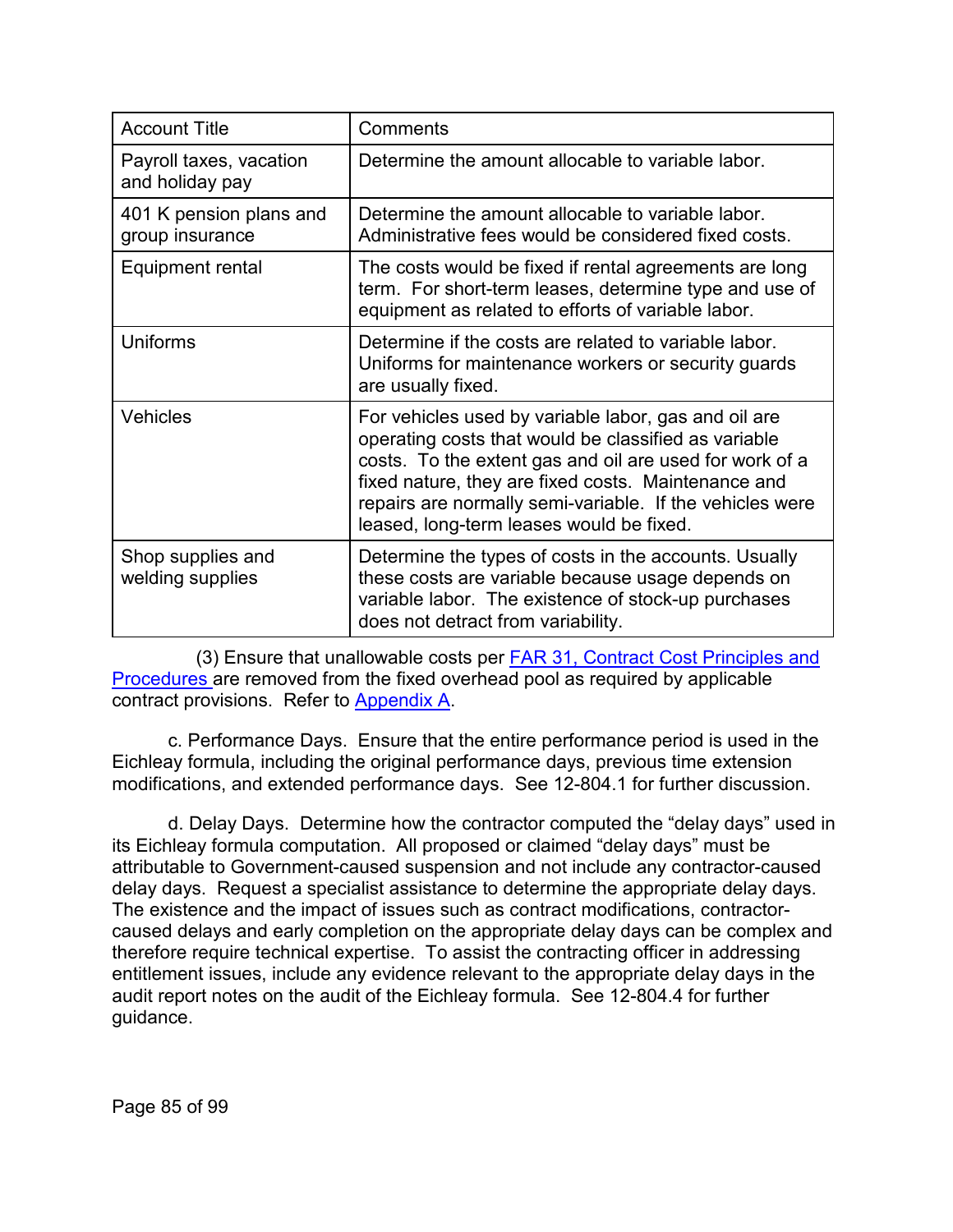e. Recompute the Eichleay Formula. Recompute the Eichleay formula using the results of a. – d. Question the difference between the contractor's computation and the results of audit. Provide the contractor's computations and the audit computations of the Eichleay formula in the audit report with explanations for the questioned costs.

## **12-805.2 Contractors' Modifications to the Basic Formula [\\*\\*](#page-4-3)**

a. Modifications to Eichleay Formula. Identify contractor modifications to the components of the basic Eichleay formula (refer to the results of the audit of the formula in 12-804.1). Often these modifications result in excessive recovery of unabsorbed overhead and duplicate recovery of the claimed costs or contract performance costs included in the original contract price. Modification of the Eichleay formula does not conform to the court-established formula (Satellite Electric Co. vs. Dalton, 105 F.3d 1418 (Fed Cir. 1997)) (see 12-804.1). The auditor should determine if the modification results in significant excess costs over that computed using the basic Eichleay formula. Be aware that a contractor may use a modified Eichleay formula but fail to label it as "modified."

b. Common Modifications. Some of the most common modifications include:

- Original contract price as opposed to actual contract billings (revenues) in the numerator of Step 1 of the basic Eichleay formula (see 12-804.1).
- Original (or planned) days of performance as opposed to complete performance period in the denominator of Step 2 (see 12-804.1). Other formula components, total billings and fixed overhead should also be for the complete time interval (see 12-804.1).
- Actual delay or suspension days rather than extension days beyond the original or revised completion date (see 12-804.4).

c. Effects of Modifications. Modifications to the components of the formula as discussed in b. distort the premises underlying the basic Eichleay formula. For example, substituting original contract price in place of contract billings, or original performance periods in place of the entire period of performance, prevent the formula's basic logic of allocation to performance and delay periods from operating properly (see 12-805.1a).

### **12-805.3 Credits to Eichleay Results [\\*\\*](#page-4-4)**

Adjust the Eichleay formula computed damages when the contractor has been reimbursed for or has proposed or claimed fixed overhead applied to proposed or claimed direct costs or any change order work or out-of-sequence work on the delayed/suspended contract performed during the same period (suspension and extension periods) covered in the Eichleay formula (R. G. Beer Corporation, ENGBCA No. 4885, 86-3 BCA 19,012 and Excavation Construction Inc., ENGBCA No. 3851, 84- 3) (see 12-805.4 for additional guidance on additional change order or out-of-sequence

Page 86 of 99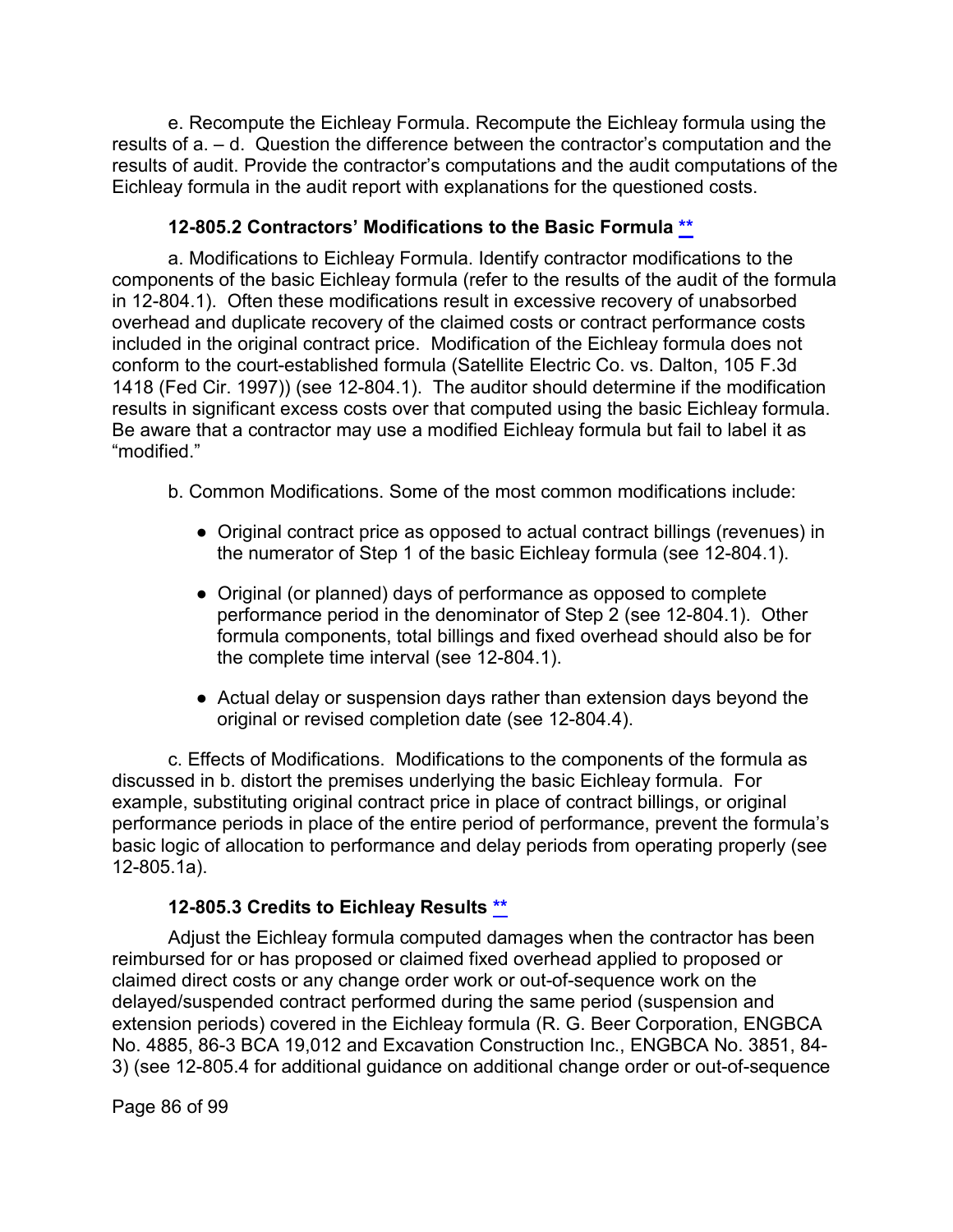work on the delayed contract). Otherwise, there would be duplicative recovery of the same fixed overhead. Credit the Eichleay formula results for any fixed overhead the prime contractor applied to a subcontractor's proposed or claimed unabsorbed overhead.

#### **12-805.4 Assess the Impact of Replacement Contract(s) or Other Substitute Work [\\*\\*](#page-4-5)**

a. Replacement or Substituted Work. Examine the contractor's records to determine if the contractor performed any replacement contract(s) or other substitute work during the period from the start of the alleged delay/suspension period through to the end of the extension period. In Melka Marine v. U.S., 187 F.3d 1370 (Fed. Cir. 1999), the court held that if replacement work absorbed the same amount of overhead as the delayed/suspended contract would have absorbed had there been no delay, all Eichleay damages would be precluded. Nonetheless, the auditor should compute the impact of the replacement contract as discussed below. If the replacement work did not fully absorb all of the overhead that the delayed/suspended contract would have absorbed had there been no delay, Eichleay damages would be limited to that amount of overhead not absorbed by the replacement contract. Therefore, assess the amount of overhead actually allocated to any replacement contract(s) or other substituted work (accelerated work on other contracts) performed and adjust the results of the Eichleay formula damages. Evidence of the contractor's efforts to reduce or eliminate delay/suspension damages can assist the contracting officer in addressing whether it was practicable for the contractor to take on any replacement work during the delay/suspension period and rebutting the contractor's entitlement to Eichleay damages (see 12-804b).

The argument is sometimes made that the Eichleay formula already reflects the impact of replacement contract work in the results of the formula computations because it is included in the denominator of the billings ratio (see 12-804.1a). This contention, however, is generally not correct. The Eichleay formula recognizes only a fractional portion of most types of replacement work or other substitute work that would absorb a portion or all of the fixed overhead normally allocated to the delayed contract labor or other costs. For example, if the contractor replaced all of the delayed work, the Eichleay formula (if computed) would still show unabsorbed overhead even though the replacement work was included in the denominator (total billings) of the allocation ratio (see Step 1, 12-804.1). This is because the numerator of the allocation ratio (contract billings) does not decrease, regardless of the size of the replacement contract or substituted work. The numerator would have to decrease to zero for 100 percent replacement to be adequately reflected in the Eichleay formula. The replacement work or other substitute work included in the denominator of the allocation ratio (total contract billings) only fractionally affects the formula results.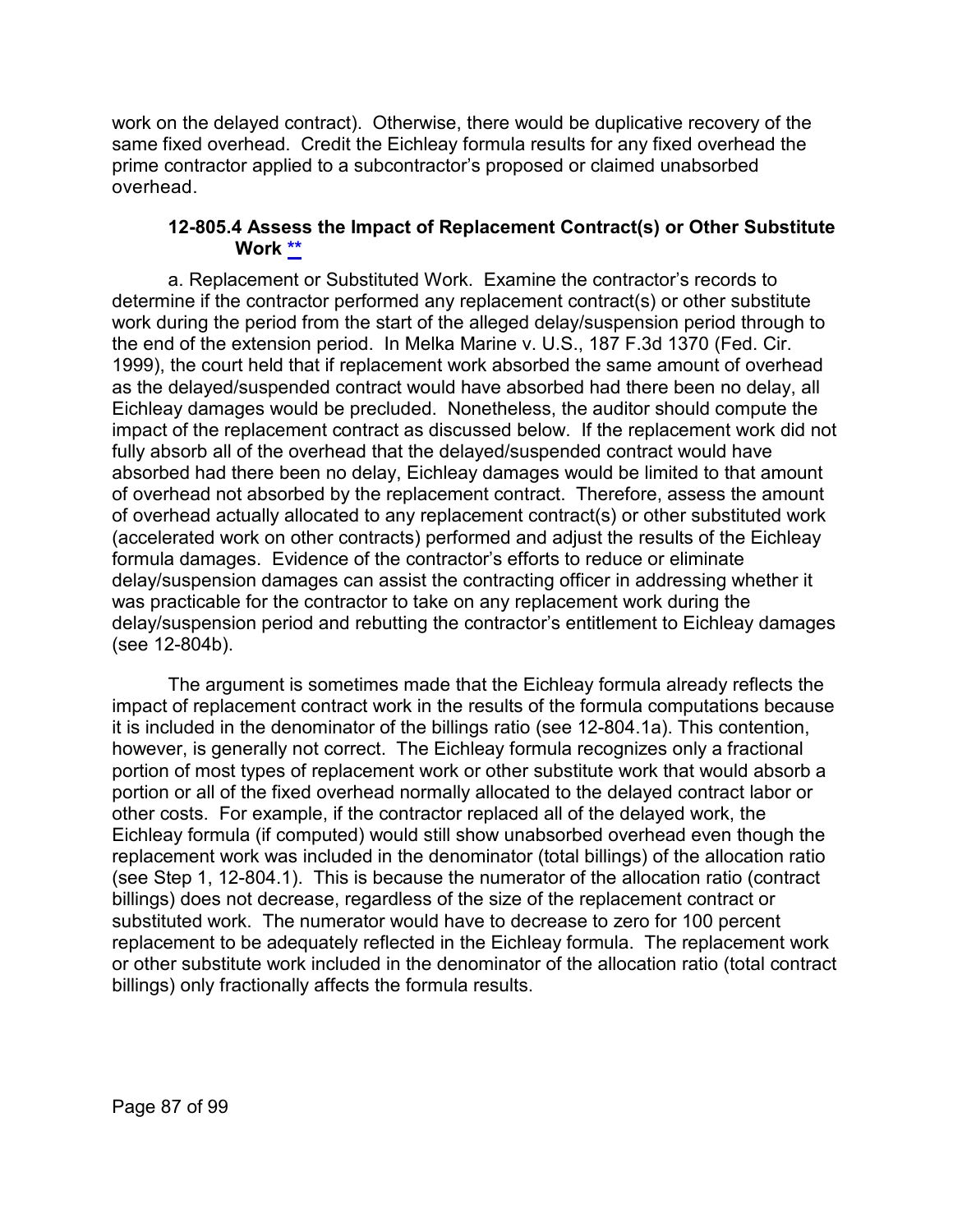b. Replacement Contract. If a contractor is able to obtain a replacement contract(s), such work absorbs a portion of the fixed overhead that otherwise would have been allocated to the delayed work. Replacement contracts (Government and commercial) are contracts with work that would not have been obtained and performed had there been no delay. In Melka Marine, Inc. v. U.S., 187 F.3d 1370 (Fed Cir. 1999), the court described a replacement contract as work different in either size, duration, or type from the delayed/suspended contract. For example, a construction contractor may obtain a replacement contract for performing repairs (different type) in contrast with the delayed/suspended construction contracts. Also a contractor may obtain a replacement contract for a smaller scope of work than the delayed/suspended contract. All contracts obtained and performed during the delay/suspension and/or extension periods should be evaluated as potential replacement contracts. Replacement contracts should be specifically identified in the audit report. This identification should include the date of award, contract number, performance period, amount of the contract, the type of effort, duration or size (contrasted with that of the delay/suspended contract), and location. Information on all contracts performed during the delay/suspension and extension periods should be available, as part of the contractor's evidence for showing it was impractical to obtain replacement work.

c. Other Substitute Work. Other substituted work includes significant work performed out-of-sequence on the delayed contract (All Seasons Construction & Roofing, Inc., ASBCA No. 45583, 98-2 BCA ¶30,061), substantial additional or change order work on the delayed contract (Safeco Credit and Fraley Associates v. U.S., 44 Fed. Cl. 406 (Fed. Cl. 1999)); or acceleration of other contract work (manufacturing/supply contracts) (Libby Corporation, ASBCA Nos. 40765 and 42553, 96-1 BCA ¶28255, affirmed without opinion CAFC 96-1351 (1997)). Evidence of other substituted work should be specifically identified in the audit report. The discussion of out-of-sequence work performed on the delayed contract should include the percentage of the out-of-sequence work to the total dollar amount of work, a performance schedule of out of sequence tasks as planned, a schedule of the tasks as actually performed, and a general description of the work performed. The discussion of additional or change order work on the delayed contract should include the date and number of the change order/ modification, the type of work performed, the dollar amount of the work, and the date(s) the work was performed. The discussion of accelerated work should include the date of award, contract number, a schedule of work as planned, a schedule of work as actually performed, total amount of the contract, and the type of accelerated work.

d. Indications of Replacement or Other Substitute Work. Several indicators can suggest the possibility of replacement contract(s) or other substituted work. The auditor may observe from analyzing labor registers that personnel from the delayed/suspended contract were assigned to other contracts during the delay/suspension period. An analysis of fixed overhead rates during the delay/suspension and extended performance period may show that these rates decreased, or were unchanged. New contracts for work not normally performed by the contractor might be added during the delay/suspension and extension periods. Also, a construction contractor may perform a

Page 88 of 99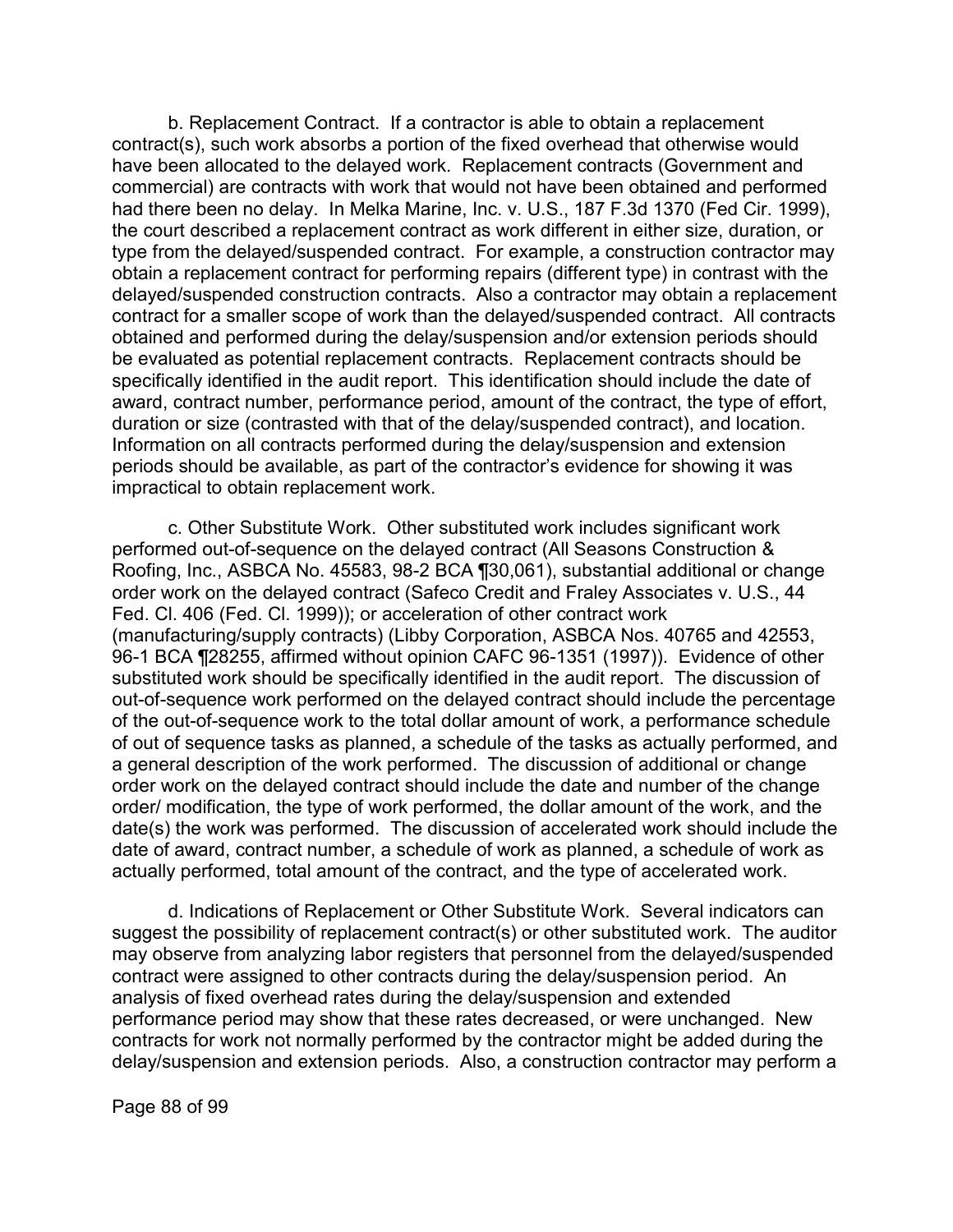significant number of tasks out-of-sequence from the performance schedule as planned. A review of the work schedule as planned or the critical path schedule may provide evidence of such changes.

In such circumstances, the auditor should ascertain whether this work would still have been performed had the delay/suspension not taken place. For a manufacturing concern, plant-wide production schedules from time periods preceding the delay can be compared with actual production schedules. If the other work is not on the earlier production schedule, the auditor should examine the circumstances under which such work was obtained, and whether the acquisition or acceleration of the work preceded the delay. Correspondence files of the other work may indicate a cause-and-effect relationship between its acquisition or performance, and the delay/suspension on the subject contract. In a manufacturing environment, the auditor can also meet with production personnel, and examine production floor notes and records to obtain a better understanding of the other work and the circumstances under which it was acquired. Technical assistance may be required to ensure correct interpretation of the work schedule data.

e. Assess the Impact. When there is evidence of replacement contracts or accelerated work on other contracts, out-of-sequence and/or additional work on the delayed contract, the Eichleay formula damages must be adjusted. For additional work or out-of-sequence work on the delayed contract, perform Steps  $(1) - (3)$  as shown below and adjust the results of the audited Eichleay formula per 12-805.3. For replacement contracts and/or accelerated work on other contracts perform Steps 1-9 as shown below to assess the impact.

The following is an example for assessing the impact of a replacement contract:

Home office (fixed) overhead costs were approximately \$600,000 per annum for XYZ Construction Inc. Contract A with a \$500,000 fixed cost allocation base including site overhead was scheduled to be performed from 1/1/1997 through 12/31/1997. However, the Government delayed the contract for 365 days (delay period 1/1/1997 – 12/31/1997). The contractor was able to start working on the contract on 1/1/1998 and completed the work on 12/31/1998 (extended performance period). Other contracts scheduled to be performed during the period included:

Contract B with a \$450,000 cost allocation base (including job site overhead) was scheduled to be performed 1/1-12/31/98. However, because of the delay in the performance of Contract A, Contract B could not be started until 1/1/1999. Contract C with an allocation base of \$550,000 (including job site overhead) was performed as scheduled 7/1/97 – 6/30/98. Contract D with an allocation base of \$80,000 (including job site overhead) was a replacement contract for Contract A and was performed 11/1/97 – 1/15/98. All contracts were firm-fixed-priced.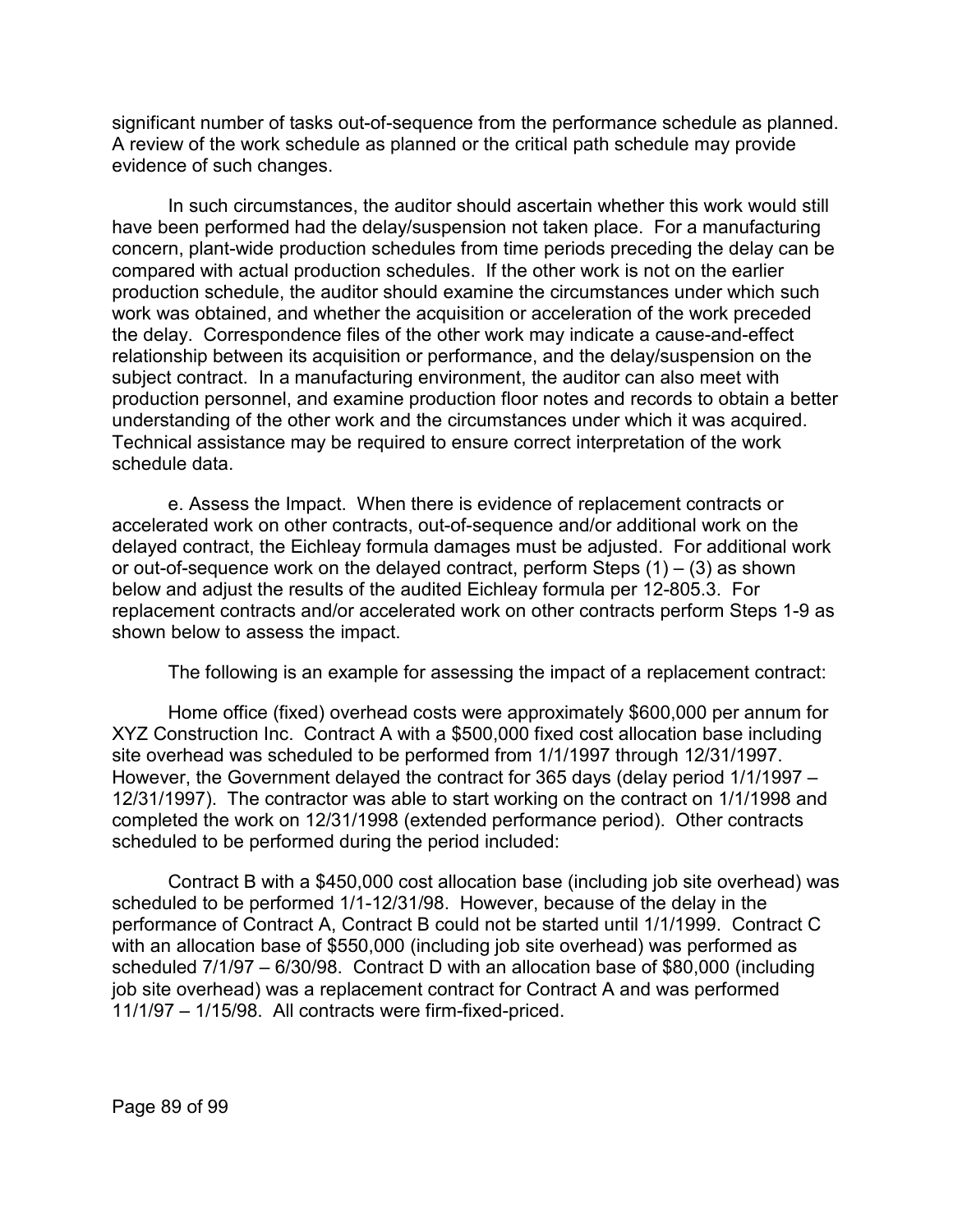### Perform the following steps:

(1) Determine the contractor's actual fiscal year fixed cost allocation base(s) for the entire performance period of the delayed contract including the period when the replacement work or other substituted work was performed (the applicable delay/suspension and/or extension periods). Also, determine the fixed cost allocation base of the replacement contract(s) or other substituted work.

Actual 1/1/1997 – 12/31/98

|                                                                       | Contract  | Contract | Contract  | Contract | Total       |
|-----------------------------------------------------------------------|-----------|----------|-----------|----------|-------------|
| <b>Actual Fixed</b><br><b>Cost Overhead</b><br><b>Allocation Base</b> | \$500,000 | \$0      | \$550,000 | \$80,000 | \$1,130,000 |

(2) Compute the actual fixed overhead costs allocated to the fiscal year fixed cost allocation base(s) for the entire performance period of the delayed contract including the period when the replacement contract(s) or other substituted work was performed.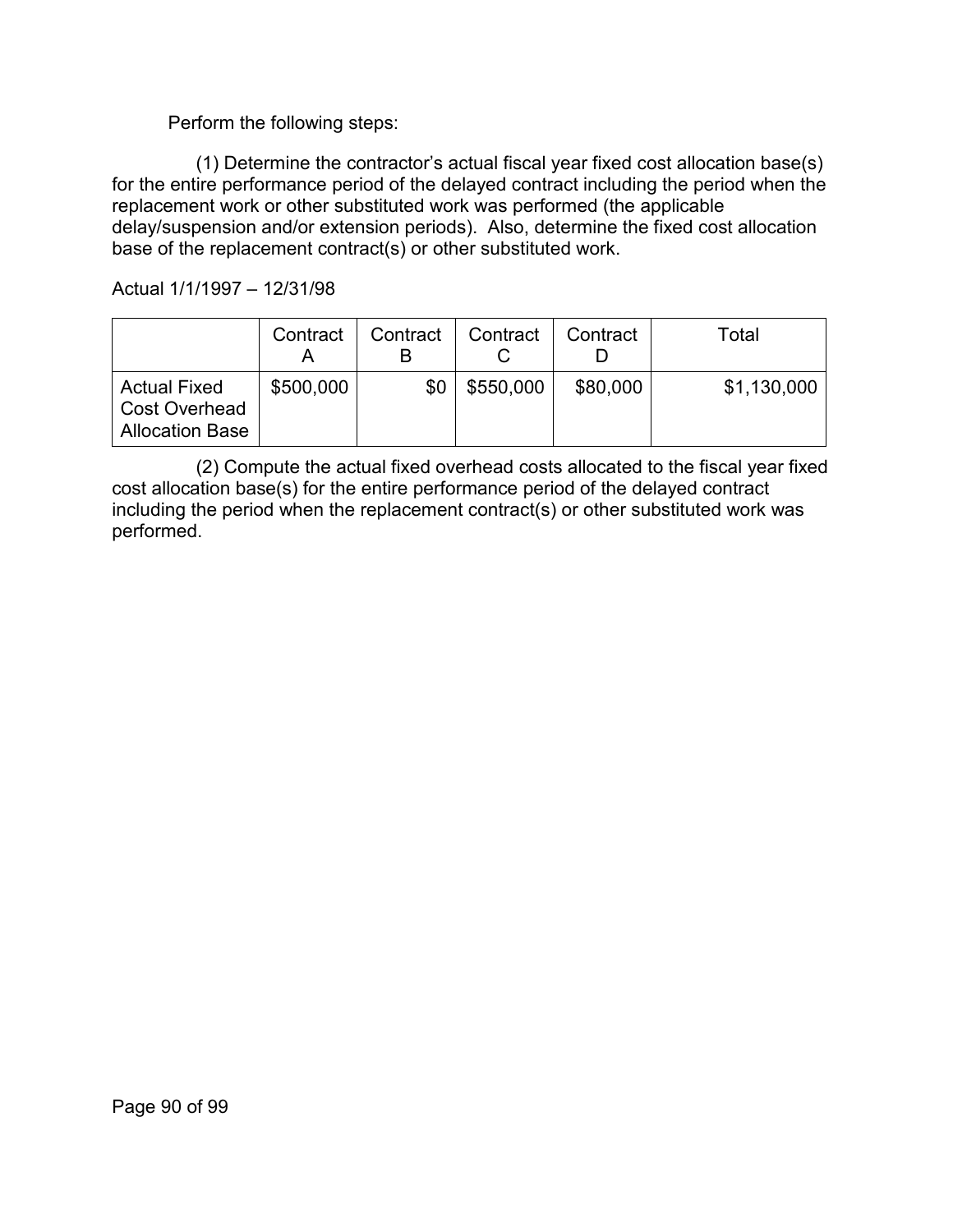The fixed overhead costs are computed as follows:

|                                                   | 1997      | 1998      |
|---------------------------------------------------|-----------|-----------|
| Contract A Allocation Base                        | \$0       | \$500,000 |
| <b>IContract B Allocation Base</b>                | \$0       | \$0       |
| Contract C Allocation Base                        | \$275,000 | \$275,000 |
| Contract D Allocation Base (Replacement Contract) | \$64,000  | \$16,000  |
| $\vert$ Total (a)                                 | \$339,000 | \$791,000 |
| Total Fixed Overhead (b)                          | \$600,000 | \$600,000 |
| Actual Fixed Overhead Rates (b)/(a)               | 176.99%   | 75.85%    |

Contract fixed overhead per fiscal year = Base x fiscal year fixed overhead rate.

|                                                     | 1997      | 1998      | Total                  |
|-----------------------------------------------------|-----------|-----------|------------------------|
| Contract A Fixed Overhead                           | \$0       | \$379,250 | \$379,250              |
| Contract B Fixed Overhead                           | \$0       | \$0       | \$0                    |
| Contract C Fixed Overhead                           | \$486,723 | \$208,588 | \$695,311              |
| Contract D Fixed Overhead (Replacement<br>Contract) | \$113,274 | \$12,136  | \$125,410              |
| Total Fixed overhead (b)                            | \$599,997 |           | \$599,974 \$1,199,971* |

\*Difference due to rounding.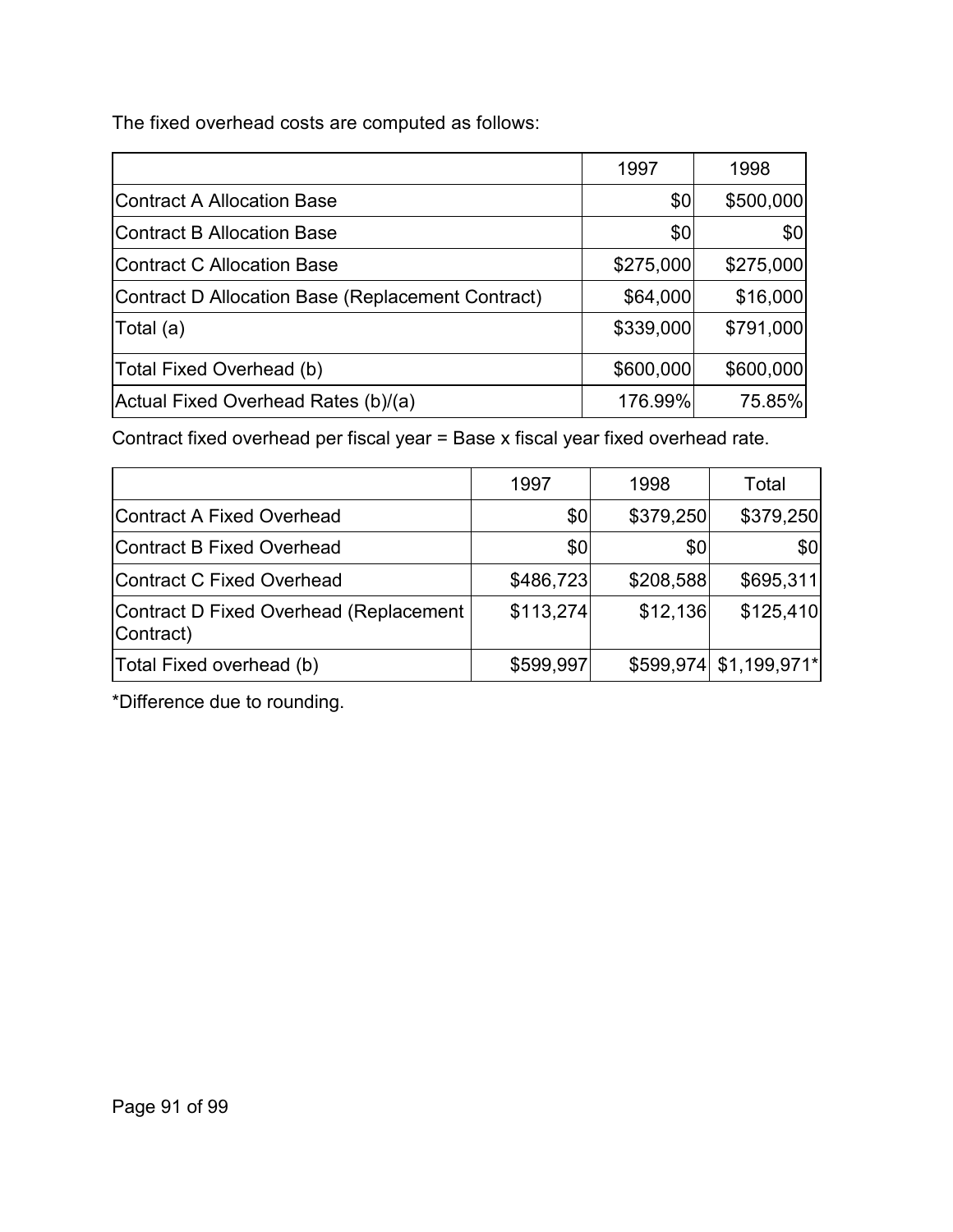(3) Determine the amount of actual fixed overhead applicable to the replacement contract(s) or other substituted work.

Actual Fixed Overhead Allocated to the Replacement Contract D = \$125,410

(4) Use the audited Eichleay formula damages (see 12-805.1).

The following represents the audited Eichleay formula based on the example discussed above.

Eichleay Formula Computations

Step 1. (Fixed) Overhead Allocable to the Contract:

 $$967,175/\$2,563,000^* = 38\% \times \$1,200,000 = \$456,000$ 

Step 2. Daily Contract (Fixed) Overhead Rate:  $$456,000/730 \text{ days}** = $625$ 

Step 3. Unabsorbed Overhead  $$625 \times 365 \text{ days}^{***} = $228,125$ 

\*Contract A billings: \$500,000 Overhead Allocation Base + \$379,250 Fixed Overhead + \$87,925 10% profit = \$967,175

Total billings: \$1,130,000 total overhead cost allocation base + \$1,200,000 fixed overhead +\$233,000 10% profit = \$2,563,000

\*\* Total Performance Days of Contract A= 730

\*\*\* Period of extended performance beyond the original completion date of 12/31/97,  $1/1/98 - 12/31/98 = 365$  days.

(5) Determine the billings of the replacement work from the total billings element of Step (4).

| Replacement Contract D Billings         | 1997      | 1998     | Total     |
|-----------------------------------------|-----------|----------|-----------|
| <b>Fixed Cost Allocation Base</b>       | \$64,000  | \$16,000 | \$80,000  |
| Allocated Fixed Overhead (Step 2)       | \$113,274 | \$12,136 | \$125,410 |
| Subtotal                                | \$177,274 | \$28,136 | \$205,410 |
| $ Profit \textcircled{a} 10\%$ (Step 4) | \$17,727  | \$2,814  | \$20,541  |
| <b>Billings</b>                         | \$195,001 | \$30,950 | \$225,951 |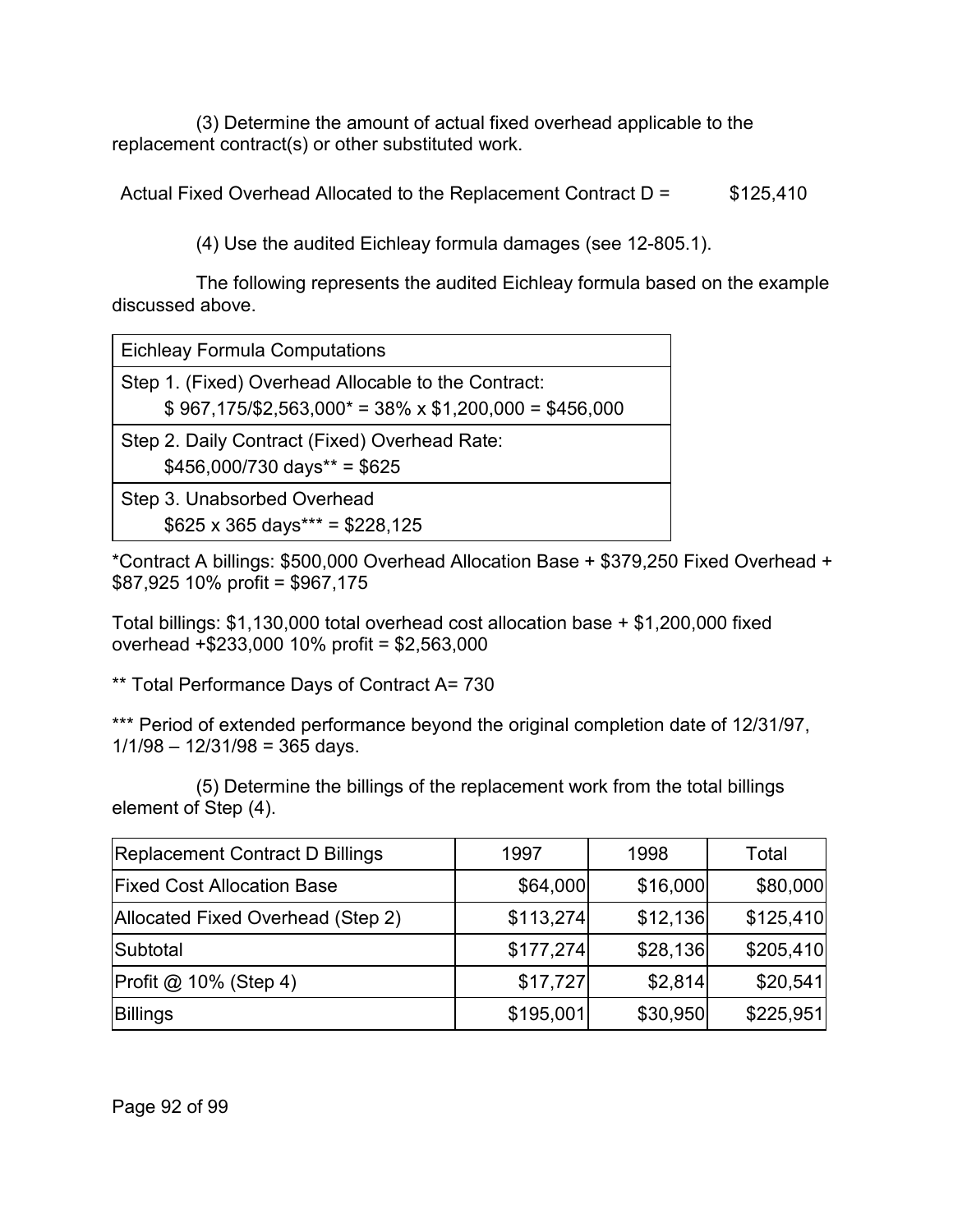(6) Remove the replacement contract billings from the total contract billings element of the Eichleay formula and recompute the formula damages.

Eichleay Formula Computation without Replacement Contract

Step 1. (Fixed) Overhead Allocable to the Contract:

 $$967,175/\$2,337,049^* = 41\% \times $1,200,000 = $492,000$ 

Step 2. Daily Contract (Fixed) Overhead Rate:

 $$492,000/730$  days\*\* = \$674

Step 3. Unabsorbed Overhead  $$674 \times 365 \text{ days}^{***} = $246,010$ 

\*Contract A billings: \$500,000 Overhead Allocation Base + \$379,250 Fixed Overhead + \$87,925 10% profit = \$967,175

Total billings: \$1,130,000 total overhead cost allocation base + \$1,200,000 fixed overhead +\$233,000 10% profit = \$2,563,000 less replacement contract D billings  $$225,951$  (Step 5) =  $$2,337,049$ 

\*\* Total Performance Days of Contract A= 730

\*\*\* Period of extended performance beyond the original completion date of 12/31/97,  $1/1/98 - 12/31/98 = 365$  days.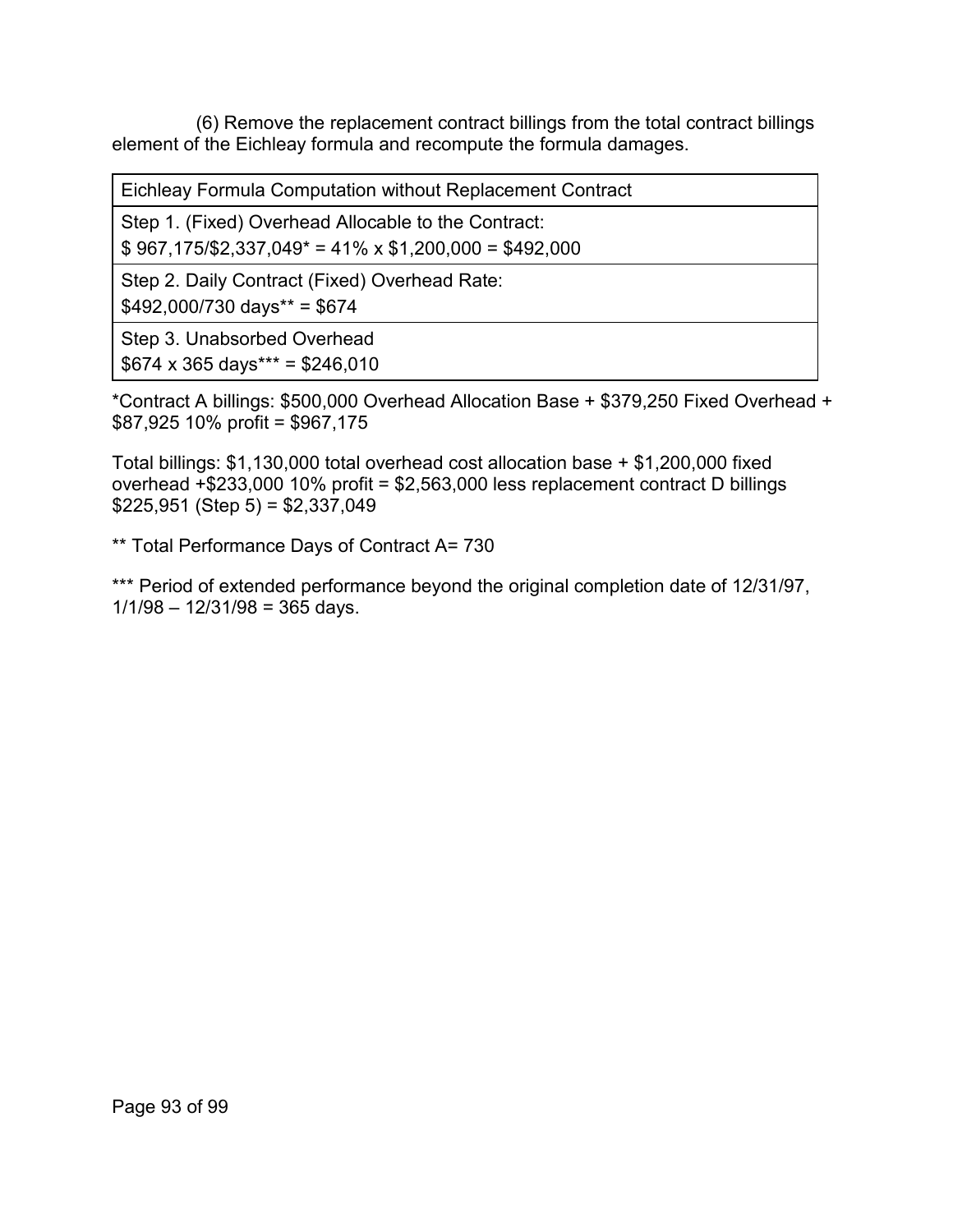(7) Compute the impact of the replacement work on Eichleay formula damages.

| Eichleay formula computed without replacement work (Step 6)                      | \$246,010     |
|----------------------------------------------------------------------------------|---------------|
| Eichleay formula damages (as audited) (Step 4)                                   | $-$ \$228,125 |
| Impact of replacement work reflected in the Eichleay formula<br>computed damages | \$17,885      |

(8) Compare the actual fixed overhead allocated to the replacement contract or other substituted work (Step 3) to the impact of replacement work reflected in the Eichleay formula computed damages (Step (7). Question any significant differences between the Eichleay formula damages and the amount of the fixed overhead applicable to the replacement contract(s) and other substituted work.

Comparison:

| Actual fixed overhead allocated to the replacement contract (Step 3)                      | \$125,410  |
|-------------------------------------------------------------------------------------------|------------|
| Impact of replacement work reflected in the Eichleay formula<br>computed damages (Step 7) | $-$17,885$ |
| Impact of replacement work not reflected in the Eichleay formula<br>damages               | \$107,525  |

(9) Question the impact of replacement work or other substituted work not reflected in the Eichleay formula damages.

| Eichleay formula damages as audited (Step 4)                                                            | \$228,125 |
|---------------------------------------------------------------------------------------------------------|-----------|
| Questioned costs: Impact of replacement work not reflected in the<br>Eichleay formula damages (Step (8) | \$107,525 |
| l Difference                                                                                            | \$120,600 |

# **12-806 Presenting the Results of Audit of the Eichleay Computations [\\*\\*](#page-4-6)**

The audit report presentation of the results of audit of the Eichleay formula should include the contractor's computations, the audit computations and a discussion of the basis for the differences by each element of the formula. In addition, the report should include an assessment of the delay damages that separately analyzes the net impact of replacement work or other substituted work.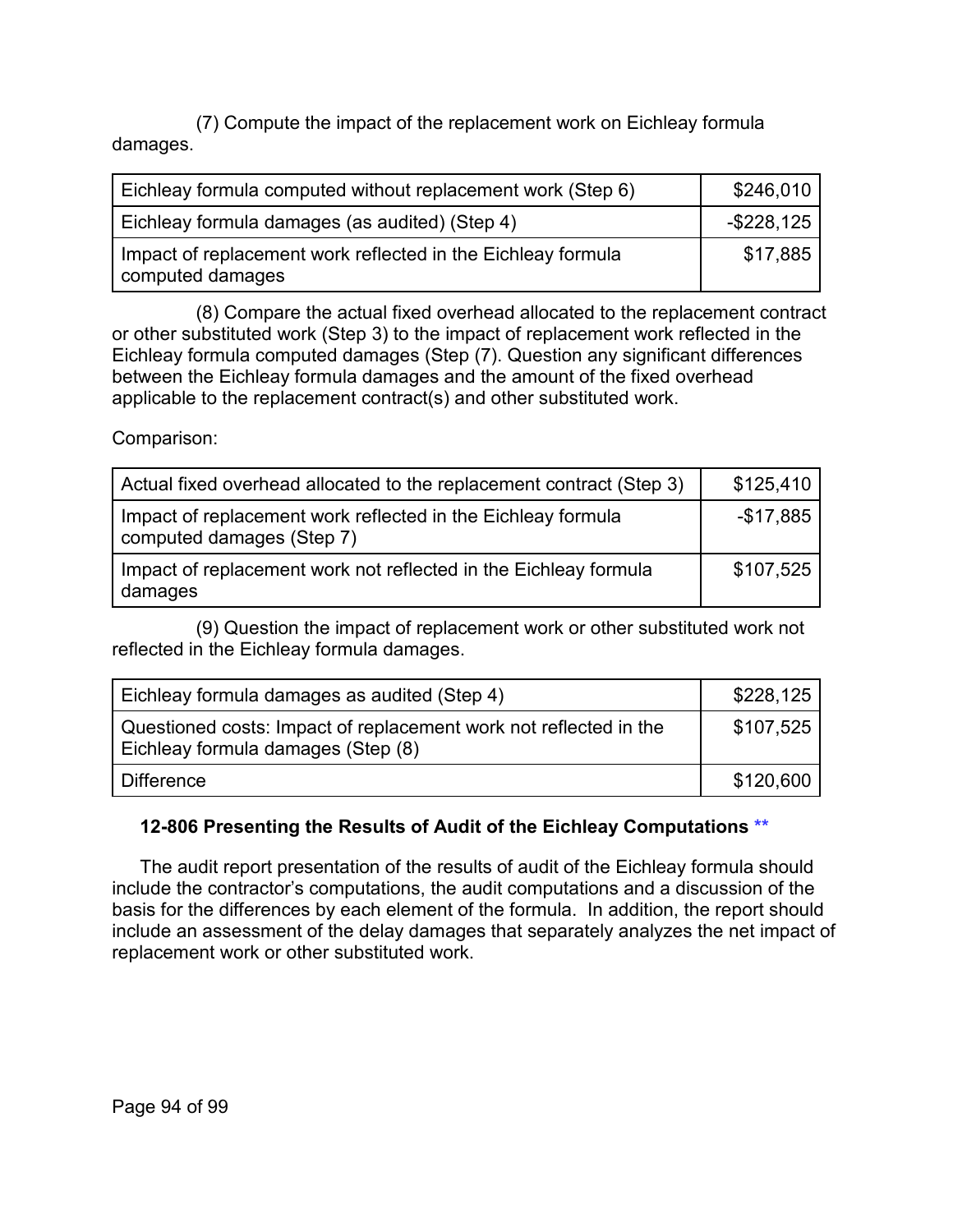The following is a suggested format for showing the results of audit of the contractor's Eichleay formula computations, the determination of credits and replacement work.

|                                                                                                                   |             | Questioned<br>Costs<br><b>Notes</b> |
|-------------------------------------------------------------------------------------------------------------------|-------------|-------------------------------------|
| Contractor's proposed Eichleay damages                                                                            | \$XXXX      |                                     |
| Audit computed Eichleay damages (after<br>adjusting for formula errors) (12-805.1 - 2)                            | <b>XXXX</b> |                                     |
| Questioned costs due to errors in contractor's<br>computation of Eichleay damages                                 |             |                                     |
| Credit for fixed overhead on proposed or<br>claimed direct costs or additional work (12-<br>805.3)                |             | X                                   |
| Net impact of the replacement contract(s) not<br>reflected in the Eichleay formula computed<br>damages (12-805.4) |             | xх                                  |
| Total questioned costs                                                                                            |             |                                     |

The notes should show all computations and the rationale for the questioned elements of to the contractor's REA or claim.

# **12-807 Total Cost Method for Pricing Equitable Adjustments [\\*\\*](#page-4-7)**

a. The total cost method is sometimes used by contractors as a basis for determining the cost of an equitable adjustment. Under the total cost method, a price adjustment represents the difference between the total cost upon which the contract price was based and the costs actually incurred in contract performance. This method does not consider that the bid may have been too low or that the additional costs may have been for reasons which are the responsibility of the contractor. To use this method, the contractor should prove (1) the nature of the delay/disruption makes it impossible or highly impracticable to directly determine actual delay costs with a reasonable degree of accuracy, (2) the bid was realistic, (3) the actual incurred costs were reasonable, and (4) the Government was responsible for the differences between bid and incurred costs.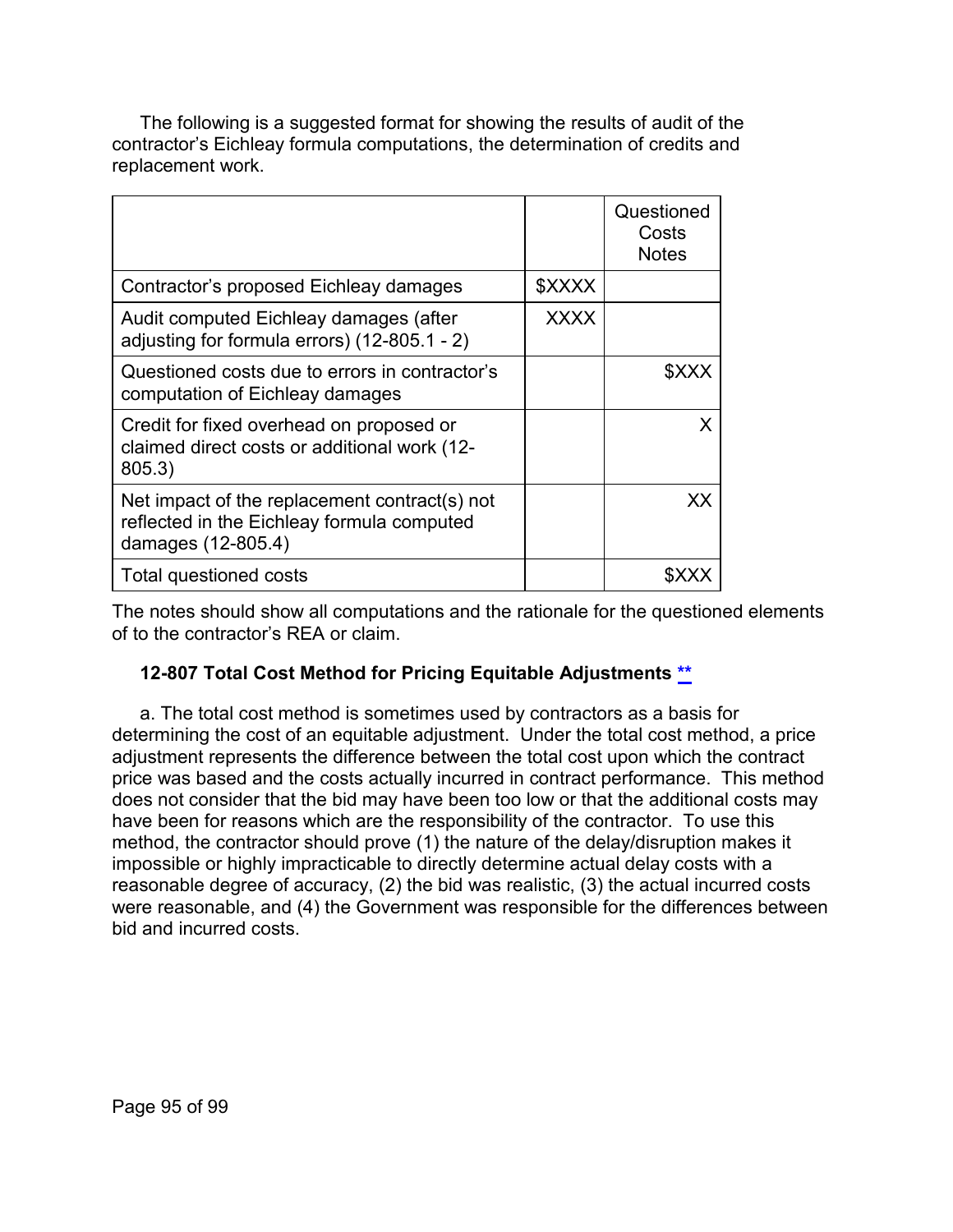b. Total cost method calculations are often modified to eliminate some of the inherent inaccuracies found in the total cost method. This is the modified total cost method. The contractor may adjust the original bid and the actual performance costs to remove inaccurate bid costs or add in costs explicitly excluded in the original bid. Also, costs that are the responsibility of the contractor (contractor-caused delays) or are not the responsibility of the Government are removed from the actual costs. However, there is a risk the contractor did not eliminate all costs that are not the responsibility of the Government. Most of the objections of the total cost method remain. See 12-704 for further guidance on the audit of the total cost method or the modified total cost method.

#### **12-808 Loss of Efficiency [\\*\\*](#page-4-8)**

a. A contractor's request for damages for loss of efficiency or productivity relates to additional direct costs for material, equipment usage, and labor productivity and the associated indirect costs caused by actions or inactions of the Government. The loss of efficiency can be caused by acceleration of work, the addition of unscheduled work, or the disruption or delay of contract performance as scheduled. When there is a loss of efficiency caused by a delay in completion of the contract, the entitlement and quantum for the loss of efficiency are a separate element from the additional direct costs and unabsorbed overhead delay damages. However, auditors should be alert to any duplication of recovery of the same costs for loss of efficiency and delay damages.

b. The following are some of the causes of loss of efficiency that relate mainly to construction contracts but which may also relate to production contracts:

- Adverse weather conditions
- Adverse job site conditions
- Restricted access to a jobsite
- Excessive safety inspections
- Excessive change orders
- Overtime on an extended basis
- Out of sequence work
- Out of scope work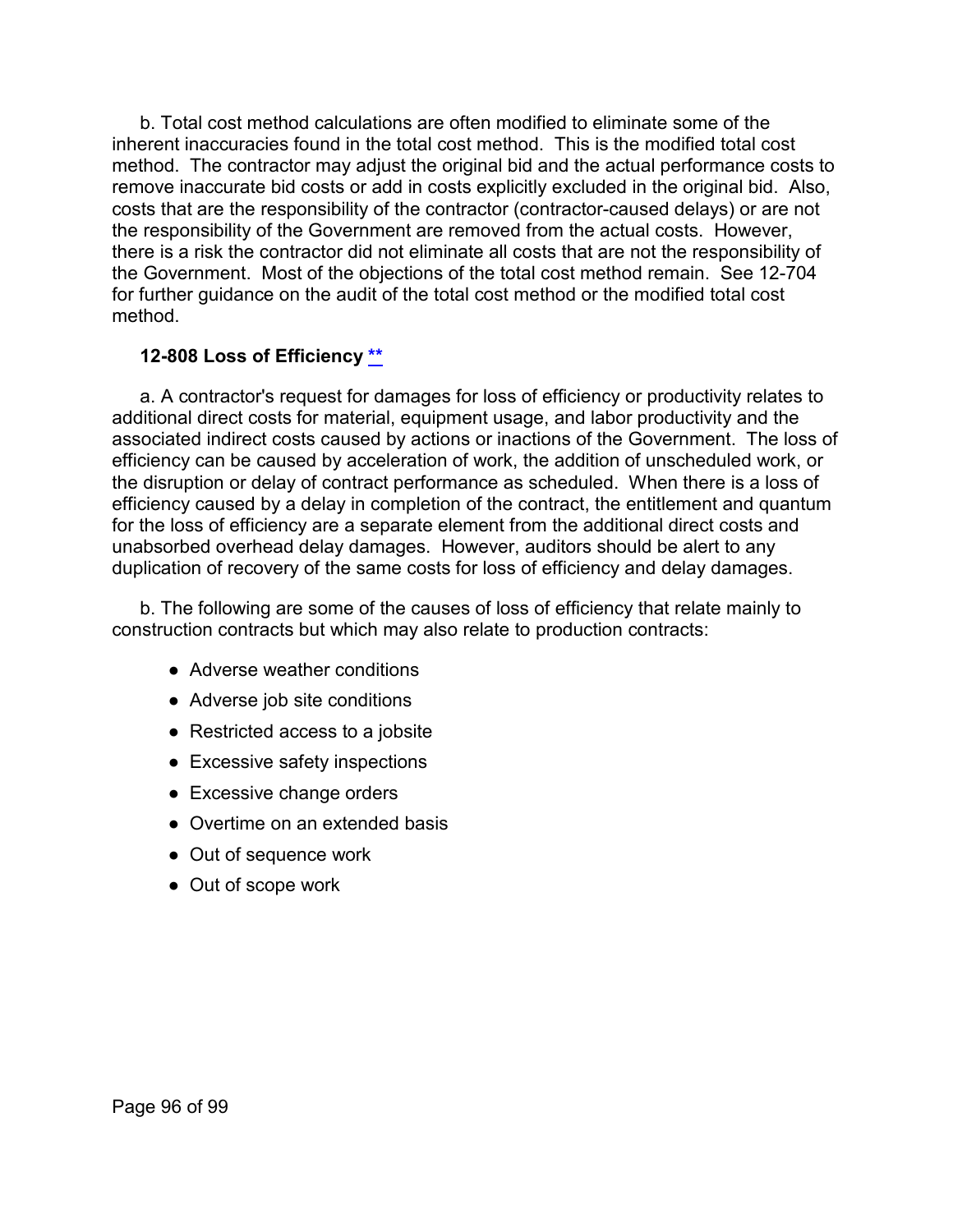When a contractor is forced to perform work incompatible with adverse weather conditions due to Government actions or inactions (for example, performing welding tasks out-of-doors during winter weather), the contractor's costs for loss of labor efficiency may be recoverable. Also, adverse job site conditions such as unexpected water seepage on a construction site, may cause loss of labor and equipment efficiency in performing certain operations. Assessment of the contractor's asserted damages under these circumstances and others will require a technical evaluation. Auditors should review the contractor's insurance policies for possible coverage of the damages to preclude duplicate recovery.

c. The contract clauses generally used as the basis of the equitable adjustment include the Changes Clause [\(FAR 52.243-1\)](http://www.ecfr.gov/cgi-bin/text-idx?SID=c27a0d3a681d0899d5a327018e44633a&mc=true&node=se48.2.52_1243_61&rgn=div8), Changed Conditions [\(FAR 52.243-5\)](http://www.ecfr.gov/cgi-bin/retrieveECFR?gp=&SID=c27a0d3a681d0899d5a327018e44633a&mc=true&r=SECTION&n=se48.2.52_1243_65), Suspension of Work [\(FAR 52.242-14\)](http://www.ecfr.gov/cgi-bin/text-idx?SID=c27a0d3a681d0899d5a327018e44633a&mc=true&node=se48.2.52_1242_614&rgn=div8), and Differing Site Conditions [\(FAR 52.236-2\)](http://www.ecfr.gov/cgi-bin/text-idx?SID=c27a0d3a681d0899d5a327018e44633a&mc=true&node=se48.2.52_1236_62&rgn=div8). Review the contract to determine whether it contains a clause that denies the contractor any right to recover damages because of a hindrance or delay in the progress of the contract work.

d. Methods of computing the quantum basis of recovery include:

- Total cost or modified cost (see 12-704)
- Factors applied to direct labor, materials or equipment
- Should cost analysis compared to actual costs

Contractors may compute damages by applying factors based on industry-wide studies or standards, expert opinions, or should cost analysis compared to direct labor hours, material quantities or equipment usage that require technical evaluation. When the REA or claim consists exclusively of damages for loss of efficiency, the auditor should recommend to the contracting officer that the engagement be conducted as an agreed-upon procedures engagement. For example, under an agreed-upon procedures engagement, the auditor can verify the direct labor rates applied to additional labor hours estimated using a factor(s) evaluated by a technical specialist. Any adjustments ( based on the procedures applied should be shown in the agreed upon procedures report (refer to14-1003.6).

#### **12-900 Section 9 - Claims for Extraordinary Relief \*\***

This section discusses claims seeking extraordinary relief under [50 U.S.C. 1431-](http://uscode.house.gov/view.xhtml?req=granuleid%3AUSC-prelim-title50-chapter29&edition=prelim) [1435](http://uscode.house.gov/view.xhtml?req=granuleid%3AUSC-prelim-title50-chapter29&edition=prelim) (Public Law 85-804, as amended).

a. The provisions of 50 U.S.C. 1431-1435 give the President power to authorize Government departments and agencies to enter into, amend, or modify contracts, without regard to other laws related to making, performing, amending, or modifying contracts, whenever such action would facilitate the national defense.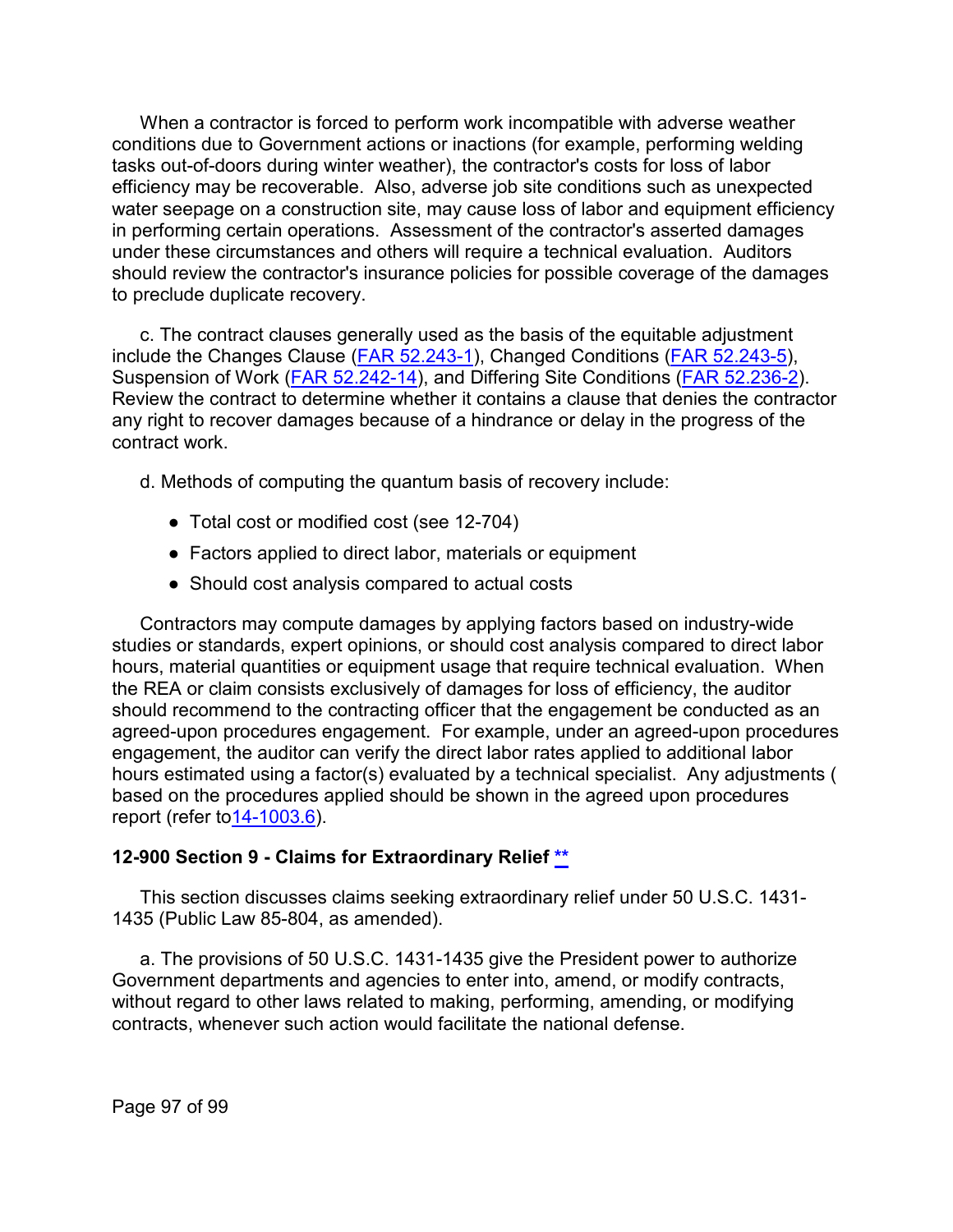b. Executive Order 10789, November 14, 1958, authorizes Government departments and agencies to exercise the contracting authority given by 50 U.S.C. 1431-1435.

c. [FAR Part 50](http://www.ecfr.gov/cgi-bin/text-idx?SID=ef6f3c1b3f044a710b23497f4d8ee1c0&mc=true&node=pt48.1.50&rgn=div5) sets forth the policies and procedures for contract adjustments under 50 U.S.C. 1431-1435.

d. Examples of contract adjustments previously made under 50 U.S.C. 1431-1435 include:

(1) When loss under a contract impairs the contractor's ability to perform or act as a source of supply under a contract that is essential to the national defense, there may be an amendment without consideration.

(2) Amendment or modification to correct or mitigate a mistake.

(3) Amendment to formalize informal commitments to a person who took action without a formal contract.

e. In addition to the specific cost information required for individual submissions, consider the following for use in the audit and/or report, particularly for claims brought under 50 U.S.C. 1431-1435:

(1) The contractor's financial position based on the most current information available, and the potential effect on that position if contract performance continued to completion.

(2) Net working capital changes and changes in financial position since starting the contract.

(3) A comparative statement of costs experienced under the contract and other similar production.

(4) The estimated costs to complete the contract.

(5) The compensation paid to the contractor's key personnel.

(6) The extent of financial assistance furnished by the Government (such as Vloans, advances, progress payments, and facilities).

(7) Segregation of the profit-and-loss statement between commercial and Government business.

(8) Any legal proceedings pending against the contractor.

(9) Any unusual factors which may impair the contractor's ability (financial or other) to perform the contract.

Page 98 of 99